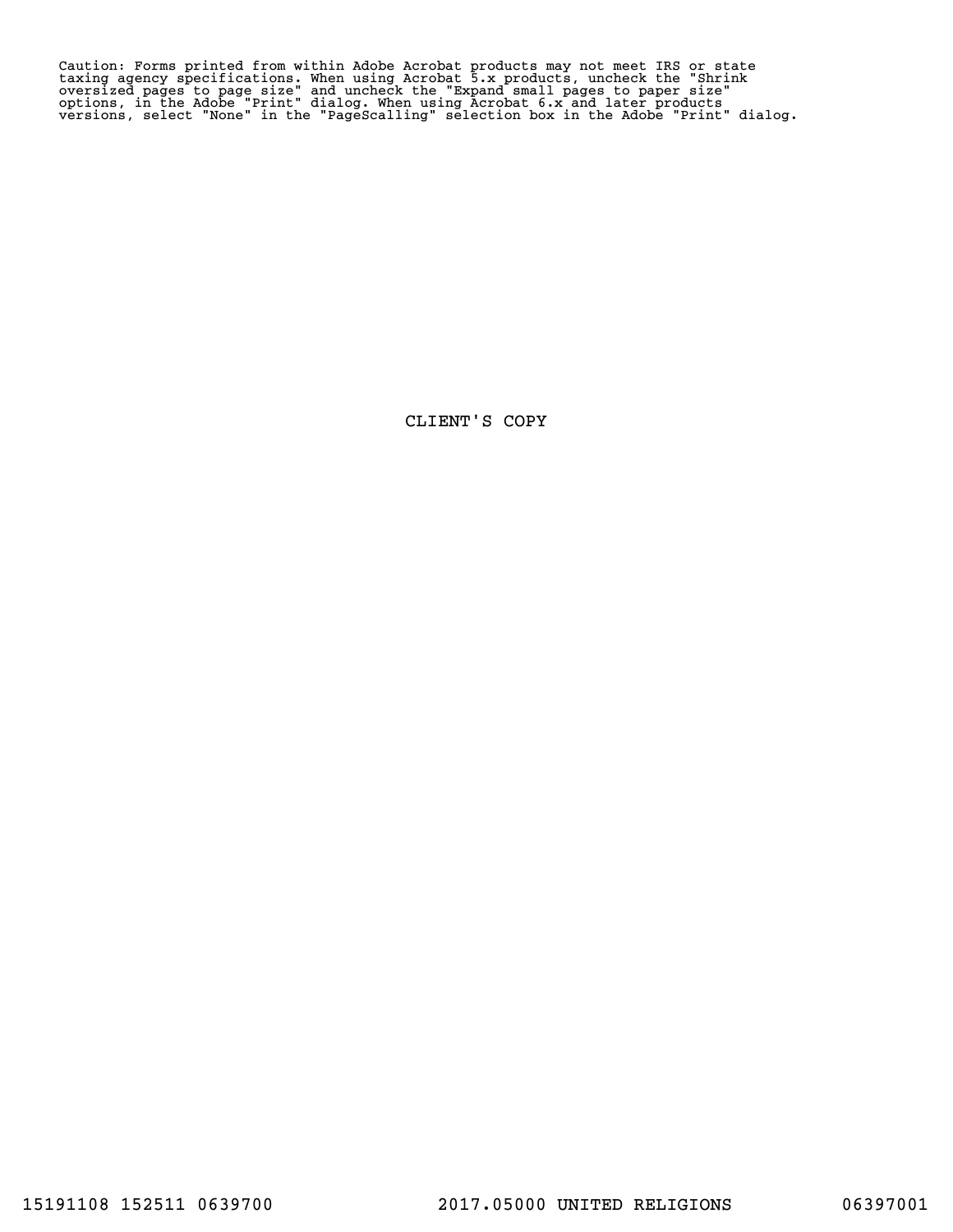

November 8, 2018

United Religions P.O. Box 29242 San Francisco, CA 94129-0242 Attention: Pamela H. Banks

Dear Pamela,

Enclosed is the organization's 2017 Exempt Organization return. The state Exempt Organization return and Annual Report are also enclosed. These should be signed, dated, and mailed, as indicated.

Specific filing instructions are as follows.

#### FORM 990 RETURN:

This return has qualified for electronic filing. After you have reviewed the return for completeness and accuracy, please sign, date and return Form 8879-EO to our office. We will transmit the return electronically to the IRS and no further action is required. Return Form 8879-EO to us by November 15, 2018.

### CALIFORNIA FORM 199 RETURN:

The California Form 199 return has qualified for electronic filing. After you have reviewed your return for completeness and accuracy, please sign, date and return Form 8453-EO to our office. We will then transmit your return to the FTB. Do not mail the paper copy of the return to the FTB.

No payment is required.

### CALIFORNIA FORM RRF-1:

The California Form RRF-1 should be mailed on or before November 15, 2018 to:

Registry of Charitable Trusts P.O. Box 903447 Sacramento, CA 94203-4470

Enclose a check or money order for \$150, payable to Attorney General Registry of Charitable Trusts.

The report should be signed and dated by the authorized individual(s).

A copy of the federal return is also provided. In conjunction with Form RRF-1 this comprises the Annual Report to be filed with the California Attorney General's Registry of Charitable Trusts.

We have provided you tax advice in connection with the preparation of your U.S. federal tax return and associated tax planning services we have furnished. This advice is not intended or written to be used by any taxpayer for the purpose of avoiding penalties that may be imposed on the taxpayer by the Internal Revenue Service, and it cannot be used by any taxpayer for such purpose.

Very truly yours,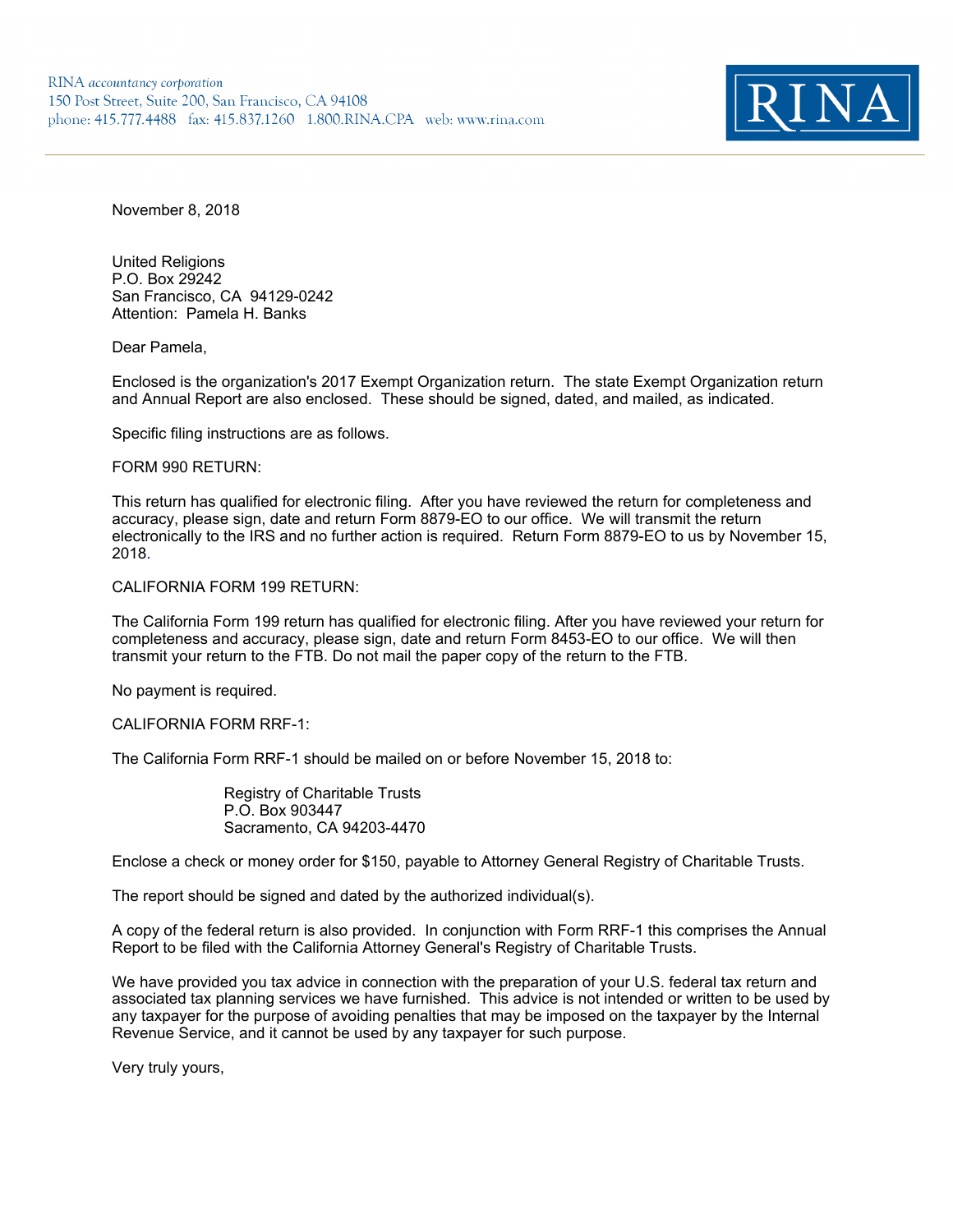Edward Fahey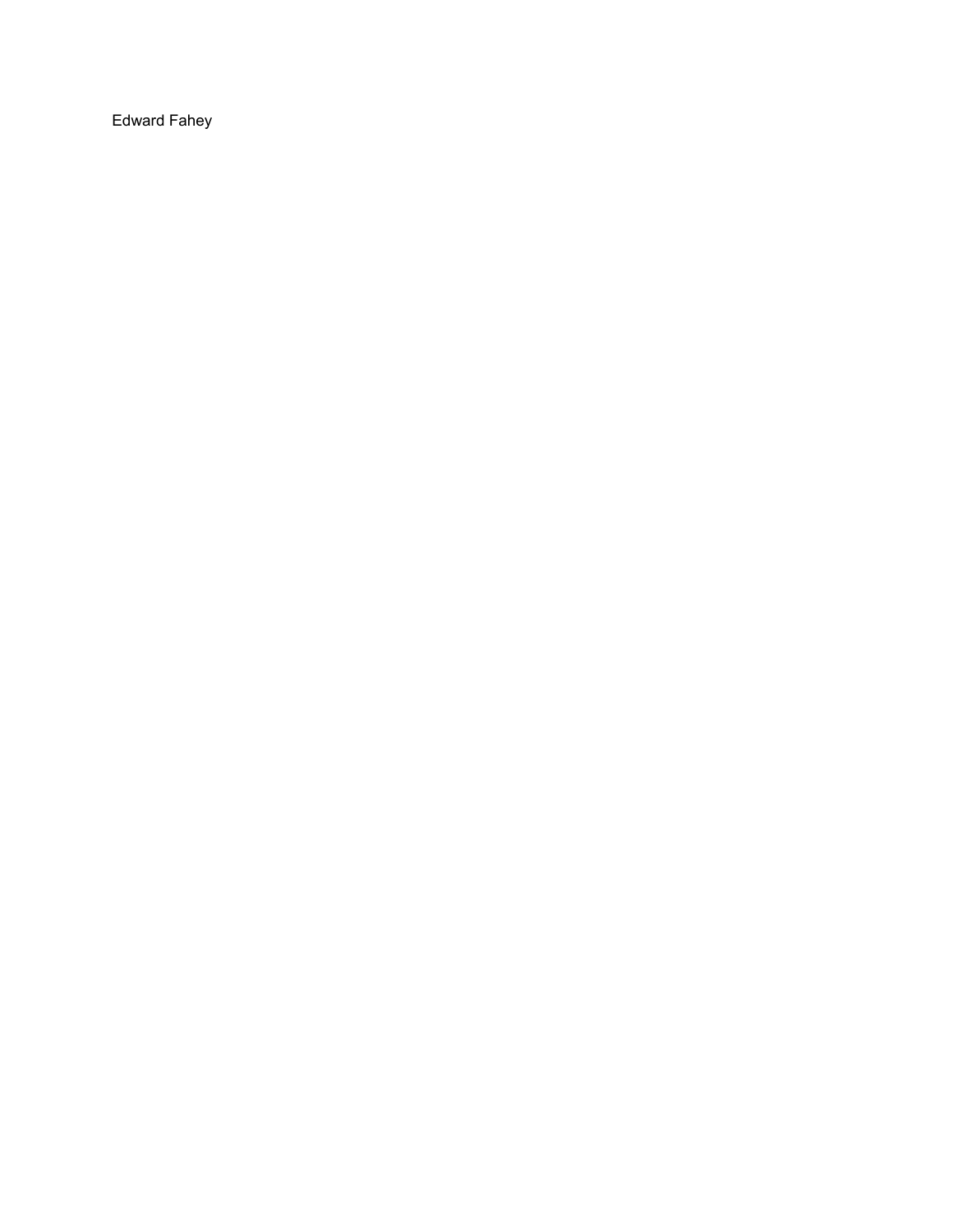# **TAX RETURN FILING INSTRUCTIONS**

FORM 990

## **FOR THE YEAR ENDING**

December 31, 2017

## **Prepared For:**

United Religions P.O. Box 29242 San Francisco, CA 94129-0242

## **Prepared By:**

RINA accountancy corporation 150 Post Street, Suite 200 San Francisco, CA 94108

## **Amount Due or Refund:**

Not applicable

#### **Make Check Payable To:**

Not applicable

## **Mail Tax Return and Check (if applicable) To:**

Not applicable

## **Return Must be Mailed On or Before:**

Not applicable

### **Special Instructions:**

This return has qualified for electronic filing. After you have reviewed the return for completeness and accuracy, please sign, date and return Form 8879-EO to our office. We will transmit the return electronically to the IRS and no further action is required. Return Form 8879-EO to us by November 15, 2018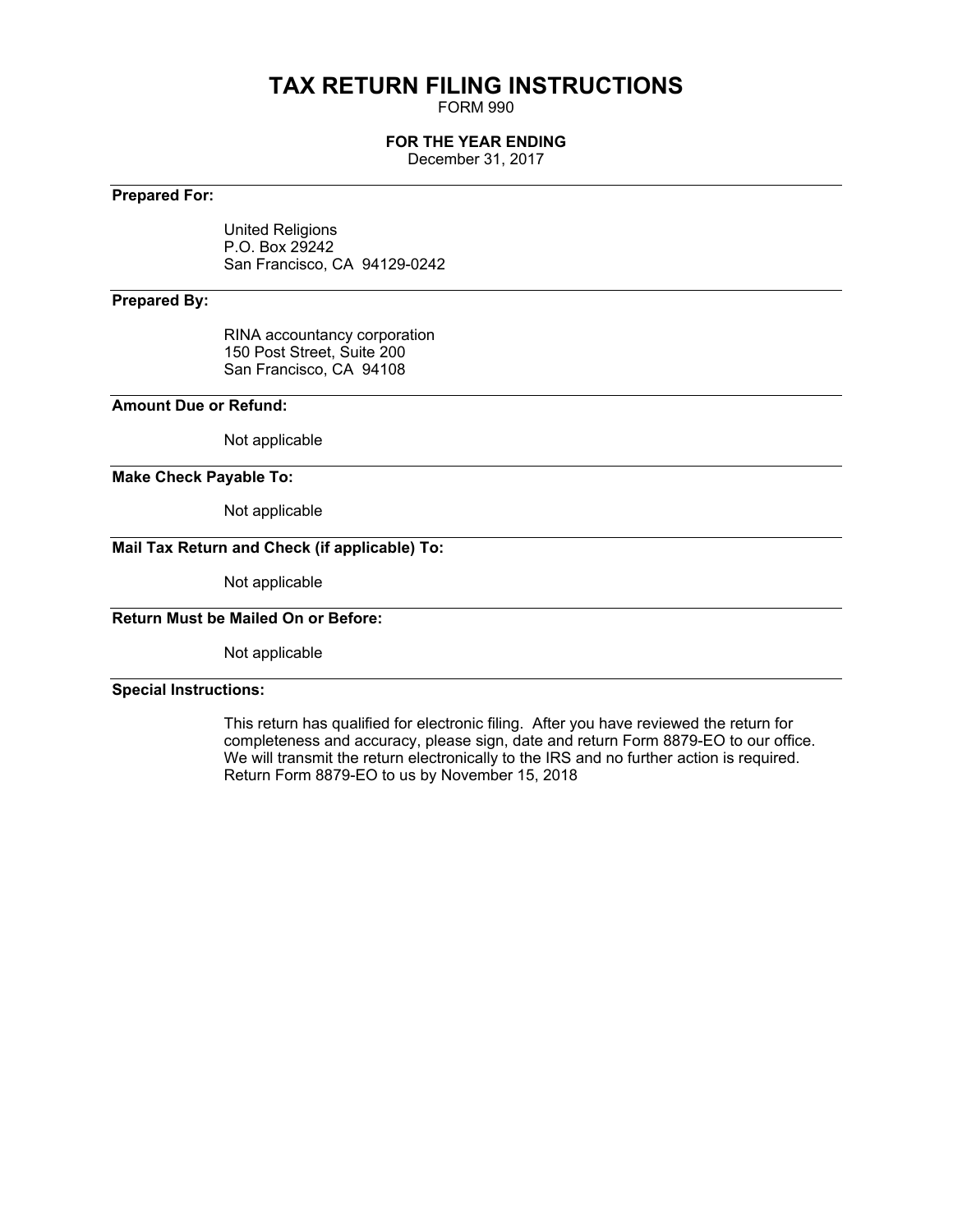| Form | 8879-EO |  |  |
|------|---------|--|--|
|------|---------|--|--|

## **IRS e-file Signature Authorization for an Exempt Organization**

Department of the Treasury Internal Revenue Service

For calendar year 2017, or fiscal year beginning and the set of the set of 2017, and ending the set of 20 year

**| Do not send to the IRS. Keep for your records. | Go to www.irs.gov/Form8879EO for the latest information.** **2017**

Name of exempt organization

**Employer identification number**

UNITED RELIGIONS 68-0369482

### Name and title of officer REV VICTOR H KAZANJIAN JR

EXECUTIVE DIRECTOR

**Part I** | Type of Return and Return Information (Whole Dollars Only)

on line **1a, 2a, 3a, 4a,** or **5a,** below, and the amount on that line for the return being filed with this form was blank, then leave line **1b, 2b, 3b, 4b,** or **5b,** whichever is applicable, blank (do not enter -0-). But, if you entered -0- on the return, then enter -0- on the applicable line below. **Do not** complete more Check the box for the return for which you are using this Form 8879-EO and enter the applicable amount, if any, from the return. If you check the box than 1 line in Part I.

| <b>1a</b> Form 990 check here $\blacktriangleright$ $\boxed{\text{X}}$<br><b>b Total revenue,</b> if any (Form 990, Part VIII, column (A), line 12) | -1b | 1,779,287. |
|-----------------------------------------------------------------------------------------------------------------------------------------------------|-----|------------|
| 2a Form 990-EZ check here $\blacktriangleright$<br><b>b</b> Total revenue, if any (Form 990-EZ, line 9) <i></i>                                     | -2b |            |
| 3a Form 1120-POL check here $\blacktriangleright$ $\Box$                                                                                            | 3b  |            |
| 4a Form 990-PF check here $\blacktriangleright$<br><b>b</b> Tax based on investment income (Form 990-PF, Part VI, line 5) 4b                        |     |            |
| 5a Form 8868 check here $\blacktriangleright$                                                                                                       | .5b |            |
|                                                                                                                                                     |     |            |

### **Part II Declaration and Signature Authorization of Officer**

**(a)** an acknowledgement of receipt or reason for rejection of the transmission, (b) the reason for any delay in processing the return or refund, and (c) Under penalties of perjury, I declare that I am an officer of the above organization and that I have examined a copy of the organization's 2017 electronic return and accompanying schedules and statements and to the best of my knowledge and belief, they are true, correct, and complete. I further declare that the amount in Part I above is the amount shown on the copy of the organization's electronic return. I consent to allow my intermediate service provider, transmitter, or electronic return originator (ERO) to send the organization's return to the IRS and to receive from the IRS the date of any refund. If applicable, I authorize the U.S. Treasury and its designated Financial Agent to initiate an electronic funds withdrawal (direct debit) entry to the financial institution account indicated in the tax preparation software for payment of the organization's federal taxes owed on this return, and the financial institution to debit the entry to this account. To revoke a payment, I must contact the U.S. Treasury Financial Agent at 1-888-353-4537 no later than 2 business days prior to the payment (settlement) date. I also authorize the financial institutions involved in the processing of the electronic payment of taxes to receive confidential information necessary to answer inquiries and resolve issues related to the payment. I have selected a personal identification number (PIN) as my signature for the organization's electronic return and, if applicable, the organization's consent to electronic funds withdrawal.

#### **Officer's PIN: check one box only**

| I authorize RINA ACCOUNTANCY CORPORATION                                                                                                                                                                                                                                                                                                                                         | to enter my PIN | 18029                                             |
|----------------------------------------------------------------------------------------------------------------------------------------------------------------------------------------------------------------------------------------------------------------------------------------------------------------------------------------------------------------------------------|-----------------|---------------------------------------------------|
| ERO firm name                                                                                                                                                                                                                                                                                                                                                                    |                 | Enter five numbers, but<br>do not enter all zeros |
| as my signature on the organization's tax year 2017 electronically filed return. If I have indicated within this return that a copy of the return<br>is being filed with a state agency(ies) regulating charities as part of the IRS Fed/State program, I also authorize the aforementioned ERO to<br>enter my PIN on the return's disclosure consent screen.                    |                 |                                                   |
| As an officer of the organization, I will enter my PIN as my signature on the organization's tax year 2017 electronically filed return. If I have<br>indicated within this return that a copy of the return is being filed with a state agency(ies) regulating charities as part of the IRS Fed/State<br>program, I will enter my PIN on the return's disclosure consent screen. |                 |                                                   |
| Officer's signature $\blacktriangleright$ $\_\_\_\_\_\_\_\_\_\_$<br>Date $\blacktriangleright$                                                                                                                                                                                                                                                                                   |                 |                                                   |
| <b>Certification and Authentication</b><br>Part III I                                                                                                                                                                                                                                                                                                                            |                 |                                                   |
| <b>ERO's EFIN/PIN.</b> Enter your six-digit electronic filing identification                                                                                                                                                                                                                                                                                                     |                 |                                                   |
| 94062676247<br>number (EFIN) followed by your five-digit self-selected PIN.<br>Do not enter all zeros                                                                                                                                                                                                                                                                            |                 |                                                   |
| I certify that the above numeric entry is my PIN, which is my signature on the 2017 electronically filed return for the organization indicated above. I<br>confirm that I am submitting this return in accordance with the requirements of Pub. 4163, Modernized e-File (MeF) Information for Authorized IRS<br>e-file Providers for Business Returns.                           |                 |                                                   |
| Date $\blacktriangleright$ 11/08/18<br>ERO's signature RINA ACCOUNTANCY CORPORATION                                                                                                                                                                                                                                                                                              |                 |                                                   |
| <b>ERO Must Retain This Form - See Instructions</b><br>Do Not Submit This Form to the IRS Unless Requested To Do So                                                                                                                                                                                                                                                              |                 |                                                   |

723051 10-11-17 LHA For Paperwork Reduction Act Notice, see instructions.

Form (2017) **8879-EO**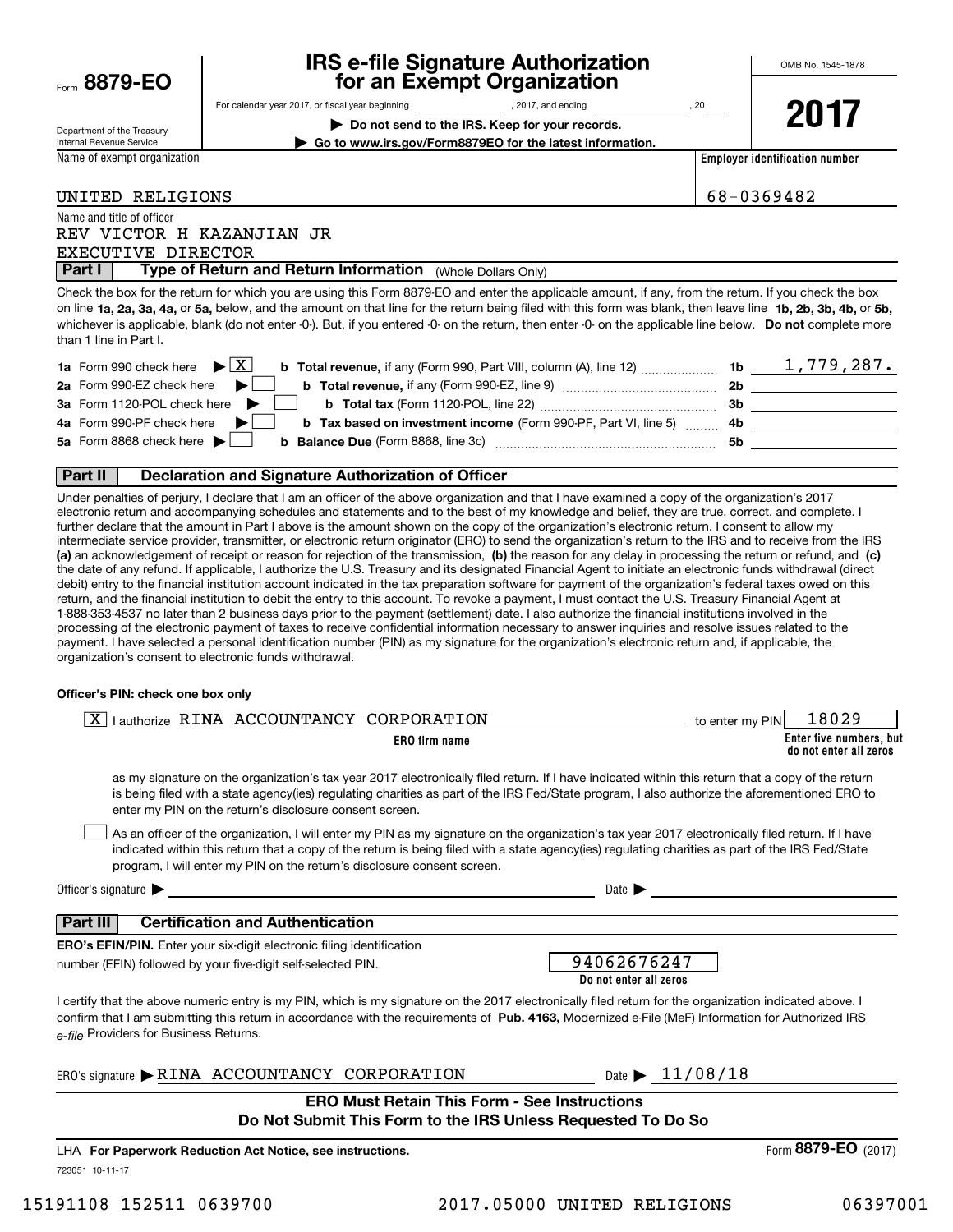## **Return of Organization Exempt From Income Tax** EXTENDED TO NOVEMBER 15, 2018

**Under section 501(c), 527, or 4947(a)(1) of the Internal Revenue Code (except private foundations)**

Department of the Treasury Internal Revenue Service

**| Do not enter social security numbers on this form as it may be made public.**

▶ Go to www.irs.gov/Form990 for instructions and the latest information. **Inspection** 

Τ

OMB No. 1545-0047 **Open to Public 2017**

|                              | A For the 2017 calendar year, or tax year beginning                                                                                                 | and ending |                                                         |                                                           |  |  |
|------------------------------|-----------------------------------------------------------------------------------------------------------------------------------------------------|------------|---------------------------------------------------------|-----------------------------------------------------------|--|--|
| В<br>Check if<br>applicable: | <b>C</b> Name of organization                                                                                                                       |            | D Employer identification number                        |                                                           |  |  |
| Address<br>change            | UNITED RELIGIONS                                                                                                                                    |            |                                                         |                                                           |  |  |
| Name<br>change               | UNITED RELIGIONS INITIATIVE<br>Doing business as                                                                                                    |            | 68-0369482                                              |                                                           |  |  |
| ,<br> Initial<br> return     | Number and street (or P.O. box if mail is not delivered to street address)                                                                          | Room/suite | E Telephone number                                      |                                                           |  |  |
| Final<br>return/             | P.O. BOX 29242                                                                                                                                      |            |                                                         | $415 - 561 - 2300$                                        |  |  |
| termin-<br>ated              | City or town, state or province, country, and ZIP or foreign postal code                                                                            |            | <b>G</b> Gross receipts \$                              | 1,899,000.                                                |  |  |
| Amended<br>return            | SAN FRANCISCO, CA 94129-0242                                                                                                                        |            | H(a) Is this a group return                             |                                                           |  |  |
| Applica-<br>tion             | F Name and address of principal officer: REV. VICTOR H. KAZANJIAN                                                                                   |            | for subordinates? $\frac{1}{2}$                         | $\sqrt{}$ Yes $\sqrt{}$ X $\sqrt{}$ No                    |  |  |
| pending                      | SAME AS C ABOVE                                                                                                                                     |            | $H(b)$ Are all subordinates included? $\Box$ Yes $\Box$ | N <sub>o</sub>                                            |  |  |
|                              | <b>I</b> Tax-exempt status: $\overline{\mathbf{X}}$ 501(c)(3)<br>$501(c)$ (<br>$\sqrt{\frac{1}{1}}$ (insert no.)<br>$4947(a)(1)$ or                 | 527        |                                                         | If "No," attach a list. (see instructions)                |  |  |
|                              | J Website: WWW.URI.ORG                                                                                                                              |            | $H(c)$ Group exemption number $\blacktriangleright$     |                                                           |  |  |
|                              | K Form of organization: $X$ Corporation<br>Other $\blacktriangleright$<br>Trust<br>Association                                                      |            |                                                         | L Year of formation: $1995$ M State of legal domicile: CA |  |  |
| Part I                       | Summary                                                                                                                                             |            |                                                         |                                                           |  |  |
| $\blacksquare$               | Briefly describe the organization's mission or most significant activities: PROMOTE INTERFAITH COOPERATION,                                         |            |                                                         |                                                           |  |  |
|                              | END RELIGIOUSLY MOTIVATED VIOLENCE AND CREATE CULTURES OF PEACE.                                                                                    |            |                                                         |                                                           |  |  |
| $\mathbf{2}$                 | Check this box $\blacktriangleright$ $\blacksquare$ if the organization discontinued its operations or disposed of more than 25% of its net assets. |            |                                                         |                                                           |  |  |
| Activities & Governance<br>З | Number of voting members of the governing body (Part VI, line 1a)                                                                                   |            | 3                                                       | 31                                                        |  |  |
| 4                            |                                                                                                                                                     |            | $\overline{4}$                                          | $\overline{29}$                                           |  |  |
| 5                            |                                                                                                                                                     |            | $\overline{5}$                                          | $\overline{21}$                                           |  |  |
| 6                            |                                                                                                                                                     | 6          | 20                                                      |                                                           |  |  |
|                              |                                                                                                                                                     |            | 7a                                                      | 0.                                                        |  |  |
|                              |                                                                                                                                                     |            | 7b                                                      | 0.                                                        |  |  |
|                              |                                                                                                                                                     |            |                                                         |                                                           |  |  |
| 8                            |                                                                                                                                                     |            | <b>Prior Year</b><br>2,339,641.                         | <b>Current Year</b><br>1,732,928.                         |  |  |
| 9                            | Contributions and grants (Part VIII, line 1h)                                                                                                       |            | 0.                                                      | О.                                                        |  |  |
| Revenue                      | Program service revenue (Part VIII, line 2g)                                                                                                        |            | $-9,438.$                                               | 357.                                                      |  |  |
| 10                           |                                                                                                                                                     |            | 45,481.                                                 | 46,002.                                                   |  |  |
| 11                           | Other revenue (Part VIII, column (A), lines 5, 6d, 8c, 9c, 10c, and 11e)                                                                            |            | 2,375,684.                                              | 1,779,287.                                                |  |  |
| 12                           | Total revenue - add lines 8 through 11 (must equal Part VIII, column (A), line 12)                                                                  |            | 879,563.                                                | 929,491.                                                  |  |  |
| 13                           | Grants and similar amounts paid (Part IX, column (A), lines 1-3)                                                                                    |            | 0.                                                      | 0.                                                        |  |  |
| 14                           | Benefits paid to or for members (Part IX, column (A), line 4)                                                                                       |            | 1,756,722.                                              | 1,998,882.                                                |  |  |
| 15                           | Salaries, other compensation, employee benefits (Part IX, column (A), lines 5-10)                                                                   |            | 0.                                                      | 0.                                                        |  |  |
|                              | 472,210.                                                                                                                                            |            |                                                         |                                                           |  |  |
| Expenses                     | <b>b</b> Total fundraising expenses (Part IX, column (D), line 25)<br>▶                                                                             |            | 756,154.                                                | 935,942.                                                  |  |  |
|                              |                                                                                                                                                     |            | 3,392,439.                                              | 3,864,315.                                                |  |  |
| 18                           | Total expenses. Add lines 13-17 (must equal Part IX, column (A), line 25)                                                                           |            | $-1,016,755.$                                           | $-2,085,028.$                                             |  |  |
|                              |                                                                                                                                                     |            |                                                         |                                                           |  |  |
| 19                           |                                                                                                                                                     |            |                                                         |                                                           |  |  |
|                              |                                                                                                                                                     |            | <b>Beginning of Current Year</b>                        | <b>End of Year</b>                                        |  |  |
| äğ<br>sets<br>diam<br>20     | Total assets (Part X, line 16)                                                                                                                      |            | 6,096,722.                                              | 18,691,071.                                               |  |  |
| 21<br>22                     | Total liabilities (Part X, line 26)                                                                                                                 |            | 109,491.<br>5,987,231.                                  | 156,953.<br>18,534,118.                                   |  |  |

Under penalties of perjury, I declare that I have examined this return, including accompanying schedules and statements, and to the best of my knowledge and belief, it is true, correct, and complete. Declaration of preparer (other than officer) is based on all information of which preparer has any knowledge.  $\overline{\mathbf{r}}$ 

| Sign     | Signature of officer                                                                                         |                                    |          | Date                                           |  |  |  |
|----------|--------------------------------------------------------------------------------------------------------------|------------------------------------|----------|------------------------------------------------|--|--|--|
| Here     | VICTOR H.<br>REV.                                                                                            | KAZANJIAN, JR., EXECUTIVE DIRECTOR |          |                                                |  |  |  |
|          | Type or print name and title                                                                                 |                                    |          |                                                |  |  |  |
|          | Print/Type preparer's name                                                                                   | Preparer's signature               | Date     | <b>PTIN</b><br>Check                           |  |  |  |
| Paid     | <b>EDWARD FAHEY</b>                                                                                          | <b>FAHEY</b><br>EDWARD             | 11/08/18 | P00194561<br>self-employed                     |  |  |  |
| Preparer | RINA ACCOUNTANCY CORPORATION<br>Firm's name                                                                  |                                    |          | 94-3158857<br>$Firm's EIN \blacktriangleright$ |  |  |  |
| Use Only | Firm's address $\blacktriangleright$ 150 POST STREET,                                                        | SUITE 200                          |          |                                                |  |  |  |
|          | SAN FRANCISCO, CA 94108                                                                                      |                                    |          | 777-4488<br>Phone no. $(415)$                  |  |  |  |
|          | May the IRS discuss this return with the preparer shown above? (see instructions)                            |                                    |          | X  <br><b>No</b><br>Yes                        |  |  |  |
|          | Form 990 (2017)<br>LHA For Paperwork Reduction Act Notice, see the separate instructions.<br>732001 11-28-17 |                                    |          |                                                |  |  |  |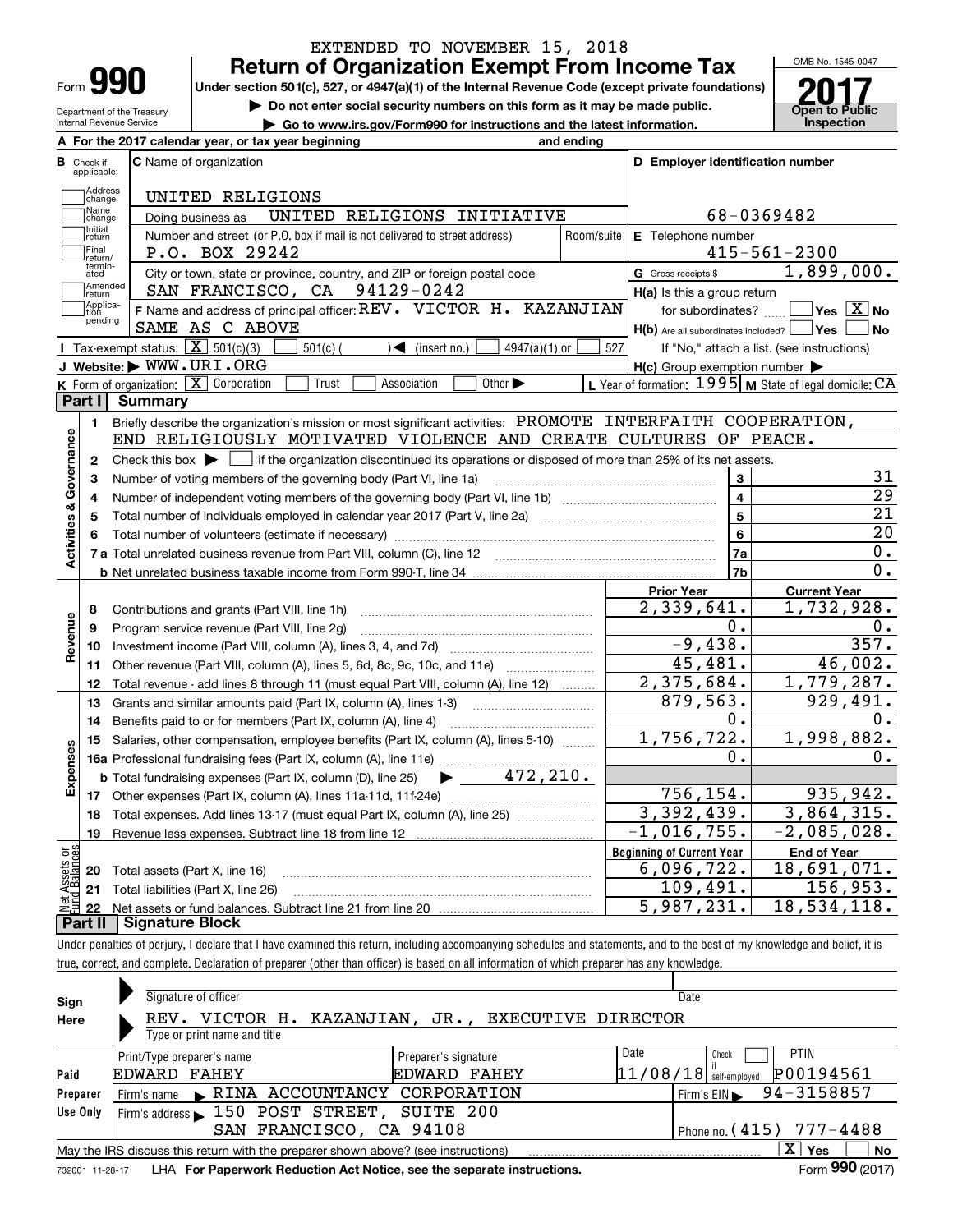|              | 68-0369482<br>UNITED RELIGIONS<br>$Page$ 2<br>Form 990 (2017)                                                                                                |
|--------------|--------------------------------------------------------------------------------------------------------------------------------------------------------------|
|              | <b>Statement of Program Service Accomplishments</b><br>Part III I                                                                                            |
|              | $\overline{\mathtt{x}}$ )<br>Check if Schedule O contains a response or note to any line in this Part III                                                    |
| 1            | Briefly describe the organization's mission:                                                                                                                 |
|              | THE PURPOSE OF THE UNITED RELIGIONS INITIATIVE IS TO PROMOTE ENDURING,                                                                                       |
|              | DAILY INTERFAITH COOPERATION, TO END RELIGIOUSLY MOTIVATED VIOLENCE                                                                                          |
|              | AND TO CREATE CULTURES OF PEACE, JUSTICE AND HEALING FOR THE EARTH AND                                                                                       |
|              | ALL LIVING BEINGS.                                                                                                                                           |
| $\mathbf{2}$ | Did the organization undertake any significant program services during the year which were not listed on the                                                 |
|              | $\sqrt{}$ Yes $\sqrt{X}$ No<br>prior Form 990 or 990-EZ?                                                                                                     |
|              | If "Yes," describe these new services on Schedule O.                                                                                                         |
| 3            | $\sqrt{\mathsf{Yes}\ \boxed{\mathrm{X}}}$ No<br>Did the organization cease conducting, or make significant changes in how it conducts, any program services? |
|              | If "Yes," describe these changes on Schedule O.                                                                                                              |
| 4            | Describe the organization's program service accomplishments for each of its three largest program services, as measured by expenses.                         |
|              | Section 501(c)(3) and 501(c)(4) organizations are required to report the amount of grants and allocations to others, the total expenses, and                 |
|              | revenue, if any, for each program service reported.                                                                                                          |
| 4a           | 929, 491. ) (Revenue \$<br>$2,056,414.$ including grants of \$<br>(Code:<br>(Expenses \$                                                                     |
|              | GLOBAL NETWORK DEVELOPMENT: IN 17 YEARS, URI HAS GROWN INTO THE WORLD'S                                                                                      |
|              | LARGEST INTERFAITH GRASSROOTS NETWORK OF OVER 900 GROUPS IN MORE THAN                                                                                        |
|              | 100 COUNTRIES. THESE GROUPS, CALLED COOPERATION CIRCLES<br>$(CCS)$ ,<br>COMPRISE                                                                             |
|              | OF PEOPLE REPRESENTING AT LEAST THREE DIFFERENT RELIGIONS, TRADITIONS                                                                                        |
|              | OR BELIEFS WILLING TO ENGAGE IN INTERFAITH DIALOGUE AND COLLABORATE ON                                                                                       |
|              | HUMANITARIAN EFFORTS IN THEIR COMMUNITY. CCS CARE FOR REFUGEES, EDUCATE                                                                                      |
|              | CHILDREN, PREVENT VIOLENCE AGAINST WOMEN, CLEAN RIVERS, PROVIDE MEDICAL                                                                                      |
|              | CARE, RESOLVE CONFLICTS, AND NEGOTIATE PEACE - AMONG MANY OTHER LOCAL                                                                                        |
|              | AND GLOBAL KEY ISSUES. NETWORK BENEFITS INCLUDE: HELPING CCS BUILD                                                                                           |
|              | CAPACITY, RAISING VISIBILITY FOR CC WORK, CONNECTING CCS WITH GLOBAL                                                                                         |
|              | AND ORGANIZING LOCAL AND REGIONAL ASSEMBLIES AND TRAININGS.<br>PARTNERS,                                                                                     |
|              |                                                                                                                                                              |
| 4b           | 364, 749. including grants of \$<br>) (Expenses \$<br>(Code:<br>) (Revenue \$                                                                                |
|              | (URI'S INTERNATIONAL BOARD OF TRUSTEES)<br>THE GLOBAL COUNCIL<br>IS URI'S                                                                                    |
|              | GOVERNING BODY. WITH TRUSTEES FROM 22 COUNTRIES REPRESENTING DIVERSE                                                                                         |
|              | RELIGIOUS AND INDIGENOUS TRADITIONS, THE GLOBAL COUNCIL BRINGS ITS                                                                                           |
|              | GRASSROOTS EXPERIENCE TO URI'S ONGOING STRATEGIC PLANNING, NETWORK                                                                                           |
|              | DEVELOPMENT AND GLOBAL ENGAGEMENT, AND SERVES TO<br>INCREASE URI'S                                                                                           |
|              | PRESENCE ALL OVER THE WORLD. THE GLOBAL COUNCIL CURRENTLY MEETS ONCE A                                                                                       |
|              | YEAR IN PERSON, AND THREE TIMES A YEAR BY VIDEO CONFERENCE CALL.                                                                                             |
|              | MEMBERS OF THE GLOBAL COUNCIL ALSO REPRESENT REGIONS AND SIT ON                                                                                              |
|              | REGIONAL LEADERSHIP TEAMS THAT PLAN AND IMPLEMENT REGIONAL STRATEGIES                                                                                        |
|              | TO BUILD NETWORK BENEFITS TO MEMBER CCS AND DEVELOP COLLECTIVE GLOBAL                                                                                        |
|              | CAMPAIGNS, SUCH AS MOBILIZING CCS AROUND THE WORLD TO PARTICIPATE                                                                                            |
|              | VARIOUS ASSEMBLIES AND INITIATIVES.                                                                                                                          |
|              |                                                                                                                                                              |
| 4c           | 464, 238. including grants of \$<br>) (Expenses \$<br>) (Revenue \$<br>(Code:                                                                                |
|              | COMMUNICATIONS: URI'S INTERNATIONAL NETWORK RELIES ON A ROBUST                                                                                               |
|              | COMMUNICATION SYSTEM. URI'S GLOBAL WEBSITE, WWW.URI.ORG, IS DESIGNED TO                                                                                      |
|              |                                                                                                                                                              |
|              | MAGNIFY URI'S IMPACT, HIGHLIGHT CC SUCCESSES, CONNECT CCS, PROVIDE                                                                                           |
|              | RESOURCE INFORMATION TO CCS, AND ENCOURAGE GLOBAL CAMPAIGNS FOR                                                                                              |
|              | COLLECTIVE GLOBAL ACTION AND MORE. ADDITIONALLY, URI PRODUCES BI-WEEKLY                                                                                      |
|              | E-NEWSLETTERS CALLED YOU ARE I, AN ANNUAL REPORT, AS WELL AS OTHER                                                                                           |
|              | PRINT, ONLINE AND MULTIMEDIA COLLATERAL FOR THE NETWORK.<br>IN THE SOCIAL                                                                                    |
|              | URI IS ENHANCED BY ENGAGING AUDIENCES ON SOCIAL MEDIA.<br>MEDIA DOMAIN,                                                                                      |
|              | GIVEN FAST-PACED TECHNOLOGICAL CHANGE, URI'S COMMUNICATIONS TEAM                                                                                             |
|              | STUDIES NEW SYSTEMS, MAKES RECOMMENDATIONS TO URI, AND LAUNCHED A NEW                                                                                        |
|              | WEBSITE AND INTEGRATED CONSTITUENT RELATIONSHIP MANAGEMENT PLATFORM IN                                                                                       |
|              | 2017.                                                                                                                                                        |
|              |                                                                                                                                                              |
|              | 4d Other program services (Describe in Schedule O.)                                                                                                          |
|              | 239, 126. including grants of \$<br>(Expenses \$<br>(Revenue \$                                                                                              |
|              | 3, 124, 527.<br>4e Total program service expenses                                                                                                            |
|              | Form 990 (2017)                                                                                                                                              |
|              | SEE SCHEDULE O FOR CONTINUATION(S)<br>732002 11-28-17<br>2                                                                                                   |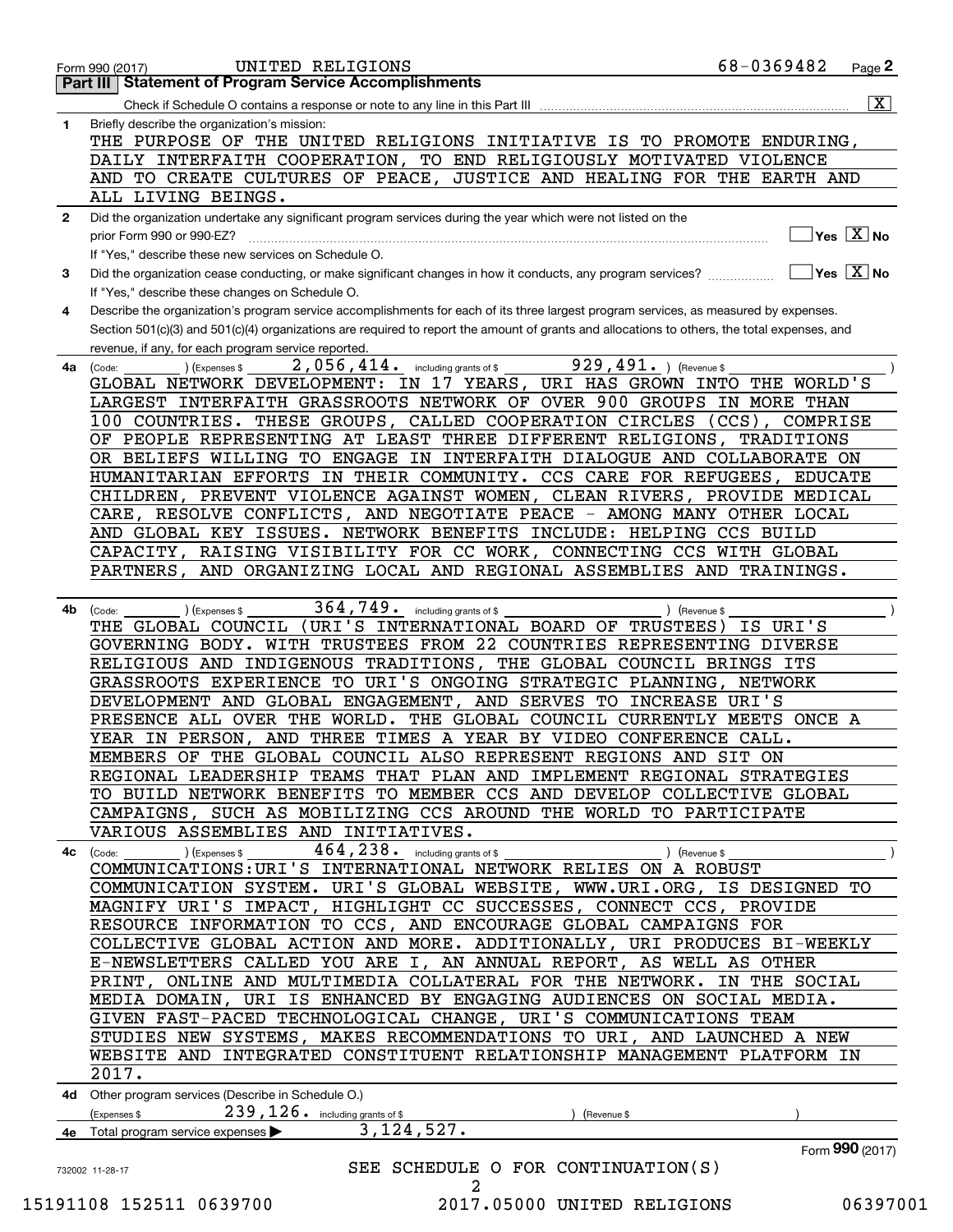| Form 990 (2017 |  |  |
|----------------|--|--|

|     |                                                                                                                                      |                 | Yes                     | No          |
|-----|--------------------------------------------------------------------------------------------------------------------------------------|-----------------|-------------------------|-------------|
| 1.  | Is the organization described in section $501(c)(3)$ or $4947(a)(1)$ (other than a private foundation)?                              |                 |                         |             |
|     |                                                                                                                                      | 1               | х                       |             |
| 2   |                                                                                                                                      | $\overline{2}$  | $\overline{\mathbf{x}}$ |             |
| 3   | Did the organization engage in direct or indirect political campaign activities on behalf of or in opposition to candidates for      |                 |                         |             |
|     |                                                                                                                                      | З               |                         | x           |
| 4   | Section 501(c)(3) organizations. Did the organization engage in lobbying activities, or have a section 501(h) election in effect     |                 |                         |             |
|     |                                                                                                                                      | 4               |                         | x           |
| 5   | Is the organization a section 501(c)(4), 501(c)(5), or 501(c)(6) organization that receives membership dues, assessments, or         |                 |                         |             |
|     |                                                                                                                                      | 5               |                         | x           |
| 6   | Did the organization maintain any donor advised funds or any similar funds or accounts for which donors have the right to            |                 |                         |             |
|     |                                                                                                                                      | 6               |                         | x           |
|     | provide advice on the distribution or investment of amounts in such funds or accounts? If "Yes," complete Schedule D, Part I         |                 |                         |             |
| 7   | Did the organization receive or hold a conservation easement, including easements to preserve open space,                            |                 |                         | x           |
|     |                                                                                                                                      | $\overline{7}$  |                         |             |
| 8   | Did the organization maintain collections of works of art, historical treasures, or other similar assets? If "Yes," complete         |                 |                         |             |
|     |                                                                                                                                      | 8               |                         | x           |
| 9   | Did the organization report an amount in Part X, line 21, for escrow or custodial account liability, serve as a custodian for        |                 |                         |             |
|     | amounts not listed in Part X; or provide credit counseling, debt management, credit repair, or debt negotiation services?            |                 |                         |             |
|     | If "Yes," complete Schedule D, Part IV                                                                                               | 9               |                         | х           |
| 10  | Did the organization, directly or through a related organization, hold assets in temporarily restricted endowments, permanent        |                 |                         |             |
|     |                                                                                                                                      | 10              | X                       |             |
| 11  | If the organization's answer to any of the following questions is "Yes," then complete Schedule D, Parts VI, VII, VIII, IX, or X     |                 |                         |             |
|     | as applicable.                                                                                                                       |                 |                         |             |
|     | a Did the organization report an amount for land, buildings, and equipment in Part X, line 10? If "Yes," complete Schedule D,        |                 |                         |             |
|     |                                                                                                                                      | 11a             | X                       |             |
|     | <b>b</b> Did the organization report an amount for investments - other securities in Part X, line 12 that is 5% or more of its total |                 |                         |             |
|     |                                                                                                                                      | 11b             |                         | х           |
|     | c Did the organization report an amount for investments - program related in Part X, line 13 that is 5% or more of its total         |                 |                         |             |
|     |                                                                                                                                      | 11c             |                         | x           |
|     | d Did the organization report an amount for other assets in Part X, line 15 that is 5% or more of its total assets reported in       |                 |                         |             |
|     |                                                                                                                                      | 11d             | X                       |             |
|     | e Did the organization report an amount for other liabilities in Part X, line 25? If "Yes," complete Schedule D, Part X              | 11e             |                         | X           |
| f   | Did the organization's separate or consolidated financial statements for the tax year include a footnote that addresses              |                 |                         |             |
|     | the organization's liability for uncertain tax positions under FIN 48 (ASC 740)? If "Yes," complete Schedule D, Part X               | 11f             |                         | x           |
|     | 12a Did the organization obtain separate, independent audited financial statements for the tax year? If "Yes," complete              |                 |                         |             |
|     |                                                                                                                                      |                 |                         | x           |
|     | Schedule D, Parts XI and XII                                                                                                         | 12a             |                         |             |
|     | <b>b</b> Was the organization included in consolidated, independent audited financial statements for the tax year?                   |                 | X                       |             |
|     | If "Yes," and if the organization answered "No" to line 12a, then completing Schedule D, Parts XI and XII is optional                | 12 <sub>b</sub> |                         | $\mathbf X$ |
| 13  | Is the organization a school described in section $170(b)(1)(A)(ii)?$ If "Yes," complete Schedule E                                  | 13              | X                       |             |
| 14a | Did the organization maintain an office, employees, or agents outside of the United States?                                          | 14a             |                         |             |
|     | <b>b</b> Did the organization have aggregate revenues or expenses of more than \$10,000 from grantmaking, fundraising, business,     |                 |                         |             |
|     | investment, and program service activities outside the United States, or aggregate foreign investments valued at \$100,000           |                 |                         |             |
|     |                                                                                                                                      | 14b             | х                       |             |
| 15  | Did the organization report on Part IX, column (A), line 3, more than \$5,000 of grants or other assistance to or for any            |                 |                         |             |
|     |                                                                                                                                      | 15              | х                       |             |
| 16  | Did the organization report on Part IX, column (A), line 3, more than \$5,000 of aggregate grants or other assistance to             |                 |                         |             |
|     |                                                                                                                                      | 16              |                         | x           |
| 17  | Did the organization report a total of more than \$15,000 of expenses for professional fundraising services on Part IX,              |                 |                         |             |
|     |                                                                                                                                      | 17              |                         | x           |
| 18  | Did the organization report more than \$15,000 total of fundraising event gross income and contributions on Part VIII, lines         |                 |                         |             |
|     |                                                                                                                                      | 18              | x                       |             |
| 19  | Did the organization report more than \$15,000 of gross income from gaming activities on Part VIII, line 9a? If "Yes."               |                 |                         |             |
|     |                                                                                                                                      | 19              |                         | x           |

Form (2017) **990**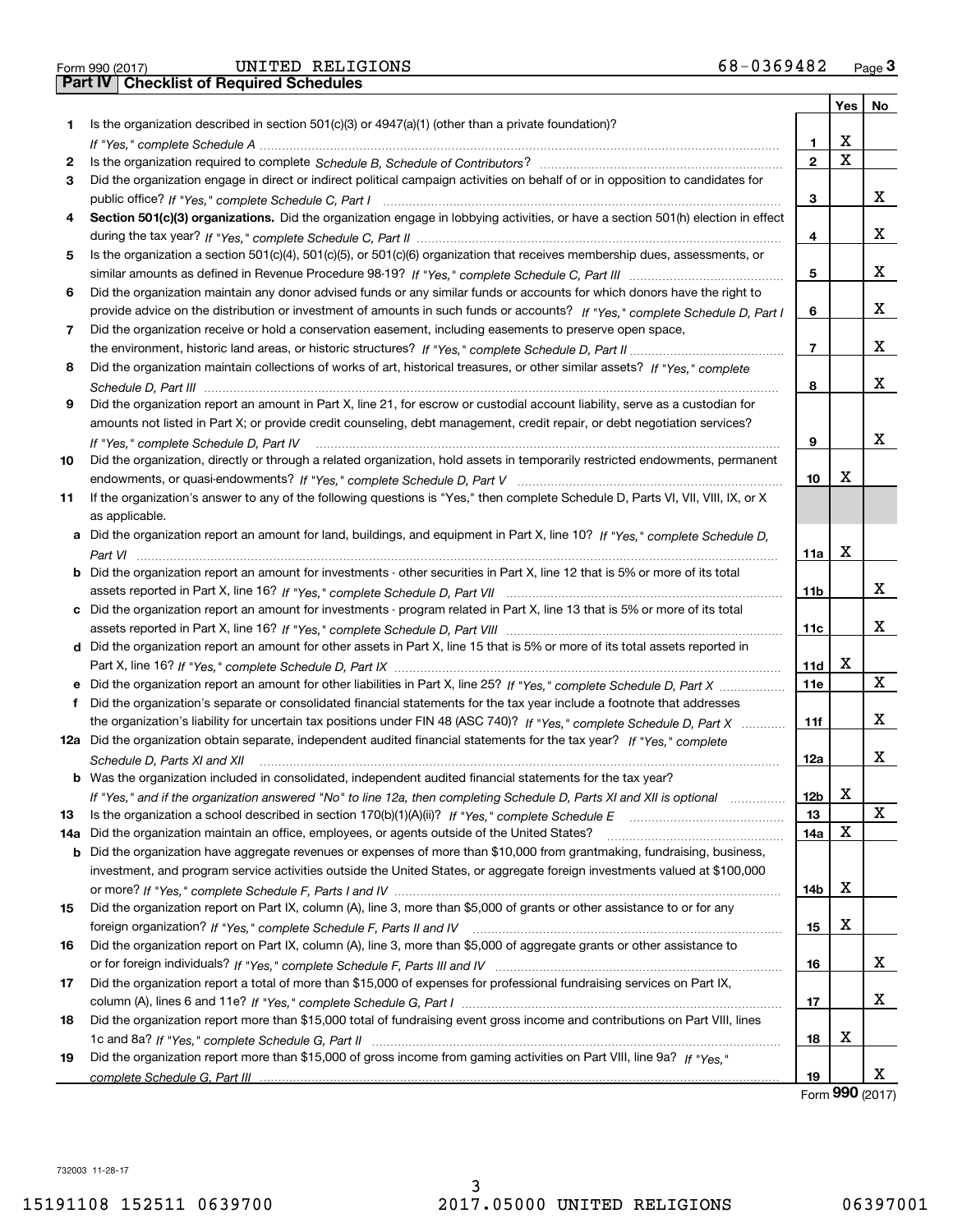|  | Form 990 (2017) |
|--|-----------------|
|  |                 |

*(continued)*

|     |                                                                                                                                   |                 | Yes | No |
|-----|-----------------------------------------------------------------------------------------------------------------------------------|-----------------|-----|----|
| 20a | Did the organization operate one or more hospital facilities? If "Yes," complete Schedule H                                       | 20a             |     | x  |
| b   | If "Yes" to line 20a, did the organization attach a copy of its audited financial statements to this return?                      | 20 <sub>b</sub> |     |    |
| 21  | Did the organization report more than \$5,000 of grants or other assistance to any domestic organization or                       |                 |     |    |
|     |                                                                                                                                   | 21              | х   |    |
| 22  | Did the organization report more than \$5,000 of grants or other assistance to or for domestic individuals on                     |                 |     |    |
|     |                                                                                                                                   | 22              |     | x  |
| 23  | Did the organization answer "Yes" to Part VII, Section A, line 3, 4, or 5 about compensation of the organization's current        |                 |     |    |
|     | and former officers, directors, trustees, key employees, and highest compensated employees? If "Yes." complete                    |                 |     |    |
|     |                                                                                                                                   | 23              | х   |    |
| 24a | Did the organization have a tax-exempt bond issue with an outstanding principal amount of more than \$100,000 as of the           |                 |     |    |
|     | last day of the year, that was issued after December 31, 2002? If "Yes," answer lines 24b through 24d and complete                |                 |     |    |
|     | Schedule K. If "No", go to line 25a                                                                                               | 24a             |     | х  |
| b   |                                                                                                                                   | 24b             |     |    |
| с   | Did the organization maintain an escrow account other than a refunding escrow at any time during the year to defease              |                 |     |    |
|     |                                                                                                                                   | 24c             |     |    |
|     |                                                                                                                                   | 24d             |     |    |
|     | 25a Section 501(c)(3), 501(c)(4), and 501(c)(29) organizations. Did the organization engage in an excess benefit                  |                 |     |    |
|     |                                                                                                                                   | 25a             |     | х  |
|     | Is the organization aware that it engaged in an excess benefit transaction with a disqualified person in a prior year, and        |                 |     |    |
| b   |                                                                                                                                   |                 |     |    |
|     | that the transaction has not been reported on any of the organization's prior Forms 990 or 990-EZ? If "Yes," complete             | 25b             |     | X  |
|     | Schedule L, Part I                                                                                                                |                 |     |    |
| 26  | Did the organization report any amount on Part X, line 5, 6, or 22 for receivables from or payables to any current or             |                 |     |    |
|     | former officers, directors, trustees, key employees, highest compensated employees, or disqualified persons? If "Yes."            | 26              |     | X  |
|     | complete Schedule L. Part II manufactured and complete Schedule L. Part II manufactured and complete Schedule                     |                 |     |    |
| 27  | Did the organization provide a grant or other assistance to an officer, director, trustee, key employee, substantial              |                 |     |    |
|     | contributor or employee thereof, a grant selection committee member, or to a 35% controlled entity or family member               |                 |     | X  |
|     |                                                                                                                                   | 27              |     |    |
| 28  | Was the organization a party to a business transaction with one of the following parties (see Schedule L, Part IV                 |                 |     |    |
|     | instructions for applicable filing thresholds, conditions, and exceptions):                                                       |                 |     |    |
| а   |                                                                                                                                   | 28a             |     | х  |
| b   | A family member of a current or former officer, director, trustee, or key employee? If "Yes," complete Schedule L, Part IV        | 28b             |     | х  |
|     | c An entity of which a current or former officer, director, trustee, or key employee (or a family member thereof) was an officer, |                 |     | х  |
|     |                                                                                                                                   | 28c             | х   |    |
| 29  |                                                                                                                                   | 29              |     |    |
| 30  | Did the organization receive contributions of art, historical treasures, or other similar assets, or qualified conservation       |                 |     |    |
|     |                                                                                                                                   | 30              |     | х  |
| 31. | Did the organization liquidate, terminate, or dissolve and cease operations?                                                      |                 |     |    |
|     |                                                                                                                                   | 31              |     | х  |
| 32  | Did the organization sell, exchange, dispose of, or transfer more than 25% of its net assets? If "Yes," complete                  |                 |     | х  |
|     |                                                                                                                                   | 32              |     |    |
| 33  | Did the organization own 100% of an entity disregarded as separate from the organization under Regulations                        |                 |     | х  |
|     |                                                                                                                                   | 33              |     |    |
| 34  | Was the organization related to any tax-exempt or taxable entity? If "Yes," complete Schedule R, Part II, III, or IV, and         |                 |     |    |
|     |                                                                                                                                   | 34              | х   |    |
|     | 35a Did the organization have a controlled entity within the meaning of section 512(b)(13)?                                       | <b>35a</b>      | X   |    |
|     | b If "Yes" to line 35a, did the organization receive any payment from or engage in any transaction with a controlled entity       |                 |     |    |
|     |                                                                                                                                   | 35b             |     | х  |
| 36  | Section 501(c)(3) organizations. Did the organization make any transfers to an exempt non-charitable related organization?        |                 |     |    |
|     |                                                                                                                                   | 36              |     | х  |
| 37  | Did the organization conduct more than 5% of its activities through an entity that is not a related organization                  |                 |     |    |
|     |                                                                                                                                   | 37              |     | х  |
| 38  | Did the organization complete Schedule O and provide explanations in Schedule O for Part VI, lines 11b and 19?                    |                 |     |    |
|     |                                                                                                                                   | 38              | х   |    |

Form (2017) **990**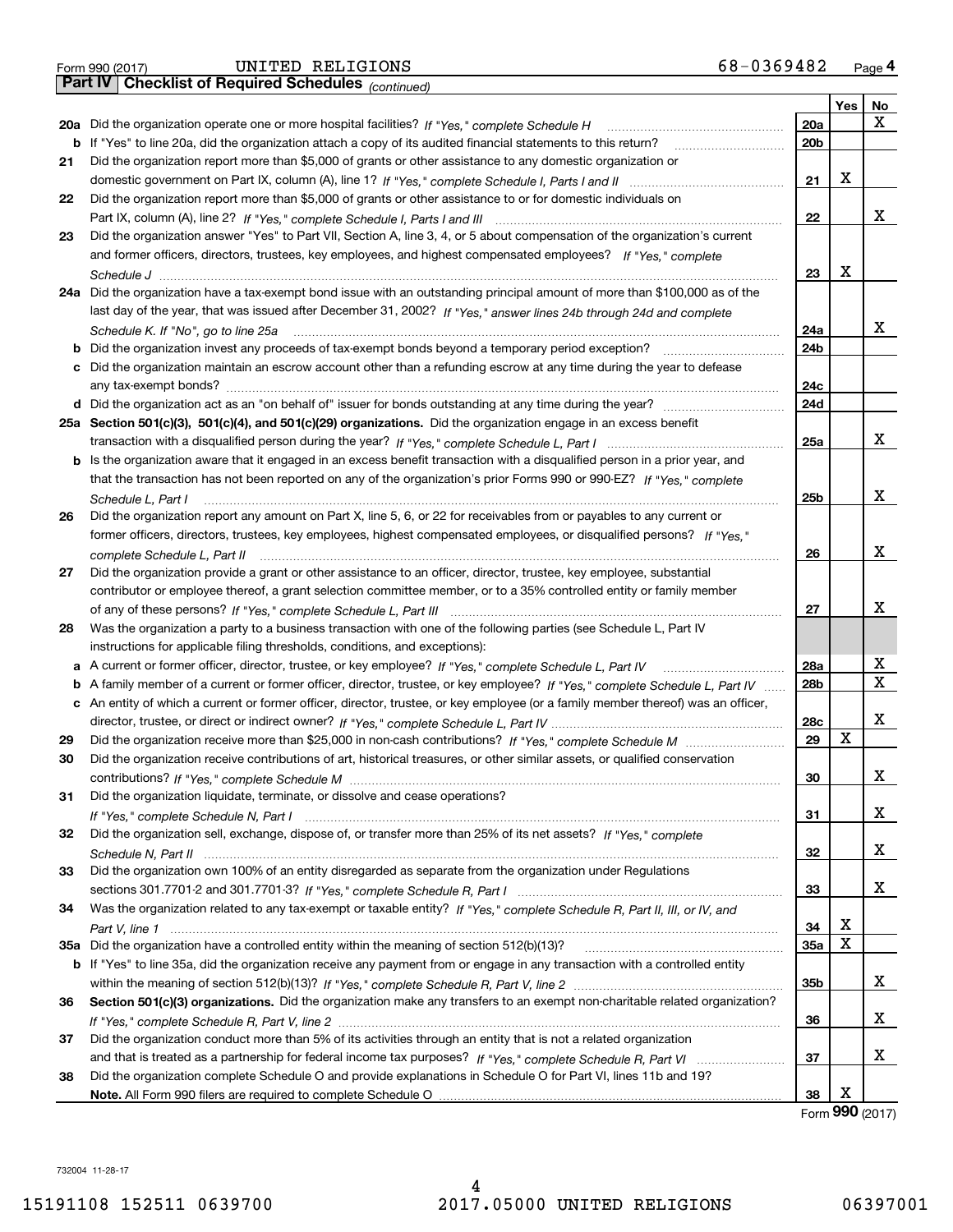|               | 68-0369482<br>UNITED RELIGIONS<br>Form 990 (2017)                                                                                                                                                                                    |                 |                   | Page 5 |
|---------------|--------------------------------------------------------------------------------------------------------------------------------------------------------------------------------------------------------------------------------------|-----------------|-------------------|--------|
| <b>Part V</b> | <b>Statements Regarding Other IRS Filings and Tax Compliance</b>                                                                                                                                                                     |                 |                   |        |
|               | Check if Schedule O contains a response or note to any line in this Part V                                                                                                                                                           |                 |                   |        |
|               |                                                                                                                                                                                                                                      |                 | Yes               | No     |
|               | 17<br>1a                                                                                                                                                                                                                             |                 |                   |        |
| b             | 0<br>1 <sub>b</sub><br>Enter the number of Forms W-2G included in line 1a. Enter -0- if not applicable                                                                                                                               |                 |                   |        |
| c             | Did the organization comply with backup withholding rules for reportable payments to vendors and reportable gaming                                                                                                                   |                 |                   |        |
|               |                                                                                                                                                                                                                                      | 1c              | х                 |        |
|               | 2a Enter the number of employees reported on Form W-3, Transmittal of Wage and Tax Statements,                                                                                                                                       |                 |                   |        |
|               | 21<br>filed for the calendar year ending with or within the year covered by this return<br>2a                                                                                                                                        |                 |                   |        |
|               |                                                                                                                                                                                                                                      | 2 <sub>b</sub>  | х                 |        |
|               |                                                                                                                                                                                                                                      |                 |                   |        |
|               | 3a Did the organization have unrelated business gross income of \$1,000 or more during the year?                                                                                                                                     | 3a              |                   | х      |
|               |                                                                                                                                                                                                                                      | 3b              |                   |        |
|               | 4a At any time during the calendar year, did the organization have an interest in, or a signature or other authority over, a                                                                                                         |                 |                   |        |
|               | financial account in a foreign country (such as a bank account, securities account, or other financial account)?                                                                                                                     | 4a              | х                 |        |
|               | <b>b</b> If "Yes," enter the name of the foreign country: $\triangleright$ JORDAN                                                                                                                                                    |                 |                   |        |
|               | See instructions for filing requirements for FinCEN Form 114, Report of Foreign Bank and Financial Accounts (FBAR).                                                                                                                  |                 |                   |        |
|               |                                                                                                                                                                                                                                      | 5a              |                   | х      |
| b             |                                                                                                                                                                                                                                      | 5 <sub>b</sub>  |                   | x      |
| c             |                                                                                                                                                                                                                                      | 5с              |                   |        |
|               | 6a Does the organization have annual gross receipts that are normally greater than \$100,000, and did the organization solicit                                                                                                       |                 |                   |        |
|               |                                                                                                                                                                                                                                      | 6a              |                   | x      |
|               | <b>b</b> If "Yes," did the organization include with every solicitation an express statement that such contributions or gifts                                                                                                        |                 |                   |        |
|               | were not tax deductible? www.communication.com/www.communication.com/www.communication.com/www.communication.com                                                                                                                     | 6b              |                   |        |
| 7             | Organizations that may receive deductible contributions under section 170(c).                                                                                                                                                        |                 |                   |        |
|               | a Did the organization receive a payment in excess of \$75 made partly as a contribution and partly for goods and services provided to the payor?                                                                                    | 7a              |                   | х      |
|               | <b>b</b> If "Yes," did the organization notify the donor of the value of the goods or services provided?                                                                                                                             | 7b              |                   |        |
|               | c Did the organization sell, exchange, or otherwise dispose of tangible personal property for which it was required                                                                                                                  |                 |                   |        |
|               |                                                                                                                                                                                                                                      | 7c              |                   | х      |
|               | 7d<br>d If "Yes," indicate the number of Forms 8282 filed during the year [11] [11] No. 2010 [12] Henry Marian Marian Marian Marian Marian Marian Marian Marian Marian Marian Marian Marian Marian Marian Marian Marian Marian Maria |                 |                   |        |
| е             | Did the organization receive any funds, directly or indirectly, to pay premiums on a personal benefit contract?                                                                                                                      | 7e              |                   | х      |
| f             | Did the organization, during the year, pay premiums, directly or indirectly, on a personal benefit contract?                                                                                                                         | 7f              |                   | x      |
| g             | If the organization received a contribution of qualified intellectual property, did the organization file Form 8899 as required?                                                                                                     | 7g              |                   |        |
| h.            | If the organization received a contribution of cars, boats, airplanes, or other vehicles, did the organization file a Form 1098-C?                                                                                                   | 7h              |                   |        |
| 8             | Sponsoring organizations maintaining donor advised funds. Did a donor advised fund maintained by the                                                                                                                                 |                 |                   |        |
|               | sponsoring organization have excess business holdings at any time during the year?                                                                                                                                                   | 8               |                   |        |
|               | Sponsoring organizations maintaining donor advised funds.                                                                                                                                                                            |                 |                   |        |
| a             | Did the sponsoring organization make any taxable distributions under section 4966?                                                                                                                                                   | 9а              |                   |        |
| b             | Did the sponsoring organization make a distribution to a donor, donor advisor, or related person?                                                                                                                                    | 9b              |                   |        |
| 10            | Section 501(c)(7) organizations. Enter:                                                                                                                                                                                              |                 |                   |        |
| а             | 10a<br>Initiation fees and capital contributions included on Part VIII, line 12 <i>manuarrouus</i> manuations of the latest                                                                                                          |                 |                   |        |
| b             | Gross receipts, included on Form 990, Part VIII, line 12, for public use of club facilities<br>10 <sub>b</sub>                                                                                                                       |                 |                   |        |
| 11            | Section 501(c)(12) organizations. Enter:                                                                                                                                                                                             |                 |                   |        |
| a             | Gross income from members or shareholders<br>11a                                                                                                                                                                                     |                 |                   |        |
| b             | Gross income from other sources (Do not net amounts due or paid to other sources against                                                                                                                                             |                 |                   |        |
|               | amounts due or received from them.)<br>11b                                                                                                                                                                                           |                 |                   |        |
|               | 12a Section 4947(a)(1) non-exempt charitable trusts. Is the organization filing Form 990 in lieu of Form 1041?                                                                                                                       | 12a             |                   |        |
| b             | If "Yes," enter the amount of tax-exempt interest received or accrued during the year <i>manuming</i><br>12b                                                                                                                         |                 |                   |        |
| 13            | Section 501(c)(29) qualified nonprofit health insurance issuers.                                                                                                                                                                     |                 |                   |        |
|               | a Is the organization licensed to issue qualified health plans in more than one state?                                                                                                                                               | 13а             |                   |        |
|               | Note. See the instructions for additional information the organization must report on Schedule O.                                                                                                                                    |                 |                   |        |
|               | <b>b</b> Enter the amount of reserves the organization is required to maintain by the states in which the                                                                                                                            |                 |                   |        |
|               | 13b                                                                                                                                                                                                                                  |                 |                   |        |
|               | 13 <sub>c</sub>                                                                                                                                                                                                                      |                 |                   | x      |
|               | 14a Did the organization receive any payments for indoor tanning services during the tax year?                                                                                                                                       | 14a             |                   |        |
|               |                                                                                                                                                                                                                                      | 14 <sub>b</sub> | $\Omega$ $\Omega$ |        |

|  |  | Form 990 (2017) |
|--|--|-----------------|
|--|--|-----------------|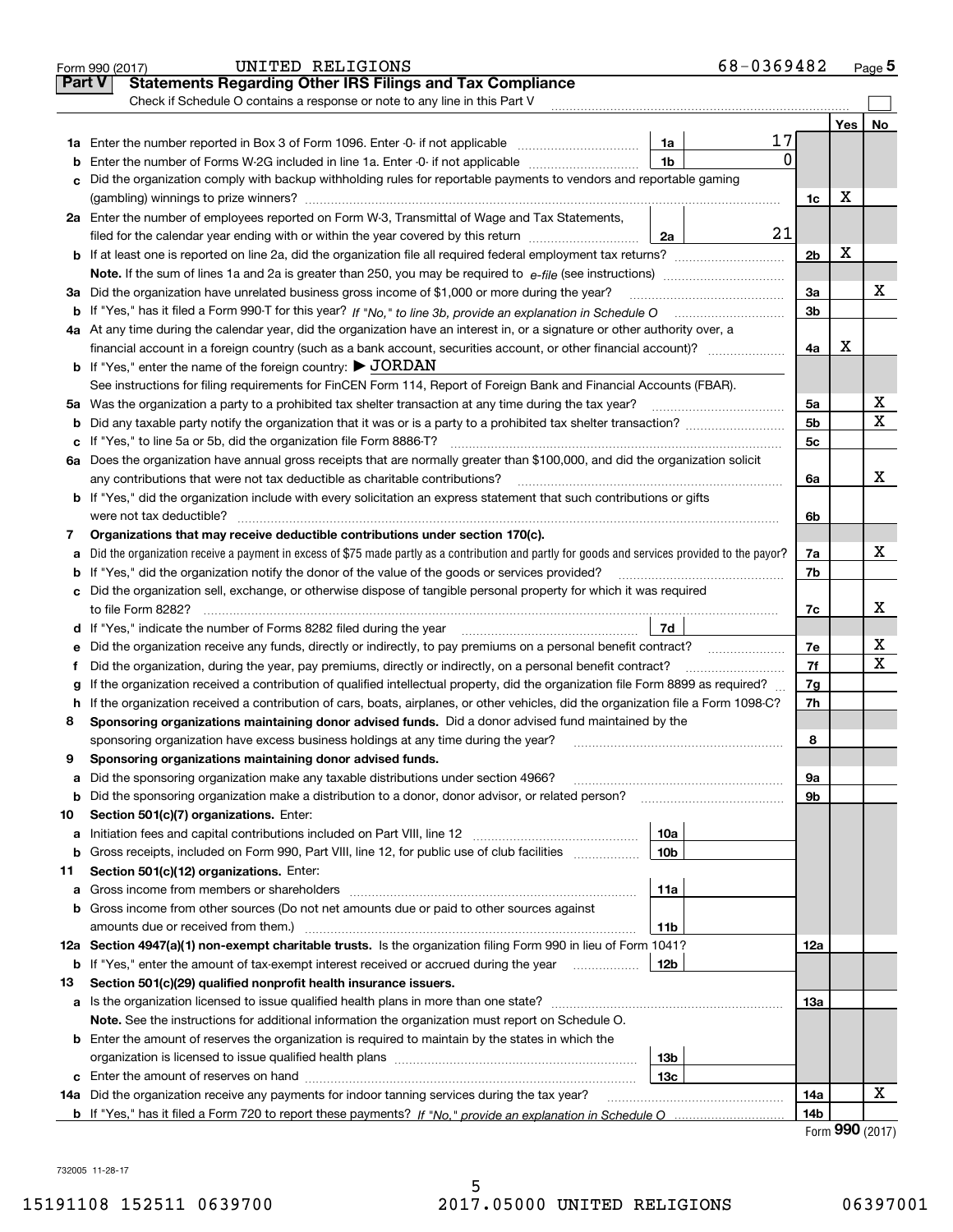|    |                                                                                                                                                                                                                                |                 | Yes | No                     |  |  |  |
|----|--------------------------------------------------------------------------------------------------------------------------------------------------------------------------------------------------------------------------------|-----------------|-----|------------------------|--|--|--|
|    | 31<br>1a Enter the number of voting members of the governing body at the end of the tax year<br>1a                                                                                                                             |                 |     |                        |  |  |  |
|    | If there are material differences in voting rights among members of the governing body, or if the governing                                                                                                                    |                 |     |                        |  |  |  |
|    | body delegated broad authority to an executive committee or similar committee, explain in Schedule O.                                                                                                                          |                 |     |                        |  |  |  |
| b  | 29<br>Enter the number of voting members included in line 1a, above, who are independent <i>manumum</i><br>1b                                                                                                                  |                 |     |                        |  |  |  |
| 2  | Did any officer, director, trustee, or key employee have a family relationship or a business relationship with any other                                                                                                       |                 |     |                        |  |  |  |
|    | officer, director, trustee, or key employee?                                                                                                                                                                                   | $\mathbf{2}$    |     | X                      |  |  |  |
| З  | Did the organization delegate control over management duties customarily performed by or under the direct supervision                                                                                                          |                 |     |                        |  |  |  |
|    |                                                                                                                                                                                                                                | 3               |     |                        |  |  |  |
| 4  | Did the organization make any significant changes to its governing documents since the prior Form 990 was filed?                                                                                                               | 4               |     | $\frac{X}{X}$          |  |  |  |
| 5  |                                                                                                                                                                                                                                | 5               |     | $\frac{1}{\mathbf{X}}$ |  |  |  |
| 6  |                                                                                                                                                                                                                                | 6               | X   |                        |  |  |  |
| 7a | Did the organization have members, stockholders, or other persons who had the power to elect or appoint one or                                                                                                                 |                 |     |                        |  |  |  |
|    |                                                                                                                                                                                                                                | 7a              | x   |                        |  |  |  |
|    | <b>b</b> Are any governance decisions of the organization reserved to (or subject to approval by) members, stockholders, or                                                                                                    |                 |     |                        |  |  |  |
|    | persons other than the governing body?                                                                                                                                                                                         | 7b              |     | x                      |  |  |  |
| 8  | Did the organization contemporaneously document the meetings held or written actions undertaken during the year by the following:                                                                                              |                 |     |                        |  |  |  |
| a  |                                                                                                                                                                                                                                | 8а              | Х   |                        |  |  |  |
|    |                                                                                                                                                                                                                                | 8b              | X   |                        |  |  |  |
| b  |                                                                                                                                                                                                                                |                 |     |                        |  |  |  |
| 9  | Is there any officer, director, trustee, or key employee listed in Part VII, Section A, who cannot be reached at the                                                                                                           | 9               |     | x                      |  |  |  |
|    |                                                                                                                                                                                                                                |                 |     |                        |  |  |  |
|    | Section B. Policies (This Section B requests information about policies not required by the Internal Revenue Code.)                                                                                                            |                 | Yes |                        |  |  |  |
|    |                                                                                                                                                                                                                                | 10a             | X   | No                     |  |  |  |
|    |                                                                                                                                                                                                                                |                 |     |                        |  |  |  |
|    | b If "Yes," did the organization have written policies and procedures governing the activities of such chapters, affiliates,                                                                                                   |                 | X   |                        |  |  |  |
|    | and branches to ensure their operations are consistent with the organization's exempt purposes?                                                                                                                                | 10b             | X   |                        |  |  |  |
|    | 11a Has the organization provided a complete copy of this Form 990 to all members of its governing body before filing the form?                                                                                                | 11a             |     |                        |  |  |  |
|    | <b>b</b> Describe in Schedule O the process, if any, used by the organization to review this Form 990.                                                                                                                         |                 | X   |                        |  |  |  |
|    |                                                                                                                                                                                                                                | 12a             | X   |                        |  |  |  |
| b  |                                                                                                                                                                                                                                | 12 <sub>b</sub> |     |                        |  |  |  |
| c  | Did the organization regularly and consistently monitor and enforce compliance with the policy? If "Yes," describe                                                                                                             |                 |     |                        |  |  |  |
|    | in Schedule O how this was done manufactured and contain an account of the state of the state of the state of                                                                                                                  | 12c             | Х   |                        |  |  |  |
| 13 |                                                                                                                                                                                                                                | 13              | X   |                        |  |  |  |
| 14 |                                                                                                                                                                                                                                | 14              | X   |                        |  |  |  |
| 15 | Did the process for determining compensation of the following persons include a review and approval by independent                                                                                                             |                 |     |                        |  |  |  |
|    | persons, comparability data, and contemporaneous substantiation of the deliberation and decision?                                                                                                                              |                 |     |                        |  |  |  |
|    | a The organization's CEO, Executive Director, or top management official [11] [12] The organization's CEO, Executive Director, or top management official [12] [12] [12] [12] The organization's CEO, Executive Director, or t | 15a             | Х   |                        |  |  |  |
|    |                                                                                                                                                                                                                                | 15b             |     | X                      |  |  |  |
|    | If "Yes" to line 15a or 15b, describe the process in Schedule O (see instructions).                                                                                                                                            |                 |     |                        |  |  |  |
|    | 16a Did the organization invest in, contribute assets to, or participate in a joint venture or similar arrangement with a                                                                                                      |                 |     |                        |  |  |  |
|    | taxable entity during the year?                                                                                                                                                                                                | 16a             |     | х                      |  |  |  |
|    | <b>b</b> If "Yes," did the organization follow a written policy or procedure requiring the organization to evaluate its participation                                                                                          |                 |     |                        |  |  |  |
|    | in joint venture arrangements under applicable federal tax law, and take steps to safeguard the organization's                                                                                                                 |                 |     |                        |  |  |  |
|    |                                                                                                                                                                                                                                | 16b             |     |                        |  |  |  |
|    | <b>Section C. Disclosure</b>                                                                                                                                                                                                   |                 |     |                        |  |  |  |
| 17 | List the states with which a copy of this Form 990 is required to be filed $\blacktriangleright$ CA                                                                                                                            |                 |     |                        |  |  |  |
| 18 | Section 6104 requires an organization to make its Forms 1023 (or 1024 if applicable), 990, and 990-T (Section 501(c)(3)s only) available                                                                                       |                 |     |                        |  |  |  |
|    | for public inspection. Indicate how you made these available. Check all that apply.                                                                                                                                            |                 |     |                        |  |  |  |
|    | $\lfloor X \rfloor$ Upon request<br>Another's website<br>Own website<br>Other (explain in Schedule O)                                                                                                                          |                 |     |                        |  |  |  |
| 19 | Describe in Schedule O whether (and if so, how) the organization made its governing documents, conflict of interest policy, and financial                                                                                      |                 |     |                        |  |  |  |
|    | statements available to the public during the tax year.                                                                                                                                                                        |                 |     |                        |  |  |  |
|    | State the name, address, and telephone number of the person who possesses the organization's books and records:                                                                                                                |                 |     |                        |  |  |  |
| 20 |                                                                                                                                                                                                                                |                 |     |                        |  |  |  |
|    | PAMELA H. BANKS - (415)561-2300<br>POST OFFICE BOX 29242, SAN FRANCISCO, CA<br>94129                                                                                                                                           |                 |     |                        |  |  |  |

Form 990 (2017) **CONTIMED RELIGIONS Form 990 (2017)** 68 – 0369482 Page 6<br>**Part VI Governance, Management, and Disclosure** For each "Yes" response to lines 2 through 7b below, and for a "No" response

*For each "Yes" response to lines 2 through 7b below, and for a "No" response*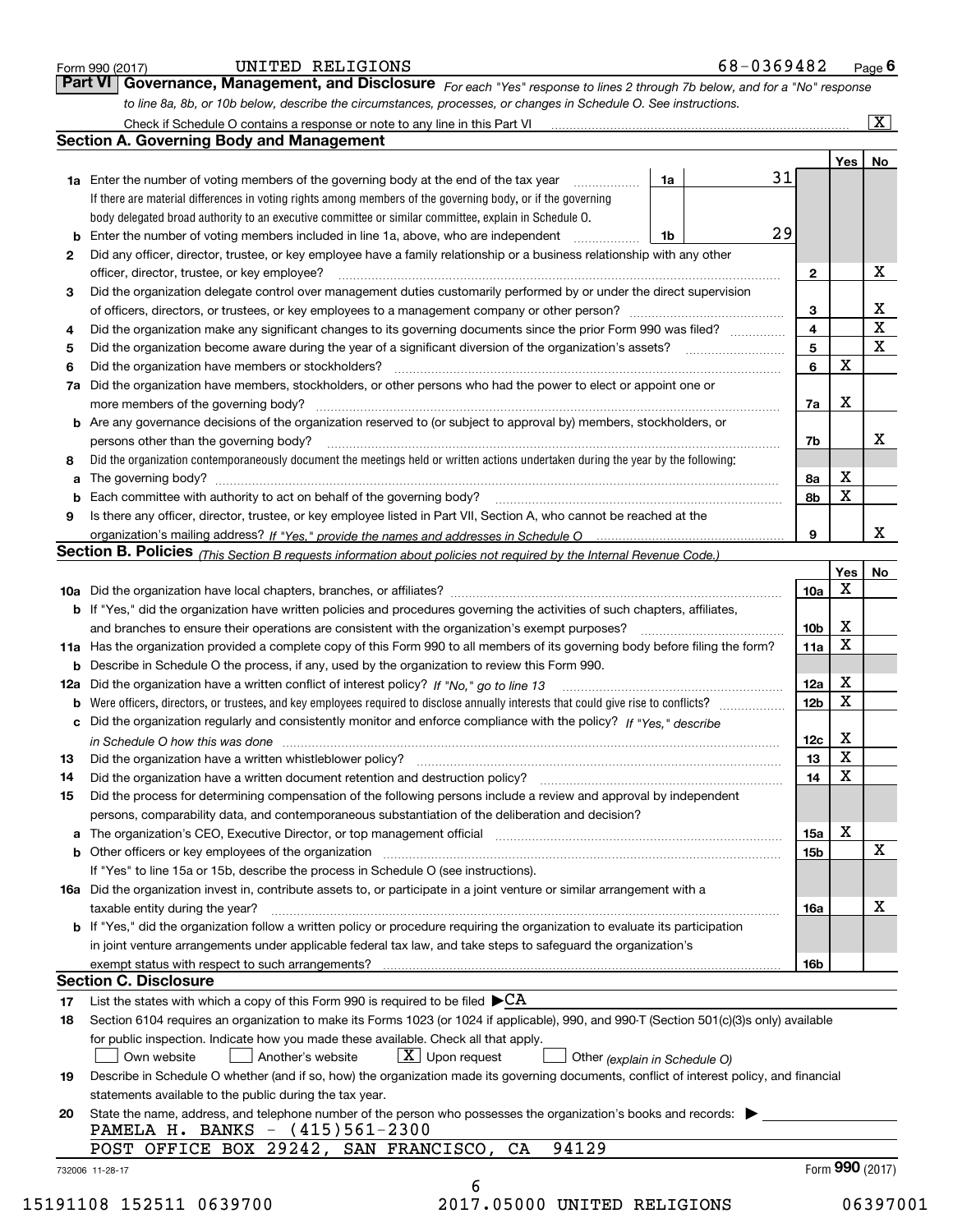**(A)**

 $\mathcal{L}^{\text{max}}$ 

# **7Part VII Compensation of Officers, Directors, Trustees, Key Employees, Highest Compensated Employees, and Independent Contractors**

Check if Schedule O contains a response or note to any line in this Part VII

**Section A. Officers, Directors, Trustees, Key Employees, and Highest Compensated Employees**

**1a**  Complete this table for all persons required to be listed. Report compensation for the calendar year ending with or within the organization's tax year.

**•** List all of the organization's current officers, directors, trustees (whether individuals or organizations), regardless of amount of compensation. Enter -0- in columns  $(D)$ ,  $(E)$ , and  $(F)$  if no compensation was paid.

● List all of the organization's **current** key employees, if any. See instructions for definition of "key employee."

**•** List the organization's five current highest compensated employees (other than an officer, director, trustee, or key employee) who received reportable compensation (Box 5 of Form W-2 and/or Box 7 of Form 1099-MISC) of more than \$100,000 from the organization and any related organizations.

 $\bullet$  List all of the organization's **former** officers, key employees, and highest compensated employees who received more than \$100,000 of reportable compensation from the organization and any related organizations.

**•** List all of the organization's former directors or trustees that received, in the capacity as a former director or trustee of the organization, more than \$10,000 of reportable compensation from the organization and any related organizations.

List persons in the following order: individual trustees or directors; institutional trustees; officers; key employees; highest compensated employees; and former such persons.

Check this box if neither the organization nor any related organization compensated any current officer, director, or trustee.  $\mathcal{L}^{\text{max}}$ 

| (A)                                  | (B)                    |                               |                                                                  | (C)      |              |                                  |           | (D)                 | (E)                              | (F)                      |
|--------------------------------------|------------------------|-------------------------------|------------------------------------------------------------------|----------|--------------|----------------------------------|-----------|---------------------|----------------------------------|--------------------------|
| Name and Title                       | Average                |                               | (do not check more than one                                      | Position |              |                                  |           | Reportable          | Reportable                       | Estimated                |
|                                      | hours per              |                               | box, unless person is both an<br>officer and a director/trustee) |          | compensation | compensation                     | amount of |                     |                                  |                          |
|                                      | week                   |                               |                                                                  |          |              |                                  |           | from                | from related                     | other                    |
|                                      | (list any<br>hours for |                               |                                                                  |          |              |                                  |           | the<br>organization | organizations<br>(W-2/1099-MISC) | compensation<br>from the |
|                                      | related                |                               |                                                                  |          |              |                                  |           | (W-2/1099-MISC)     |                                  | organization             |
|                                      | organizations          |                               |                                                                  |          |              |                                  |           |                     |                                  | and related              |
|                                      | below                  | ndividual trustee or director | nstitutional trustee                                             |          | Key employee |                                  |           |                     |                                  | organizations            |
|                                      | line)                  |                               |                                                                  | Officer  |              | Highest compensated<br> employee | Former    |                     |                                  |                          |
| (1)<br>REV. WILLIAM E. SWING         | 39.00                  |                               |                                                                  |          |              |                                  |           |                     |                                  |                          |
| PRESIDENT                            | 1.00                   | $\mathbf X$                   |                                                                  | X        |              |                                  |           | 110,156.            | 0.                               | 9,764.                   |
| REV. VICTOR H. KAZANJIAN, JR.<br>(2) | 39.00                  |                               |                                                                  |          |              |                                  |           |                     |                                  |                          |
| EXECUTIVE DIRECTOR                   | 1.00                   | $\mathbf x$                   |                                                                  | X        |              |                                  |           | 131,801.            | 0.                               | 133, 244.                |
| KIRAN BALI<br>(3)                    | 10.00                  |                               |                                                                  |          |              |                                  |           |                     |                                  |                          |
| <b>CHAIRPERSON</b>                   |                        | $\mathbf X$                   |                                                                  | Χ        |              |                                  |           | $\mathbf 0$ .       | $\mathbf 0$ .                    | 0.                       |
| RATTAN KAUR CHANNA<br>(4)            | 3.00                   |                               |                                                                  |          |              |                                  |           |                     |                                  |                          |
| VICE-CHAIRPERSON                     |                        | X                             |                                                                  | X        |              |                                  |           | 0.                  | 0.                               | 0.                       |
| <b>BECKY BURAD</b><br>(5)            | 3.00                   |                               |                                                                  |          |              |                                  |           |                     |                                  |                          |
| <b>TREASURER</b>                     |                        | X                             |                                                                  | X        |              |                                  |           | 0.                  | 0.                               | 0.                       |
| (6)<br>RAVINDRA KANDAGE              | 3.00                   |                               |                                                                  |          |              |                                  |           |                     |                                  |                          |
| ASSISTANT TREASURER                  |                        | X                             |                                                                  | X        |              |                                  |           | 0.                  | 0.                               | 0.                       |
| AUDRI WILLIAMS<br>(7)                | 3.00                   |                               |                                                                  |          |              |                                  |           |                     |                                  |                          |
| <b>SECRETARY</b>                     |                        | $\mathbf x$                   |                                                                  | X        |              |                                  |           | 0.                  | $\mathbf 0$ .                    | 0.                       |
| <b>BART TEN BROEK</b><br>(8)         | 3.00                   |                               |                                                                  |          |              |                                  |           |                     |                                  |                          |
| ASSISTANT SECRETARY                  |                        | X                             |                                                                  | X        |              |                                  |           | 0.                  | 0.                               | 0.                       |
| SUCHITH ABEYEWICKREME<br>(9)         | 3.00                   |                               |                                                                  |          |              |                                  |           |                     |                                  |                          |
| <b>TRUSTEE</b>                       |                        | $\overline{\text{X}}$         |                                                                  |          |              |                                  |           | 0.                  | 0.                               | 0.                       |
| (10) AHMED OSAMA ABU-DOMA            | 3.00                   |                               |                                                                  |          |              |                                  |           |                     |                                  |                          |
| <b>TRUSTEE</b>                       |                        | X                             |                                                                  |          |              |                                  |           | $\mathbf{0}$ .      | 0.                               | $\mathbf 0$ .            |
| (11) SALETTE AQUINO                  | 3.00                   |                               |                                                                  |          |              |                                  |           |                     |                                  |                          |
| TRUSTEE                              |                        | X                             |                                                                  |          |              |                                  |           | 0.                  | $\mathbf 0$ .                    | $\mathbf 0$ .            |
| (12) JOAN BROWN CAMPBELL             | 3.00                   |                               |                                                                  |          |              |                                  |           |                     |                                  |                          |
| <b>TRUSTEE</b>                       |                        | X                             |                                                                  |          |              |                                  |           | 0.                  | 0.                               | $0$ .                    |
| (13) NAOUFAL EL HAMMOUMI             | 3.00                   |                               |                                                                  |          |              |                                  |           |                     |                                  |                          |
| TRUSTEE                              |                        | $\overline{\textbf{X}}$       |                                                                  |          |              |                                  |           | 0.                  | 0.                               | $0_{.}$                  |
| (14) FRED FIELDING                   | 3.00                   |                               |                                                                  |          |              |                                  |           |                     |                                  |                          |
| TRUSTEE                              |                        | $\overline{\text{X}}$         |                                                                  |          |              |                                  |           | 0.                  | 0.                               | 0.                       |
| (15) DONALD FREW                     | 3.00                   |                               |                                                                  |          |              |                                  |           |                     |                                  |                          |
| TRUSTEE                              |                        | $\overline{\textbf{X}}$       |                                                                  |          |              |                                  |           | 0.                  | 0.                               | $0$ .                    |
| (16) PETAR GRAMATIKOV                | 3.00                   |                               |                                                                  |          |              |                                  |           |                     |                                  |                          |
| TRUSTEE                              |                        | X                             |                                                                  |          |              |                                  |           | 0.                  | 0.                               | $\mathbf 0$ .            |
| (17) MARIANNE<br>HORLING             | 3.00                   |                               |                                                                  |          |              |                                  |           |                     |                                  |                          |
| TRUSTEE                              |                        | $\mathbf x$                   |                                                                  |          |              |                                  |           | 0.                  | 0.                               | $\mathbf 0$ .            |
|                                      |                        |                               |                                                                  |          |              |                                  |           |                     |                                  |                          |

7

732007 11-28-17

Form (2017) **990**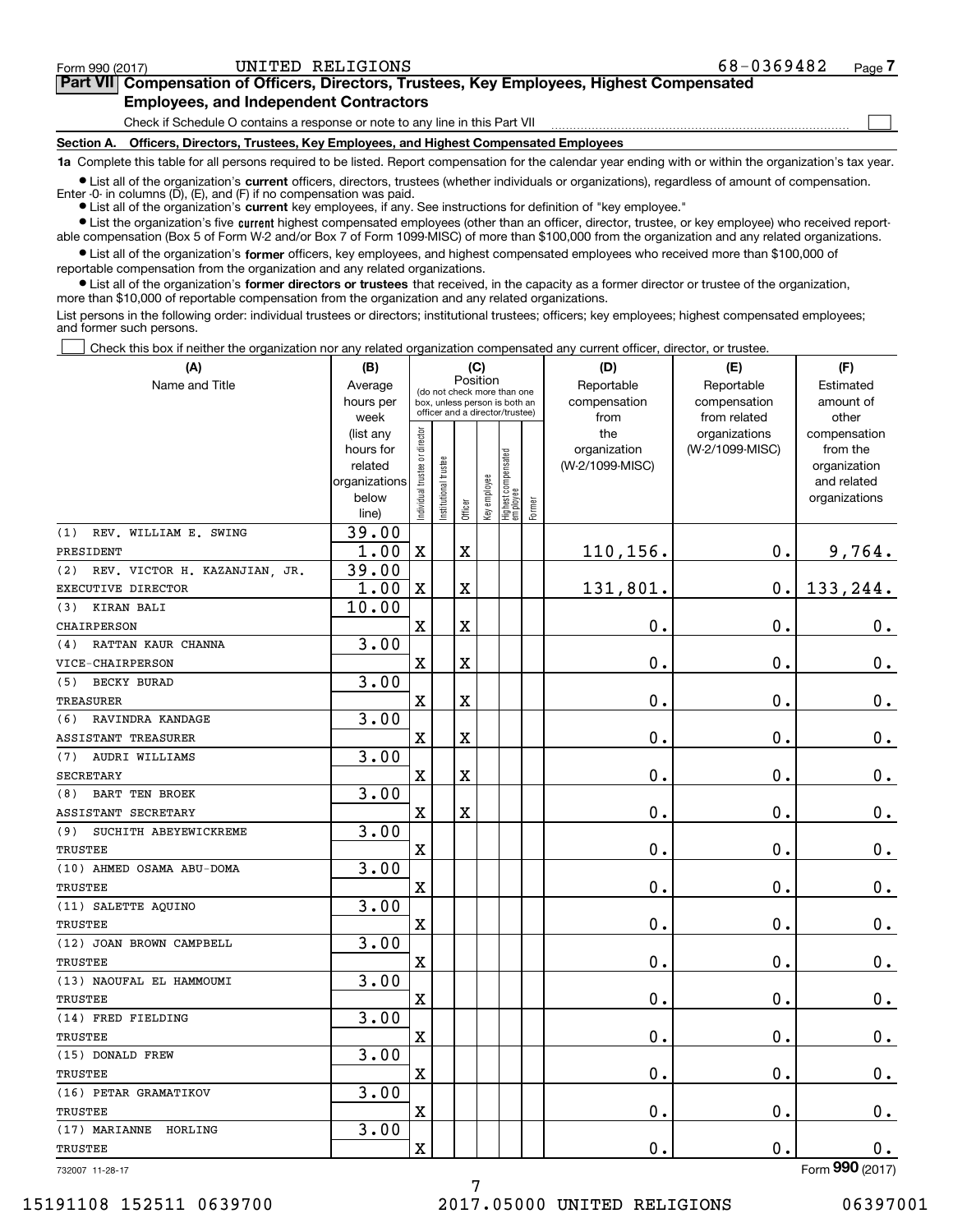|  | Form 990 (2017) |
|--|-----------------|

| <b>Part VII</b><br>Section A. Officers, Directors, Trustees, Key Employees, and Highest Compensated Employees (continued)                    |                        |                                |                                                              |         |              |                                   |        |                                |                  |                     |         |
|----------------------------------------------------------------------------------------------------------------------------------------------|------------------------|--------------------------------|--------------------------------------------------------------|---------|--------------|-----------------------------------|--------|--------------------------------|------------------|---------------------|---------|
| (A)                                                                                                                                          | (B)                    |                                |                                                              | (C)     |              |                                   |        | (D)                            | (E)              | (F)                 |         |
| Name and title                                                                                                                               | Average                |                                |                                                              |         | Position     |                                   |        | Reportable                     | Reportable       | Estimated           |         |
|                                                                                                                                              | hours per              |                                | (do not check more than one<br>box, unless person is both an |         |              |                                   |        | compensation                   | compensation     | amount of           |         |
|                                                                                                                                              | week                   |                                | officer and a director/trustee)                              |         |              |                                   |        | from                           | from related     | other               |         |
|                                                                                                                                              | (list any              |                                |                                                              |         |              |                                   |        | the                            | organizations    | compensation        |         |
|                                                                                                                                              | hours for              |                                |                                                              |         |              |                                   |        | organization                   | (W-2/1099-MISC)  | from the            |         |
|                                                                                                                                              | related                |                                |                                                              |         |              |                                   |        | (W-2/1099-MISC)                |                  | organization        |         |
|                                                                                                                                              | organizations<br>below |                                |                                                              |         |              |                                   |        |                                |                  | and related         |         |
|                                                                                                                                              | line)                  | Individual trustee or director | nstitutional trustee                                         | Officer | Key employee | Highest compensated<br>  employee | Former |                                |                  | organizations       |         |
| (18) JOHN KURAKAR                                                                                                                            | 3.00                   |                                |                                                              |         |              |                                   |        |                                |                  |                     |         |
| <b>TRUSTEE</b>                                                                                                                               |                        | X                              |                                                              |         |              |                                   |        | 0.                             | 0.               |                     | 0.      |
| (19) CHIEF PHILIP LANE                                                                                                                       | 3.00                   |                                |                                                              |         |              |                                   |        |                                |                  |                     |         |
| TRUSTEE                                                                                                                                      |                        | X                              |                                                              |         |              |                                   |        | 0.                             | $\mathbf 0$ .    |                     | $0_{.}$ |
| (20) PETER MOUSAFERIADIS                                                                                                                     | 3.00                   |                                |                                                              |         |              |                                   |        |                                |                  |                     |         |
| TRUSTEE                                                                                                                                      |                        | X                              |                                                              |         |              |                                   |        | 0.                             | 0.               |                     | $0_{.}$ |
| (21) KAZI NURUL ISLAM                                                                                                                        | 3.00                   |                                |                                                              |         |              |                                   |        |                                |                  |                     |         |
| TRUSTEE                                                                                                                                      |                        | X                              |                                                              |         |              |                                   |        | 0.                             | 0.               |                     | $0$ .   |
| (22) JOHN BAPTIST ODAMA                                                                                                                      | 3.00                   |                                |                                                              |         |              |                                   |        |                                |                  |                     |         |
| <b>TRUSTEE</b>                                                                                                                               |                        | X                              |                                                              |         |              |                                   |        | 0.                             | 0.               |                     | 0.      |
| (23) SOFIA PAINIQUEO                                                                                                                         | 3.00                   |                                |                                                              |         |              |                                   |        |                                |                  |                     |         |
| <b>TRUSTEE</b>                                                                                                                               |                        | X                              |                                                              |         |              |                                   |        | 0.                             | 0.               |                     | $0$ .   |
| (24) DAVID LIMO PAJAR                                                                                                                        | 3.00                   |                                |                                                              |         |              |                                   |        |                                |                  |                     |         |
| TRUSTEE                                                                                                                                      |                        | X                              |                                                              |         |              |                                   |        | 0.                             | 0.               |                     | $0_{.}$ |
| (25) JAYA PRIYA REINHALTER                                                                                                                   | 3.00                   |                                |                                                              |         |              |                                   |        |                                |                  |                     |         |
| TRUSTEE                                                                                                                                      |                        | X                              |                                                              |         |              |                                   |        | 0.                             | $\mathbf 0$ .    |                     | 0.      |
| (26) ELANA ROZENMAN                                                                                                                          | 3.00                   |                                |                                                              |         |              |                                   |        |                                |                  |                     |         |
| TRUSTEE                                                                                                                                      |                        | $\overline{\mathbf{X}}$        |                                                              |         |              |                                   |        | 0.                             | 0.               |                     | 0.      |
| 1b Sub-total                                                                                                                                 |                        |                                |                                                              |         |              |                                   |        | 241,957.                       | $\overline{0}$ . | 143,008.            |         |
| c Total from continuation sheets to Part VII, Section A manuscreen continuum                                                                 |                        |                                |                                                              |         |              |                                   |        | 0.                             | 0.               |                     | 0.      |
|                                                                                                                                              |                        |                                |                                                              |         |              |                                   |        | 241,957.                       | 0.               | 143,008.            |         |
| Total number of individuals (including but not limited to those listed above) who received more than \$100,000 of reportable<br>$\mathbf{2}$ |                        |                                |                                                              |         |              |                                   |        |                                |                  |                     |         |
| compensation from the organization $\blacktriangleright$                                                                                     |                        |                                |                                                              |         |              |                                   |        |                                |                  |                     | 2       |
|                                                                                                                                              |                        |                                |                                                              |         |              |                                   |        |                                |                  | No<br>Yes           |         |
| Did the organization list any former officer, director, or trustee, key employee, or highest compensated employee on<br>3                    |                        |                                |                                                              |         |              |                                   |        |                                |                  |                     |         |
| line 1a? If "Yes," complete Schedule J for such individual                                                                                   |                        |                                |                                                              |         |              |                                   |        |                                |                  | х<br>3              |         |
| For any individual listed on line 1a, is the sum of reportable compensation and other compensation from the organization<br>4                |                        |                                |                                                              |         |              |                                   |        |                                |                  |                     |         |
|                                                                                                                                              |                        |                                |                                                              |         |              |                                   |        |                                |                  | X<br>4              |         |
| Did any person listed on line 1a receive or accrue compensation from any unrelated organization or individual for services<br>5              |                        |                                |                                                              |         |              |                                   |        |                                |                  |                     |         |
|                                                                                                                                              |                        |                                |                                                              |         |              |                                   |        |                                |                  | 5                   | x       |
| <b>Section B. Independent Contractors</b>                                                                                                    |                        |                                |                                                              |         |              |                                   |        |                                |                  |                     |         |
| Complete this table for your five highest compensated independent contractors that received more than \$100,000 of compensation from<br>1    |                        |                                |                                                              |         |              |                                   |        |                                |                  |                     |         |
| the organization. Report compensation for the calendar year ending with or within the organization's tax year.                               |                        |                                |                                                              |         |              |                                   |        |                                |                  |                     |         |
| (A)<br>Name and business address                                                                                                             |                        |                                | <b>NONE</b>                                                  |         |              |                                   |        | (B)<br>Description of services |                  | (C)<br>Compensation |         |
|                                                                                                                                              |                        |                                |                                                              |         |              |                                   |        |                                |                  |                     |         |
|                                                                                                                                              |                        |                                |                                                              |         |              |                                   |        |                                |                  |                     |         |
|                                                                                                                                              |                        |                                |                                                              |         |              |                                   |        |                                |                  |                     |         |
|                                                                                                                                              |                        |                                |                                                              |         |              |                                   |        |                                |                  |                     |         |
|                                                                                                                                              |                        |                                |                                                              |         |              |                                   |        |                                |                  |                     |         |
|                                                                                                                                              |                        |                                |                                                              |         |              |                                   |        |                                |                  |                     |         |
|                                                                                                                                              |                        |                                |                                                              |         |              |                                   |        |                                |                  |                     |         |
| Total number of independent contractors (including but not limited to those listed above) who received more than<br>2                        |                        |                                |                                                              |         |              |                                   |        |                                |                  |                     |         |

 $$100,000$  of compensation from the organization  $\qquad \blacktriangleright$   $\qquad \qquad 0$ 

732008 11-28-17 SEE PART VII, SECTION A CONTINUATION SHEETS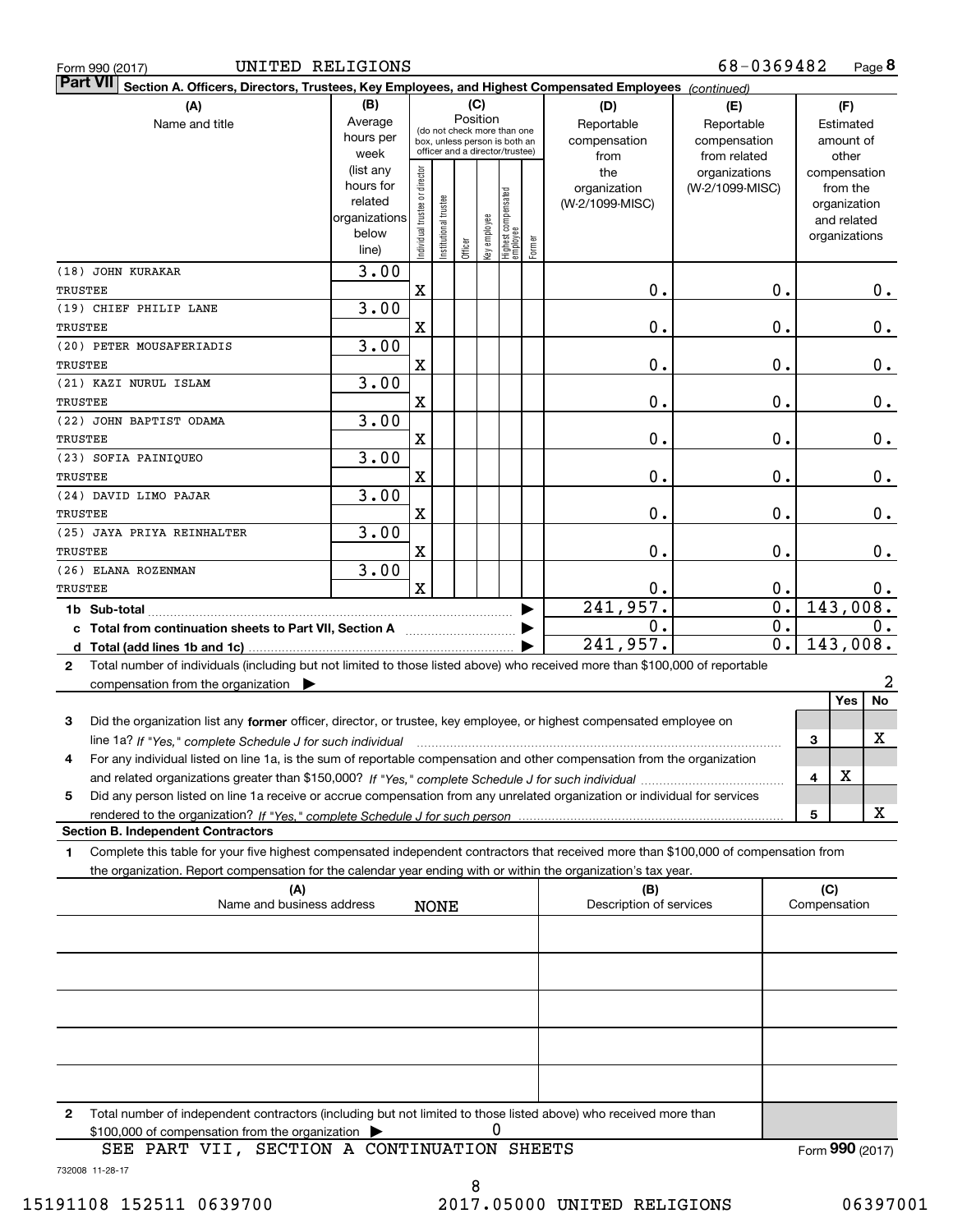| UNITED RELIGIONS<br>Form 990                                                                                              |                        |                                |                       |         |                        |                              |        | 68-0369482      |                               |                       |
|---------------------------------------------------------------------------------------------------------------------------|------------------------|--------------------------------|-----------------------|---------|------------------------|------------------------------|--------|-----------------|-------------------------------|-----------------------|
| <b>Part VII</b><br>Section A. Officers, Directors, Trustees, Key Employees, and Highest Compensated Employees (continued) |                        |                                |                       |         |                        |                              |        |                 |                               |                       |
| (A)                                                                                                                       | (B)                    |                                |                       |         | (C)                    |                              |        | (D)             | (E)                           | (F)                   |
| Name and title                                                                                                            | Average                |                                |                       |         | Position               |                              |        | Reportable      | Reportable                    | Estimated             |
|                                                                                                                           | hours                  |                                |                       |         | (check all that apply) |                              |        | compensation    | compensation                  | amount of             |
|                                                                                                                           | per<br>week            |                                |                       |         |                        |                              |        | from<br>the     | from related<br>organizations | other<br>compensation |
|                                                                                                                           | (list any              |                                |                       |         |                        |                              |        | organization    | (W-2/1099-MISC)               | from the              |
|                                                                                                                           | hours for              |                                |                       |         |                        |                              |        | (W-2/1099-MISC) |                               | organization          |
|                                                                                                                           | related                |                                |                       |         |                        |                              |        |                 |                               | and related           |
|                                                                                                                           | organizations<br>below |                                |                       |         |                        |                              |        |                 |                               | organizations         |
|                                                                                                                           | line)                  | Individual trustee or director | Institutional trustee | Officer | Key employee           | Highest compensated employee | Former |                 |                               |                       |
| (27) ROS SAM AN                                                                                                           | 3.00                   |                                |                       |         |                        |                              |        |                 |                               |                       |
| TRUSTEE                                                                                                                   |                        | $\mathbf X$                    |                       |         |                        |                              |        | $0$ .           | $0$ .                         | 0.                    |
| (28) MUSA SANGUILA                                                                                                        | 3.00                   |                                |                       |         |                        |                              |        |                 |                               |                       |
| TRUSTEE                                                                                                                   |                        | $\mathbf X$                    |                       |         |                        |                              |        | $\mathbf 0$ .   | 0.                            | 0.                    |
| (29) SWAMINI ADITYANANDA SARASWATI                                                                                        | 3.00                   |                                |                       |         |                        |                              |        |                 |                               |                       |
| TRUSTEE                                                                                                                   |                        | $\mathbf X$                    |                       |         |                        |                              |        | $\mathbf 0$ .   | $\mathbf 0$ .                 | $\mathbf 0$ .         |
| (30) AMEENAH EZZAT YAQOOB                                                                                                 | 3.00                   |                                |                       |         |                        |                              |        |                 |                               |                       |
| TRUSTEE                                                                                                                   |                        | $\mathbf X$                    |                       |         |                        |                              |        | $\mathbf 0$ .   | 0.                            | 0.                    |
| (31) ELISHA BUBO YERO                                                                                                     | 3.00                   |                                |                       |         |                        |                              |        |                 |                               |                       |
| TRUSTEE                                                                                                                   |                        | X                              |                       |         |                        |                              |        | $\mathbf 0$ .   | $\mathbf 0$ .                 | $0_{.}$               |
|                                                                                                                           |                        |                                |                       |         |                        |                              |        |                 |                               |                       |
|                                                                                                                           |                        |                                |                       |         |                        |                              |        |                 |                               |                       |
|                                                                                                                           |                        |                                |                       |         |                        |                              |        |                 |                               |                       |
|                                                                                                                           |                        |                                |                       |         |                        |                              |        |                 |                               |                       |
|                                                                                                                           |                        |                                |                       |         |                        |                              |        |                 |                               |                       |
|                                                                                                                           |                        |                                |                       |         |                        |                              |        |                 |                               |                       |
|                                                                                                                           |                        |                                |                       |         |                        |                              |        |                 |                               |                       |
|                                                                                                                           |                        |                                |                       |         |                        |                              |        |                 |                               |                       |
|                                                                                                                           |                        |                                |                       |         |                        |                              |        |                 |                               |                       |
|                                                                                                                           |                        |                                |                       |         |                        |                              |        |                 |                               |                       |
|                                                                                                                           |                        |                                |                       |         |                        |                              |        |                 |                               |                       |
|                                                                                                                           |                        |                                |                       |         |                        |                              |        |                 |                               |                       |
|                                                                                                                           |                        |                                |                       |         |                        |                              |        |                 |                               |                       |
|                                                                                                                           |                        |                                |                       |         |                        |                              |        |                 |                               |                       |
|                                                                                                                           |                        |                                |                       |         |                        |                              |        |                 |                               |                       |
|                                                                                                                           |                        |                                |                       |         |                        |                              |        |                 |                               |                       |
|                                                                                                                           |                        |                                |                       |         |                        |                              |        |                 |                               |                       |
|                                                                                                                           |                        |                                |                       |         |                        |                              |        |                 |                               |                       |
|                                                                                                                           |                        |                                |                       |         |                        |                              |        |                 |                               |                       |
|                                                                                                                           |                        |                                |                       |         |                        |                              |        |                 |                               |                       |
|                                                                                                                           |                        |                                |                       |         |                        |                              |        |                 |                               |                       |
|                                                                                                                           |                        |                                |                       |         |                        |                              |        |                 |                               |                       |
|                                                                                                                           |                        |                                |                       |         |                        |                              |        |                 |                               |                       |
|                                                                                                                           |                        |                                |                       |         |                        |                              |        |                 |                               |                       |
|                                                                                                                           |                        |                                |                       |         |                        |                              |        |                 |                               |                       |
|                                                                                                                           |                        |                                |                       |         |                        |                              |        |                 |                               |                       |
|                                                                                                                           |                        |                                |                       |         |                        |                              |        |                 |                               |                       |
|                                                                                                                           |                        |                                |                       |         |                        |                              |        |                 |                               |                       |
|                                                                                                                           |                        |                                |                       |         |                        |                              |        |                 |                               |                       |
|                                                                                                                           |                        |                                |                       |         |                        |                              |        |                 |                               |                       |

732201 04-01-17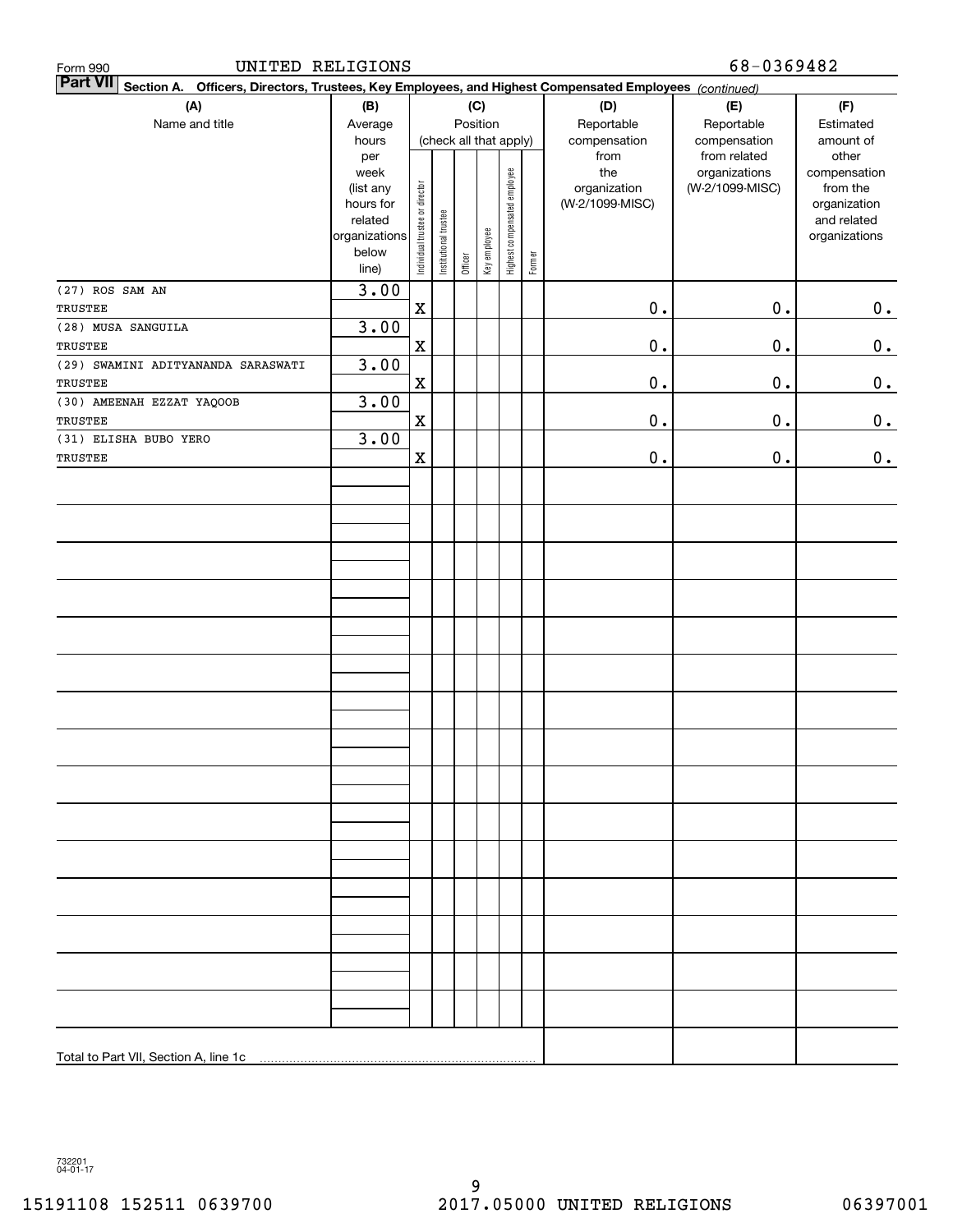|                                                           | Form 990 (2017)                                                                                                            | UNITED RELIGIONS                                                                                                      |                                  |                                          | 68-0369482                       | Page 9                                                             |
|-----------------------------------------------------------|----------------------------------------------------------------------------------------------------------------------------|-----------------------------------------------------------------------------------------------------------------------|----------------------------------|------------------------------------------|----------------------------------|--------------------------------------------------------------------|
| <b>Part VIII</b>                                          | <b>Statement of Revenue</b>                                                                                                |                                                                                                                       |                                  |                                          |                                  |                                                                    |
|                                                           |                                                                                                                            | Check if Schedule O contains a response or note to any line in this Part VIII (A) (B) (C)                             | Total revenue                    | Related or<br>exempt function<br>revenue | Unrelated<br>business<br>revenue | (D)<br>Revenue excluded<br>from tax under<br>sections<br>512 - 514 |
|                                                           | 1 a Federated campaigns                                                                                                    | 1a                                                                                                                    |                                  |                                          |                                  |                                                                    |
| Contributions, Gifts, Grants<br>and Other Similar Amounts | <b>b</b> Membership dues                                                                                                   | 1 <sub>b</sub>                                                                                                        |                                  |                                          |                                  |                                                                    |
|                                                           | c Fundraising events                                                                                                       | 135,066.<br>1c                                                                                                        |                                  |                                          |                                  |                                                                    |
|                                                           | d Related organizations                                                                                                    | 1 <sub>d</sub>                                                                                                        |                                  |                                          |                                  |                                                                    |
|                                                           | e Government grants (contributions)                                                                                        | 1e                                                                                                                    |                                  |                                          |                                  |                                                                    |
|                                                           | f All other contributions, gifts, grants, and                                                                              |                                                                                                                       |                                  |                                          |                                  |                                                                    |
|                                                           | similar amounts not included above                                                                                         | 1f $\uparrow$ , 597, 862.                                                                                             |                                  |                                          |                                  |                                                                    |
|                                                           | Noncash contributions included in lines 1a-1f: \$                                                                          | 14,074.                                                                                                               |                                  |                                          |                                  |                                                                    |
|                                                           |                                                                                                                            | $\blacktriangleright$                                                                                                 | 1,732,928.                       |                                          |                                  |                                                                    |
|                                                           |                                                                                                                            | <b>Business Code</b>                                                                                                  |                                  |                                          |                                  |                                                                    |
| 2 a                                                       | <u> 1989 - Johann Barn, fransk politik amerikansk politik (</u>                                                            |                                                                                                                       |                                  |                                          |                                  |                                                                    |
|                                                           | b<br><u> 1989 - Johann Harry Harry Harry Harry Harry Harry Harry Harry Harry Harry Harry Harry Harry Harry Harry Harry</u> |                                                                                                                       |                                  |                                          |                                  |                                                                    |
|                                                           | c<br><u> 1989 - Andrea Stadt Britain, amerikansk politik (</u>                                                             |                                                                                                                       |                                  |                                          |                                  |                                                                    |
| Program Service<br>Revenue                                | d<br><u> 1989 - Johann John Stein, markin fizik eta idazlearia (</u>                                                       |                                                                                                                       |                                  |                                          |                                  |                                                                    |
|                                                           | е                                                                                                                          | <u> 1989 - Andrea Andrew Maria III, prima postala prima prima prima prima prima prima prima prima prima prima pri</u> |                                  |                                          |                                  |                                                                    |
|                                                           | f All other program service revenue                                                                                        |                                                                                                                       |                                  |                                          |                                  |                                                                    |
|                                                           | a                                                                                                                          |                                                                                                                       |                                  |                                          |                                  |                                                                    |
| З                                                         | Investment income (including dividends, interest, and                                                                      |                                                                                                                       |                                  |                                          |                                  |                                                                    |
|                                                           |                                                                                                                            |                                                                                                                       | 924.                             |                                          |                                  | 924.                                                               |
| 4                                                         | Income from investment of tax-exempt bond proceeds                                                                         |                                                                                                                       |                                  |                                          |                                  |                                                                    |
| 5                                                         |                                                                                                                            |                                                                                                                       |                                  |                                          |                                  |                                                                    |
|                                                           |                                                                                                                            | (i) Real<br>(ii) Personal                                                                                             |                                  |                                          |                                  |                                                                    |
|                                                           | <b>6 a</b> Gross rents                                                                                                     |                                                                                                                       |                                  |                                          |                                  |                                                                    |
|                                                           | <b>b</b> Less: rental expenses                                                                                             |                                                                                                                       |                                  |                                          |                                  |                                                                    |
|                                                           | <b>c</b> Rental income or (loss)                                                                                           | the company of the company                                                                                            |                                  |                                          |                                  |                                                                    |
|                                                           |                                                                                                                            |                                                                                                                       |                                  |                                          |                                  |                                                                    |
|                                                           | 7 a Gross amount from sales of                                                                                             | (i) Securities<br>(ii) Other                                                                                          |                                  |                                          |                                  |                                                                    |
|                                                           | assets other than inventory                                                                                                | 9,825.<br>1,028.                                                                                                      |                                  |                                          |                                  |                                                                    |
|                                                           | <b>b</b> Less: cost or other basis                                                                                         |                                                                                                                       |                                  |                                          |                                  |                                                                    |
|                                                           | and sales expenses                                                                                                         | 1,328.<br>10,092.                                                                                                     |                                  |                                          |                                  |                                                                    |
|                                                           |                                                                                                                            | $-300.$                                                                                                               |                                  |                                          |                                  |                                                                    |
|                                                           |                                                                                                                            |                                                                                                                       | $-567.$                          |                                          |                                  | 567.                                                               |
|                                                           | 8 a Gross income from fundraising events (not                                                                              |                                                                                                                       |                                  |                                          |                                  |                                                                    |
|                                                           | including $$ 135,066.$ of                                                                                                  |                                                                                                                       |                                  |                                          |                                  |                                                                    |
|                                                           | contributions reported on line 1c). See                                                                                    |                                                                                                                       |                                  |                                          |                                  |                                                                    |
| <b>Other Revenue</b>                                      |                                                                                                                            | $b\overline{108,293.}$                                                                                                |                                  |                                          |                                  |                                                                    |
|                                                           |                                                                                                                            |                                                                                                                       |                                  |                                          |                                  |                                                                    |
|                                                           | c Net income or (loss) from fundraising events                                                                             | <b>The Common Department of the Common Department</b>                                                                 | 46,002.                          |                                          |                                  | 46,002.                                                            |
|                                                           | 9 a Gross income from gaming activities. See                                                                               |                                                                                                                       |                                  |                                          |                                  |                                                                    |
|                                                           |                                                                                                                            |                                                                                                                       |                                  |                                          |                                  |                                                                    |
|                                                           |                                                                                                                            | $\mathbf b$                                                                                                           |                                  |                                          |                                  |                                                                    |
|                                                           |                                                                                                                            |                                                                                                                       |                                  |                                          |                                  |                                                                    |
|                                                           | 10 a Gross sales of inventory, less returns                                                                                |                                                                                                                       |                                  |                                          |                                  |                                                                    |
|                                                           |                                                                                                                            |                                                                                                                       |                                  |                                          |                                  |                                                                    |
|                                                           | <b>b</b> Less: cost of goods sold $\ldots$ <b>b</b>                                                                        |                                                                                                                       |                                  |                                          |                                  |                                                                    |
|                                                           |                                                                                                                            |                                                                                                                       |                                  |                                          |                                  |                                                                    |
|                                                           | Miscellaneous Revenue                                                                                                      | <b>Business Code</b>                                                                                                  |                                  |                                          |                                  |                                                                    |
| 11 a                                                      | <u> 1989 - Andrea Barbara, amerikan personal dan personal dan personal dan personal dan personal dan personal dan</u>      |                                                                                                                       |                                  |                                          |                                  |                                                                    |
|                                                           | b<br><u> 1989 - Johann Barn, mars et al. (b. 1989)</u>                                                                     |                                                                                                                       |                                  |                                          |                                  |                                                                    |
|                                                           | c<br><u> 1989 - Johann John Stein, fransk politik (f. 1989)</u>                                                            |                                                                                                                       |                                  |                                          |                                  |                                                                    |
|                                                           |                                                                                                                            |                                                                                                                       |                                  |                                          |                                  |                                                                    |
|                                                           |                                                                                                                            |                                                                                                                       |                                  |                                          |                                  |                                                                    |
| 12                                                        |                                                                                                                            |                                                                                                                       | $\blacktriangleright$ 1,779,287. | $0$ .                                    | 0.                               | 46,359.                                                            |
| 732009 11-28-17                                           |                                                                                                                            |                                                                                                                       |                                  |                                          |                                  | Form 990 (2017)                                                    |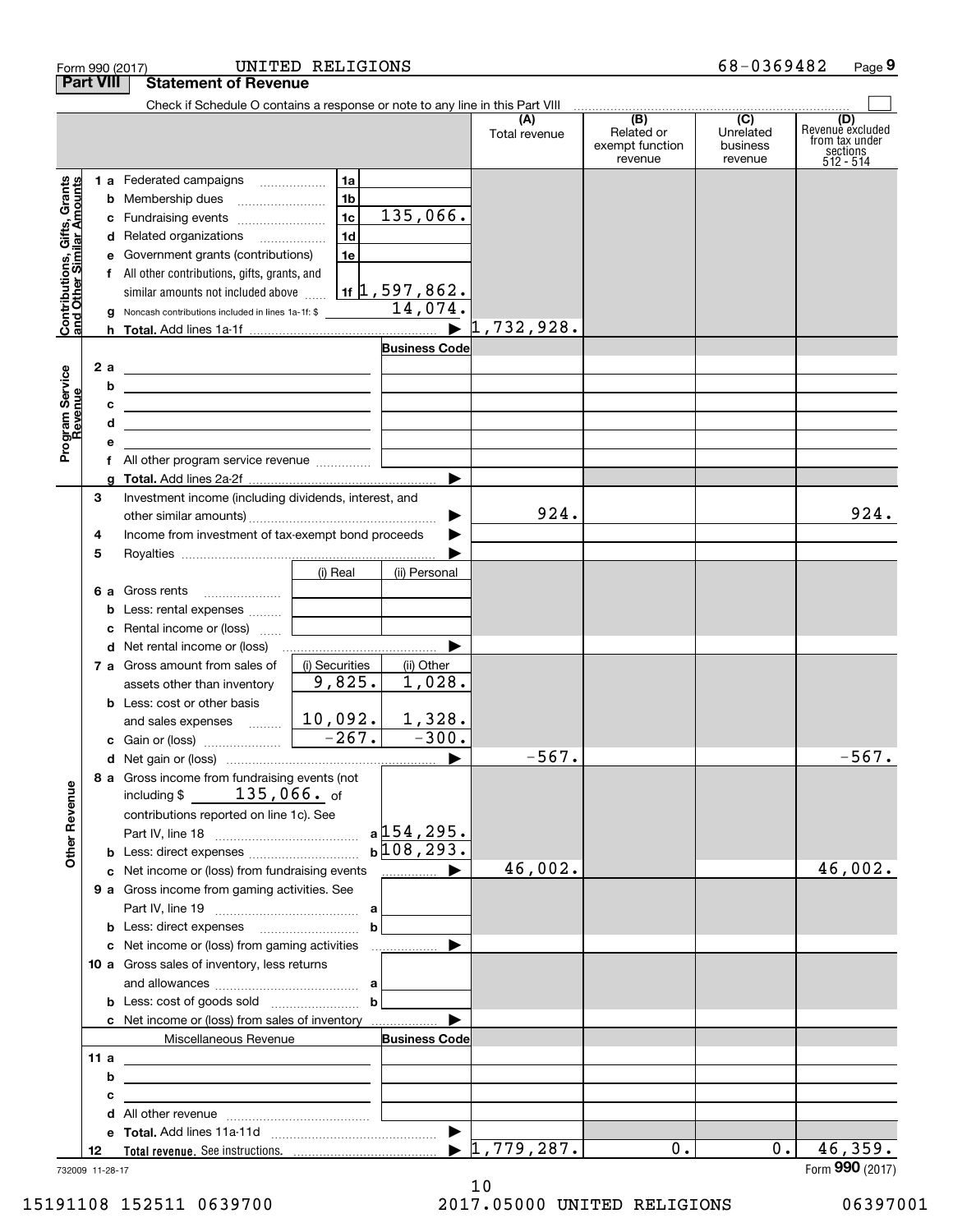Form 990 (2017) UNITED RELIGIONS 6 8 –  $0$  3 6  $94$  8  $2$   $\,$   $\,$  Page

|              | Section 501(c)(3) and 501(c)(4) organizations must complete all columns. All other organizations must complete column (A).<br>Check if Schedule O contains a response or note to any line in this Part IX   |                |                                    |                                           |                                |
|--------------|-------------------------------------------------------------------------------------------------------------------------------------------------------------------------------------------------------------|----------------|------------------------------------|-------------------------------------------|--------------------------------|
|              | Do not include amounts reported on lines 6b,<br>7b, 8b, 9b, and 10b of Part VIII.                                                                                                                           | Total expenses | (B)<br>Program service<br>expenses | (C)<br>Management and<br>general expenses | (D)<br>Fundraising<br>expenses |
| $\mathbf 1$  | Grants and other assistance to domestic organizations                                                                                                                                                       |                |                                    |                                           |                                |
|              | and domestic governments. See Part IV, line 21                                                                                                                                                              | 126,344.       | 126,344.                           |                                           |                                |
| $\mathbf{2}$ | Grants and other assistance to domestic                                                                                                                                                                     |                |                                    |                                           |                                |
|              | individuals. See Part IV, line 22                                                                                                                                                                           |                |                                    |                                           |                                |
| 3            | Grants and other assistance to foreign                                                                                                                                                                      |                |                                    |                                           |                                |
|              | organizations, foreign governments, and foreign                                                                                                                                                             |                |                                    |                                           |                                |
|              | individuals. See Part IV, lines 15 and 16                                                                                                                                                                   | 803,147.       | 803,147.                           |                                           |                                |
| 4            | Benefits paid to or for members                                                                                                                                                                             |                |                                    |                                           |                                |
| 5            | Compensation of current officers, directors,                                                                                                                                                                |                |                                    |                                           |                                |
|              | trustees, and key employees                                                                                                                                                                                 | 241,957.       | 213,827.                           | 13,180.                                   | 14,950.                        |
| 6            | Compensation not included above, to disqualified                                                                                                                                                            |                |                                    |                                           |                                |
|              | persons (as defined under section 4958(f)(1)) and                                                                                                                                                           |                |                                    |                                           |                                |
|              | persons described in section 4958(c)(3)(B)<br>1.1.1.1.1.1.1                                                                                                                                                 | 1,347,086.     | 948,212.                           | 89, 266.                                  | 309,608.                       |
| 7            |                                                                                                                                                                                                             |                |                                    |                                           |                                |
| 8            | Pension plan accruals and contributions (include                                                                                                                                                            |                |                                    |                                           |                                |
|              | section 401(k) and 403(b) employer contributions)                                                                                                                                                           | 304,450.       | 229,733.                           | 20, 247.                                  |                                |
| 9            |                                                                                                                                                                                                             | 105, 389.      | 77,391.                            | 5,409.                                    | $\frac{54,470}{22,589}$ .      |
| 10           |                                                                                                                                                                                                             |                |                                    |                                           |                                |
| 11           | Fees for services (non-employees):                                                                                                                                                                          |                |                                    |                                           |                                |
| a            |                                                                                                                                                                                                             |                |                                    |                                           |                                |
| b<br>c       |                                                                                                                                                                                                             | 30,000.        | $\overline{24,600}$ .              | 2,400.                                    | 3,000.                         |
| d            |                                                                                                                                                                                                             |                |                                    |                                           |                                |
| е            | Professional fundraising services. See Part IV, line 17                                                                                                                                                     |                |                                    |                                           |                                |
| f            | Investment management fees                                                                                                                                                                                  |                |                                    |                                           |                                |
| $\mathbf{q}$ | Other. (If line 11g amount exceeds 10% of line 25,                                                                                                                                                          |                |                                    |                                           |                                |
|              | column (A) amount, list line 11g expenses on Sch O.)                                                                                                                                                        | 130,456.       | <u>126,451.</u>                    | 2,161.                                    | 1,844.                         |
| 12           |                                                                                                                                                                                                             |                |                                    |                                           |                                |
| 13           |                                                                                                                                                                                                             | 54, 255.       | 29,583.                            | 9,538.                                    | 15,134.                        |
| 14           |                                                                                                                                                                                                             | 9,970.         | 6,314.                             | 220.                                      | 3,436.                         |
| 15           |                                                                                                                                                                                                             |                |                                    |                                           |                                |
| 16           |                                                                                                                                                                                                             | 188,901.       | 155, 321.                          | 14,918.                                   | 18,662.                        |
| 17           |                                                                                                                                                                                                             | 102,652.       | 94,926.                            |                                           | 7,726.                         |
| 18           | Payments of travel or entertainment expenses                                                                                                                                                                |                |                                    |                                           |                                |
|              | for any federal, state, or local public officials                                                                                                                                                           |                |                                    |                                           |                                |
| 19           | Conferences, conventions, and meetings                                                                                                                                                                      | 174,295.       | 174,295.                           |                                           |                                |
| 20           | Interest                                                                                                                                                                                                    |                |                                    |                                           |                                |
| 21           |                                                                                                                                                                                                             |                |                                    |                                           |                                |
| 22           | Depreciation, depletion, and amortization                                                                                                                                                                   | 90, 166.       |                                    | 90, 166.                                  |                                |
| 23           | Insurance                                                                                                                                                                                                   | 13,933.        | 10,878.                            | 609.                                      | $\overline{2,446}$ .           |
| 24           | Other expenses. Itemize expenses not covered<br>above. (List miscellaneous expenses in line 24e. If line<br>24e amount exceeds 10% of line 25, column (A)<br>amount, list line 24e expenses on Schedule O.) |                |                                    |                                           |                                |
|              | a MISCELLANEOUS                                                                                                                                                                                             | 60,790.        | 47,622.                            | 4,487.                                    | 8,681.                         |
| b            | PRINTING & COPYING                                                                                                                                                                                          | 41,987.        | 35,234.                            | 554.                                      | 6, 199.                        |
| C            | WORKSHOPS,<br>TRAINING                                                                                                                                                                                      | 31,591.        | 20,649.                            | 7,477.                                    | 3,465.                         |
| d            | <b>BANK FEES</b>                                                                                                                                                                                            | 6,946.         |                                    | 6,946.                                    |                                |
|              | e All other expenses                                                                                                                                                                                        |                |                                    |                                           |                                |
| 25           | Total functional expenses. Add lines 1 through 24e                                                                                                                                                          | 3,864,315.     | 3, 124, 527.                       | 267,578.                                  | 472,210.                       |
| 26           | Joint costs. Complete this line only if the organization                                                                                                                                                    |                |                                    |                                           |                                |
|              | reported in column (B) joint costs from a combined                                                                                                                                                          |                |                                    |                                           |                                |
|              | educational campaign and fundraising solicitation.                                                                                                                                                          |                |                                    |                                           |                                |
|              | Check here $\blacktriangleright$<br>if following SOP 98-2 (ASC 958-720)                                                                                                                                     |                |                                    |                                           |                                |

732010 11-28-17

11 15191108 152511 0639700 2017.05000 UNITED RELIGIONS 06397001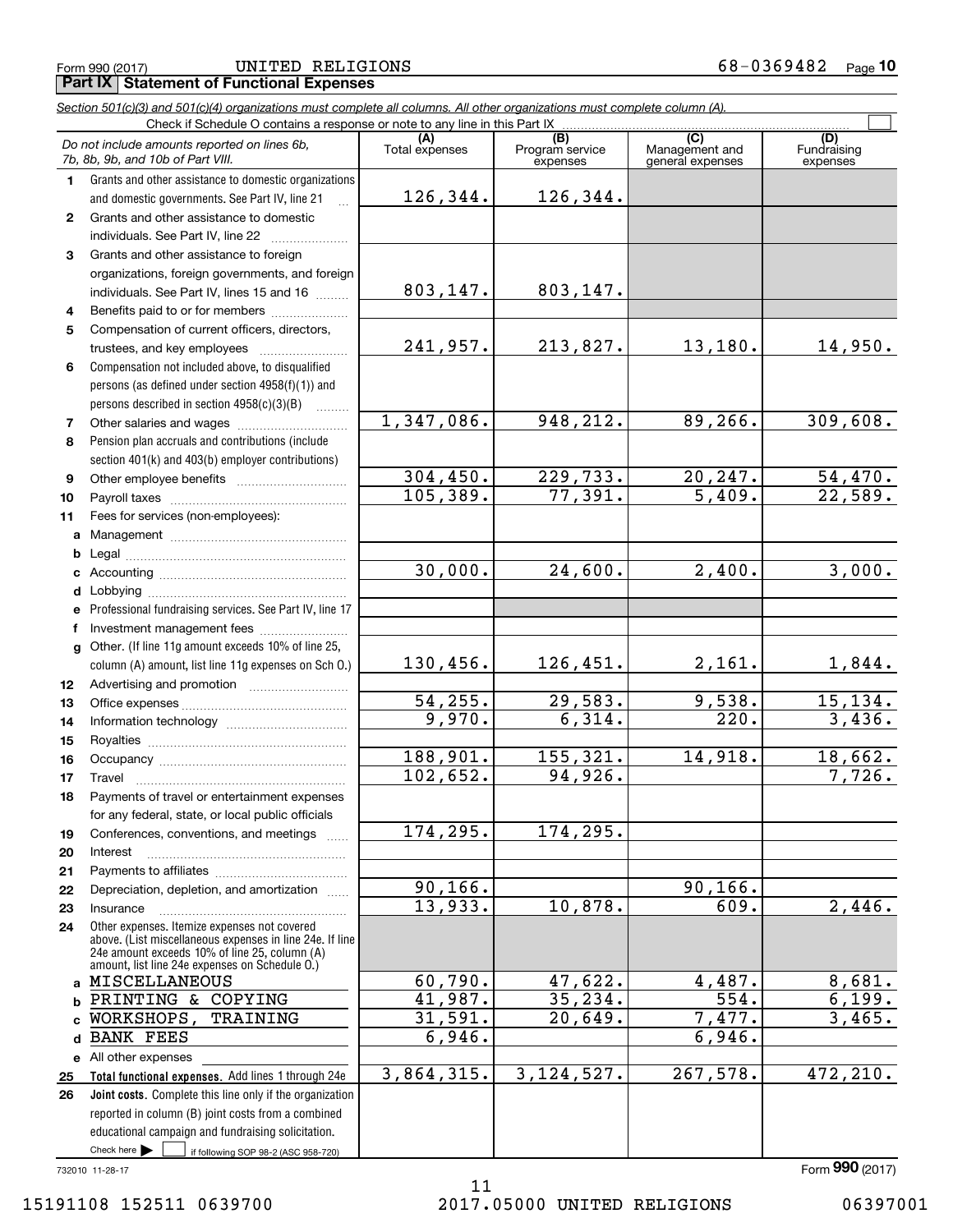## Form 990 (2017) UNITED RELIGIONS 6 8 –  $0$  3 6  $94$  8  $2$   $\,$   $\,$  Page

Check if Schedule O contains a response or note to any line in this Part X ..........

|                             |    |                                                                                                                                                                                                                                |                 |                           | (A)<br>Beginning of year |                 | (B)<br>End of year         |
|-----------------------------|----|--------------------------------------------------------------------------------------------------------------------------------------------------------------------------------------------------------------------------------|-----------------|---------------------------|--------------------------|-----------------|----------------------------|
|                             | 1  |                                                                                                                                                                                                                                |                 |                           | 476,720.                 | $\mathbf{1}$    | 1, 117, 953.               |
|                             | 2  |                                                                                                                                                                                                                                |                 |                           | 166,282.                 | $\mathbf{2}$    |                            |
|                             | 3  |                                                                                                                                                                                                                                | 1,848,632.      | 3                         | 891,375.                 |                 |                            |
|                             | 4  |                                                                                                                                                                                                                                |                 |                           | 4                        |                 |                            |
|                             | 5  | Loans and other receivables from current and former officers, directors,                                                                                                                                                       |                 |                           |                          |                 |                            |
|                             |    | trustees, key employees, and highest compensated employees. Complete                                                                                                                                                           |                 |                           |                          |                 |                            |
|                             |    | Part II of Schedule L                                                                                                                                                                                                          |                 | 5                         |                          |                 |                            |
|                             | 6  | Loans and other receivables from other disqualified persons (as defined under                                                                                                                                                  |                 |                           |                          |                 |                            |
|                             |    | section $4958(f)(1)$ , persons described in section $4958(c)(3)(B)$ , and contributing                                                                                                                                         |                 |                           |                          |                 |                            |
|                             |    | employers and sponsoring organizations of section 501(c)(9) voluntary                                                                                                                                                          |                 |                           |                          |                 |                            |
|                             |    | employees' beneficiary organizations (see instr). Complete Part II of Sch L                                                                                                                                                    |                 |                           |                          | 6               |                            |
| Assets                      | 7  |                                                                                                                                                                                                                                |                 |                           |                          | $\overline{7}$  |                            |
|                             | 8  |                                                                                                                                                                                                                                |                 |                           |                          | 8               |                            |
|                             | 9  | Prepaid expenses and deferred charges                                                                                                                                                                                          |                 |                           | 45,684.                  | 9               | 61, 515.                   |
|                             |    | <b>10a</b> Land, buildings, and equipment: cost or other                                                                                                                                                                       |                 |                           |                          |                 |                            |
|                             |    | basis. Complete Part VI of Schedule D  10a                                                                                                                                                                                     |                 | $\frac{168,350}{148,235}$ |                          |                 |                            |
|                             |    | <b>b</b> Less: accumulated depreciation                                                                                                                                                                                        | 10 <sub>b</sub> |                           | 30,573.                  | 10 <sub>c</sub> | <u>20,115.</u>             |
|                             | 11 |                                                                                                                                                                                                                                |                 |                           |                          | 11              | 5,426.                     |
|                             | 12 |                                                                                                                                                                                                                                |                 | 12                        |                          |                 |                            |
|                             | 13 |                                                                                                                                                                                                                                |                 | 13                        |                          |                 |                            |
|                             | 14 |                                                                                                                                                                                                                                | 157,721.        | 14                        | 179,971.                 |                 |                            |
|                             | 15 |                                                                                                                                                                                                                                |                 |                           | 3,371,110.               | 15              | 16,414,716.                |
|                             | 16 |                                                                                                                                                                                                                                |                 |                           | 6,096,722.               | 16              | 18,691,071.                |
|                             | 17 |                                                                                                                                                                                                                                | 97,396.         | 17                        | 128, 553.                |                 |                            |
|                             | 18 |                                                                                                                                                                                                                                | 12,095.         | 18                        |                          |                 |                            |
|                             | 19 | Deferred revenue material contracts and a contract of the contract of the contract of the contract of the contract of the contract of the contract of the contract of the contract of the contract of the contract of the cont |                 |                           |                          | 19              | 28,400.                    |
|                             | 20 |                                                                                                                                                                                                                                |                 |                           |                          | 20              |                            |
|                             | 21 | Escrow or custodial account liability. Complete Part IV of Schedule D                                                                                                                                                          |                 |                           |                          | 21              |                            |
| Liabilities                 | 22 | Loans and other payables to current and former officers, directors, trustees,<br>key employees, highest compensated employees, and disqualified persons.                                                                       |                 |                           |                          |                 |                            |
|                             |    |                                                                                                                                                                                                                                |                 |                           |                          | 22              |                            |
|                             | 23 | Secured mortgages and notes payable to unrelated third parties                                                                                                                                                                 |                 |                           |                          | 23              |                            |
|                             | 24 |                                                                                                                                                                                                                                |                 |                           |                          | 24              |                            |
|                             | 25 | Other liabilities (including federal income tax, payables to related third                                                                                                                                                     |                 |                           |                          |                 |                            |
|                             |    | parties, and other liabilities not included on lines 17-24). Complete Part X of                                                                                                                                                |                 |                           |                          |                 |                            |
|                             |    | Schedule D                                                                                                                                                                                                                     |                 |                           |                          | 25              |                            |
|                             | 26 | Total liabilities. Add lines 17 through 25                                                                                                                                                                                     |                 |                           | 109,491.                 | 26              | 156,953.                   |
|                             |    | Organizations that follow SFAS 117 (ASC 958), check here $\blacktriangleright \begin{array}{ c } \hline X & \text{and} \end{array}$                                                                                            |                 |                           |                          |                 |                            |
|                             |    | complete lines 27 through 29, and lines 33 and 34.                                                                                                                                                                             |                 |                           |                          |                 |                            |
|                             | 27 | Unrestricted net assets                                                                                                                                                                                                        |                 | 1,630,834.                | 27                       | 16,867,584.     |                            |
|                             | 28 | Temporarily restricted net assets                                                                                                                                                                                              | 4,356,397.      | 28                        | 1,066,534.               |                 |                            |
|                             | 29 | Permanently restricted net assets                                                                                                                                                                                              |                 |                           |                          | 29              | 600,000.                   |
|                             |    | Organizations that do not follow SFAS 117 (ASC 958), check here $\blacktriangleright$                                                                                                                                          |                 |                           |                          |                 |                            |
| Net Assets or Fund Balances |    | and complete lines 30 through 34.                                                                                                                                                                                              |                 |                           |                          |                 |                            |
|                             | 30 |                                                                                                                                                                                                                                |                 |                           |                          | 30              |                            |
|                             | 31 | Paid-in or capital surplus, or land, building, or equipment fund                                                                                                                                                               |                 |                           |                          | 31              |                            |
|                             | 32 | Retained earnings, endowment, accumulated income, or other funds                                                                                                                                                               |                 |                           |                          | 32              |                            |
|                             | 33 |                                                                                                                                                                                                                                |                 |                           | 5,987,231.               | 33              | $\overline{18, 534, 118.}$ |
|                             | 34 |                                                                                                                                                                                                                                |                 |                           | 6,096,722.               | 34              | 18,691,071.                |

Form (2017) **990**

 $\mathcal{L}^{\text{max}}$ 

12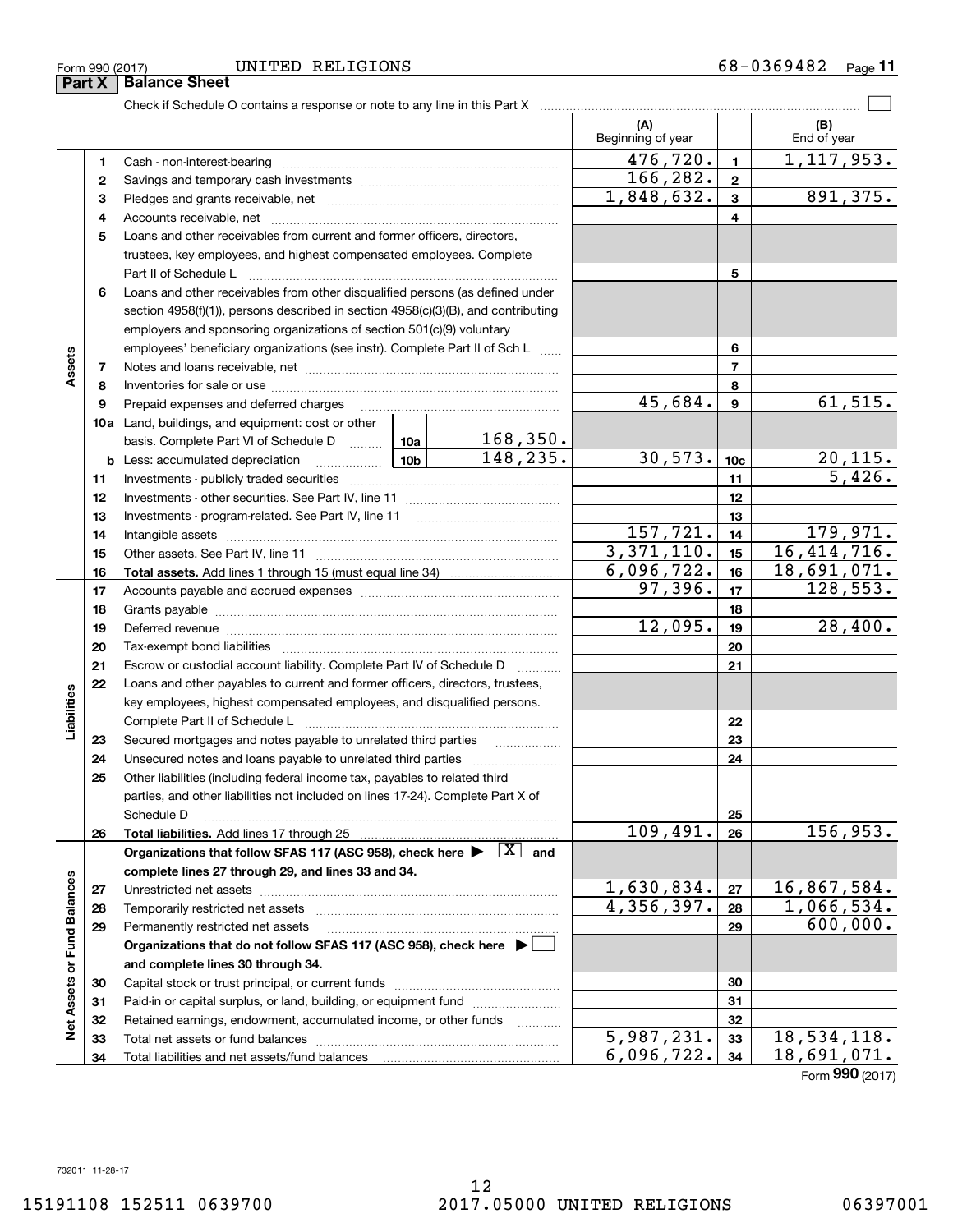|    | UNITED RELIGIONS<br>Form 990 (2017)                                                                                                                  |                         | 68-0369482 Page 12         |                   |                         |
|----|------------------------------------------------------------------------------------------------------------------------------------------------------|-------------------------|----------------------------|-------------------|-------------------------|
|    | <b>Reconciliation of Net Assets</b><br>Part XI                                                                                                       |                         |                            |                   |                         |
|    | Check if Schedule O contains a response or note to any line in this Part XI                                                                          |                         |                            |                   | $ \mathbf{X} $          |
|    |                                                                                                                                                      |                         |                            |                   |                         |
| 1  | Total revenue (must equal Part VIII, column (A), line 12)                                                                                            | 1.                      | 1,779,287.                 |                   |                         |
| 2  |                                                                                                                                                      | $\overline{2}$          | 3,864,315.                 |                   |                         |
| 3  | Revenue less expenses. Subtract line 2 from line 1                                                                                                   | 3                       | $-2,085,028.$              |                   |                         |
| 4  |                                                                                                                                                      | $\overline{\mathbf{4}}$ | $\overline{5}$ , 987, 231. |                   |                         |
| 5  | Net unrealized gains (losses) on investments                                                                                                         | 5                       |                            |                   |                         |
| 6  | Donated services and use of facilities                                                                                                               | 6                       |                            |                   |                         |
| 7  | Investment expenses                                                                                                                                  | $\overline{7}$          |                            |                   |                         |
| 8  | Prior period adjustments                                                                                                                             | 8                       |                            |                   |                         |
| 9  | Other changes in net assets or fund balances (explain in Schedule O) [11] manufacture changes in net assets or fund balances (explain in Schedule O) | 9                       | 14,631,915.                |                   |                         |
| 10 | Net assets or fund balances at end of year. Combine lines 3 through 9 (must equal Part X, line 33,                                                   |                         |                            |                   |                         |
|    | column (B))                                                                                                                                          | 10                      | 18,534,118.                |                   |                         |
|    | Part XII Financial Statements and Reporting                                                                                                          |                         |                            |                   |                         |
|    |                                                                                                                                                      |                         |                            |                   | $\overline{\mathbf{x}}$ |
|    |                                                                                                                                                      |                         |                            | Yes               | <b>No</b>               |
| 1  | $\boxed{\text{X}}$ Accrual<br>Accounting method used to prepare the Form 990: <u>June</u> Cash<br>Other                                              |                         |                            |                   |                         |
|    | If the organization changed its method of accounting from a prior year or checked "Other," explain in Schedule O.                                    |                         |                            |                   |                         |
|    | 2a Were the organization's financial statements compiled or reviewed by an independent accountant?                                                   |                         | 2a                         |                   | x                       |
|    | If "Yes," check a box below to indicate whether the financial statements for the year were compiled or reviewed on a                                 |                         |                            |                   |                         |
|    | separate basis, consolidated basis, or both:                                                                                                         |                         |                            |                   |                         |
|    | Separate basis<br>Consolidated basis<br>Both consolidated and separate basis                                                                         |                         |                            |                   |                         |
|    | <b>b</b> Were the organization's financial statements audited by an independent accountant?                                                          |                         | 2 <sub>b</sub>             | X                 |                         |
|    | If "Yes," check a box below to indicate whether the financial statements for the year were audited on a separate basis,                              |                         |                            |                   |                         |
|    | consolidated basis, or both:                                                                                                                         |                         |                            |                   |                         |
|    | $\overline{X}$ Consolidated basis<br>Both consolidated and separate basis<br>Separate basis                                                          |                         |                            |                   |                         |
|    | c If "Yes" to line 2a or 2b, does the organization have a committee that assumes responsibility for oversight of the audit,                          |                         |                            |                   |                         |
|    |                                                                                                                                                      |                         | 2c                         | $\mathbf X$       |                         |
|    | If the organization changed either its oversight process or selection process during the tax year, explain in Schedule O.                            |                         |                            |                   |                         |
|    | 3a As a result of a federal award, was the organization required to undergo an audit or audits as set forth in the Single Audit                      |                         |                            |                   |                         |
|    | Act and OMB Circular A-133?                                                                                                                          |                         | За                         |                   | X                       |
|    | b If "Yes," did the organization undergo the required audit or audits? If the organization did not undergo the required audit                        |                         |                            |                   |                         |
|    |                                                                                                                                                      |                         | 3b                         | $000 \, \text{m}$ |                         |

Form (2017) **990**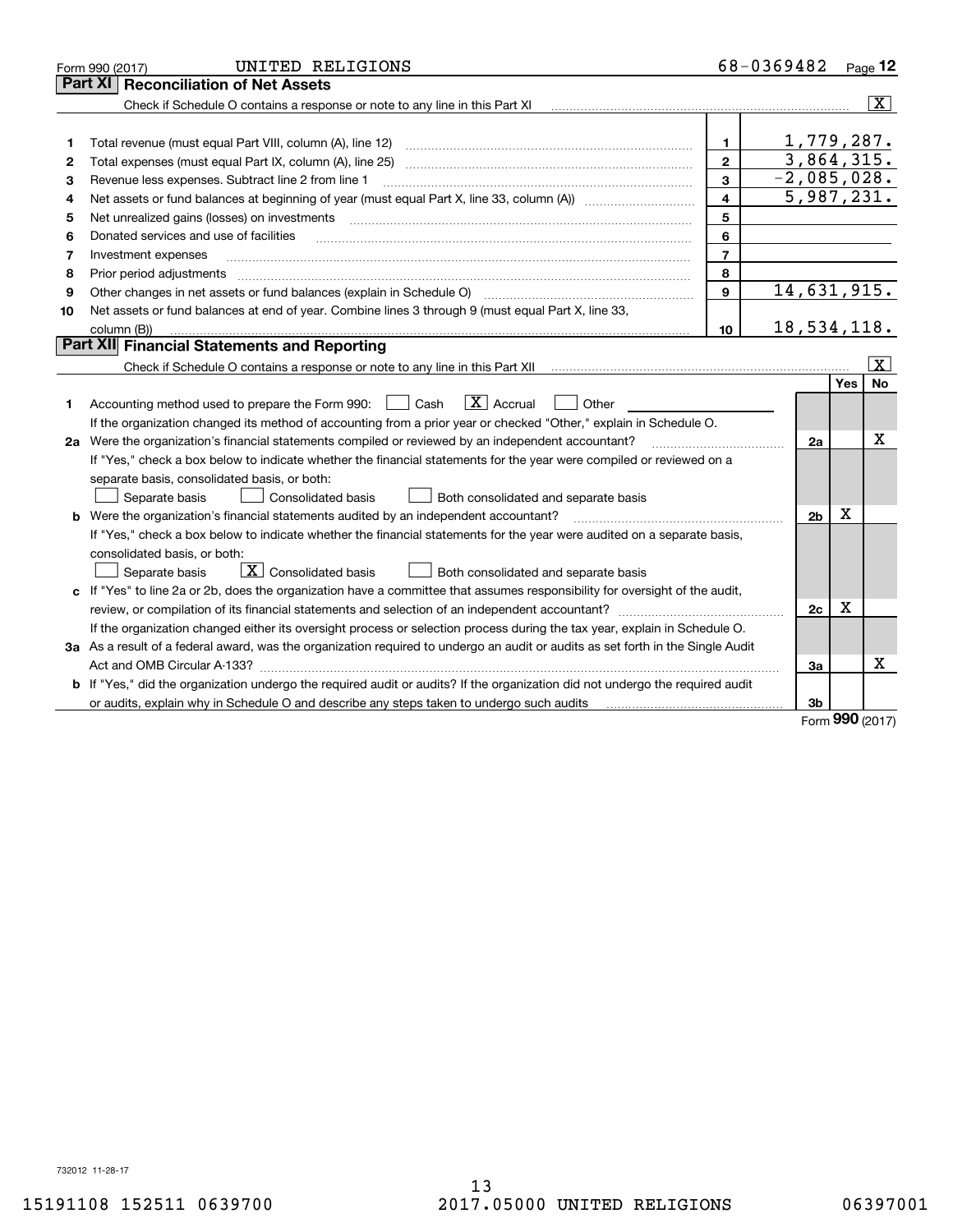Department of the Treasury Internal Revenue Service

**(Form 990 or 990-EZ)**

# **Public Charity Status and Public Support**

**Complete if the organization is a section 501(c)(3) organization or a section 4947(a)(1) nonexempt charitable trust. | Attach to Form 990 or Form 990-EZ.** 

| www.irs.gov/Form990 for instructions and the latest information |  |  |
|-----------------------------------------------------------------|--|--|

| OMB No 1545-0047                    |
|-------------------------------------|
|                                     |
| <b>Open to Public</b><br>Inspection |

|  | Name of the organization |
|--|--------------------------|
|--|--------------------------|

 $\blacktriangleright$  Go to

|        |            | Name of the organization                                                                                                                                                                                             |                  |                            |                                    |                                 |                            | <b>Employer identification number</b> |
|--------|------------|----------------------------------------------------------------------------------------------------------------------------------------------------------------------------------------------------------------------|------------------|----------------------------|------------------------------------|---------------------------------|----------------------------|---------------------------------------|
|        |            |                                                                                                                                                                                                                      | UNITED RELIGIONS |                            |                                    |                                 |                            | 68-0369482                            |
| Part I |            | Reason for Public Charity Status (All organizations must complete this part.) See instructions.                                                                                                                      |                  |                            |                                    |                                 |                            |                                       |
|        |            | The organization is not a private foundation because it is: (For lines 1 through 12, check only one box.)                                                                                                            |                  |                            |                                    |                                 |                            |                                       |
| 1.     |            | A church, convention of churches, or association of churches described in section 170(b)(1)(A)(i).                                                                                                                   |                  |                            |                                    |                                 |                            |                                       |
| 2      |            | A school described in section 170(b)(1)(A)(ii). (Attach Schedule E (Form 990 or 990-EZ).)                                                                                                                            |                  |                            |                                    |                                 |                            |                                       |
| з      |            | A hospital or a cooperative hospital service organization described in section 170(b)(1)(A)(iii).                                                                                                                    |                  |                            |                                    |                                 |                            |                                       |
| 4      |            | A medical research organization operated in conjunction with a hospital described in section 170(b)(1)(A)(iii). Enter the hospital's name,                                                                           |                  |                            |                                    |                                 |                            |                                       |
|        |            | city, and state:                                                                                                                                                                                                     |                  |                            |                                    |                                 |                            |                                       |
| 5      |            | An organization operated for the benefit of a college or university owned or operated by a governmental unit described in<br>section 170(b)(1)(A)(iv). (Complete Part II.)                                           |                  |                            |                                    |                                 |                            |                                       |
| 6      |            | A federal, state, or local government or governmental unit described in section 170(b)(1)(A)(v).                                                                                                                     |                  |                            |                                    |                                 |                            |                                       |
|        | $7 \times$ | An organization that normally receives a substantial part of its support from a governmental unit or from the general public described in                                                                            |                  |                            |                                    |                                 |                            |                                       |
|        |            | section 170(b)(1)(A)(vi). (Complete Part II.)                                                                                                                                                                        |                  |                            |                                    |                                 |                            |                                       |
| 8      |            | A community trust described in section 170(b)(1)(A)(vi). (Complete Part II.)                                                                                                                                         |                  |                            |                                    |                                 |                            |                                       |
| 9      |            | An agricultural research organization described in section 170(b)(1)(A)(ix) operated in conjunction with a land-grant college                                                                                        |                  |                            |                                    |                                 |                            |                                       |
|        |            | or university or a non-land-grant college of agriculture (see instructions). Enter the name, city, and state of the college or                                                                                       |                  |                            |                                    |                                 |                            |                                       |
|        |            | university:                                                                                                                                                                                                          |                  |                            |                                    |                                 |                            |                                       |
| 10     |            | An organization that normally receives: (1) more than 33 1/3% of its support from contributions, membership fees, and gross receipts from                                                                            |                  |                            |                                    |                                 |                            |                                       |
|        |            | activities related to its exempt functions - subject to certain exceptions, and (2) no more than 33 1/3% of its support from gross investment                                                                        |                  |                            |                                    |                                 |                            |                                       |
|        |            | income and unrelated business taxable income (less section 511 tax) from businesses acquired by the organization after June 30, 1975.                                                                                |                  |                            |                                    |                                 |                            |                                       |
|        |            | See section 509(a)(2). (Complete Part III.)                                                                                                                                                                          |                  |                            |                                    |                                 |                            |                                       |
| 11     |            | An organization organized and operated exclusively to test for public safety. See section 509(a)(4).                                                                                                                 |                  |                            |                                    |                                 |                            |                                       |
| 12     |            | An organization organized and operated exclusively for the benefit of, to perform the functions of, or to carry out the purposes of one or                                                                           |                  |                            |                                    |                                 |                            |                                       |
|        |            | more publicly supported organizations described in section 509(a)(1) or section 509(a)(2). See section 509(a)(3). Check the box in                                                                                   |                  |                            |                                    |                                 |                            |                                       |
|        |            | lines 12a through 12d that describes the type of supporting organization and complete lines 12e, 12f, and 12g.                                                                                                       |                  |                            |                                    |                                 |                            |                                       |
| а      |            | Type I. A supporting organization operated, supervised, or controlled by its supported organization(s), typically by giving                                                                                          |                  |                            |                                    |                                 |                            |                                       |
|        |            | the supported organization(s) the power to regularly appoint or elect a majority of the directors or trustees of the supporting                                                                                      |                  |                            |                                    |                                 |                            |                                       |
|        |            | organization. You must complete Part IV, Sections A and B.                                                                                                                                                           |                  |                            |                                    |                                 |                            |                                       |
| b      |            | Type II. A supporting organization supervised or controlled in connection with its supported organization(s), by having                                                                                              |                  |                            |                                    |                                 |                            |                                       |
|        |            |                                                                                                                                                                                                                      |                  |                            |                                    |                                 |                            |                                       |
|        |            | control or management of the supporting organization vested in the same persons that control or manage the supported                                                                                                 |                  |                            |                                    |                                 |                            |                                       |
|        |            | organization(s). You must complete Part IV, Sections A and C.                                                                                                                                                        |                  |                            |                                    |                                 |                            |                                       |
| с      |            | Type III functionally integrated. A supporting organization operated in connection with, and functionally integrated with,                                                                                           |                  |                            |                                    |                                 |                            |                                       |
|        |            | its supported organization(s) (see instructions). You must complete Part IV, Sections A, D, and E.                                                                                                                   |                  |                            |                                    |                                 |                            |                                       |
| d      |            | Type III non-functionally integrated. A supporting organization operated in connection with its supported organization(s)                                                                                            |                  |                            |                                    |                                 |                            |                                       |
|        |            | that is not functionally integrated. The organization generally must satisfy a distribution requirement and an attentiveness                                                                                         |                  |                            |                                    |                                 |                            |                                       |
|        |            | requirement (see instructions). You must complete Part IV, Sections A and D, and Part V.                                                                                                                             |                  |                            |                                    |                                 |                            |                                       |
|        |            | Check this box if the organization received a written determination from the IRS that it is a Type I, Type II, Type III<br>functionally integrated, or Type III non-functionally integrated supporting organization. |                  |                            |                                    |                                 |                            |                                       |
|        |            | f Enter the number of supported organizations                                                                                                                                                                        |                  |                            |                                    |                                 |                            |                                       |
|        |            |                                                                                                                                                                                                                      |                  |                            |                                    |                                 |                            |                                       |
|        |            | g Provide the following information about the supported organization(s).<br>(i) Name of supported                                                                                                                    | (ii) EIN         | (iii) Type of organization |                                    | (iv) Is the organization listed | (v) Amount of monetary     | (vi) Amount of other                  |
|        |            | organization                                                                                                                                                                                                         |                  | (described on lines 1-10   | in your governing document?<br>Yes | No                              | support (see instructions) | support (see instructions)            |
|        |            |                                                                                                                                                                                                                      |                  | above (see instructions))  |                                    |                                 |                            |                                       |
|        |            |                                                                                                                                                                                                                      |                  |                            |                                    |                                 |                            |                                       |
|        |            |                                                                                                                                                                                                                      |                  |                            |                                    |                                 |                            |                                       |
|        |            |                                                                                                                                                                                                                      |                  |                            |                                    |                                 |                            |                                       |
|        |            |                                                                                                                                                                                                                      |                  |                            |                                    |                                 |                            |                                       |
|        |            |                                                                                                                                                                                                                      |                  |                            |                                    |                                 |                            |                                       |
|        |            |                                                                                                                                                                                                                      |                  |                            |                                    |                                 |                            |                                       |
|        |            |                                                                                                                                                                                                                      |                  |                            |                                    |                                 |                            |                                       |
| Total  |            |                                                                                                                                                                                                                      |                  |                            |                                    |                                 |                            |                                       |

LHA For Paperwork Reduction Act Notice, see the Instructions for Form 990 or 990-EZ. 732021 10-06-17 Schedule A (Form 990 or 990-EZ) 2017 14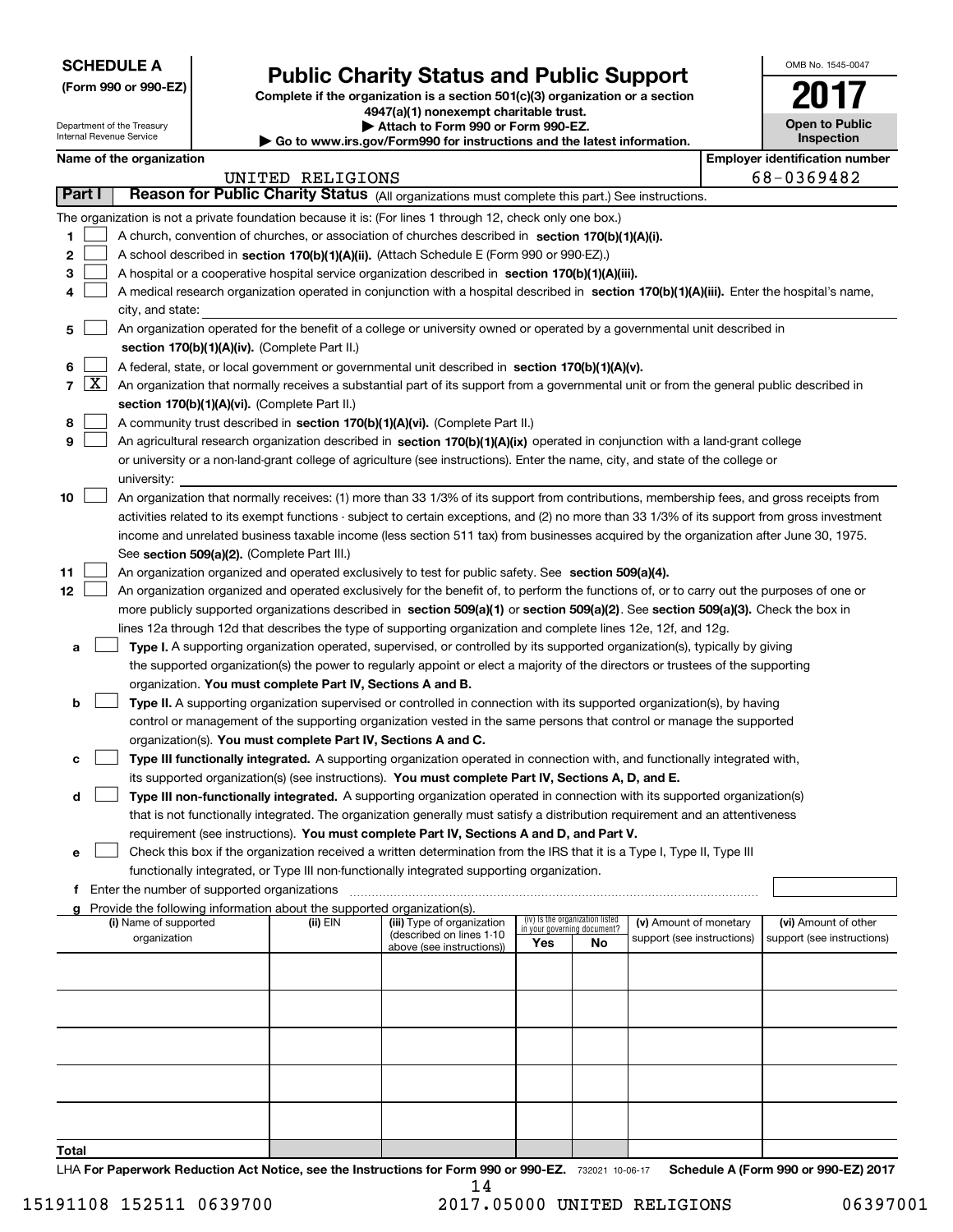#### Schedule A (Form 990 or 990-EZ) 2017 Page UNITED RELIGIONS 68-0369482

**2**

**Part II** | Support Schedule for Organizations Described in Sections 170(b)(1)(A)(iv) and 170(b)(1)(A)(vi)

(Complete only if you checked the box on line 5, 7, or 8 of Part I or if the organization failed to qualify under Part III. If the organization fails to qualify under the tests listed below, please complete Part III.)

|                                                                                                                        | <b>Section A. Public Support</b>                                                                                                               |          |            |            |            |                                      |                        |
|------------------------------------------------------------------------------------------------------------------------|------------------------------------------------------------------------------------------------------------------------------------------------|----------|------------|------------|------------|--------------------------------------|------------------------|
|                                                                                                                        | Calendar year (or fiscal year beginning in) $\blacktriangleright$                                                                              | (a) 2013 | $(b)$ 2014 | $(c)$ 2015 | $(d)$ 2016 | (e) 2017                             | (f) Total              |
|                                                                                                                        | 1 Gifts, grants, contributions, and                                                                                                            |          |            |            |            |                                      |                        |
|                                                                                                                        | membership fees received. (Do not                                                                                                              |          |            |            |            |                                      |                        |
|                                                                                                                        | include any "unusual grants.")                                                                                                                 | 1250344. | 1073831.   | 2972934.   | 2339641.   | 1736634.                             | 9373384.               |
|                                                                                                                        | 2 Tax revenues levied for the organ-                                                                                                           |          |            |            |            |                                      |                        |
|                                                                                                                        | ization's benefit and either paid to                                                                                                           |          |            |            |            |                                      |                        |
|                                                                                                                        | or expended on its behalf                                                                                                                      |          |            |            |            |                                      |                        |
|                                                                                                                        | 3 The value of services or facilities                                                                                                          |          |            |            |            |                                      |                        |
|                                                                                                                        | furnished by a governmental unit to                                                                                                            |          |            |            |            |                                      |                        |
|                                                                                                                        | the organization without charge                                                                                                                |          |            |            |            |                                      |                        |
|                                                                                                                        | 4 Total. Add lines 1 through 3                                                                                                                 | 1250344. | 1073831.   | 2972934.   | 2339641.   | 1736634.                             | 9373384.               |
|                                                                                                                        | 5 The portion of total contributions                                                                                                           |          |            |            |            |                                      |                        |
|                                                                                                                        | by each person (other than a                                                                                                                   |          |            |            |            |                                      |                        |
|                                                                                                                        | governmental unit or publicly                                                                                                                  |          |            |            |            |                                      |                        |
|                                                                                                                        | supported organization) included                                                                                                               |          |            |            |            |                                      |                        |
|                                                                                                                        | on line 1 that exceeds 2% of the                                                                                                               |          |            |            |            |                                      |                        |
|                                                                                                                        | amount shown on line 11,                                                                                                                       |          |            |            |            |                                      |                        |
|                                                                                                                        | column (f)                                                                                                                                     |          |            |            |            |                                      | 3422622.               |
|                                                                                                                        | 6 Public support. Subtract line 5 from line 4.                                                                                                 |          |            |            |            |                                      | $\overline{5950762}$ . |
|                                                                                                                        | <b>Section B. Total Support</b>                                                                                                                |          |            |            |            |                                      |                        |
|                                                                                                                        | Calendar year (or fiscal year beginning in) $\blacktriangleright$                                                                              | (a) 2013 | $(b)$ 2014 | $(c)$ 2015 | $(d)$ 2016 | (e) 2017                             | (f) Total              |
|                                                                                                                        | <b>7</b> Amounts from line 4                                                                                                                   | 1250344. | 1073831.   | 2972934.   | 2339641.   | 1736634.                             | 9373384.               |
|                                                                                                                        | 8 Gross income from interest,                                                                                                                  |          |            |            |            |                                      |                        |
|                                                                                                                        |                                                                                                                                                |          |            |            |            |                                      |                        |
|                                                                                                                        | dividends, payments received on                                                                                                                |          |            |            |            |                                      |                        |
|                                                                                                                        | securities loans, rents, royalties,                                                                                                            | 6,563.   | 1,268.     | 492.       | 983.       | 924.                                 | 10, 230.               |
|                                                                                                                        | and income from similar sources                                                                                                                |          |            |            |            |                                      |                        |
|                                                                                                                        | <b>9</b> Net income from unrelated business                                                                                                    |          |            |            |            |                                      |                        |
|                                                                                                                        | activities, whether or not the                                                                                                                 |          |            |            |            |                                      |                        |
|                                                                                                                        | business is regularly carried on                                                                                                               |          |            |            |            |                                      |                        |
|                                                                                                                        | 10 Other income. Do not include gain                                                                                                           |          |            |            |            |                                      |                        |
|                                                                                                                        | or loss from the sale of capital                                                                                                               |          |            |            |            |                                      |                        |
|                                                                                                                        | assets (Explain in Part VI.)                                                                                                                   | 858.     | 125,700.   | 80, 450.   |            | $152, 238.$ 154, 295.                | 513,541.               |
|                                                                                                                        | 11 Total support. Add lines 7 through 10                                                                                                       |          |            |            |            |                                      | 9897155.               |
|                                                                                                                        | <b>12</b> Gross receipts from related activities, etc. (see instructions)                                                                      |          |            |            |            | 12                                   |                        |
|                                                                                                                        | 13 First five years. If the Form 990 is for the organization's first, second, third, fourth, or fifth tax year as a section 501(c)(3)          |          |            |            |            |                                      |                        |
|                                                                                                                        | organization, check this box and stop here                                                                                                     |          |            |            |            |                                      |                        |
|                                                                                                                        | Section C. Computation of Public Support Percentage                                                                                            |          |            |            |            |                                      |                        |
|                                                                                                                        |                                                                                                                                                |          |            |            |            | 14                                   | 60.13<br>%             |
|                                                                                                                        |                                                                                                                                                |          |            |            |            | 15                                   | 34.14<br>$\%$          |
|                                                                                                                        | 16a 33 1/3% support test - 2017. If the organization did not check the box on line 13, and line 14 is 33 1/3% or more, check this box and      |          |            |            |            |                                      |                        |
| $\blacktriangleright$ $\boxed{\text{X}}$<br>stop here. The organization qualifies as a publicly supported organization |                                                                                                                                                |          |            |            |            |                                      |                        |
|                                                                                                                        | b 33 1/3% support test - 2016. If the organization did not check a box on line 13 or 16a, and line 15 is 33 1/3% or more, check this box       |          |            |            |            |                                      |                        |
|                                                                                                                        |                                                                                                                                                |          |            |            |            |                                      |                        |
|                                                                                                                        | 17a 10% -facts-and-circumstances test - 2017. If the organization did not check a box on line 13, 16a, or 16b, and line 14 is 10% or more,     |          |            |            |            |                                      |                        |
|                                                                                                                        | and if the organization meets the "facts-and-circumstances" test, check this box and stop here. Explain in Part VI how the organization        |          |            |            |            |                                      |                        |
|                                                                                                                        |                                                                                                                                                |          |            |            |            |                                      |                        |
|                                                                                                                        | <b>b 10% -facts-and-circumstances test - 2016.</b> If the organization did not check a box on line 13, 16a, 16b, or 17a, and line 15 is 10% or |          |            |            |            |                                      |                        |
|                                                                                                                        | more, and if the organization meets the "facts-and-circumstances" test, check this box and stop here. Explain in Part VI how the               |          |            |            |            |                                      |                        |
|                                                                                                                        | organization meets the "facts-and-circumstances" test. The organization qualifies as a publicly supported organization                         |          |            |            |            |                                      |                        |
| 18                                                                                                                     | Private foundation. If the organization did not check a box on line 13, 16a, 16b, 17a, or 17b, check this box and see instructions             |          |            |            |            |                                      |                        |
|                                                                                                                        |                                                                                                                                                |          |            |            |            | Schodule A (Form 000 or 000 F7) 2017 |                        |

**Schedule A (Form 990 or 990-EZ) 2017**

732022 10-06-17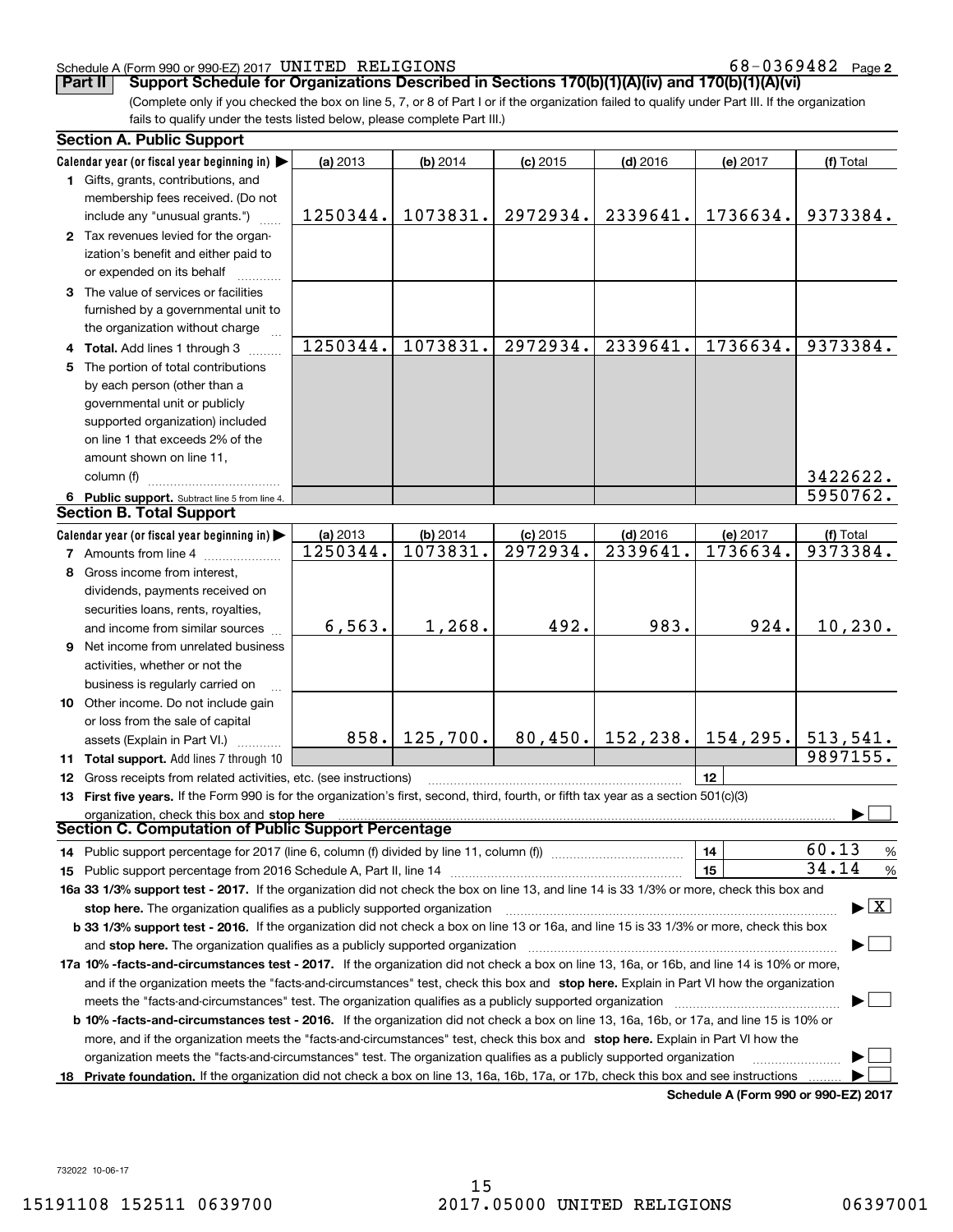#### Schedule A (Form 990 or 990-EZ) 2017 Page UNITED RELIGIONS 68-0369482

### **Part III** | Support Schedule for Organizations Described in Section 509(a)(2)

(Complete only if you checked the box on line 10 of Part I or if the organization failed to qualify under Part II. If the organization fails to qualify under the tests listed below, please complete Part II.)

| <b>Section A. Public Support</b>                                                                                                                                                                                                                                                                  |          |          |            |            |          |                                           |
|---------------------------------------------------------------------------------------------------------------------------------------------------------------------------------------------------------------------------------------------------------------------------------------------------|----------|----------|------------|------------|----------|-------------------------------------------|
| Calendar year (or fiscal year beginning in) $\blacktriangleright$                                                                                                                                                                                                                                 | (a) 2013 | (b) 2014 | $(c)$ 2015 | $(d)$ 2016 | (e) 2017 | (f) Total                                 |
| 1 Gifts, grants, contributions, and                                                                                                                                                                                                                                                               |          |          |            |            |          |                                           |
| membership fees received. (Do not                                                                                                                                                                                                                                                                 |          |          |            |            |          |                                           |
| include any "unusual grants.")                                                                                                                                                                                                                                                                    |          |          |            |            |          |                                           |
| 2 Gross receipts from admissions,<br>merchandise sold or services per-<br>formed, or facilities furnished in<br>any activity that is related to the<br>organization's tax-exempt purpose                                                                                                          |          |          |            |            |          |                                           |
| 3 Gross receipts from activities that<br>are not an unrelated trade or bus-                                                                                                                                                                                                                       |          |          |            |            |          |                                           |
| iness under section 513                                                                                                                                                                                                                                                                           |          |          |            |            |          |                                           |
| 4 Tax revenues levied for the organ-<br>ization's benefit and either paid to<br>or expended on its behalf<br>.                                                                                                                                                                                    |          |          |            |            |          |                                           |
| 5 The value of services or facilities<br>furnished by a governmental unit to<br>the organization without charge                                                                                                                                                                                   |          |          |            |            |          |                                           |
| <b>6 Total.</b> Add lines 1 through 5                                                                                                                                                                                                                                                             |          |          |            |            |          |                                           |
| 7a Amounts included on lines 1, 2, and<br>3 received from disqualified persons                                                                                                                                                                                                                    |          |          |            |            |          |                                           |
| <b>b</b> Amounts included on lines 2 and 3 received<br>from other than disqualified persons that<br>exceed the greater of \$5,000 or 1% of the<br>amount on line 13 for the year                                                                                                                  |          |          |            |            |          |                                           |
| c Add lines 7a and 7b                                                                                                                                                                                                                                                                             |          |          |            |            |          |                                           |
| 8 Public support. (Subtract line 7c from line 6.)<br><b>Section B. Total Support</b>                                                                                                                                                                                                              |          |          |            |            |          |                                           |
| Calendar year (or fiscal year beginning in) $\blacktriangleright$                                                                                                                                                                                                                                 | (a) 2013 | (b) 2014 | $(c)$ 2015 | $(d)$ 2016 | (e) 2017 | (f) Total                                 |
| 9 Amounts from line 6                                                                                                                                                                                                                                                                             |          |          |            |            |          |                                           |
| 10a Gross income from interest,<br>dividends, payments received on<br>securities loans, rents, royalties,<br>and income from similar sources                                                                                                                                                      |          |          |            |            |          |                                           |
| <b>b</b> Unrelated business taxable income<br>(less section 511 taxes) from businesses<br>acquired after June 30, 1975<br>1.1.1.1.1.1.1.1.1.1                                                                                                                                                     |          |          |            |            |          |                                           |
| c Add lines 10a and 10b                                                                                                                                                                                                                                                                           |          |          |            |            |          |                                           |
| <b>11</b> Net income from unrelated business<br>activities not included in line 10b,<br>whether or not the business is<br>regularly carried on                                                                                                                                                    |          |          |            |            |          |                                           |
| <b>12</b> Other income. Do not include gain<br>or loss from the sale of capital<br>assets (Explain in Part VI.)                                                                                                                                                                                   |          |          |            |            |          |                                           |
| <b>13</b> Total support. (Add lines 9, 10c, 11, and 12.)                                                                                                                                                                                                                                          |          |          |            |            |          |                                           |
| 14 First five years. If the Form 990 is for the organization's first, second, third, fourth, or fifth tax year as a section 501(c)(3) organization,                                                                                                                                               |          |          |            |            |          |                                           |
| check this box and stop here <i>macuum content content and a content and a content and a content and stop here</i> macuum content and a content of the content of the content of the content of the content of the content of the c<br><b>Section C. Computation of Public Support Percentage</b> |          |          |            |            |          |                                           |
|                                                                                                                                                                                                                                                                                                   |          |          |            |            |          |                                           |
|                                                                                                                                                                                                                                                                                                   |          |          |            |            | 15       | %                                         |
| 16 Public support percentage from 2016 Schedule A, Part III, line 15<br><b>Section D. Computation of Investment Income Percentage</b>                                                                                                                                                             |          |          |            |            | 16       | %                                         |
|                                                                                                                                                                                                                                                                                                   |          |          |            |            |          |                                           |
| 17 Investment income percentage for 2017 (line 10c, column (f) divided by line 13, column (f))                                                                                                                                                                                                    |          |          |            |            | 17       | %                                         |
| 18 Investment income percentage from 2016 Schedule A, Part III, line 17                                                                                                                                                                                                                           |          |          |            |            | 18       | %                                         |
| 19a 33 1/3% support tests - 2017. If the organization did not check the box on line 14, and line 15 is more than 33 1/3%, and line 17 is not                                                                                                                                                      |          |          |            |            |          | $\sim$ 1                                  |
| more than 33 1/3%, check this box and stop here. The organization qualifies as a publicly supported organization                                                                                                                                                                                  |          |          |            |            |          |                                           |
| b 33 1/3% support tests - 2016. If the organization did not check a box on line 14 or line 19a, and line 16 is more than 33 1/3%, and                                                                                                                                                             |          |          |            |            |          |                                           |
| line 18 is not more than 33 1/3%, check this box and stop here. The organization qualifies as a publicly supported organization                                                                                                                                                                   |          |          |            |            |          |                                           |
| 20 Private foundation. If the organization did not check a box on line 14, 19a, or 19b, check this box and see instructions<br>732023 10-06-17                                                                                                                                                    |          |          |            |            |          | .<br>Schedule A (Form 990 or 990-EZ) 2017 |
|                                                                                                                                                                                                                                                                                                   |          | 16       |            |            |          |                                           |

15191108 152511 0639700 2017.05000 UNITED RELIGIONS 06397001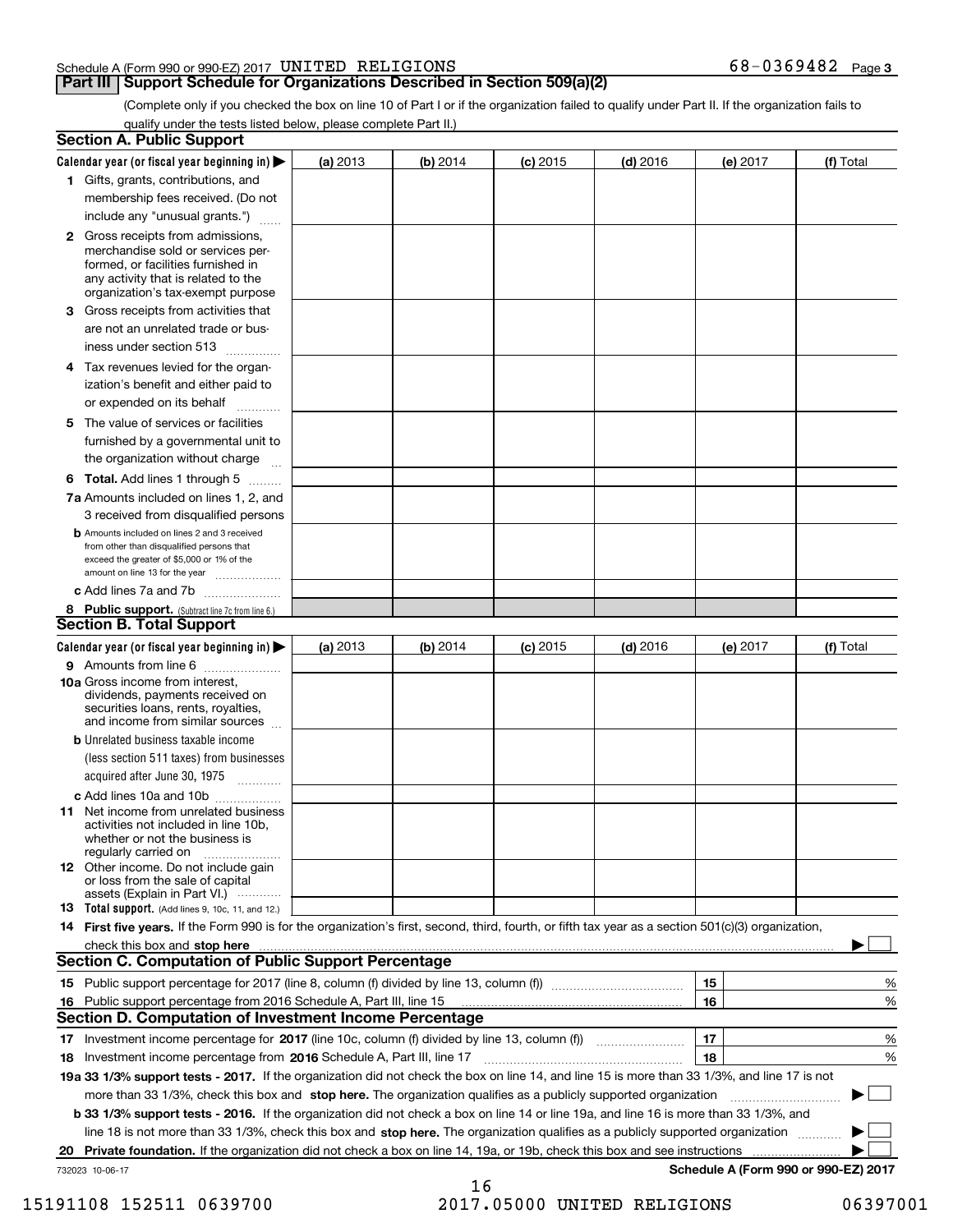**1**

**2**

**3a**

**3b**

**3c**

**4a**

**4b**

**4c**

**5a**

**5b5c**

**6**

**7**

**8**

**9a**

**9b**

**9c**

**10a**

**10b**

**YesNo**

## **Part IV Supporting Organizations**

(Complete only if you checked a box in line 12 on Part I. If you checked 12a of Part I, complete Sections A and B. If you checked 12b of Part I, complete Sections A and C. If you checked 12c of Part I, complete Sections A, D, and E. If you checked 12d of Part I, complete Sections A and D, and complete Part V.)

#### **Section A. All Supporting Organizations**

- **1** Are all of the organization's supported organizations listed by name in the organization's governing documents? If "No," describe in **Part VI** how the supported organizations are designated. If designated by *class or purpose, describe the designation. If historic and continuing relationship, explain.*
- **2** Did the organization have any supported organization that does not have an IRS determination of status under section 509(a)(1) or (2)? If "Yes," explain in Part VI how the organization determined that the supported *organization was described in section 509(a)(1) or (2).*
- **3a** Did the organization have a supported organization described in section 501(c)(4), (5), or (6)? If "Yes," answer *(b) and (c) below.*
- **b** Did the organization confirm that each supported organization qualified under section 501(c)(4), (5), or (6) and satisfied the public support tests under section 509(a)(2)? If "Yes," describe in **Part VI** when and how the *organization made the determination.*
- **c**Did the organization ensure that all support to such organizations was used exclusively for section 170(c)(2)(B) purposes? If "Yes," explain in **Part VI** what controls the organization put in place to ensure such use.
- **4a***If* Was any supported organization not organized in the United States ("foreign supported organization")? *"Yes," and if you checked 12a or 12b in Part I, answer (b) and (c) below.*
- **b** Did the organization have ultimate control and discretion in deciding whether to make grants to the foreign supported organization? If "Yes," describe in **Part VI** how the organization had such control and discretion *despite being controlled or supervised by or in connection with its supported organizations.*
- **c** Did the organization support any foreign supported organization that does not have an IRS determination under sections 501(c)(3) and 509(a)(1) or (2)? If "Yes," explain in **Part VI** what controls the organization used *to ensure that all support to the foreign supported organization was used exclusively for section 170(c)(2)(B) purposes.*
- **5a** Did the organization add, substitute, or remove any supported organizations during the tax year? If "Yes," answer (b) and (c) below (if applicable). Also, provide detail in **Part VI,** including (i) the names and EIN *numbers of the supported organizations added, substituted, or removed; (ii) the reasons for each such action; (iii) the authority under the organization's organizing document authorizing such action; and (iv) how the action was accomplished (such as by amendment to the organizing document).*
- **b** Type I or Type II only. Was any added or substituted supported organization part of a class already designated in the organization's organizing document?
- **cSubstitutions only.**  Was the substitution the result of an event beyond the organization's control?
- **6** Did the organization provide support (whether in the form of grants or the provision of services or facilities) to **Part VI.** *If "Yes," provide detail in* support or benefit one or more of the filing organization's supported organizations? anyone other than (i) its supported organizations, (ii) individuals that are part of the charitable class benefited by one or more of its supported organizations, or (iii) other supporting organizations that also
- **7**Did the organization provide a grant, loan, compensation, or other similar payment to a substantial contributor *If "Yes," complete Part I of Schedule L (Form 990 or 990-EZ).* regard to a substantial contributor? (defined in section 4958(c)(3)(C)), a family member of a substantial contributor, or a 35% controlled entity with
- **8** Did the organization make a loan to a disqualified person (as defined in section 4958) not described in line 7? *If "Yes," complete Part I of Schedule L (Form 990 or 990-EZ).*
- **9a** Was the organization controlled directly or indirectly at any time during the tax year by one or more in section 509(a)(1) or (2))? If "Yes," *provide detail in* <code>Part VI.</code> disqualified persons as defined in section 4946 (other than foundation managers and organizations described
- **b** Did one or more disqualified persons (as defined in line 9a) hold a controlling interest in any entity in which the supporting organization had an interest? If "Yes," provide detail in P**art VI**.
- **c**Did a disqualified person (as defined in line 9a) have an ownership interest in, or derive any personal benefit from, assets in which the supporting organization also had an interest? If "Yes," provide detail in P**art VI.**
- **10a** Was the organization subject to the excess business holdings rules of section 4943 because of section supporting organizations)? If "Yes," answer 10b below. 4943(f) (regarding certain Type II supporting organizations, and all Type III non-functionally integrated
- **b** Did the organization have any excess business holdings in the tax year? (Use Schedule C, Form 4720, to *determine whether the organization had excess business holdings.)*

732024 10-06-17

**Schedule A (Form 990 or 990-EZ) 2017**

17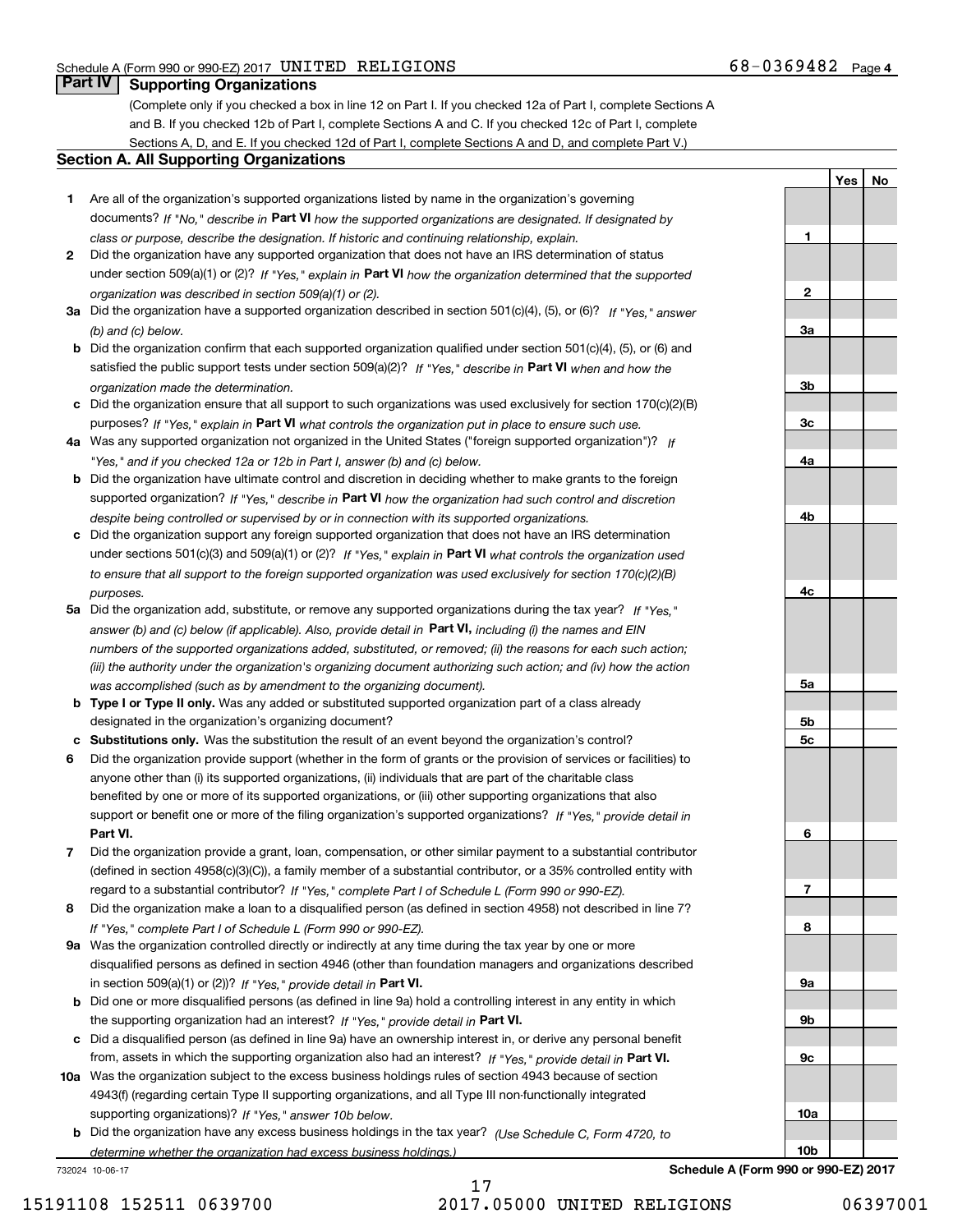|    |                                                                                                                                   |              | Yes | No |
|----|-----------------------------------------------------------------------------------------------------------------------------------|--------------|-----|----|
| 11 | Has the organization accepted a gift or contribution from any of the following persons?                                           |              |     |    |
|    | a A person who directly or indirectly controls, either alone or together with persons described in (b) and (c)                    |              |     |    |
|    | below, the governing body of a supported organization?                                                                            | 11a          |     |    |
|    | <b>b</b> A family member of a person described in (a) above?                                                                      | 11b          |     |    |
|    | c A 35% controlled entity of a person described in (a) or (b) above? If "Yes" to a, b, or c, provide detail in Part VI.           | 11c          |     |    |
|    | <b>Section B. Type I Supporting Organizations</b>                                                                                 |              |     |    |
|    |                                                                                                                                   |              | Yes | No |
| 1  | Did the directors, trustees, or membership of one or more supported organizations have the power to                               |              |     |    |
|    | regularly appoint or elect at least a majority of the organization's directors or trustees at all times during the                |              |     |    |
|    | tax year? If "No," describe in Part VI how the supported organization(s) effectively operated, supervised, or                     |              |     |    |
|    | controlled the organization's activities. If the organization had more than one supported organization,                           |              |     |    |
|    | describe how the powers to appoint and/or remove directors or trustees were allocated among the supported                         |              |     |    |
|    | organizations and what conditions or restrictions, if any, applied to such powers during the tax year.                            | 1            |     |    |
| 2  | Did the organization operate for the benefit of any supported organization other than the supported                               |              |     |    |
|    | organization(s) that operated, supervised, or controlled the supporting organization? If "Yes," explain in                        |              |     |    |
|    | Part VI how providing such benefit carried out the purposes of the supported organization(s) that operated,                       |              |     |    |
|    | supervised, or controlled the supporting organization.                                                                            | $\mathbf{2}$ |     |    |
|    | <b>Section C. Type II Supporting Organizations</b>                                                                                |              |     |    |
|    |                                                                                                                                   |              | Yes | No |
| 1  | Were a majority of the organization's directors or trustees during the tax year also a majority of the directors                  |              |     |    |
|    | or trustees of each of the organization's supported organization(s)? If "No," describe in Part VI how control                     |              |     |    |
|    | or management of the supporting organization was vested in the same persons that controlled or managed                            |              |     |    |
|    | the supported organization(s).                                                                                                    | 1            |     |    |
|    | <b>Section D. All Type III Supporting Organizations</b>                                                                           |              |     |    |
|    |                                                                                                                                   |              | Yes | No |
| 1  | Did the organization provide to each of its supported organizations, by the last day of the fifth month of the                    |              |     |    |
|    | organization's tax year, (i) a written notice describing the type and amount of support provided during the prior tax             |              |     |    |
|    | year, (ii) a copy of the Form 990 that was most recently filed as of the date of notification, and (iii) copies of the            |              |     |    |
|    | organization's governing documents in effect on the date of notification, to the extent not previously provided?                  | 1            |     |    |
| 2  | Were any of the organization's officers, directors, or trustees either (i) appointed or elected by the supported                  |              |     |    |
|    | organization(s) or (ii) serving on the governing body of a supported organization? If "No," explain in Part VI how                |              |     |    |
|    | the organization maintained a close and continuous working relationship with the supported organization(s).                       | $\mathbf{2}$ |     |    |
| 3  | By reason of the relationship described in (2), did the organization's supported organizations have a                             |              |     |    |
|    | significant voice in the organization's investment policies and in directing the use of the organization's                        |              |     |    |
|    | income or assets at all times during the tax year? If "Yes," describe in Part VI the role the organization's                      |              |     |    |
|    | supported organizations played in this regard.                                                                                    | 3            |     |    |
|    | Section E. Type III Functionally Integrated Supporting Organizations                                                              |              |     |    |
| 1  | Check the box next to the method that the organization used to satisfy the Integral Part Test during the year (see instructions). |              |     |    |
| a  | The organization satisfied the Activities Test. Complete line 2 below.                                                            |              |     |    |
| b  | The organization is the parent of each of its supported organizations. Complete line 3 below.                                     |              |     |    |
| C  | The organization supported a governmental entity. Describe in Part VI how you supported a government entity (see instructions),   |              |     |    |
| 2  | Activities Test. Answer (a) and (b) below.                                                                                        |              | Yes | No |
| а  | Did substantially all of the organization's activities during the tax year directly further the exempt purposes of                |              |     |    |
|    | the supported organization(s) to which the organization was responsive? If "Yes," then in Part VI identify                        |              |     |    |
|    | those supported organizations and explain how these activities directly furthered their exempt purposes,                          |              |     |    |
|    | how the organization was responsive to those supported organizations, and how the organization determined                         |              |     |    |
|    | that these activities constituted substantially all of its activities.                                                            | 2a           |     |    |
| b  | Did the activities described in (a) constitute activities that, but for the organization's involvement, one or more               |              |     |    |
|    | of the organization's supported organization(s) would have been engaged in? If "Yes," explain in Part VI the                      |              |     |    |
|    | reasons for the organization's position that its supported organization(s) would have engaged in these                            |              |     |    |
|    | activities but for the organization's involvement.                                                                                | 2b           |     |    |
| 3  | Parent of Supported Organizations. Answer (a) and (b) below.                                                                      |              |     |    |
| a  | Did the organization have the power to regularly appoint or elect a majority of the officers, directors, or                       |              |     |    |
|    | trustees of each of the supported organizations? Provide details in Part VI.                                                      | За           |     |    |
|    | <b>b</b> Did the organization exercise a substantial degree of direction over the policies, programs, and activities of each      |              |     |    |
|    | of its supported organizations? If "Yes," describe in Part VI the role played by the organization in this regard.                 | Зb           |     |    |
|    | Schedule A (Form 990 or 990-EZ) 2017<br>732025 10-06-17                                                                           |              |     |    |

18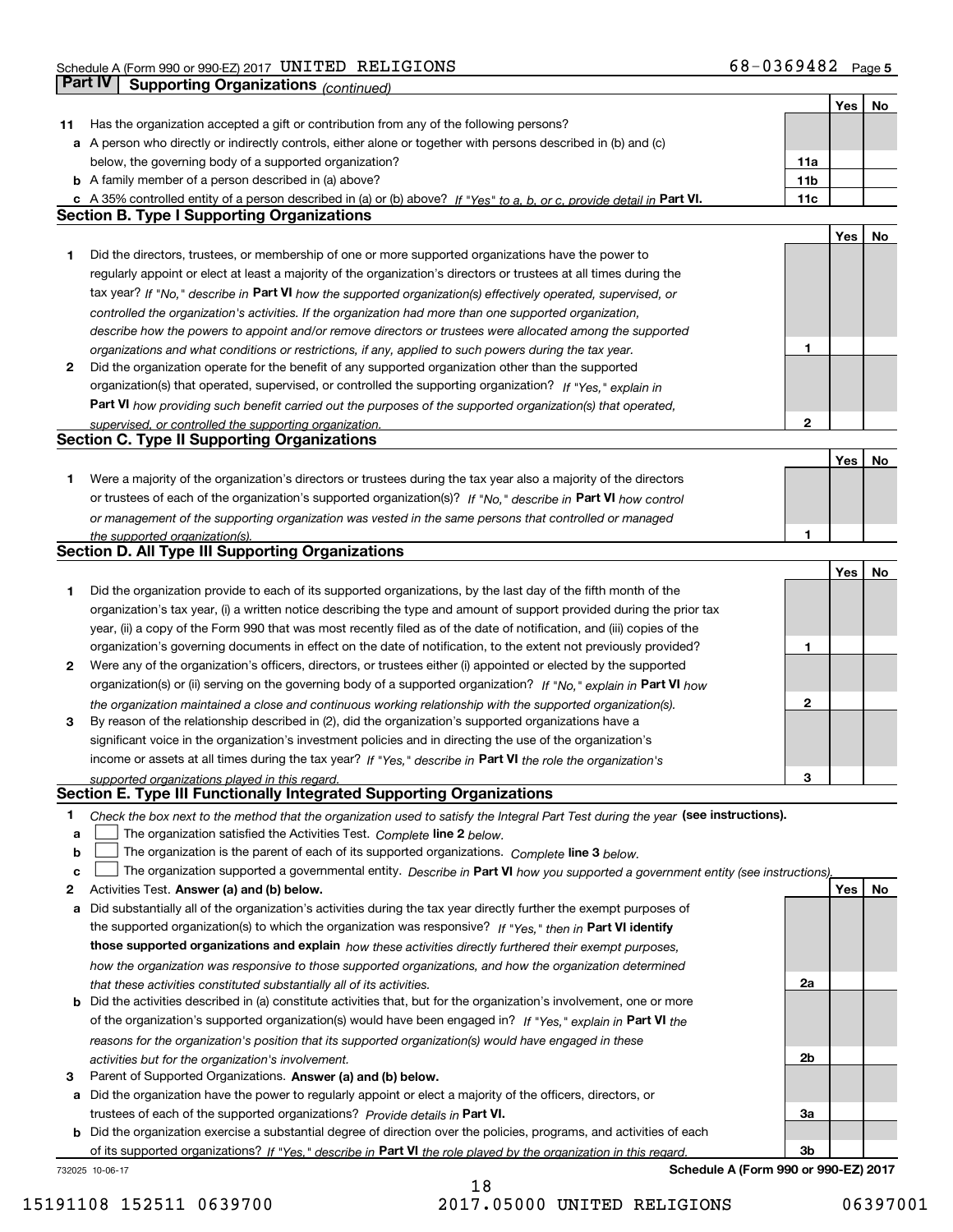**1**

# **Part V Type III Non-Functionally Integrated 509(a)(3) Supporting Organizations**

1 Check here if the organization satisfied the Integral Part Test as a qualifying trust on Nov. 20, 1970 (explain in Part VI.) See instructions. All other Type III non-functionally integrated supporting organizations must complete Sections A through E.

|              | Section A - Adjusted Net Income                                              |                | (A) Prior Year | (B) Current Year<br>(optional) |
|--------------|------------------------------------------------------------------------------|----------------|----------------|--------------------------------|
| 1            | Net short-term capital gain                                                  | 1              |                |                                |
| $\mathbf{2}$ | Recoveries of prior-year distributions                                       | $\mathbf{2}$   |                |                                |
| 3            | Other gross income (see instructions)                                        | 3              |                |                                |
| 4            | Add lines 1 through 3                                                        | 4              |                |                                |
| 5            | Depreciation and depletion                                                   | 5              |                |                                |
| 6            | Portion of operating expenses paid or incurred for production or             |                |                |                                |
|              | collection of gross income or for management, conservation, or               |                |                |                                |
|              | maintenance of property held for production of income (see instructions)     | 6              |                |                                |
| 7            | Other expenses (see instructions)                                            | $\overline{7}$ |                |                                |
| 8            | Adjusted Net Income (subtract lines 5, 6, and 7 from line 4)                 | 8              |                |                                |
|              | <b>Section B - Minimum Asset Amount</b>                                      |                | (A) Prior Year | (B) Current Year<br>(optional) |
| 1            | Aggregate fair market value of all non-exempt-use assets (see                |                |                |                                |
|              | instructions for short tax year or assets held for part of year):            |                |                |                                |
|              | <b>a</b> Average monthly value of securities                                 | 1a             |                |                                |
|              | <b>b</b> Average monthly cash balances                                       | 1b             |                |                                |
|              | <b>c</b> Fair market value of other non-exempt-use assets                    | 1c             |                |                                |
|              | <b>d</b> Total (add lines 1a, 1b, and 1c)                                    | 1d             |                |                                |
|              | <b>e</b> Discount claimed for blockage or other                              |                |                |                                |
|              | factors (explain in detail in Part VI):                                      |                |                |                                |
| 2            | Acquisition indebtedness applicable to non-exempt-use assets                 | $\mathbf{2}$   |                |                                |
| 3            | Subtract line 2 from line 1d                                                 | 3              |                |                                |
| 4            | Cash deemed held for exempt use. Enter 1-1/2% of line 3 (for greater amount, |                |                |                                |
|              | see instructions)                                                            | 4              |                |                                |
| 5            | Net value of non-exempt-use assets (subtract line 4 from line 3)             | 5              |                |                                |
| 6            | Multiply line 5 by .035                                                      | 6              |                |                                |
| 7            | Recoveries of prior-year distributions                                       | $\overline{7}$ |                |                                |
| 8            | Minimum Asset Amount (add line 7 to line 6)                                  | 8              |                |                                |
|              | <b>Section C - Distributable Amount</b>                                      |                |                | <b>Current Year</b>            |
| 1            | Adjusted net income for prior year (from Section A, line 8, Column A)        | 1              |                |                                |
| 2            | Enter 85% of line 1                                                          | $\mathbf{2}$   |                |                                |
| з            | Minimum asset amount for prior year (from Section B, line 8, Column A)       | 3              |                |                                |
| 4            | Enter greater of line 2 or line 3                                            | 4              |                |                                |
| 5            | Income tax imposed in prior year                                             | 5              |                |                                |
| 6            | Distributable Amount. Subtract line 5 from line 4, unless subject to         |                |                |                                |
|              | emergency temporary reduction (see instructions)                             | 6              |                |                                |
|              |                                                                              |                |                |                                |

**7**Check here if the current year is the organization's first as a non-functionally integrated Type III supporting organization (see instructions).

**Schedule A (Form 990 or 990-EZ) 2017**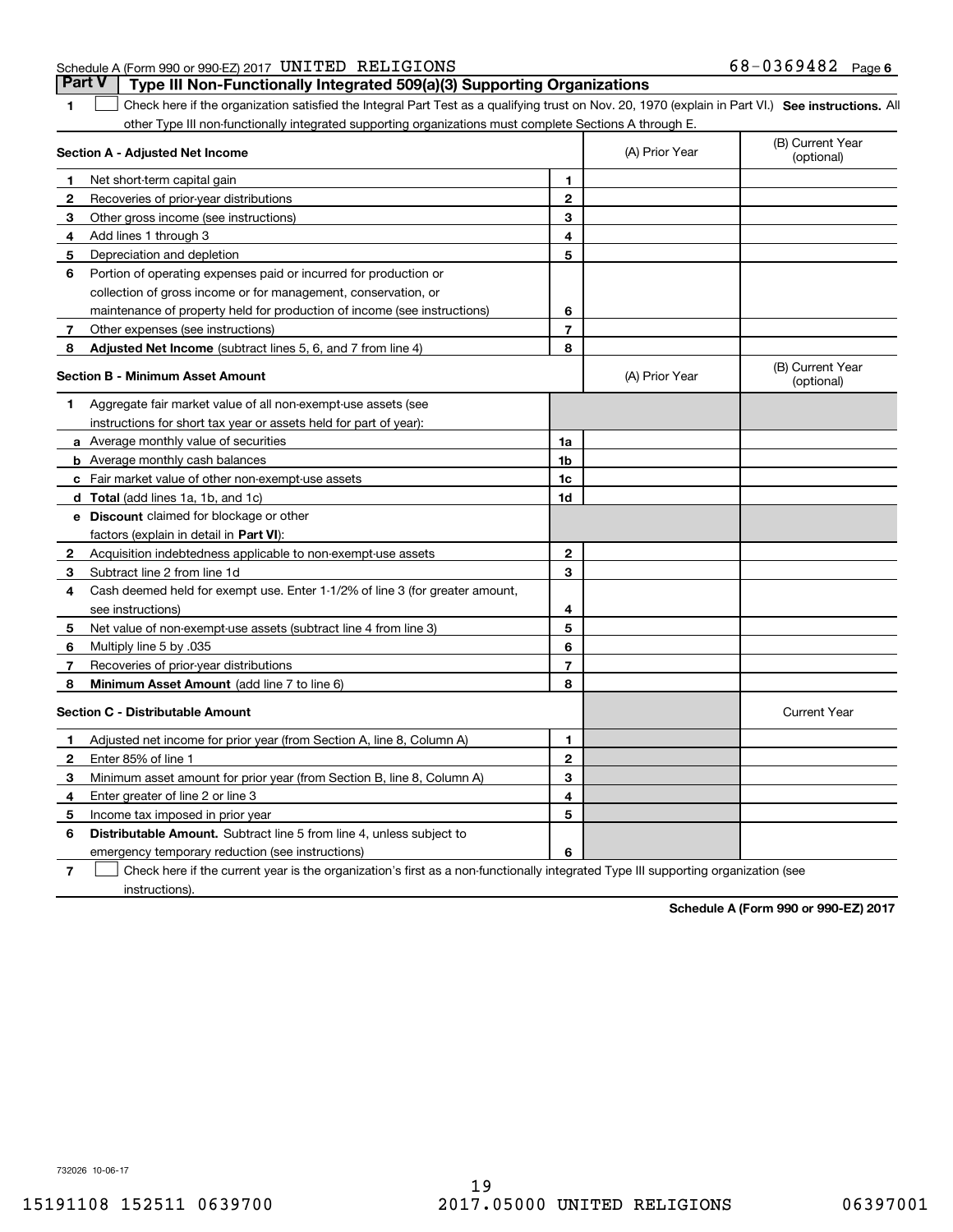| <b>Part V</b> | Type III Non-Functionally Integrated 509(a)(3) Supporting Organizations                    |                             | (continued)                           |                                                |
|---------------|--------------------------------------------------------------------------------------------|-----------------------------|---------------------------------------|------------------------------------------------|
|               | <b>Section D - Distributions</b>                                                           |                             |                                       | <b>Current Year</b>                            |
| 1             | Amounts paid to supported organizations to accomplish exempt purposes                      |                             |                                       |                                                |
| 2             | Amounts paid to perform activity that directly furthers exempt purposes of supported       |                             |                                       |                                                |
|               | organizations, in excess of income from activity                                           |                             |                                       |                                                |
| з             | Administrative expenses paid to accomplish exempt purposes of supported organizations      |                             |                                       |                                                |
| 4             | Amounts paid to acquire exempt-use assets                                                  |                             |                                       |                                                |
| 5             | Qualified set-aside amounts (prior IRS approval required)                                  |                             |                                       |                                                |
| 6             | Other distributions (describe in Part VI). See instructions.                               |                             |                                       |                                                |
| 7             | Total annual distributions. Add lines 1 through 6.                                         |                             |                                       |                                                |
| 8             | Distributions to attentive supported organizations to which the organization is responsive |                             |                                       |                                                |
|               | (provide details in Part VI). See instructions.                                            |                             |                                       |                                                |
| 9             | Distributable amount for 2017 from Section C, line 6                                       |                             |                                       |                                                |
| 10            | Line 8 amount divided by line 9 amount                                                     |                             |                                       |                                                |
|               |                                                                                            | (i)                         | (iii)                                 | (iii)                                          |
|               | Section E - Distribution Allocations (see instructions)                                    | <b>Excess Distributions</b> | <b>Underdistributions</b><br>Pre-2017 | <b>Distributable</b><br><b>Amount for 2017</b> |
| 1             | Distributable amount for 2017 from Section C, line 6                                       |                             |                                       |                                                |
| 2             | Underdistributions, if any, for years prior to 2017 (reason-                               |                             |                                       |                                                |
|               | able cause required- explain in <b>Part VI</b> ). See instructions.                        |                             |                                       |                                                |
| 3             | Excess distributions carryover, if any, to 2017                                            |                             |                                       |                                                |
| а             |                                                                                            |                             |                                       |                                                |
|               | <b>b</b> From 2013                                                                         |                             |                                       |                                                |
|               | $c$ From 2014                                                                              |                             |                                       |                                                |
|               | <b>d</b> From 2015                                                                         |                             |                                       |                                                |
|               | e From 2016                                                                                |                             |                                       |                                                |
|               | Total of lines 3a through e                                                                |                             |                                       |                                                |
|               | <b>g</b> Applied to underdistributions of prior years                                      |                             |                                       |                                                |
|               | <b>h</b> Applied to 2017 distributable amount                                              |                             |                                       |                                                |
|               | Carryover from 2012 not applied (see instructions)                                         |                             |                                       |                                                |
|               | Remainder. Subtract lines 3g, 3h, and 3i from 3f.                                          |                             |                                       |                                                |
| 4             | Distributions for 2017 from Section D,                                                     |                             |                                       |                                                |
|               | line $7:$                                                                                  |                             |                                       |                                                |
|               | <b>a</b> Applied to underdistributions of prior years                                      |                             |                                       |                                                |
|               | <b>b</b> Applied to 2017 distributable amount                                              |                             |                                       |                                                |
| с             | Remainder. Subtract lines 4a and 4b from 4.                                                |                             |                                       |                                                |
| 5             | Remaining underdistributions for years prior to 2017, if                                   |                             |                                       |                                                |
|               | any. Subtract lines 3g and 4a from line 2. For result greater                              |                             |                                       |                                                |
|               | than zero, explain in Part VI. See instructions.                                           |                             |                                       |                                                |
| 6             | Remaining underdistributions for 2017. Subtract lines 3h                                   |                             |                                       |                                                |
|               | and 4b from line 1. For result greater than zero, explain in                               |                             |                                       |                                                |
|               | Part VI. See instructions.                                                                 |                             |                                       |                                                |
| 7             | Excess distributions carryover to 2018. Add lines 3j                                       |                             |                                       |                                                |
|               | and 4c.                                                                                    |                             |                                       |                                                |
| 8             | Breakdown of line 7:                                                                       |                             |                                       |                                                |
|               | a Excess from 2013                                                                         |                             |                                       |                                                |
|               | <b>b</b> Excess from 2014                                                                  |                             |                                       |                                                |
|               | c Excess from 2015                                                                         |                             |                                       |                                                |
|               | d Excess from 2016                                                                         |                             |                                       |                                                |
|               | e Excess from 2017                                                                         |                             |                                       |                                                |

**Schedule A (Form 990 or 990-EZ) 2017**

732027 10-06-17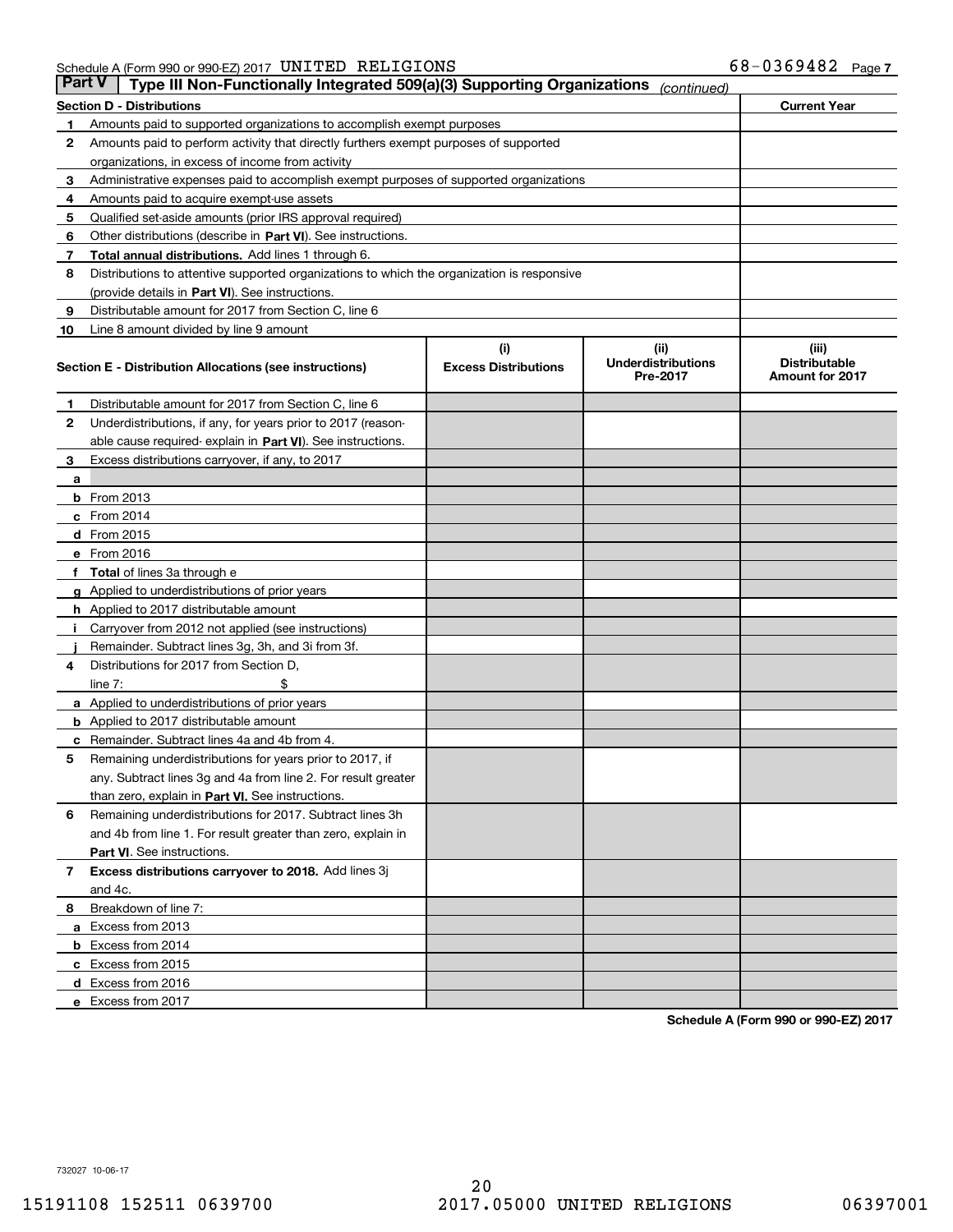#### Schedule A (Form 990 or 990-EZ) 2017 Page UNITED RELIGIONS 68-0369482

|                                                                                                                                                        | Schedule A (Form 990 or 990-EZ) 2017 |
|--------------------------------------------------------------------------------------------------------------------------------------------------------|--------------------------------------|
|                                                                                                                                                        |                                      |
|                                                                                                                                                        |                                      |
|                                                                                                                                                        |                                      |
|                                                                                                                                                        |                                      |
|                                                                                                                                                        |                                      |
|                                                                                                                                                        |                                      |
|                                                                                                                                                        |                                      |
|                                                                                                                                                        |                                      |
|                                                                                                                                                        |                                      |
|                                                                                                                                                        |                                      |
|                                                                                                                                                        |                                      |
|                                                                                                                                                        |                                      |
|                                                                                                                                                        |                                      |
|                                                                                                                                                        |                                      |
|                                                                                                                                                        |                                      |
|                                                                                                                                                        |                                      |
|                                                                                                                                                        |                                      |
|                                                                                                                                                        |                                      |
|                                                                                                                                                        |                                      |
|                                                                                                                                                        |                                      |
|                                                                                                                                                        |                                      |
|                                                                                                                                                        |                                      |
|                                                                                                                                                        |                                      |
|                                                                                                                                                        |                                      |
|                                                                                                                                                        |                                      |
|                                                                                                                                                        |                                      |
|                                                                                                                                                        |                                      |
| Section D, lines 5, 6, and 8; and Part V, Section E, lines 2, 5, and 6. Also complete this part for any additional information.<br>(See instructions.) |                                      |
|                                                                                                                                                        |                                      |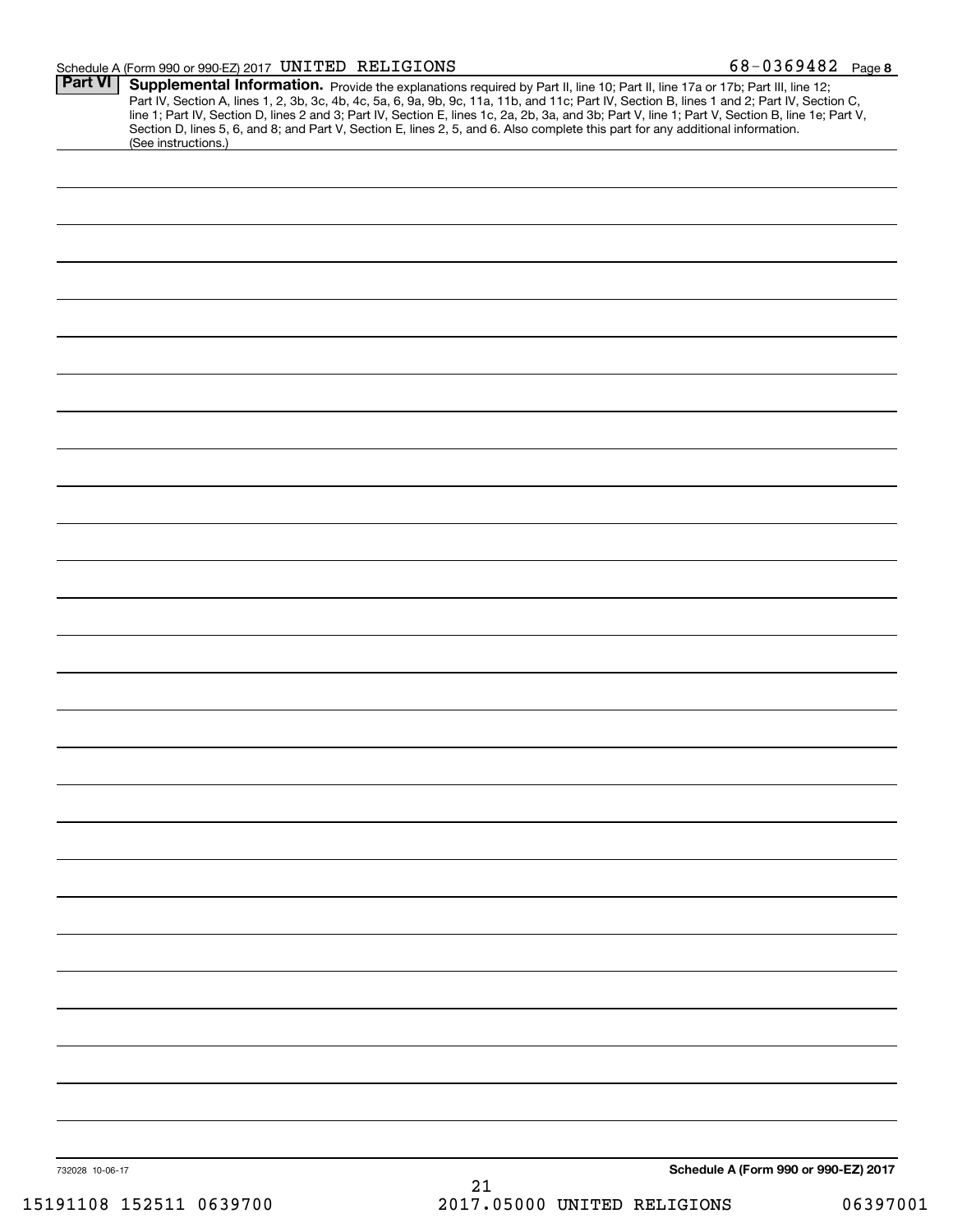# **Identification of Excess Contributions Included on Part II, Line 5 Schedule A 2017**

# **\*\* Do Not File \*\* \*\*\* Not Open to Public Inspection \*\*\***

| <b>Contributor's Name</b>                                 | <b>Total</b><br><b>Contributions</b> | <b>Excess</b><br><b>Contributions</b> |
|-----------------------------------------------------------|--------------------------------------|---------------------------------------|
| BOWES FAMILY FOUNDATION                                   | 210,000.                             | 12,057.                               |
| KRAMER FAMILY FOUNDATION                                  | 297,000.                             | 99,057.                               |
| MR. AND MRS. ROBERT A. LURIE                              | 555,000.                             | 357,057.                              |
| MR. AND MRS. RUPERT H. JOHNSON, JR.                       | 1,016,000.                           | 818,057.                              |
| NICHOLAS J. WEISER FOUNDATION FOR CHILDREN                | 292,500.                             | 94,557.                               |
| RUPERT H. JOHNSON, JR. FOUNDATION                         | 280,666.                             | 82,723.                               |
| S. D. BECHTEL, JR. FOUNDATION                             | 1,500,000.                           | 1,302,057.                            |
| THE GEORGE & JUDY MARCUS FAMILY FOUNDATION                | 855,000.                             | 657,057.                              |
|                                                           |                                      |                                       |
|                                                           |                                      |                                       |
|                                                           |                                      |                                       |
|                                                           |                                      |                                       |
|                                                           |                                      |                                       |
|                                                           |                                      |                                       |
|                                                           |                                      |                                       |
|                                                           |                                      |                                       |
|                                                           |                                      |                                       |
|                                                           |                                      |                                       |
|                                                           |                                      |                                       |
|                                                           |                                      |                                       |
|                                                           |                                      |                                       |
|                                                           |                                      |                                       |
|                                                           |                                      |                                       |
|                                                           |                                      |                                       |
| Total Excess Contributions to Schedule A, Part II, Line 5 |                                      | 3,422,622.                            |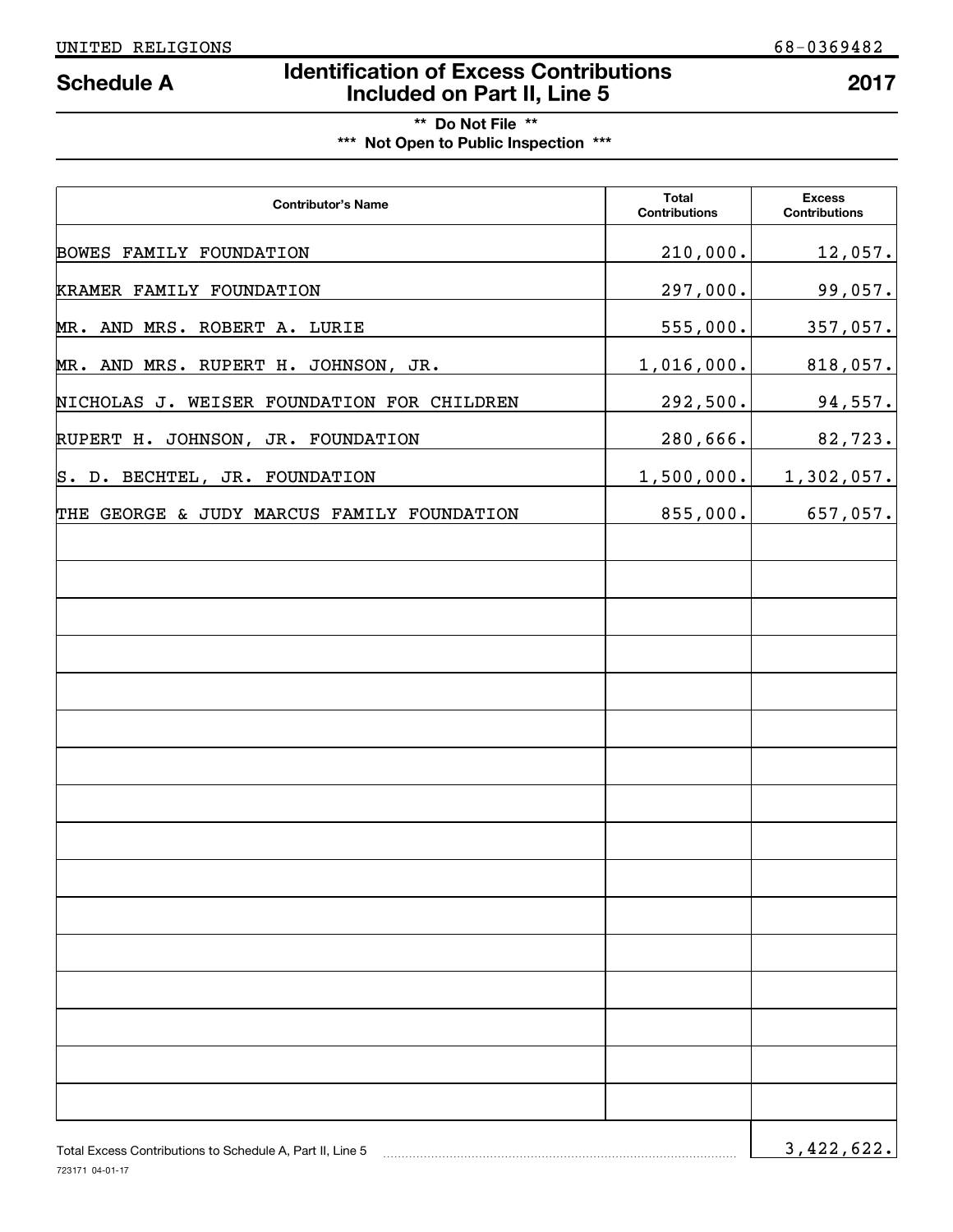Department of the Treasury Internal Revenue Service **(Form 990, 990-EZ, or 990-PF)**

# **Schedule B Schedule of Contributors**

**| Attach to Form 990, Form 990-EZ, or Form 990-PF. | Go to www.irs.gov/Form990 for the latest information.** OMB No. 1545-0047

**2017**

**Name of the organization Employer identification number**

|  | 8-0369482 |
|--|-----------|
|  |           |

|  |  | Name of the organization |
|--|--|--------------------------|
|--|--|--------------------------|

**Organization type** (check one):

## UNITED RELIGIONS 6

| Filers of:         | Section:                                                                    |
|--------------------|-----------------------------------------------------------------------------|
| Form 990 or 990-EZ | $\lfloor x \rfloor$ 501(c)( 3) (enter number) organization                  |
|                    | $4947(a)(1)$ nonexempt charitable trust not treated as a private foundation |
|                    | 527 political organization                                                  |
| Form 990-PF        | 501(c)(3) exempt private foundation                                         |
|                    | 4947(a)(1) nonexempt charitable trust treated as a private foundation       |
|                    | 501(c)(3) taxable private foundation                                        |

Check if your organization is covered by the **General Rule** or a **Special Rule. Note:**  Only a section 501(c)(7), (8), or (10) organization can check boxes for both the General Rule and a Special Rule. See instructions.

### **General Rule**

 $\mathcal{L}^{\text{max}}$ 

For an organization filing Form 990, 990-EZ, or 990-PF that received, during the year, contributions totaling \$5,000 or more (in money or property) from any one contributor. Complete Parts I and II. See instructions for determining a contributor's total contributions.

#### **Special Rules**

 $\mathcal{L}^{\text{max}}$ 

any one contributor, during the year, total contributions of the greater of  $\,$  (1) \$5,000; or **(2)** 2% of the amount on (i) Form 990, Part VIII, line 1h;  $\boxed{\textbf{X}}$  For an organization described in section 501(c)(3) filing Form 990 or 990-EZ that met the 33 1/3% support test of the regulations under sections 509(a)(1) and 170(b)(1)(A)(vi), that checked Schedule A (Form 990 or 990-EZ), Part II, line 13, 16a, or 16b, and that received from or (ii) Form 990-EZ, line 1. Complete Parts I and II.

year, total contributions of more than \$1,000 *exclusively* for religious, charitable, scientific, literary, or educational purposes, or for For an organization described in section 501(c)(7), (8), or (10) filing Form 990 or 990-EZ that received from any one contributor, during the the prevention of cruelty to children or animals. Complete Parts I, II, and III.  $\mathcal{L}^{\text{max}}$ 

purpose. Don't complete any of the parts unless the **General Rule** applies to this organization because it received *nonexclusively* year, contributions <sub>exclusively</sub> for religious, charitable, etc., purposes, but no such contributions totaled more than \$1,000. If this box is checked, enter here the total contributions that were received during the year for an  $\;$ exclusively religious, charitable, etc., For an organization described in section 501(c)(7), (8), or (10) filing Form 990 or 990-EZ that received from any one contributor, during the religious, charitable, etc., contributions totaling \$5,000 or more during the year  $\ldots$  $\ldots$  $\ldots$  $\ldots$  $\ldots$  $\ldots$ 

**Caution:**  An organization that isn't covered by the General Rule and/or the Special Rules doesn't file Schedule B (Form 990, 990-EZ, or 990-PF),  **must** but it answer "No" on Part IV, line 2, of its Form 990; or check the box on line H of its Form 990-EZ or on its Form 990-PF, Part I, line 2, to certify that it doesn't meet the filing requirements of Schedule B (Form 990, 990-EZ, or 990-PF).

**Schedule B (Form 990, 990-EZ, or 990-PF) (2017) For Paperwork Reduction Act Notice, see the instructions for Form 990, 990-EZ, or 990-PF.** LHA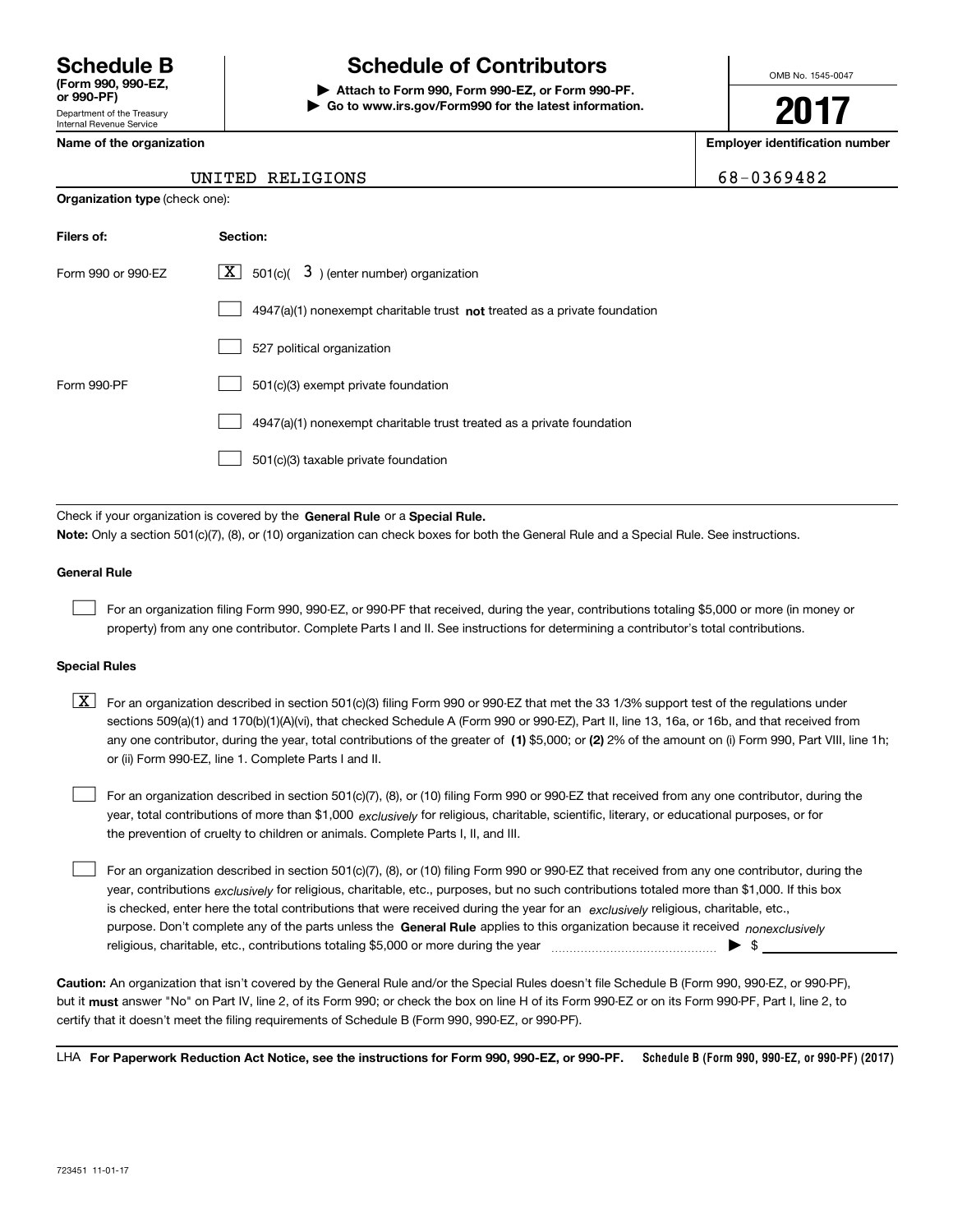## **Name of organization Employer identification number**

UNITED RELIGIONS 68-0369482

| (a)              | <b>Soften Dators</b> (See instructions). Ose duplicate copies of Fart Fill additional space is needed.<br>(b) | (c)                               | (d)                                                                                                     |
|------------------|---------------------------------------------------------------------------------------------------------------|-----------------------------------|---------------------------------------------------------------------------------------------------------|
| No.              | Name, address, and ZIP + 4                                                                                    | <b>Total contributions</b>        | Type of contribution                                                                                    |
| 1                | COMMUNITY FOUNDATION OF GREATER<br>MEMPHIS<br>1900 UNION AVENUE<br>MEMPHIS, TN 38104                          | 125,000.<br>$\frac{1}{2}$         | $\mathbf{X}$<br>Person<br>Payroll<br>Noncash<br>(Complete Part II for<br>noncash contributions.)        |
| (a)<br>No.       | (b)<br>Name, address, and ZIP + 4                                                                             | (c)<br><b>Total contributions</b> | (d)<br>Type of contribution                                                                             |
| $\boldsymbol{2}$ | KRAMER FAMILY FOUNDATION<br>2740 LYON STREET<br>SAN FRANCISCO, CA 94123                                       | 100,000.<br>\$                    | $\mathbf{X}$<br>Person<br>Payroll<br>Noncash<br>(Complete Part II for<br>noncash contributions.)        |
| (a)<br>No.       | (b)<br>Name, address, and ZIP + 4                                                                             | (c)<br><b>Total contributions</b> | (d)<br>Type of contribution                                                                             |
| 3                | MR. AND MRS. JOHN A. MCQUOWN<br><b>TAYLOR STREET</b><br>1750<br>SAN FRANCISCO, CA 94133                       | 100,000.<br>$\frac{1}{2}$         | $\mathbf{X}$<br>Person<br><b>Pavroll</b><br>Noncash<br>(Complete Part II for<br>noncash contributions.) |
| (a)<br>No.       | (b)<br>Name, address, and ZIP + 4                                                                             | (c)<br><b>Total contributions</b> | (d)<br>Type of contribution                                                                             |
| 4                | NICHOLAS J.<br>WEISER FOUNDATION FOR<br>CHILDREN<br>23 SPRING ROAD<br>KENTFIELD, CA 94904                     | 60,000.<br>\$                     | $\mathbf{X}$<br>Person<br><b>Payroll</b><br>Noncash<br>(Complete Part II for<br>noncash contributions.) |
| (a)<br>No.       | (b)<br>Name, address, and ZIP + 4                                                                             | (c)<br><b>Total contributions</b> | (d)<br>Type of contribution                                                                             |
| 5                | S. D. BECHTEL, JR. FOUNDATION<br>P. O. BOX 193809<br>SAN FRANCISCO, CA 94119-3809                             | 100,000.<br>\$                    | $\mathbf{X}$<br>Person<br>Payroll<br>Noncash<br>(Complete Part II for<br>noncash contributions.)        |
| (a)              | (b)                                                                                                           | (c)                               | (d)                                                                                                     |
| No.              | Name, address, and ZIP + 4                                                                                    | <b>Total contributions</b>        | Type of contribution                                                                                    |
| 6                | MR. AND MRS. JOHN WEISER<br>SPRING ROAD<br>23<br>KENTFIELD, CA 94904                                          | 103,500.<br>\$                    | $\mathbf{X}$<br>Person<br>Payroll<br>Noncash<br>(Complete Part II for<br>noncash contributions.)        |

24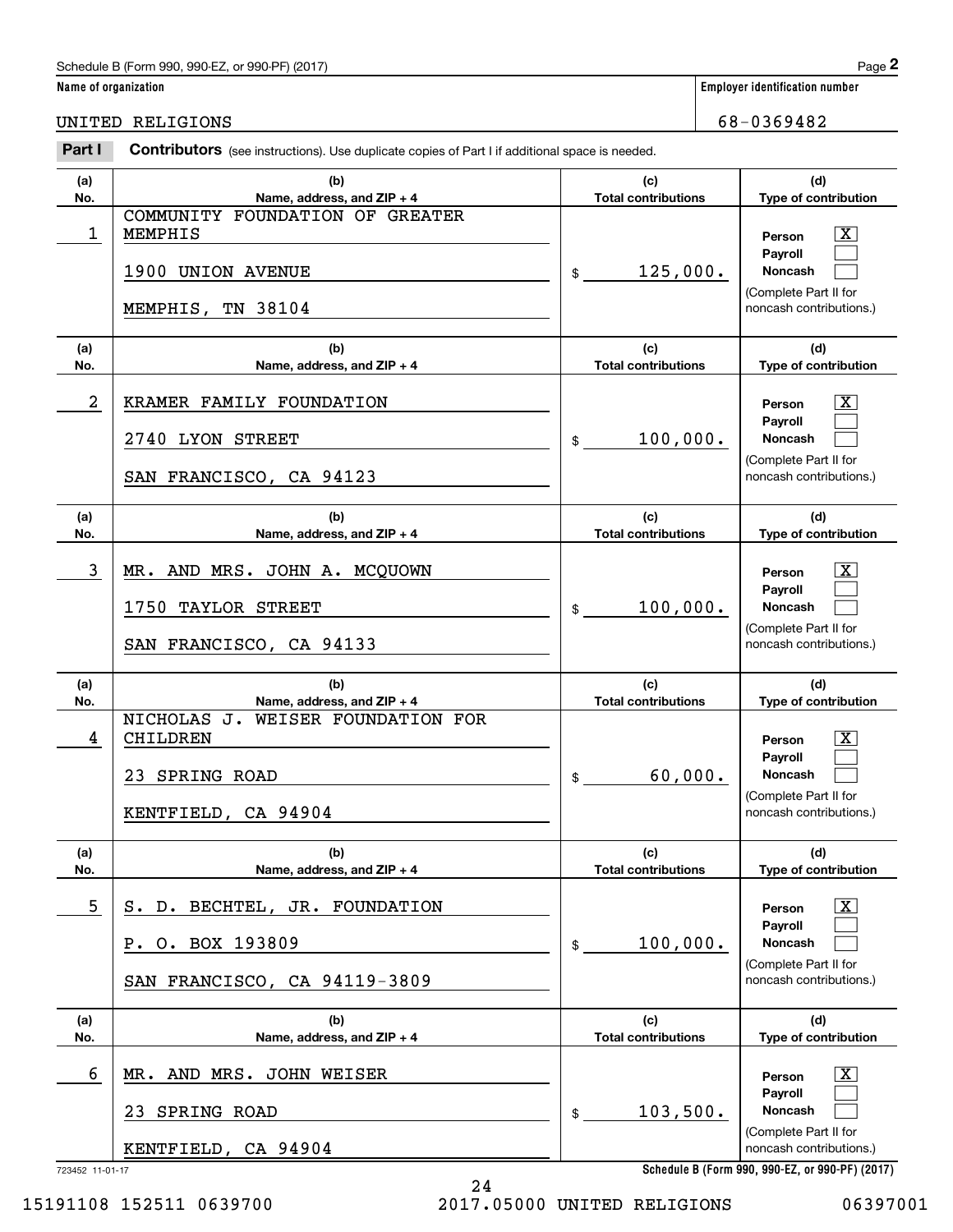## Schedule B (Form 990, 990-EZ, or 990-PF) (2017) Page 2

|                      | Schedule B (Form 990, 990-EZ, or 990-PF) (2017)                                                       |                                                           | Page 2                                                                                                                              |
|----------------------|-------------------------------------------------------------------------------------------------------|-----------------------------------------------------------|-------------------------------------------------------------------------------------------------------------------------------------|
| Name of organization |                                                                                                       | <b>Employer identification number</b>                     |                                                                                                                                     |
|                      | UNITED RELIGIONS                                                                                      |                                                           | 68-0369482                                                                                                                          |
| Part I               | <b>Contributors</b> (see instructions). Use duplicate copies of Part I if additional space is needed. |                                                           |                                                                                                                                     |
| (a)<br>No.           | (b)<br>Name, address, and ZIP + 4                                                                     | (d)<br><b>Total contributions</b><br>Type of contribution |                                                                                                                                     |
| 7                    | <b>ESTATE</b><br>OF JANE M.<br>WHITNER<br>541 DEL MEDIO AVENUE, APT. 135<br>MOUNTAIN VIEW, CA 94040   | 45,129.<br>\$                                             | $\overline{\mathbf{X}}$<br>Person<br>Payroll<br><b>Noncash</b><br>(Complete Part II for<br>noncash contributions.)                  |
| (a)<br>No.           | (b)<br>Name, address, and ZIP + 4                                                                     | (c)<br><b>Total contributions</b>                         | (d)<br>Type of contribution                                                                                                         |
|                      |                                                                                                       | \$                                                        | Person<br>Payroll<br>Noncash<br>(Complete Part II for<br>noncash contributions.)                                                    |
| (a)<br>No.           | (b)<br>Name, address, and ZIP + 4                                                                     | (c)<br><b>Total contributions</b>                         | (d)<br>Type of contribution                                                                                                         |
|                      |                                                                                                       | \$                                                        | Person<br>Payroll<br>Noncash<br>(Complete Part II for<br>noncash contributions.)                                                    |
| (a)<br>No.           | (b)<br>Name, address, and ZIP + 4                                                                     | (c)<br><b>Total contributions</b>                         | (d)<br>Type of contribution                                                                                                         |
|                      |                                                                                                       | \$                                                        | Person<br>Payroll<br>Noncash<br>(Complete Part II for<br>noncash contributions.)                                                    |
| (a)<br>No.           | (b)<br>Name, address, and ZIP + 4                                                                     | (c)<br><b>Total contributions</b>                         | (d)<br>Type of contribution                                                                                                         |
|                      |                                                                                                       | \$                                                        | Person<br>Payroll<br>Noncash<br>(Complete Part II for<br>noncash contributions.)                                                    |
| (a)<br>No.           | (b)<br>Name, address, and ZIP + 4                                                                     | (c)<br><b>Total contributions</b>                         | (d)<br>Type of contribution                                                                                                         |
|                      |                                                                                                       | \$                                                        | Person<br>Payroll<br>Noncash<br>(Complete Part II for<br>noncash contributions.)<br>Schedule B (Form 990, 990-EZ, or 990-PF) (2017) |

**Schedule B (Form 990, 990-EZ, or 990-PF) (2017)**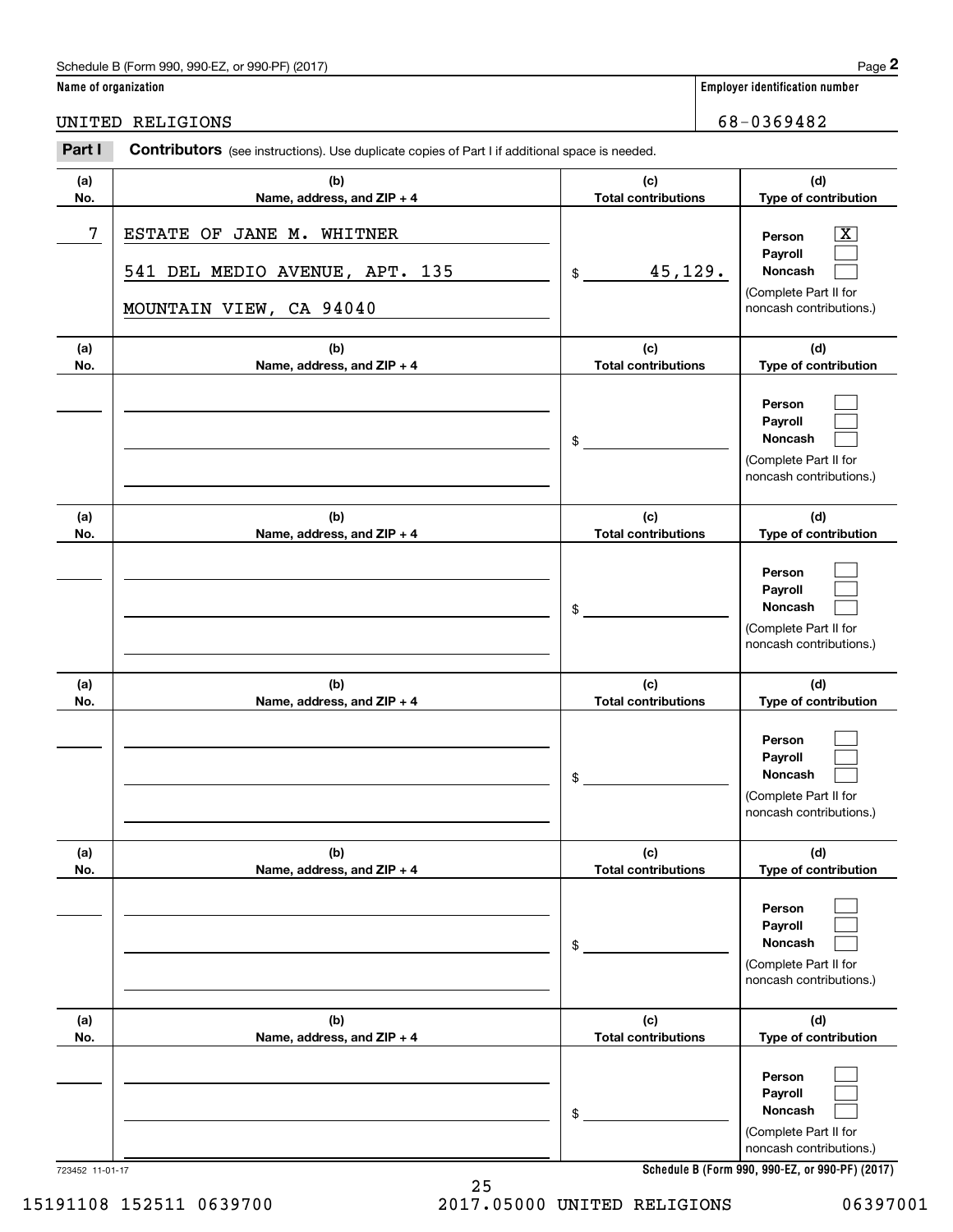| Schedule<br>990-EZ<br>or 990-PF<br>(2017<br>n 990<br>∴orm<br>۱۳٬ | $\lambda$<br>auc                                 |
|------------------------------------------------------------------|--------------------------------------------------|
| Name of organization                                             | , identification number<br>_mplover <sup>*</sup> |

**Employer identification number** 

UNITED RELIGIONS 68-0369482

(see instructions). Use duplicate copies of Part II if additional space is needed.<br>**3Part II Noncash Property** (see instructions). Use duplicate copies of Part II if additional space is needed.<br>3Part II **Noncash Property** 

| (a)<br>No.<br>from<br>Part I | (b)<br>Description of noncash property given | (c)<br>FMV (or estimate)<br>(See instructions.) | (d)<br>Date received                            |
|------------------------------|----------------------------------------------|-------------------------------------------------|-------------------------------------------------|
|                              |                                              |                                                 |                                                 |
|                              |                                              | \$                                              |                                                 |
| (a)<br>No.<br>from<br>Part I | (b)<br>Description of noncash property given | (c)<br>FMV (or estimate)<br>(See instructions.) | (d)<br>Date received                            |
|                              |                                              |                                                 |                                                 |
|                              |                                              | \$                                              |                                                 |
| (a)<br>No.<br>from<br>Part I | (b)<br>Description of noncash property given | (c)<br>FMV (or estimate)<br>(See instructions.) | (d)<br>Date received                            |
|                              |                                              |                                                 |                                                 |
|                              |                                              |                                                 |                                                 |
|                              |                                              | \$                                              |                                                 |
| (a)<br>No.<br>from<br>Part I | (b)<br>Description of noncash property given | (c)<br>FMV (or estimate)<br>(See instructions.) | (d)<br>Date received                            |
|                              |                                              |                                                 |                                                 |
|                              |                                              |                                                 |                                                 |
|                              |                                              | \$                                              |                                                 |
| (a)<br>No.<br>from<br>Part I | (b)<br>Description of noncash property given | (c)<br>FMV (or estimate)<br>(See instructions.) | (d)<br>Date received                            |
|                              |                                              |                                                 |                                                 |
|                              |                                              |                                                 |                                                 |
|                              |                                              | \$                                              |                                                 |
| (a)<br>No.<br>from<br>Part I | (b)<br>Description of noncash property given | (c)<br>FMV (or estimate)<br>(See instructions.) | (d)<br>Date received                            |
|                              |                                              |                                                 |                                                 |
|                              |                                              |                                                 |                                                 |
|                              |                                              | \$                                              |                                                 |
| 723453 11-01-17              |                                              |                                                 | Schedule B (Form 990, 990-EZ, or 990-PF) (2017) |

15191108 152511 0639700 2017.05000 UNITED RELIGIONS 06397001

26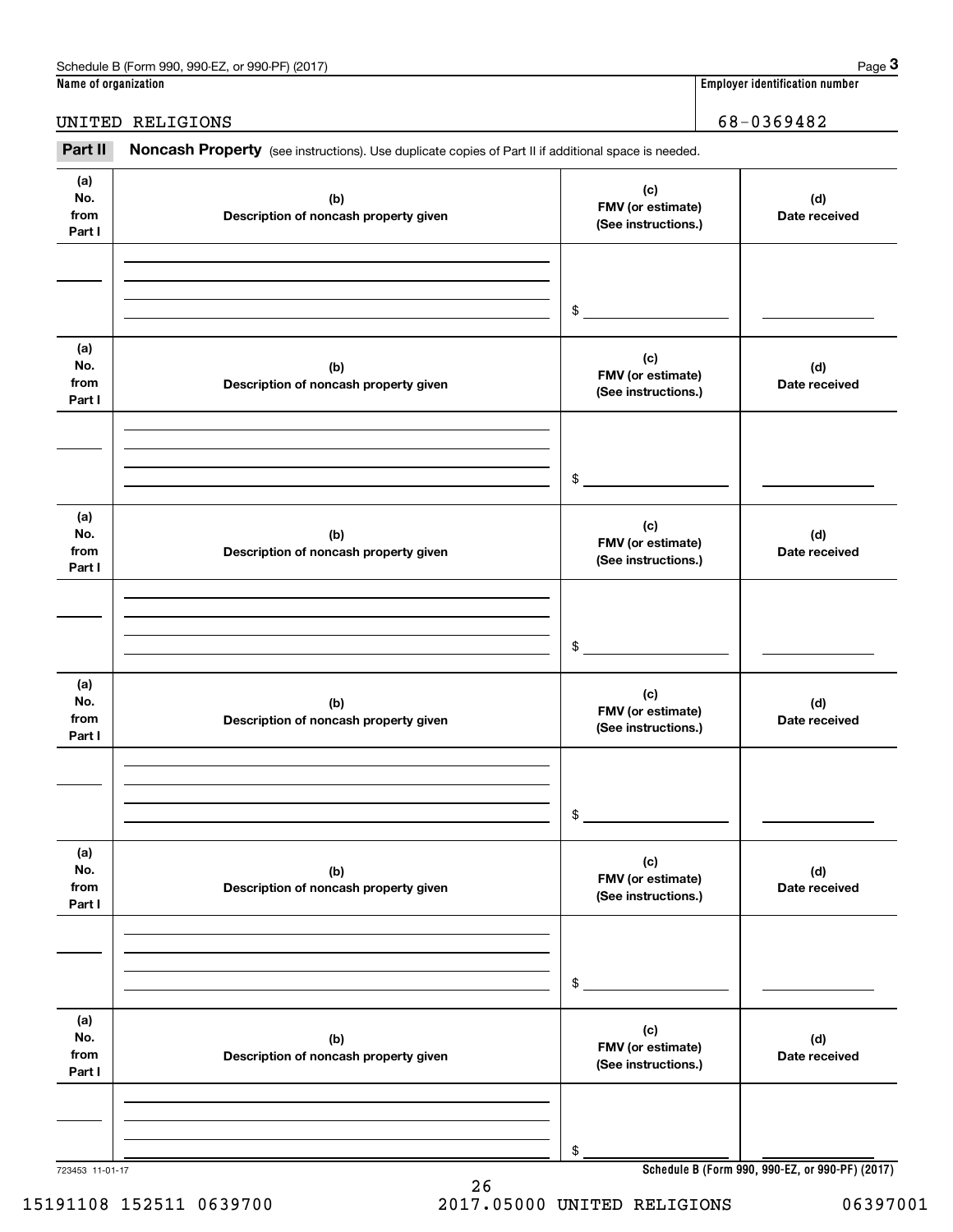|                      | Schedule B (Form 990, 990-EZ, or 990-PF) (2017)                                                                                                                                                                                                                                 |                      |                                          | Page 4                                          |  |  |  |
|----------------------|---------------------------------------------------------------------------------------------------------------------------------------------------------------------------------------------------------------------------------------------------------------------------------|----------------------|------------------------------------------|-------------------------------------------------|--|--|--|
| Name of organization |                                                                                                                                                                                                                                                                                 |                      |                                          | <b>Employer identification number</b>           |  |  |  |
|                      | UNITED RELIGIONS                                                                                                                                                                                                                                                                |                      |                                          | 68-0369482                                      |  |  |  |
| Part III             | Exclusively religious, charitable, etc., contributions to organizations described in section $501(c)(7)$ , (8), or (10) that total more than \$1,000 for<br>the year from any one contributor. Complete columns (a) through (e) and the following line entry. For organizations |                      |                                          |                                                 |  |  |  |
|                      | completing Part III, enter the total of exclusively religious, charitable, etc., contributions of \$1,000 or less for the year. (Enter this info. once.) $\triangleright$ \$<br>Use duplicate copies of Part III if additional space is needed.                                 |                      |                                          |                                                 |  |  |  |
| (a) No.              |                                                                                                                                                                                                                                                                                 |                      |                                          |                                                 |  |  |  |
| from<br>Part I       | (b) Purpose of gift                                                                                                                                                                                                                                                             | (c) Use of gift      |                                          | (d) Description of how gift is held             |  |  |  |
|                      |                                                                                                                                                                                                                                                                                 |                      |                                          |                                                 |  |  |  |
|                      |                                                                                                                                                                                                                                                                                 |                      |                                          |                                                 |  |  |  |
|                      |                                                                                                                                                                                                                                                                                 |                      |                                          |                                                 |  |  |  |
|                      |                                                                                                                                                                                                                                                                                 | (e) Transfer of gift |                                          |                                                 |  |  |  |
|                      | Transferee's name, address, and $ZIP + 4$                                                                                                                                                                                                                                       |                      |                                          | Relationship of transferor to transferee        |  |  |  |
|                      |                                                                                                                                                                                                                                                                                 |                      |                                          |                                                 |  |  |  |
|                      |                                                                                                                                                                                                                                                                                 |                      |                                          |                                                 |  |  |  |
|                      |                                                                                                                                                                                                                                                                                 |                      |                                          |                                                 |  |  |  |
| (a) No.<br>from      | (b) Purpose of gift                                                                                                                                                                                                                                                             | (c) Use of gift      |                                          | (d) Description of how gift is held             |  |  |  |
| Part I               |                                                                                                                                                                                                                                                                                 |                      |                                          |                                                 |  |  |  |
|                      |                                                                                                                                                                                                                                                                                 |                      |                                          |                                                 |  |  |  |
|                      |                                                                                                                                                                                                                                                                                 |                      |                                          |                                                 |  |  |  |
|                      |                                                                                                                                                                                                                                                                                 |                      |                                          |                                                 |  |  |  |
|                      |                                                                                                                                                                                                                                                                                 | (e) Transfer of gift |                                          |                                                 |  |  |  |
|                      | Transferee's name, address, and $ZIP + 4$                                                                                                                                                                                                                                       |                      | Relationship of transferor to transferee |                                                 |  |  |  |
|                      |                                                                                                                                                                                                                                                                                 |                      |                                          |                                                 |  |  |  |
|                      |                                                                                                                                                                                                                                                                                 |                      |                                          |                                                 |  |  |  |
| (a) No.              |                                                                                                                                                                                                                                                                                 |                      |                                          |                                                 |  |  |  |
| from<br>Part I       | (b) Purpose of gift                                                                                                                                                                                                                                                             | (c) Use of gift      |                                          | (d) Description of how gift is held             |  |  |  |
|                      |                                                                                                                                                                                                                                                                                 |                      |                                          |                                                 |  |  |  |
|                      |                                                                                                                                                                                                                                                                                 |                      |                                          |                                                 |  |  |  |
|                      |                                                                                                                                                                                                                                                                                 |                      |                                          |                                                 |  |  |  |
|                      | (e) Transfer of gift                                                                                                                                                                                                                                                            |                      |                                          |                                                 |  |  |  |
|                      | Transferee's name, address, and $ZIP + 4$                                                                                                                                                                                                                                       |                      |                                          | Relationship of transferor to transferee        |  |  |  |
|                      |                                                                                                                                                                                                                                                                                 |                      |                                          |                                                 |  |  |  |
|                      |                                                                                                                                                                                                                                                                                 |                      |                                          |                                                 |  |  |  |
|                      |                                                                                                                                                                                                                                                                                 |                      |                                          |                                                 |  |  |  |
| (a) No.<br>from      | (b) Purpose of gift                                                                                                                                                                                                                                                             | (c) Use of gift      |                                          | (d) Description of how gift is held             |  |  |  |
| Part I               |                                                                                                                                                                                                                                                                                 |                      |                                          |                                                 |  |  |  |
|                      |                                                                                                                                                                                                                                                                                 |                      |                                          |                                                 |  |  |  |
|                      |                                                                                                                                                                                                                                                                                 |                      |                                          |                                                 |  |  |  |
|                      |                                                                                                                                                                                                                                                                                 |                      |                                          |                                                 |  |  |  |
|                      | (e) Transfer of gift                                                                                                                                                                                                                                                            |                      |                                          |                                                 |  |  |  |
|                      | Transferee's name, address, and $ZIP + 4$                                                                                                                                                                                                                                       |                      |                                          | Relationship of transferor to transferee        |  |  |  |
|                      |                                                                                                                                                                                                                                                                                 |                      |                                          |                                                 |  |  |  |
|                      |                                                                                                                                                                                                                                                                                 |                      |                                          |                                                 |  |  |  |
|                      |                                                                                                                                                                                                                                                                                 |                      |                                          |                                                 |  |  |  |
| 723454 11-01-17      |                                                                                                                                                                                                                                                                                 | 27                   |                                          | Schedule B (Form 990, 990-EZ, or 990-PF) (2017) |  |  |  |
|                      |                                                                                                                                                                                                                                                                                 |                      |                                          |                                                 |  |  |  |

15191108 152511 0639700 2017.05000 UNITED RELIGIONS 06397001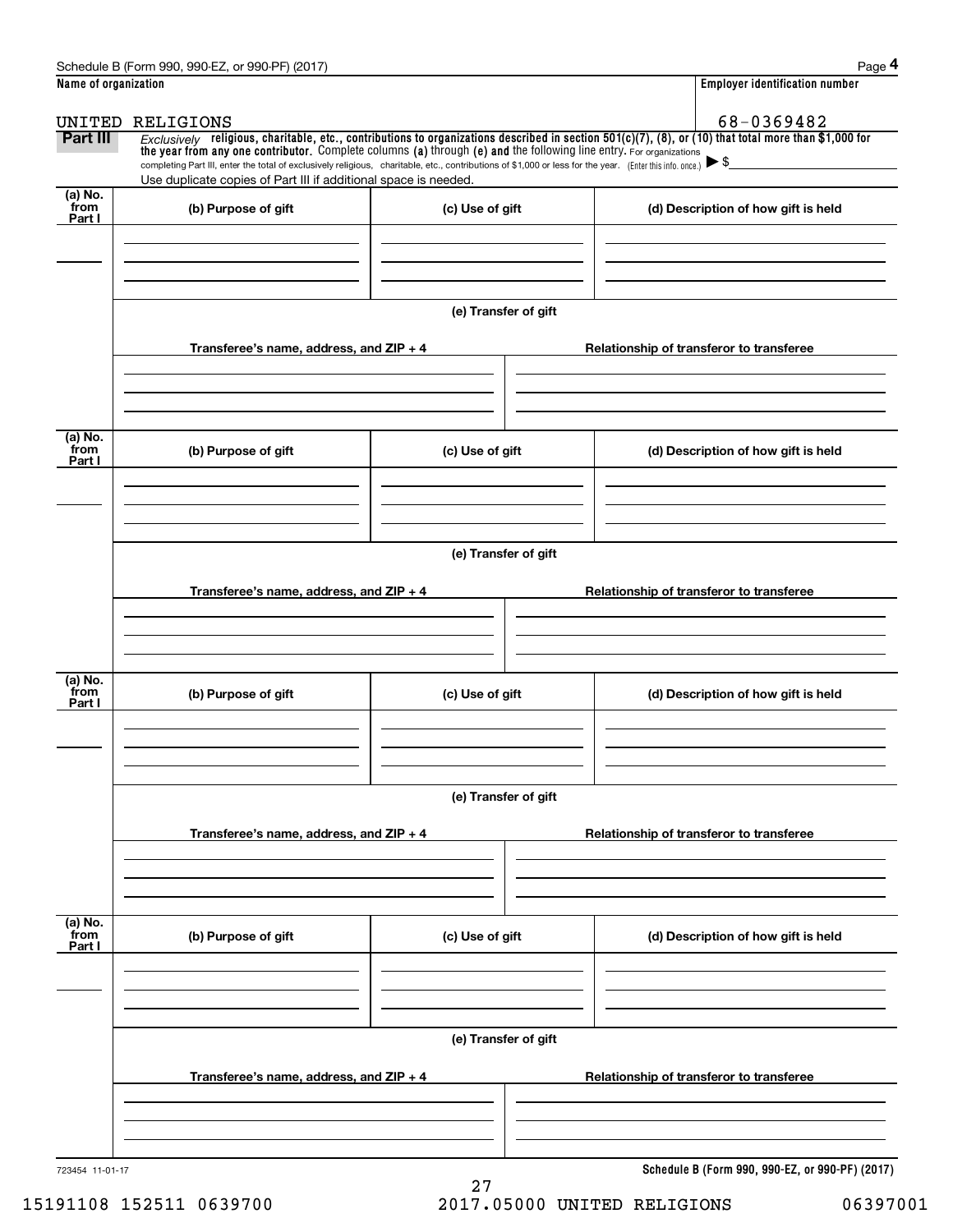| <b>SCHEDULE D</b> |  |
|-------------------|--|
|-------------------|--|

Department of the Treasury

# **Supplemental Financial Statements**

(Form 990)<br>
Pepartment of the Treasury<br>
Department of the Treasury<br>
Department of the Treasury<br>
Department of the Treasury<br> **Co to www.irs.gov/Form990 for instructions and the latest information.**<br> **Co to www.irs.gov/Form9** 



| Internal Revenue Service |  |
|--------------------------|--|
| Name of the organization |  |

|         | Name of the organization<br>UNITED RELIGIONS                                                                                                              |                         | <b>Employer identification number</b><br>68-0369482 |
|---------|-----------------------------------------------------------------------------------------------------------------------------------------------------------|-------------------------|-----------------------------------------------------|
| Part I  | Organizations Maintaining Donor Advised Funds or Other Similar Funds or Accounts. Complete if the                                                         |                         |                                                     |
|         | organization answered "Yes" on Form 990, Part IV, line 6.                                                                                                 |                         |                                                     |
|         |                                                                                                                                                           | (a) Donor advised funds | (b) Funds and other accounts                        |
| 1.      |                                                                                                                                                           |                         |                                                     |
| 2       | Aggregate value of contributions to (during year)                                                                                                         |                         |                                                     |
| з       | Aggregate value of grants from (during year)                                                                                                              |                         |                                                     |
| 4       |                                                                                                                                                           |                         |                                                     |
| 5       | Did the organization inform all donors and donor advisors in writing that the assets held in donor advised funds                                          |                         |                                                     |
|         |                                                                                                                                                           |                         | Yes<br>No                                           |
| 6       | Did the organization inform all grantees, donors, and donor advisors in writing that grant funds can be used only                                         |                         |                                                     |
|         | for charitable purposes and not for the benefit of the donor or donor advisor, or for any other purpose conferring                                        |                         |                                                     |
|         | impermissible private benefit?                                                                                                                            |                         | Yes<br>No                                           |
| Part II | Conservation Easements. Complete if the organization answered "Yes" on Form 990, Part IV, line 7.                                                         |                         |                                                     |
| 1       | Purpose(s) of conservation easements held by the organization (check all that apply).                                                                     |                         |                                                     |
|         | Preservation of land for public use (e.g., recreation or education)                                                                                       |                         | Preservation of a historically important land area  |
|         | Protection of natural habitat                                                                                                                             |                         | Preservation of a certified historic structure      |
|         | Preservation of open space                                                                                                                                |                         |                                                     |
| 2       | Complete lines 2a through 2d if the organization held a qualified conservation contribution in the form of a conservation easement on the last            |                         |                                                     |
|         | day of the tax year.                                                                                                                                      |                         | Held at the End of the Tax Year                     |
| а       | Total number of conservation easements                                                                                                                    |                         | 2a                                                  |
| b       | Total acreage restricted by conservation easements                                                                                                        |                         | 2b                                                  |
| с       |                                                                                                                                                           |                         | 2c                                                  |
| d       | Number of conservation easements included in (c) acquired after 7/25/06, and not on a historic structure                                                  |                         |                                                     |
|         |                                                                                                                                                           |                         | 2d                                                  |
| 3       | Number of conservation easements modified, transferred, released, extinguished, or terminated by the organization during the tax                          |                         |                                                     |
|         | $year \blacktriangleright$                                                                                                                                |                         |                                                     |
| 4       | Number of states where property subject to conservation easement is located >                                                                             |                         |                                                     |
| 5       | Does the organization have a written policy regarding the periodic monitoring, inspection, handling of                                                    |                         |                                                     |
|         | violations, and enforcement of the conservation easements it holds?                                                                                       |                         | Yes<br><b>No</b>                                    |
| 6       | Staff and volunteer hours devoted to monitoring, inspecting, handling of violations, and enforcing conservation easements during the year                 |                         |                                                     |
|         |                                                                                                                                                           |                         |                                                     |
| 7       | Amount of expenses incurred in monitoring, inspecting, handling of violations, and enforcing conservation easements during the year                       |                         |                                                     |
|         | ▶ \$                                                                                                                                                      |                         |                                                     |
| 8       | Does each conservation easement reported on line 2(d) above satisfy the requirements of section 170(h)(4)(B)(i)                                           |                         |                                                     |
|         |                                                                                                                                                           |                         | Yes<br>No                                           |
|         | In Part XIII, describe how the organization reports conservation easements in its revenue and expense statement, and balance sheet, and                   |                         |                                                     |
|         | include, if applicable, the text of the footnote to the organization's financial statements that describes the organization's accounting for              |                         |                                                     |
|         | conservation easements.                                                                                                                                   |                         |                                                     |
|         | Organizations Maintaining Collections of Art, Historical Treasures, or Other Similar Assets.<br>Part III                                                  |                         |                                                     |
|         | Complete if the organization answered "Yes" on Form 990, Part IV, line 8.                                                                                 |                         |                                                     |
|         | 1a If the organization elected, as permitted under SFAS 116 (ASC 958), not to report in its revenue statement and balance sheet works of art,             |                         |                                                     |
|         | historical treasures, or other similar assets held for public exhibition, education, or research in furtherance of public service, provide, in Part XIII, |                         |                                                     |
|         | the text of the footnote to its financial statements that describes these items.                                                                          |                         |                                                     |
| b       | If the organization elected, as permitted under SFAS 116 (ASC 958), to report in its revenue statement and balance sheet works of art, historical         |                         |                                                     |
|         | treasures, or other similar assets held for public exhibition, education, or research in furtherance of public service, provide the following amounts     |                         |                                                     |
|         | relating to these items:                                                                                                                                  |                         |                                                     |
|         |                                                                                                                                                           |                         |                                                     |
|         | (ii) Assets included in Form 990, Part X                                                                                                                  |                         | $\triangleright$ \$                                 |
| 2       | If the organization received or held works of art, historical treasures, or other similar assets for financial gain, provide                              |                         |                                                     |
|         | the following amounts required to be reported under SFAS 116 (ASC 958) relating to these items:                                                           |                         |                                                     |
| а       |                                                                                                                                                           |                         | $\blacktriangleright$ \$                            |
|         | <b>b</b> Assets included in Form 990, Part X <b>must construct the construct of Assets</b> included in Form 990, Part X                                   |                         | $\blacktriangleright$ \$                            |

| <b>b</b> Assets included in Form 990. Part X                               |
|----------------------------------------------------------------------------|
| LHA For Paperwork Reduction Act Notice, see the Instructions for Form 990. |
| 732051 10-09-17                                                            |

**Form 990. For Paperwork Reduction Act Notice, Schedule D (Form 990) 2017** 

15191108 152511 0639700 2017.05000 UNITED RELIGIONS 06397001

28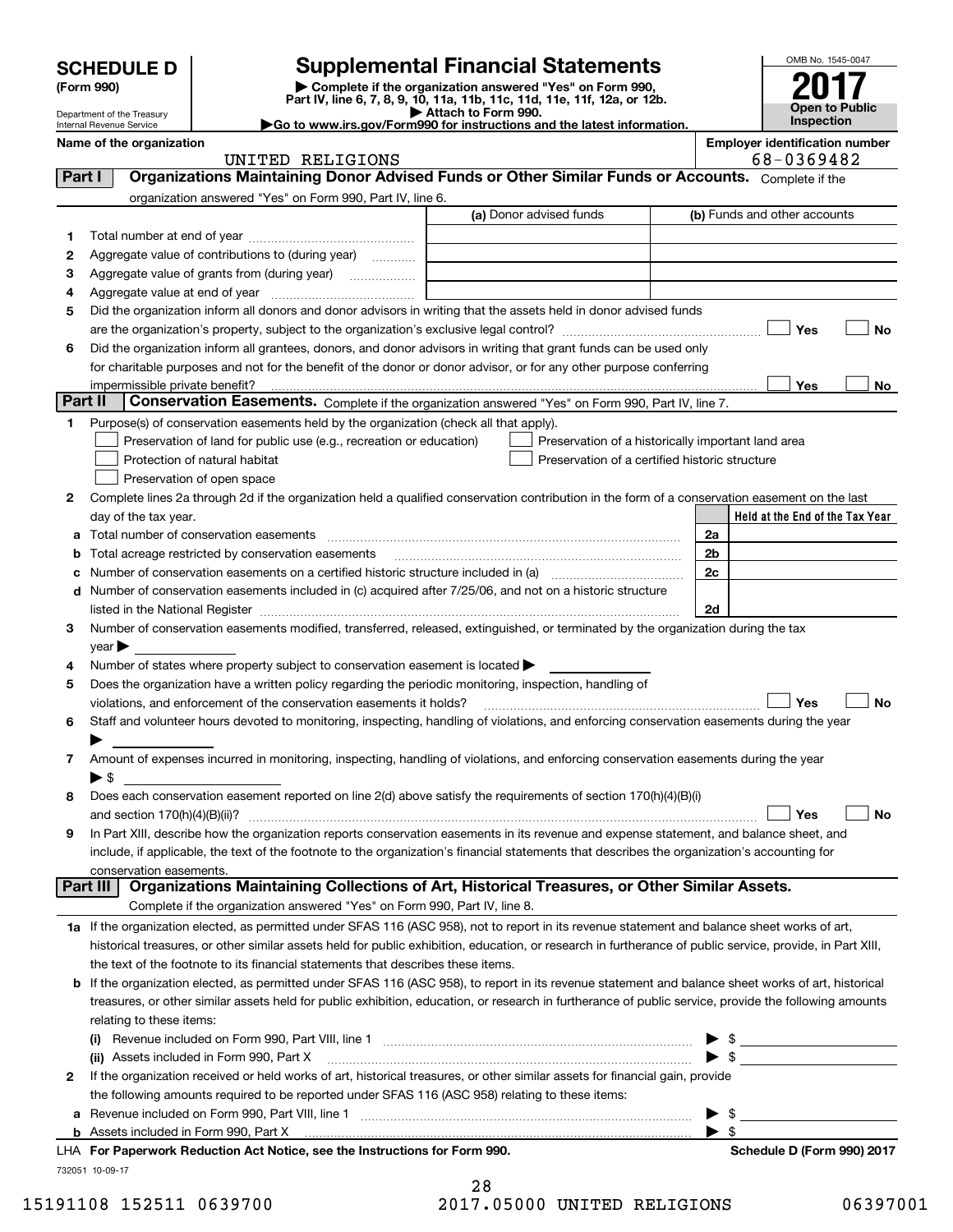|        | Schedule D (Form 990) 2017                                                                                                                                                                                                     | UNITED RELIGIONS                        |                                    |                                                                                                                                                                                                                               |                                 |           | 68-0369482 Page 2                                       |          |           |
|--------|--------------------------------------------------------------------------------------------------------------------------------------------------------------------------------------------------------------------------------|-----------------------------------------|------------------------------------|-------------------------------------------------------------------------------------------------------------------------------------------------------------------------------------------------------------------------------|---------------------------------|-----------|---------------------------------------------------------|----------|-----------|
|        | Organizations Maintaining Collections of Art, Historical Treasures, or Other Similar Assets (continued)<br>Part III                                                                                                            |                                         |                                    |                                                                                                                                                                                                                               |                                 |           |                                                         |          |           |
| З      | Using the organization's acquisition, accession, and other records, check any of the following that are a significant use of its collection items                                                                              |                                         |                                    |                                                                                                                                                                                                                               |                                 |           |                                                         |          |           |
|        | (check all that apply):                                                                                                                                                                                                        |                                         |                                    |                                                                                                                                                                                                                               |                                 |           |                                                         |          |           |
| a      | Public exhibition                                                                                                                                                                                                              |                                         |                                    | Loan or exchange programs                                                                                                                                                                                                     |                                 |           |                                                         |          |           |
| b      | Scholarly research                                                                                                                                                                                                             |                                         |                                    | Other and the contract of the contract of the contract of the contract of the contract of the contract of the contract of the contract of the contract of the contract of the contract of the contract of the contract of the |                                 |           |                                                         |          |           |
| c      | Preservation for future generations                                                                                                                                                                                            |                                         |                                    |                                                                                                                                                                                                                               |                                 |           |                                                         |          |           |
| 4      | Provide a description of the organization's collections and explain how they further the organization's exempt purpose in Part XIII.                                                                                           |                                         |                                    |                                                                                                                                                                                                                               |                                 |           |                                                         |          |           |
| 5      | During the year, did the organization solicit or receive donations of art, historical treasures, or other similar assets                                                                                                       |                                         |                                    |                                                                                                                                                                                                                               |                                 |           |                                                         |          |           |
|        | to be sold to raise funds rather than to be maintained as part of the organization's collection?                                                                                                                               |                                         |                                    |                                                                                                                                                                                                                               |                                 |           | Yes                                                     |          | No.       |
|        | Part IV<br>Escrow and Custodial Arrangements. Complete if the organization answered "Yes" on Form 990, Part IV, line 9, or                                                                                                     |                                         |                                    |                                                                                                                                                                                                                               |                                 |           |                                                         |          |           |
|        | reported an amount on Form 990, Part X, line 21.                                                                                                                                                                               |                                         |                                    |                                                                                                                                                                                                                               |                                 |           |                                                         |          |           |
|        | 1a Is the organization an agent, trustee, custodian or other intermediary for contributions or other assets not included                                                                                                       |                                         |                                    |                                                                                                                                                                                                                               |                                 |           |                                                         |          |           |
|        |                                                                                                                                                                                                                                |                                         |                                    |                                                                                                                                                                                                                               |                                 |           | Yes                                                     |          | No        |
|        | <b>b</b> If "Yes," explain the arrangement in Part XIII and complete the following table:                                                                                                                                      |                                         |                                    |                                                                                                                                                                                                                               |                                 |           |                                                         |          |           |
|        |                                                                                                                                                                                                                                |                                         |                                    |                                                                                                                                                                                                                               |                                 |           | Amount                                                  |          |           |
|        |                                                                                                                                                                                                                                |                                         |                                    |                                                                                                                                                                                                                               | 1c                              |           |                                                         |          |           |
|        | Additions during the year manufactured and an anti-manufactured and the year manufactured and all the year manufactured and all the year manufactured and all the year manufactured and all the year manufactured and all the  |                                         |                                    |                                                                                                                                                                                                                               | 1d                              |           |                                                         |          |           |
|        | Distributions during the year manufactured and continuum and the year manufactured and the year manufactured and the year manufactured and the year manufactured and the year manufactured and the year manufactured and the y |                                         |                                    |                                                                                                                                                                                                                               | 1e                              |           |                                                         |          |           |
|        |                                                                                                                                                                                                                                |                                         |                                    |                                                                                                                                                                                                                               | 1f                              |           |                                                         |          |           |
|        | 2a Did the organization include an amount on Form 990, Part X, line 21, for escrow or custodial account liability?                                                                                                             |                                         |                                    |                                                                                                                                                                                                                               |                                 |           | Yes                                                     |          | No        |
| Part V | <b>b</b> If "Yes," explain the arrangement in Part XIII. Check here if the explanation has been provided on Part XIII<br>Endowment Funds. Complete if the organization answered "Yes" on Form 990, Part IV, line 10.           |                                         |                                    |                                                                                                                                                                                                                               |                                 |           |                                                         |          |           |
|        |                                                                                                                                                                                                                                | (a) Current year                        | (b) Prior year                     | (c) Two years back                                                                                                                                                                                                            |                                 |           |                                                         |          |           |
| 1a     | Beginning of year balance                                                                                                                                                                                                      | 492,671.                                | 422,667.                           | 435, 142.                                                                                                                                                                                                                     |                                 | 399,687.  | (d) Three years back   (e) Four years back<br>311, 361. |          |           |
| b      |                                                                                                                                                                                                                                |                                         |                                    |                                                                                                                                                                                                                               |                                 |           |                                                         |          |           |
|        | Net investment earnings, gains, and losses                                                                                                                                                                                     |                                         | 70,004.                            | $-12,475.$                                                                                                                                                                                                                    |                                 | 35,455.   |                                                         | 88,326.  |           |
|        |                                                                                                                                                                                                                                |                                         |                                    |                                                                                                                                                                                                                               |                                 |           |                                                         |          |           |
|        | e Other expenditures for facilities                                                                                                                                                                                            |                                         |                                    |                                                                                                                                                                                                                               |                                 |           |                                                         |          |           |
|        | and programs                                                                                                                                                                                                                   |                                         |                                    |                                                                                                                                                                                                                               |                                 |           |                                                         |          |           |
|        |                                                                                                                                                                                                                                |                                         |                                    |                                                                                                                                                                                                                               |                                 |           |                                                         |          |           |
| g      | End of year balance                                                                                                                                                                                                            | 492,671.                                | 492,671.                           | 422,667.                                                                                                                                                                                                                      |                                 | 435, 142. |                                                         | 399,687. |           |
| 2      | Provide the estimated percentage of the current year end balance (line 1g, column (a)) held as:                                                                                                                                |                                         |                                    |                                                                                                                                                                                                                               |                                 |           |                                                         |          |           |
|        | Board designated or quasi-endowment                                                                                                                                                                                            |                                         | %                                  |                                                                                                                                                                                                                               |                                 |           |                                                         |          |           |
| b      | Permanent endowment                                                                                                                                                                                                            | %                                       |                                    |                                                                                                                                                                                                                               |                                 |           |                                                         |          |           |
| c      | Temporarily restricted endowment                                                                                                                                                                                               | %                                       |                                    |                                                                                                                                                                                                                               |                                 |           |                                                         |          |           |
|        | The percentages on lines 2a, 2b, and 2c should equal 100%.                                                                                                                                                                     |                                         |                                    |                                                                                                                                                                                                                               |                                 |           |                                                         |          |           |
|        | 3a Are there endowment funds not in the possession of the organization that are held and administered for the organization                                                                                                     |                                         |                                    |                                                                                                                                                                                                                               |                                 |           |                                                         |          |           |
|        | by:                                                                                                                                                                                                                            |                                         |                                    |                                                                                                                                                                                                                               |                                 |           |                                                         | Yes      | No        |
|        | (i)                                                                                                                                                                                                                            |                                         |                                    |                                                                                                                                                                                                                               |                                 |           | 3a(i)                                                   |          | X         |
|        | (ii) related organizations                                                                                                                                                                                                     |                                         |                                    |                                                                                                                                                                                                                               |                                 |           | 3a(ii)                                                  | х        |           |
|        |                                                                                                                                                                                                                                |                                         |                                    |                                                                                                                                                                                                                               |                                 |           | 3 <sub>b</sub>                                          | X        |           |
|        | Describe in Part XIII the intended uses of the organization's endowment funds.                                                                                                                                                 |                                         |                                    |                                                                                                                                                                                                                               |                                 |           |                                                         |          |           |
|        | Land, Buildings, and Equipment.<br>Part VI                                                                                                                                                                                     |                                         |                                    |                                                                                                                                                                                                                               |                                 |           |                                                         |          |           |
|        | Complete if the organization answered "Yes" on Form 990, Part IV, line 11a. See Form 990, Part X, line 10.                                                                                                                     |                                         |                                    |                                                                                                                                                                                                                               |                                 |           |                                                         |          |           |
|        | Description of property                                                                                                                                                                                                        | (a) Cost or other<br>basis (investment) | (b) Cost or other<br>basis (other) |                                                                                                                                                                                                                               | (c) Accumulated<br>depreciation |           | (d) Book value                                          |          |           |
|        |                                                                                                                                                                                                                                |                                         |                                    |                                                                                                                                                                                                                               |                                 |           |                                                         |          |           |
| b      |                                                                                                                                                                                                                                |                                         |                                    |                                                                                                                                                                                                                               |                                 |           |                                                         |          |           |
|        |                                                                                                                                                                                                                                |                                         |                                    | 11,747.                                                                                                                                                                                                                       | 11,747.                         |           |                                                         |          | $0 \cdot$ |
| d      |                                                                                                                                                                                                                                |                                         |                                    | 156,603.                                                                                                                                                                                                                      | 136,488.                        |           |                                                         | 20, 115. |           |
|        | e Other.                                                                                                                                                                                                                       |                                         |                                    |                                                                                                                                                                                                                               |                                 |           |                                                         |          |           |
|        |                                                                                                                                                                                                                                |                                         |                                    |                                                                                                                                                                                                                               |                                 |           |                                                         | 20, 115. |           |

**Schedule D (Form 990) 2017**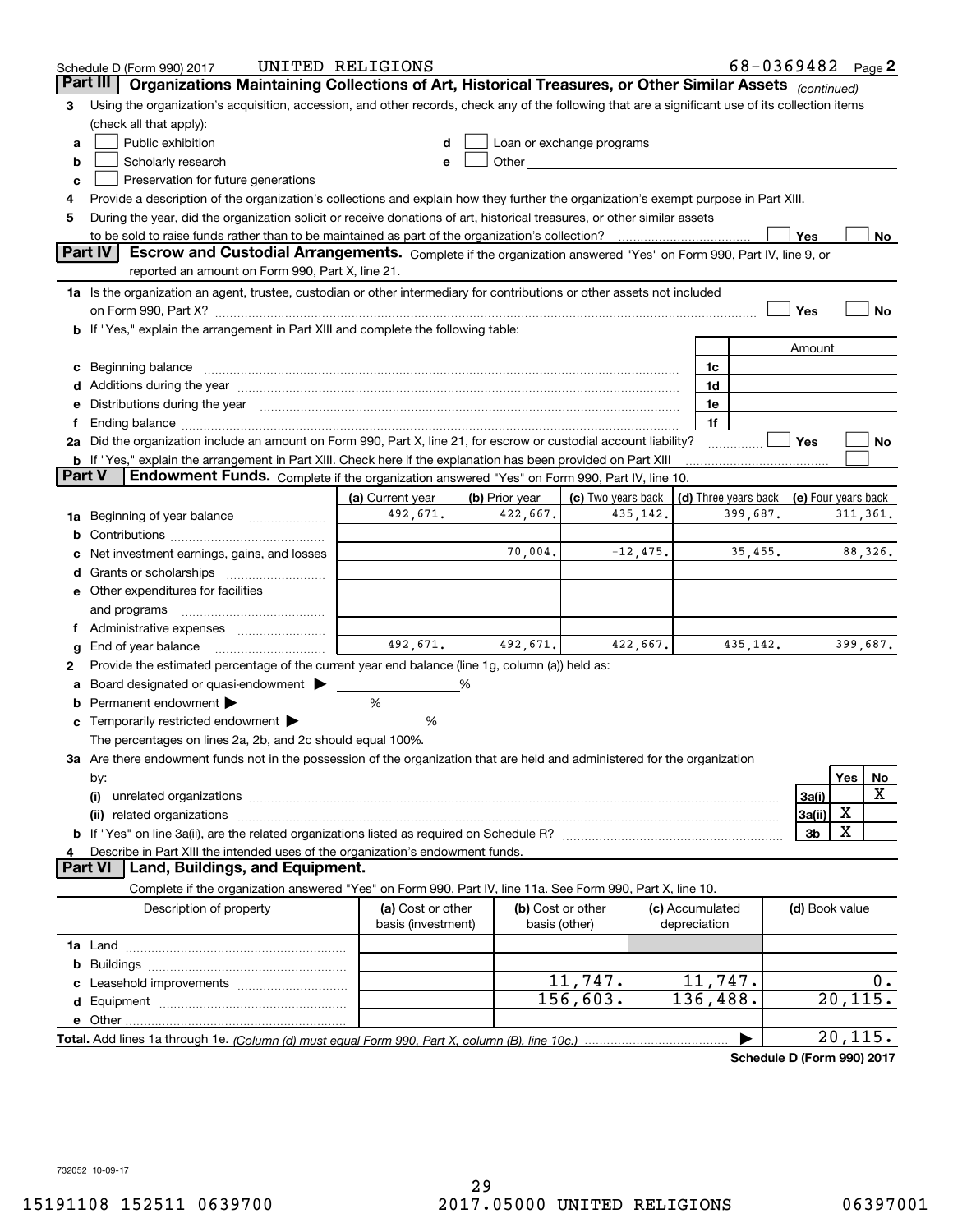|                | UNITED RELIGIONS<br>Schedule D (Form 990) 2017                                                                                                       |                 |                | 68-0369482 $_{Page}$ 3                                    |
|----------------|------------------------------------------------------------------------------------------------------------------------------------------------------|-----------------|----------------|-----------------------------------------------------------|
|                | <b>Part VII</b> Investments - Other Securities.                                                                                                      |                 |                |                                                           |
|                | Complete if the organization answered "Yes" on Form 990, Part IV, line 11b. See Form 990, Part X, line 12.                                           |                 |                |                                                           |
|                | (a) Description of security or category (including name of security)                                                                                 | (b) Book value  |                | (c) Method of valuation: Cost or end-of-year market value |
|                | (1) Financial derivatives                                                                                                                            |                 |                |                                                           |
|                |                                                                                                                                                      |                 |                |                                                           |
| (3) Other      |                                                                                                                                                      |                 |                |                                                           |
| (A)            |                                                                                                                                                      |                 |                |                                                           |
| (B)            |                                                                                                                                                      |                 |                |                                                           |
| (C)            |                                                                                                                                                      |                 |                |                                                           |
| (D)            |                                                                                                                                                      |                 |                |                                                           |
| (E)            |                                                                                                                                                      |                 |                |                                                           |
| (F)            |                                                                                                                                                      |                 |                |                                                           |
| (G)            |                                                                                                                                                      |                 |                |                                                           |
| (H)            |                                                                                                                                                      |                 |                |                                                           |
|                | Total. (Col. (b) must equal Form $990$ , Part X, col. (B) line 12.)<br>Part VIII Investments - Program Related.                                      |                 |                |                                                           |
|                |                                                                                                                                                      |                 |                |                                                           |
|                | Complete if the organization answered "Yes" on Form 990, Part IV, line 11c. See Form 990, Part X, line 13.<br>(a) Description of investment          | (b) Book value  |                |                                                           |
|                |                                                                                                                                                      |                 |                | (c) Method of valuation: Cost or end-of-year market value |
| (1)            |                                                                                                                                                      |                 |                |                                                           |
| (2)            |                                                                                                                                                      |                 |                |                                                           |
| (3)            |                                                                                                                                                      |                 |                |                                                           |
| (4)            |                                                                                                                                                      |                 |                |                                                           |
| (5)            |                                                                                                                                                      |                 |                |                                                           |
| (6)            |                                                                                                                                                      |                 |                |                                                           |
| (7)            |                                                                                                                                                      |                 |                |                                                           |
| (8)            |                                                                                                                                                      |                 |                |                                                           |
| (9)            |                                                                                                                                                      |                 |                |                                                           |
| <b>Part IX</b> | Total. (Col. (b) must equal Form 990, Part X, col. (B) line 13.)<br><b>Other Assets.</b>                                                             |                 |                |                                                           |
|                | Complete if the organization answered "Yes" on Form 990, Part IV, line 11d. See Form 990, Part X, line 15.                                           |                 |                |                                                           |
|                |                                                                                                                                                      | (a) Description |                | (b) Book value                                            |
|                | DEPOSITS                                                                                                                                             |                 |                | 24,369.                                                   |
| (1)            | OTHER RECEIVABLES                                                                                                                                    |                 |                | 3,437.                                                    |
| (2)            | INTEREST IN NET ASSETS OF URI FOUNDATION                                                                                                             |                 |                | 16, 378, 352.                                             |
| (3)            | DUE FROM URI FOUNDATION                                                                                                                              |                 |                | 8,558.                                                    |
| (4)            |                                                                                                                                                      |                 |                |                                                           |
| (5)            |                                                                                                                                                      |                 |                |                                                           |
| (6)            |                                                                                                                                                      |                 |                |                                                           |
| (7)            |                                                                                                                                                      |                 |                |                                                           |
| (8)            |                                                                                                                                                      |                 |                |                                                           |
| (9)            |                                                                                                                                                      |                 |                | 16, 414, 716.                                             |
| <b>Part X</b>  | <b>Other Liabilities.</b>                                                                                                                            |                 |                |                                                           |
|                | Complete if the organization answered "Yes" on Form 990, Part IV, line 11e or 11f. See Form 990, Part X, line 25.                                    |                 |                |                                                           |
|                | (a) Description of liability                                                                                                                         |                 | (b) Book value |                                                           |
| 1.             |                                                                                                                                                      |                 |                |                                                           |
| (1)            | Federal income taxes                                                                                                                                 |                 |                |                                                           |
| (2)            |                                                                                                                                                      |                 |                |                                                           |
| (3)            |                                                                                                                                                      |                 |                |                                                           |
| (4)            |                                                                                                                                                      |                 |                |                                                           |
| (5)            |                                                                                                                                                      |                 |                |                                                           |
| (6)            |                                                                                                                                                      |                 |                |                                                           |
| (7)            |                                                                                                                                                      |                 |                |                                                           |
| (8)            |                                                                                                                                                      |                 |                |                                                           |
| (9)            |                                                                                                                                                      |                 |                |                                                           |
|                | Total. (Column (b) must equal Form 990. Part X, col. (B) line 25.)                                                                                   |                 |                |                                                           |
|                | 2. Liability for uncertain tax positions. In Part XIII, provide the text of the footnote to the organization's financial statements that reports the |                 |                | $\boxed{\text{X}}$                                        |
|                | organization's liability for uncertain tax positions under FIN 48 (ASC 740). Check here if the text of the footnote has been provided in Part XIII   |                 |                |                                                           |

## **Schedule D (Form 990) 2017**

732053 10-09-17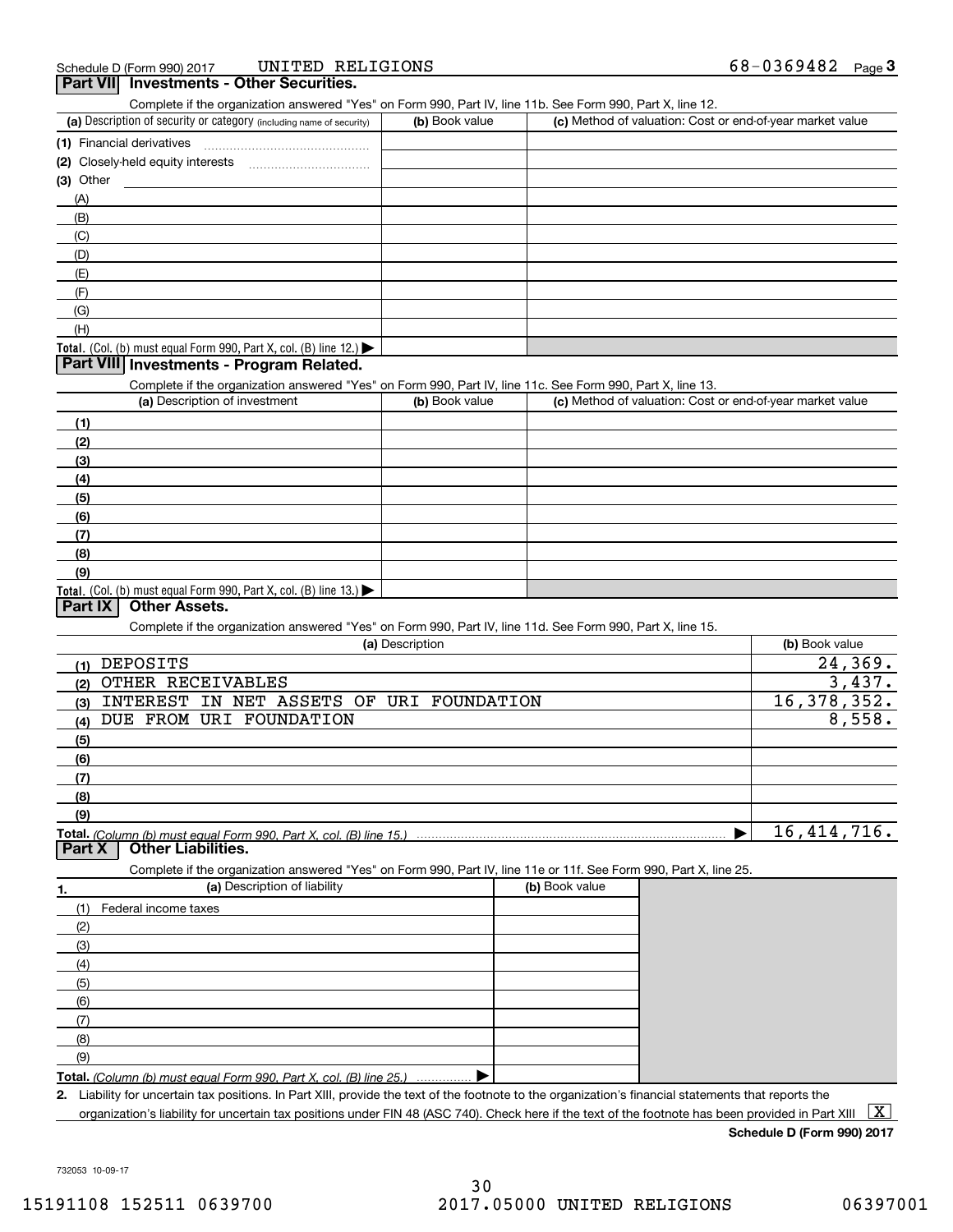|    | UNITED RELIGIONS<br>Schedule D (Form 990) 2017                                                                                                                                                                                      |                |             |                 | 68-0369482 Page 4 |  |
|----|-------------------------------------------------------------------------------------------------------------------------------------------------------------------------------------------------------------------------------------|----------------|-------------|-----------------|-------------------|--|
|    | Reconciliation of Revenue per Audited Financial Statements With Revenue per Return.<br>Part XI                                                                                                                                      |                |             |                 |                   |  |
|    | Complete if the organization answered "Yes" on Form 990, Part IV, line 12a.                                                                                                                                                         |                |             |                 |                   |  |
| 1. | Total revenue, gains, and other support per audited financial statements                                                                                                                                                            |                |             | $\blacksquare$  | 16,414,907.       |  |
| 2  | Amounts included on line 1 but not on Form 990, Part VIII, line 12:                                                                                                                                                                 |                |             |                 |                   |  |
| a  |                                                                                                                                                                                                                                     | 2a             |             |                 |                   |  |
| b  |                                                                                                                                                                                                                                     | 2 <sub>b</sub> | 3,706.      |                 |                   |  |
| c  | Recoveries of prior year grants [11] matter contracts and prior year grants [11] matter contracts and prior year grants and prior year of the contracts and prior year of the contracts and prior year of the contracts and pr      | 2c             |             |                 |                   |  |
| d  | Other (Describe in Part XIII.)                                                                                                                                                                                                      | 2d             | 14,631,914. |                 |                   |  |
| е  | Add lines 2a through 2d                                                                                                                                                                                                             |                |             | 2e              | 14,635,620.       |  |
| 3  |                                                                                                                                                                                                                                     |                |             | $\mathbf{3}$    | 1,779,287.        |  |
| 4  | Amounts included on Form 990, Part VIII, line 12, but not on line 1:                                                                                                                                                                |                |             |                 |                   |  |
|    | Investment expenses not included on Form 990, Part VIII, line 7b [1000000000000000000000000000000000                                                                                                                                | 4a             |             |                 |                   |  |
|    |                                                                                                                                                                                                                                     | 4 <sub>h</sub> |             |                 |                   |  |
| c. | Add lines 4a and 4b                                                                                                                                                                                                                 |                |             | 4c              | 0.                |  |
|    |                                                                                                                                                                                                                                     |                |             | $5\overline{5}$ | 1,779,287.        |  |
|    |                                                                                                                                                                                                                                     |                |             |                 |                   |  |
|    | Part XII   Reconciliation of Expenses per Audited Financial Statements With Expenses per Return.                                                                                                                                    |                |             |                 |                   |  |
|    | Complete if the organization answered "Yes" on Form 990, Part IV, line 12a.                                                                                                                                                         |                |             |                 |                   |  |
| 1  |                                                                                                                                                                                                                                     |                |             | $\mathbf{1}$    | 3,868,021.        |  |
| 2  | Amounts included on line 1 but not on Form 990, Part IX, line 25:                                                                                                                                                                   |                |             |                 |                   |  |
| a  |                                                                                                                                                                                                                                     | 2a             | 3,706.      |                 |                   |  |
| b  | Prior year adjustments <i>www.www.www.www.www.www.www.www.www.</i> ww.                                                                                                                                                              | 2 <sub>b</sub> |             |                 |                   |  |
|    |                                                                                                                                                                                                                                     | 2 <sub>c</sub> |             |                 |                   |  |
| d  |                                                                                                                                                                                                                                     | 2d             |             |                 |                   |  |
| e  | Add lines 2a through 2d <b>contained a contained a contained a contained a</b> contained a contained a contained a contained a contained a contained a contained a contained a contained a contained a contained a contained a cont |                |             | 2e              | $3,706$ .         |  |
| 3  |                                                                                                                                                                                                                                     |                |             | 3               | 3,864,315.        |  |
| 4  | Amounts included on Form 990, Part IX, line 25, but not on line 1:                                                                                                                                                                  |                |             |                 |                   |  |
| a  |                                                                                                                                                                                                                                     | 4a             |             |                 |                   |  |
|    | <b>b</b> Other (Describe in Part XIII.)                                                                                                                                                                                             | 4 <sub>h</sub> |             |                 |                   |  |
| C. | Add lines 4a and 4b                                                                                                                                                                                                                 |                |             | 4c              |                   |  |
|    | Part XIII Supplemental Information.                                                                                                                                                                                                 |                |             | 5               | 3,864,315         |  |

Provide the descriptions required for Part II, lines 3, 5, and 9; Part III, lines 1a and 4; Part IV, lines 1b and 2b; Part V, line 4; Part X, line 2; Part XI, lines 2d and 4b; and Part XII, lines 2d and 4b. Also complete this part to provide any additional information.

### PART V, LINE 4:

THE ENDOWMENT FUND IS HELD BY THE RELATED ORGANIZATION, UNITED RELIGIONS

INITIATIVE FOUNDATION, INC. FUNDS ARE RESTRICTED TO PROVIDING CASH AWARDS

TO COOPERATION CIRCLES (THE "BOWES AWARD").

PART X, LINE 2:

UNITED RELIGIONS IS RECOGNIZED AS A PUBLIC CHARITY EXEMPT FROM FEDERAL

INCOME TAXES UNDER SECTION 501(C)(3) OF THE INTERNAL REVENUE CODE AND

RECOGNIZED AS A PUBLIC CHARITY EXEMPT FROM STATE INCOME TAXES UNDER

SECTION 23701 OF THE CALIFORNIA REVENUE AND TAXATION CODE. ACCORDINGLY, NO

31

PROVISION HAS BEEN MADE FOR SUCH TAXES IN THE ACCOMPANYING FINANCIAL

STATEMENTS.

732054 10-09-17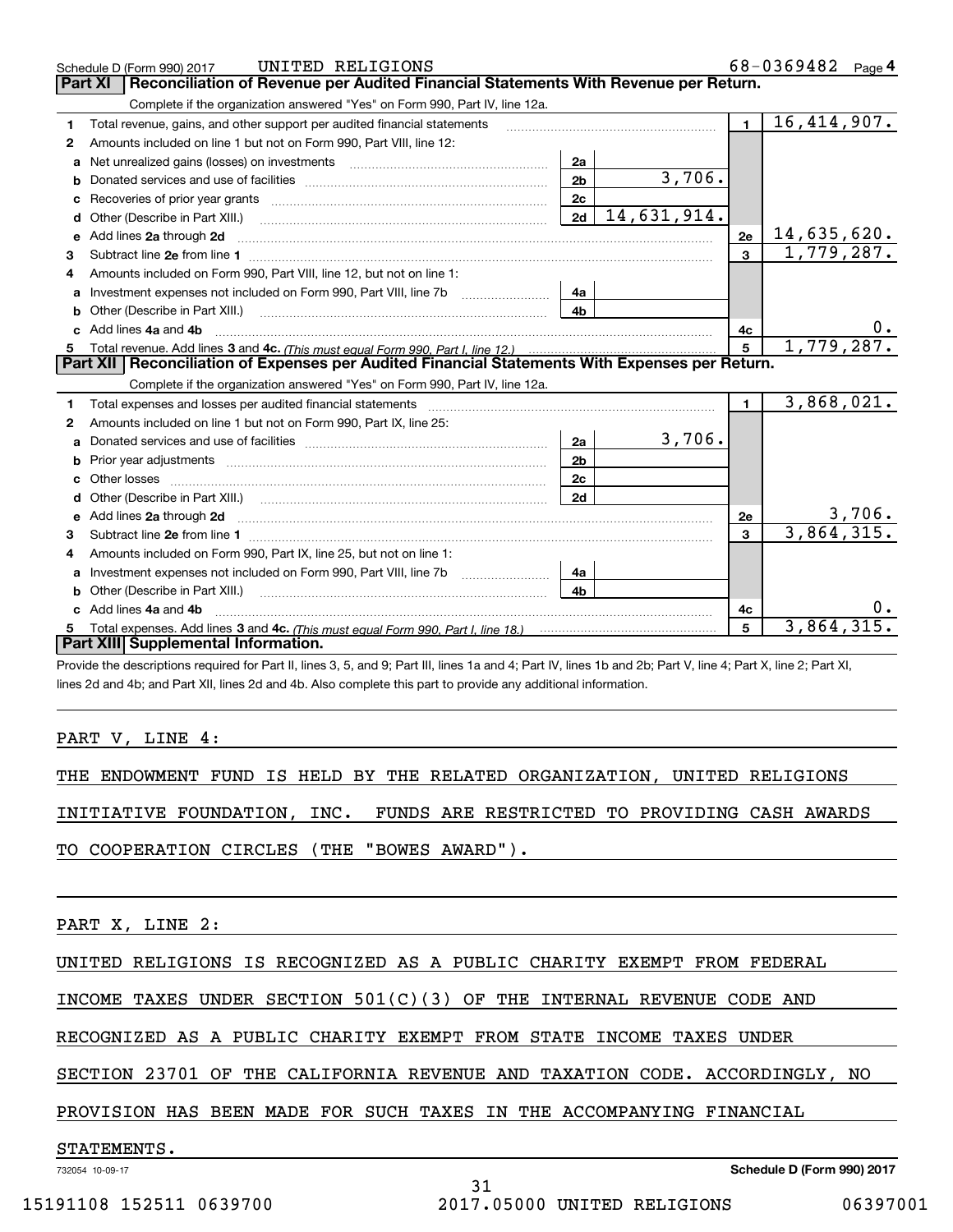#### PART XI, LINE 2D - OTHER ADJUSTMENTS:

#### CURRENT YEAR EARNINGS FROM FOUNDATION

PART XI, LINE 8

THE AMOUNT OF \$98,782 REPRESENTS GAIN FROM THE RELATED URI FOUNDATION FOR

### THE CURRENT YEAR.

**Schedule D (Form 990) 2017**

732055 10-09-17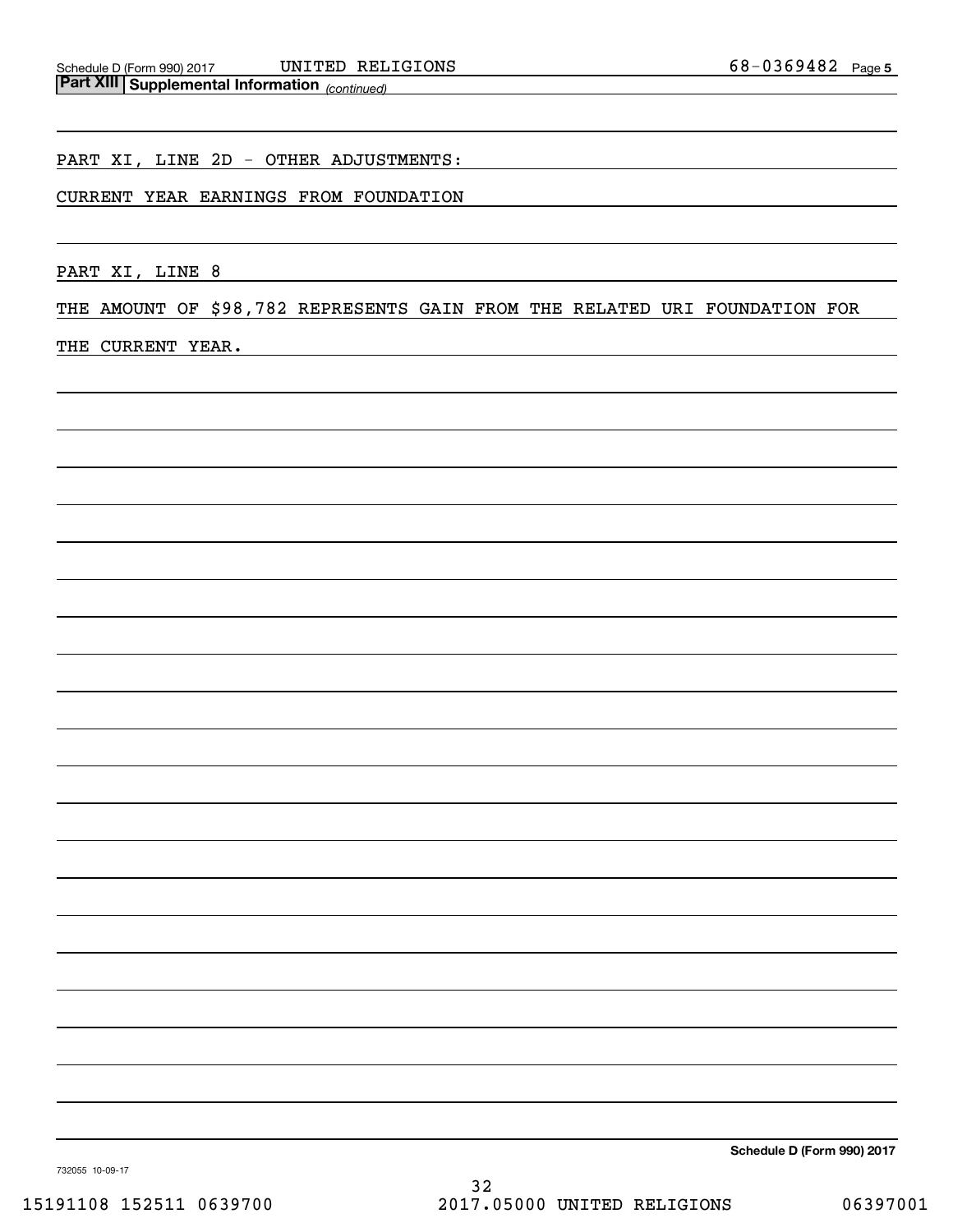732071 10-06-17

# **SCHEDULE F Statement of Activities Outside the United States**

**| Complete if the organization answered "Yes" on Form 990, Part IV, line 14b, 15, or 16.**

**| Attach to Form 990.**

**| Go to www.irs.gov/Form990 for instructions and the latest information.**

**2For grantmakers.**  Describe in Part V the organization's procedures for monitoring the use of its grants and other assistance outside the

the grantees' eligibility for the grants or assistance, and the selection criteria used to award the grants or assistance?  $\frac{1}{2}$ 

**Part I**  $\parallel$  General Information on Activities Outside the United States. Complete if the organization answered "Yes" on

**1For grantmakers.**  Does the organization maintain records to substantiate the amount of its grants and other assistance,

| United States.                                       |                                           |                                                                                           |                                                                                                                                                               |                                                                                                                 |                                                                      |
|------------------------------------------------------|-------------------------------------------|-------------------------------------------------------------------------------------------|---------------------------------------------------------------------------------------------------------------------------------------------------------------|-----------------------------------------------------------------------------------------------------------------|----------------------------------------------------------------------|
| 3.                                                   |                                           |                                                                                           | Activities per Region. (The following Part I, line 3 table can be duplicated if additional space is needed.)                                                  |                                                                                                                 |                                                                      |
| (a) Region                                           | (b) Number of<br>offices<br>in the region | (c) Number of<br>employees,<br>agents, and<br>independent<br>contractors<br>in the region | (d) Activities conducted in the region<br>(by type) (such as, fundraising, pro-<br>gram services, investments, grants to<br>recipients located in the region) | (e) If activity listed in (d)<br>is a program service,<br>describe specific type<br>of service(s) in the region | (f) Total<br>expenditures<br>for and<br>investments<br>in the region |
| ASIA SOUTH                                           | 6                                         |                                                                                           | PROGRAM SERVICES, GRANTS TO<br>RECIPIENTS.                                                                                                                    | INTERFAITH COOPERATION,<br>COMMUNICATION, AND<br>REGIONAL COORDINATION.                                         | 194,710.                                                             |
| EAST ASIA & PACIFIC                                  | 3                                         |                                                                                           | PROGRAM SERVICES, GRANTS TO<br>RECIPIENTS.                                                                                                                    | INTERFAITH COOPERATION,<br>COMMUNICATION, AND<br>REGIONAL COORDINATION.                                         | 79,213.                                                              |
| CENTRAL<br>AMERICA/SOUTH<br>AMERICA/CARRIBEAN        | 2                                         |                                                                                           | PROGRAM SERVICES, GRANTS TO<br>RECIPIENTS.                                                                                                                    | INTERFAITH COOPERATION,<br>COMMUNICATION, AND<br>REGIONAL COORDINATION.                                         | 61,571.                                                              |
| MIDDLE EAST, NORTH<br>AFRICA                         | $\mathbf{1}$                              |                                                                                           | PROGRAM SERVICES, GRANTS TO<br>RECIPIENTS.                                                                                                                    | INTERFAITH COOPERATION,<br>COMMUNICATION, AND<br>REGIONAL COORDINATION.                                         | 60,440.                                                              |
| SUB SAHARA                                           | 6                                         |                                                                                           | PROGRAM SERVICES, GRANTS TO<br>RECIPIENTS.                                                                                                                    | INTERFAITH COOPERATION,<br>COMMUNICATION, AND<br>REGIONAL COORDINATION.                                         | 246,452.                                                             |
| <b>EUROPE</b>                                        | $\mathbf{1}$                              |                                                                                           | PROGRAM SERVICES, GRANTS TO<br>RECIPIENTS.                                                                                                                    | INTERFAITH COOPERATION,<br>COMMUNICATION, AND<br>REGIONAL COORDINATION.                                         | 160,761.                                                             |
|                                                      |                                           |                                                                                           |                                                                                                                                                               |                                                                                                                 |                                                                      |
|                                                      |                                           |                                                                                           |                                                                                                                                                               |                                                                                                                 |                                                                      |
| 3 a Sub-total                                        | 19                                        | 0                                                                                         |                                                                                                                                                               |                                                                                                                 | 803,147.                                                             |
| <b>b</b> Total from continuation<br>sheets to Part I | 0                                         | 0                                                                                         |                                                                                                                                                               |                                                                                                                 | 0.                                                                   |
| c Totals (add lines 3a<br>and 3b)<br>.               | 19                                        | 0                                                                                         |                                                                                                                                                               |                                                                                                                 | 803,147.                                                             |

**For Paperwork Reduction Act Notice, see the Instructions for Form 990. Schedule F (Form 990) 2017** LHA



Department of the Treasury Internal Revenue Service

**(Form 990)**

Name of the organization

# UNITED RELIGIONS 68-0369482

Form 990, Part IV, line 14b.

**Employer identification number**

**WADE:** Yes  $\boxed{\text{X}}$  No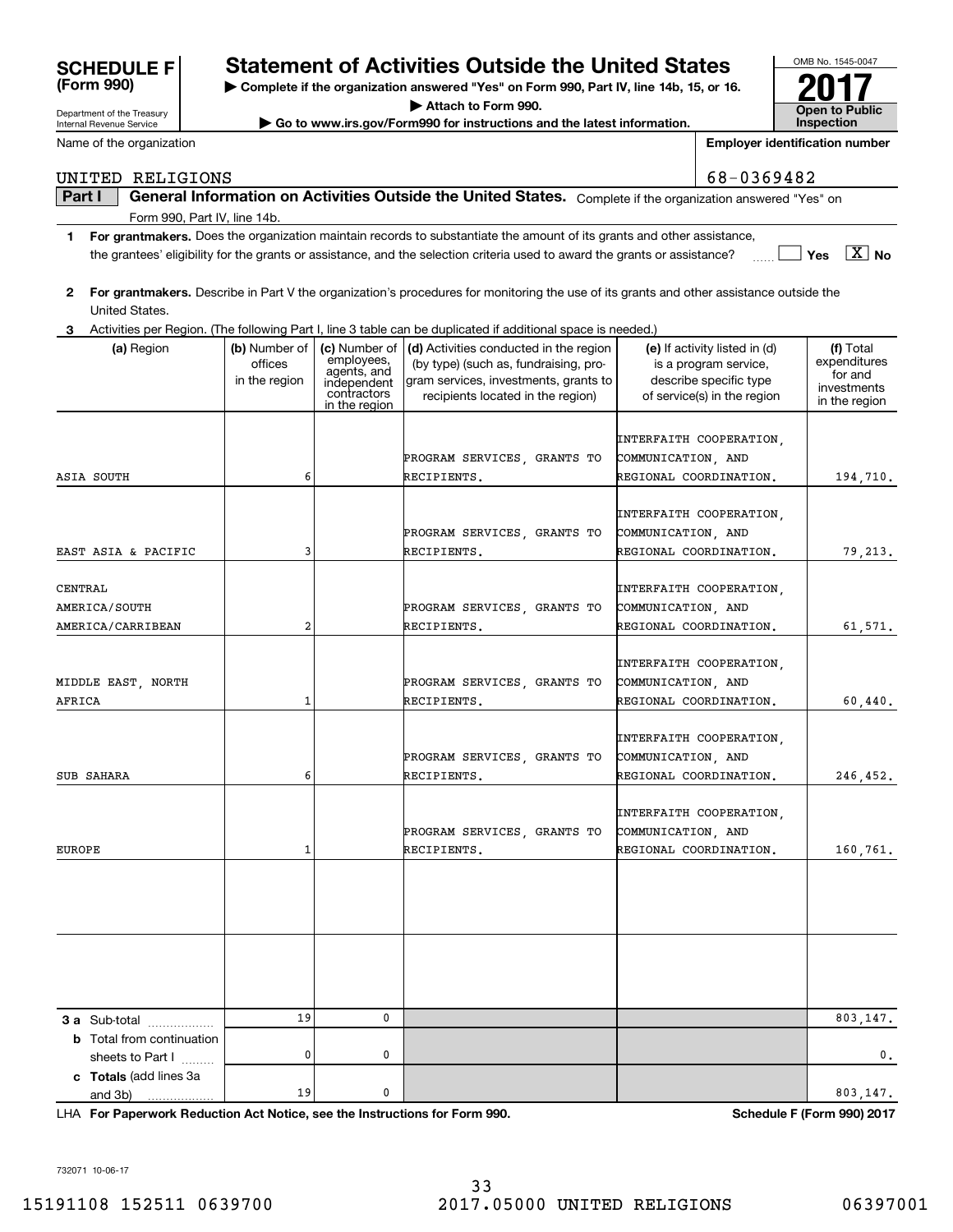Schedule F (Form 990) 2017 **UNITED** RELIGIONS 6 8-0 3 6 9 4 8 2 Page

Part II | Grants and Other Assistance to Organizations or Entities Outside the United States. Complete if the organization answered "Yes" on Form 990, Part IV, line 15, for any recipient who received more than \$5,000. Part II can be duplicated if additional space is needed.

| $\mathbf{1}$<br>(a) Name of organization                | (b) IRS code section<br>and EIN (if applicable) | (c) Region        | (d) Purpose of<br>grant                                                                                                                      | (e) Amount<br>of cash grant | (f) Manner of<br>cash disbursement | (g) Amount of<br>noncash<br>assistance | (h) Description<br>of noncash<br>assistance | (i) Method of<br>valuation (book, FMV,<br>appraisal, other) |
|---------------------------------------------------------|-------------------------------------------------|-------------------|----------------------------------------------------------------------------------------------------------------------------------------------|-----------------------------|------------------------------------|----------------------------------------|---------------------------------------------|-------------------------------------------------------------|
|                                                         |                                                 |                   |                                                                                                                                              |                             |                                    |                                        |                                             |                                                             |
|                                                         |                                                 |                   | INTERFAITH                                                                                                                                   |                             |                                    |                                        |                                             |                                                             |
|                                                         |                                                 | AFRICA            | COOPERATION                                                                                                                                  |                             | 170,459. WIRE TRANSFERS            | 75,993.                                |                                             |                                                             |
|                                                         |                                                 |                   |                                                                                                                                              |                             |                                    |                                        |                                             |                                                             |
|                                                         |                                                 |                   | INTERFAITH                                                                                                                                   |                             |                                    |                                        |                                             |                                                             |
|                                                         |                                                 | EAST ASIA/PACIFIC | COOPERATION                                                                                                                                  |                             | 44, 263. WIRE TRANSFER             | 34,950.                                |                                             |                                                             |
|                                                         |                                                 |                   |                                                                                                                                              |                             |                                    |                                        |                                             |                                                             |
|                                                         |                                                 |                   | INTERFAITH                                                                                                                                   |                             |                                    |                                        |                                             |                                                             |
|                                                         |                                                 | <b>EUROPE</b>     | COOPERATION                                                                                                                                  |                             | 55,933. WIRE TRANSFERS             | 104,828.                               |                                             |                                                             |
|                                                         |                                                 |                   |                                                                                                                                              |                             |                                    |                                        |                                             |                                                             |
|                                                         |                                                 |                   | <b>INTERFAITH</b>                                                                                                                            |                             |                                    |                                        |                                             |                                                             |
|                                                         |                                                 | MIDDLE EAST       | COOPERATION                                                                                                                                  |                             | 50,190. WIRE TRANSFERS             | 10,250.                                |                                             |                                                             |
|                                                         |                                                 |                   |                                                                                                                                              |                             |                                    |                                        |                                             |                                                             |
|                                                         |                                                 |                   | INTERFAITH                                                                                                                                   |                             |                                    |                                        |                                             |                                                             |
|                                                         |                                                 | SOUTH ASIA        | COOPERATION                                                                                                                                  |                             | 142, 275. WIRE TRANSFERS           | 52,435.                                |                                             |                                                             |
|                                                         |                                                 | CENTRAL           |                                                                                                                                              |                             |                                    |                                        |                                             |                                                             |
|                                                         |                                                 | AMERICA/SOUTH     | <b>INTERFAITH</b>                                                                                                                            |                             |                                    |                                        |                                             |                                                             |
|                                                         |                                                 | AMERICA/CARRIBEAN | COOPERATION                                                                                                                                  |                             | 39,508. WIRE TRANSFER              | 22,063.                                |                                             |                                                             |
|                                                         |                                                 |                   |                                                                                                                                              |                             |                                    |                                        |                                             |                                                             |
|                                                         |                                                 |                   |                                                                                                                                              |                             |                                    |                                        |                                             |                                                             |
|                                                         |                                                 |                   |                                                                                                                                              |                             |                                    |                                        |                                             |                                                             |
|                                                         |                                                 |                   |                                                                                                                                              |                             |                                    |                                        |                                             |                                                             |
|                                                         |                                                 |                   |                                                                                                                                              |                             |                                    |                                        |                                             |                                                             |
|                                                         |                                                 |                   |                                                                                                                                              |                             |                                    |                                        |                                             |                                                             |
| $\mathbf{2}$                                            |                                                 |                   | Enter total number of recipient organizations listed above that are recognized as charities by the foreign country, recognized as tax-exempt |                             |                                    |                                        |                                             |                                                             |
| 3 Enter total number of other organizations or entities |                                                 |                   |                                                                                                                                              |                             |                                    |                                        |                                             |                                                             |

**Schedule F (Form 990) 2017**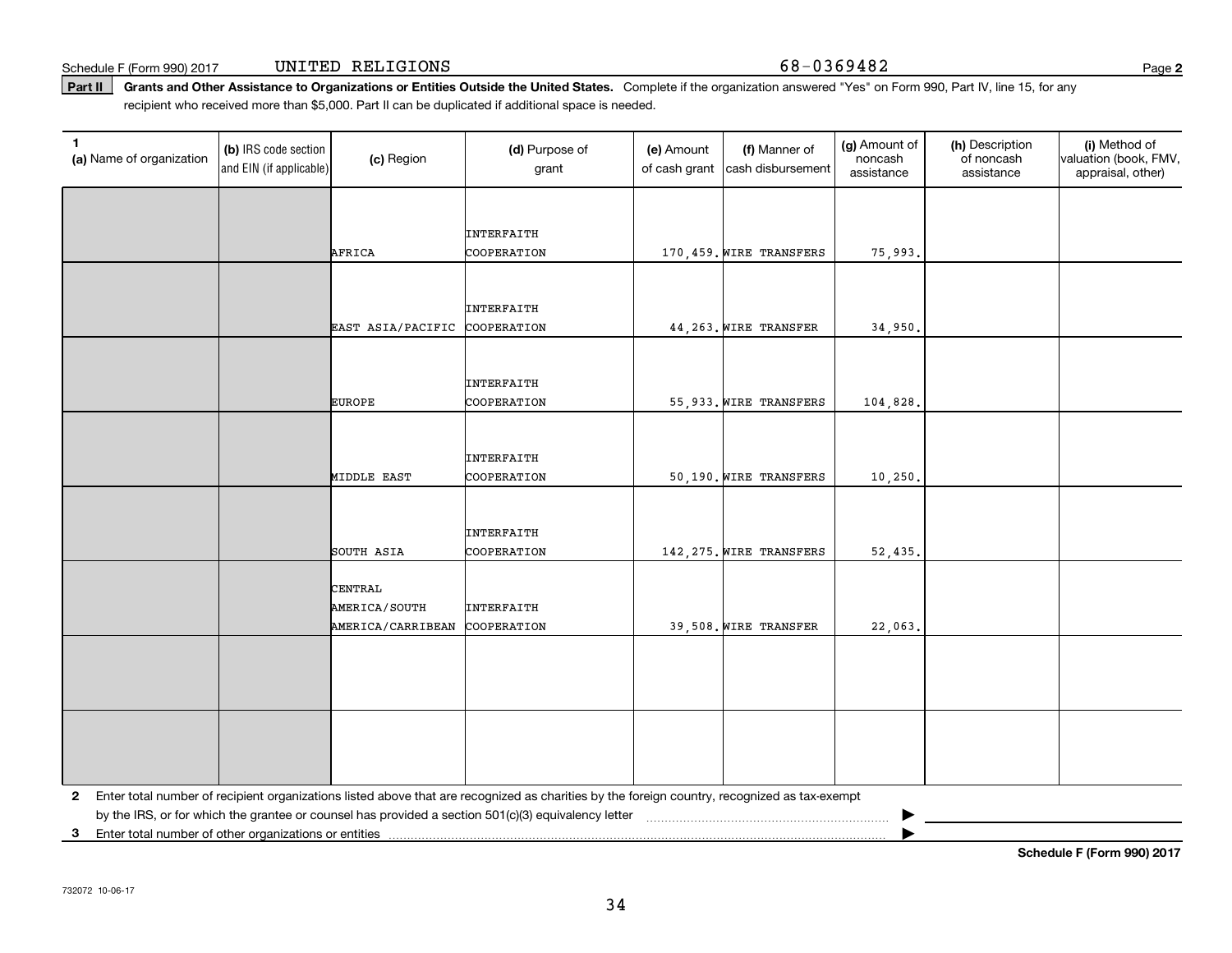Part III Grants and Other Assistance to Individuals Outside the United States. Complete if the organization answered "Yes" on Form 990, Part IV, line 16.

| (a) Type of grant or assistance | (b) Region | (c) Number of<br>recipients | (d) Amount of<br>cash grant | (e) Manner of<br>cash disbursement | (f) Amount of<br>noncash<br>assistance | (g) Description of<br>noncash assistance | (h) Method of<br>valuation<br>(book, FMV,<br>appraisal, other) |
|---------------------------------|------------|-----------------------------|-----------------------------|------------------------------------|----------------------------------------|------------------------------------------|----------------------------------------------------------------|
|                                 |            |                             |                             |                                    |                                        |                                          |                                                                |
|                                 |            |                             |                             |                                    |                                        |                                          |                                                                |
|                                 |            |                             |                             |                                    |                                        |                                          |                                                                |
|                                 |            |                             |                             |                                    |                                        |                                          |                                                                |
|                                 |            |                             |                             |                                    |                                        |                                          |                                                                |
|                                 |            |                             |                             |                                    |                                        |                                          |                                                                |
|                                 |            |                             |                             |                                    |                                        |                                          |                                                                |
|                                 |            |                             |                             |                                    |                                        |                                          |                                                                |
|                                 |            |                             |                             |                                    |                                        |                                          |                                                                |
|                                 |            |                             |                             |                                    |                                        |                                          |                                                                |
|                                 |            |                             |                             |                                    |                                        |                                          |                                                                |
|                                 |            |                             |                             |                                    |                                        |                                          |                                                                |
|                                 |            |                             |                             |                                    |                                        |                                          |                                                                |
|                                 |            |                             |                             |                                    |                                        |                                          |                                                                |

35

**Schedule F (Form 990) 2017**

**3**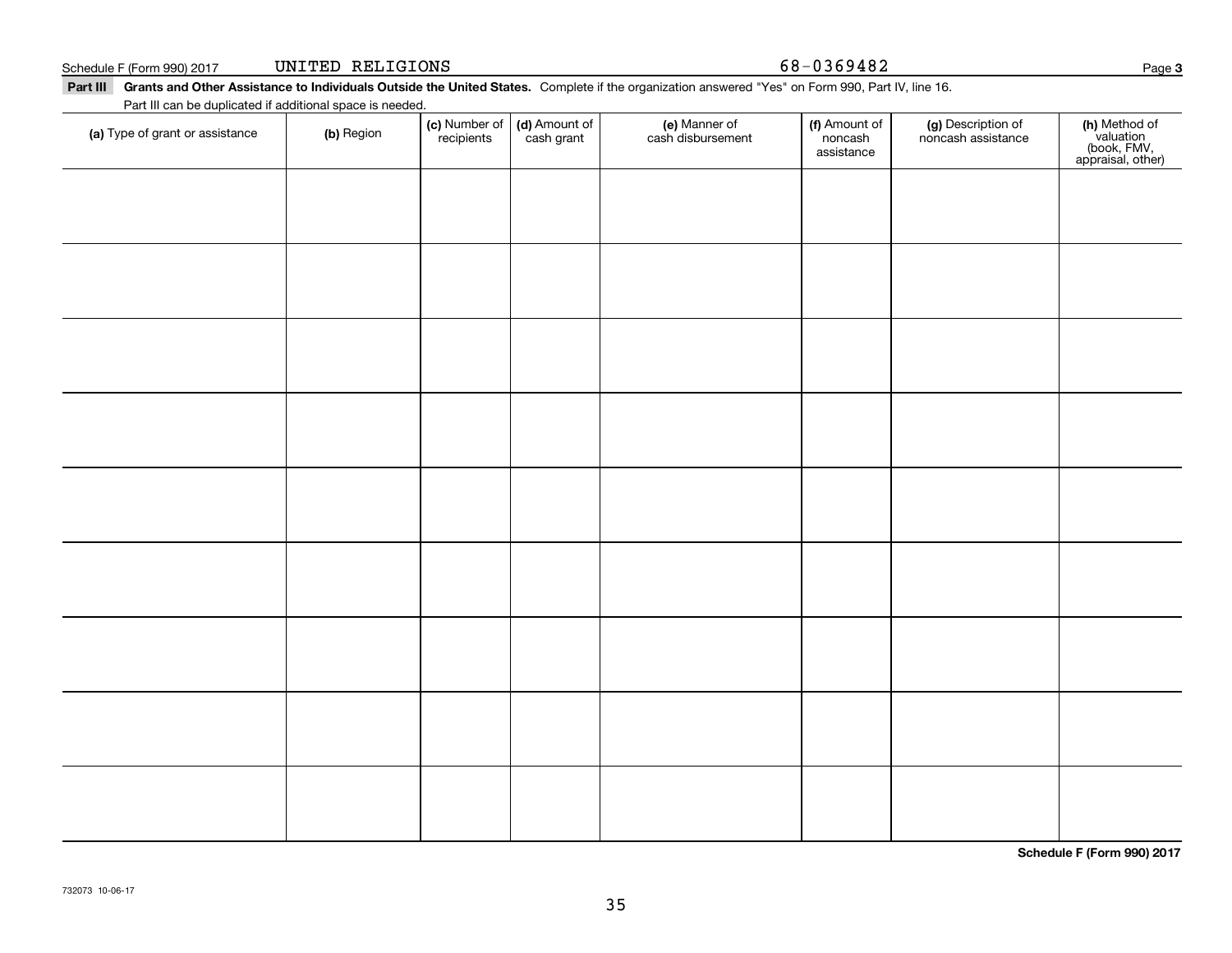| 1            | Was the organization a U.S. transferor of property to a foreign corporation during the tax year? If "Yes." the<br>organization may be required to file Form 926, Return by a U.S. Transferor of Property to a Foreign<br>Corporation (see Instructions for Form 926) manufactured control control control of the Instruction of the Uni                        | Yes | $X _{N0}$           |
|--------------|----------------------------------------------------------------------------------------------------------------------------------------------------------------------------------------------------------------------------------------------------------------------------------------------------------------------------------------------------------------|-----|---------------------|
| $\mathbf{2}$ | Did the organization have an interest in a foreign trust during the tax year? If "Yes." the organization<br>may be required to separately file Form 3520, Annual Return To Report Transactions With Foreign<br>Trusts and Receipt of Certain Foreign Gifts, and/or Form 3520-A, Annual Information Return of Foreign                                           | Yes | $X \mid N_{\Omega}$ |
| 3            | Did the organization have an ownership interest in a foreign corporation during the tax year? If "Yes."<br>the organization may be required to file Form 5471, Information Return of U.S. Persons With Respect To                                                                                                                                              | Yes | $X \mid N_{\Omega}$ |
| 4            | Was the organization a direct or indirect shareholder of a passive foreign investment company or a<br>qualified electing fund during the tax year? If "Yes," the organization may be required to file Form 8621,<br>Information Return by a Shareholder of a Passive Foreign Investment Company or Qualified Electing Fund<br>(see Instructions for Form 8621) | Yes | $X _{N0}$           |
| 5            | Did the organization have an ownership interest in a foreign partnership during the tax year? If "Yes."<br>the organization may be required to file Form 8865, Return of U.S. Persons With Respect to Certain<br>Foreign Partnerships (see Instructions for Form 8865)                                                                                         | Yes | $X \mid N_{\Omega}$ |
| 6            | Did the organization have any operations in or related to any boycotting countries during the tax year? If<br>"Yes," the organization may be required to separately file Form 5713, International Boycott Report (see                                                                                                                                          | es  |                     |

**Schedule F (Form 990) 2017**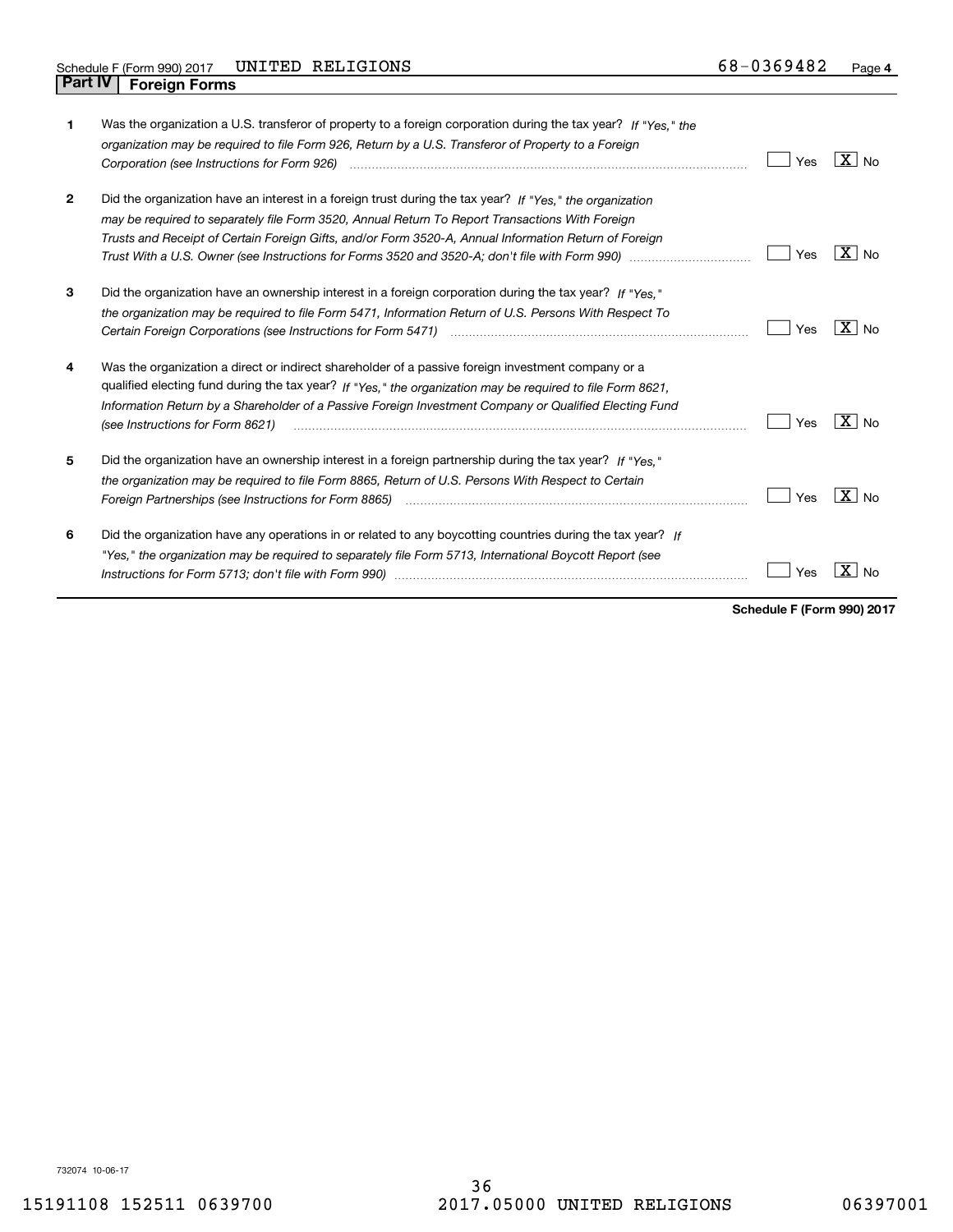# **Part V Supplemental Information**

Provide the information required by Part I, line 2 (monitoring of funds); Part I, line 3, column (f) (accounting method; amounts of investments vs. expenditures per region); Part II, line 1 (accounting method); Part III (accounting method); and Part III, column (c) (estimated number of recipients), as applicable. Also complete this part to provide any additional information. See instructions.

PART I, LINE 2:

#### REPORTS OF EXPENSES AND SUPPORTING DOCUMENTS ARE REQUIRED AS A CONDITION

OF GRANT. ORGANIZATION REVIEWS REPORTS AND DOCUMENTS.

732075 10-06-17

**Schedule F (Form 990) 2017**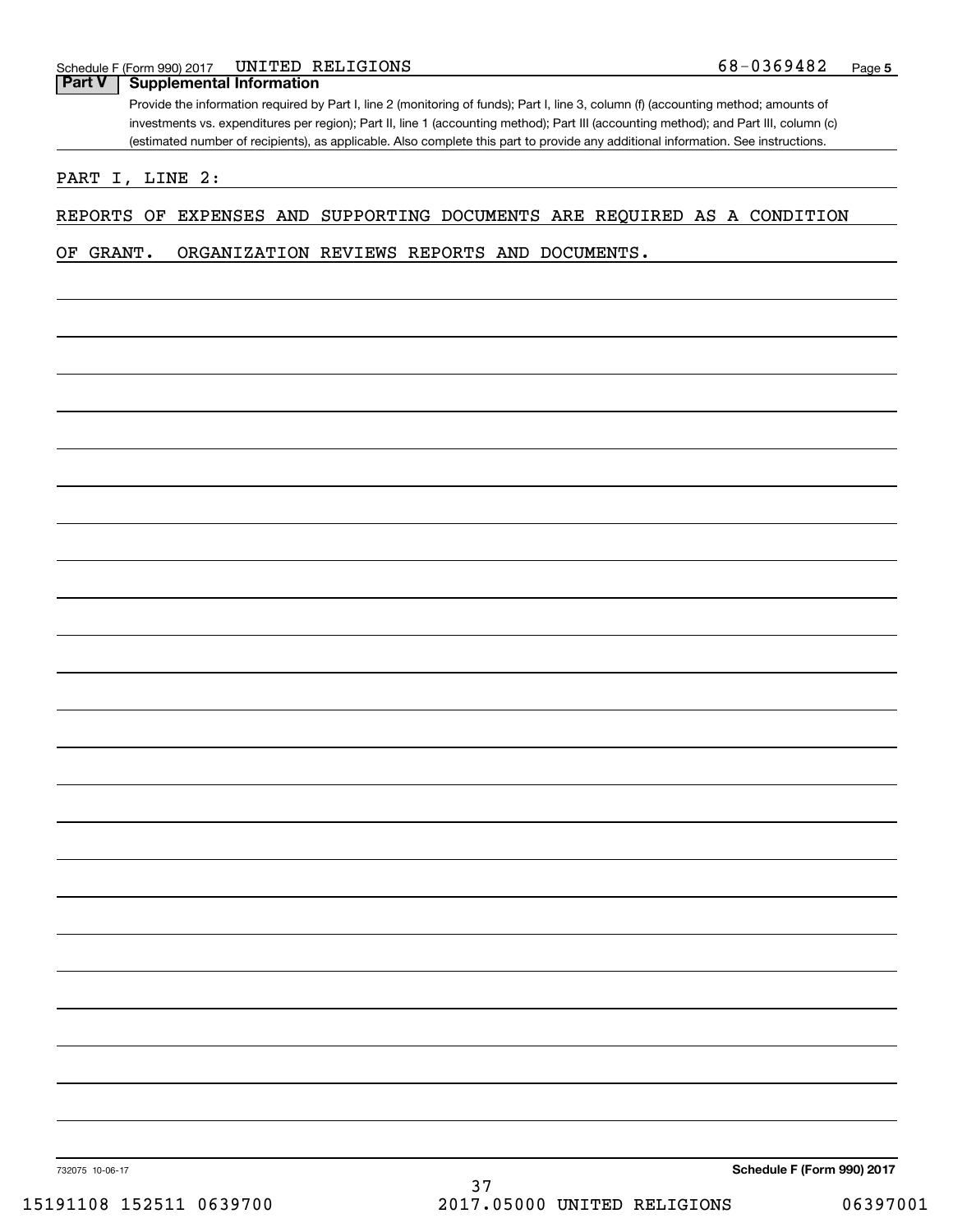| <b>SCHEDULE G</b>                                                                                                                             |                                  | <b>Supplemental Information Regarding Fundraising or Gaming Activities</b>                                                                                                                                                                                                                                                                                                                                                                                                                                                                                  |                                                                            |    |                                                                            |                                                                            | OMB No. 1545-0047                                       |
|-----------------------------------------------------------------------------------------------------------------------------------------------|----------------------------------|-------------------------------------------------------------------------------------------------------------------------------------------------------------------------------------------------------------------------------------------------------------------------------------------------------------------------------------------------------------------------------------------------------------------------------------------------------------------------------------------------------------------------------------------------------------|----------------------------------------------------------------------------|----|----------------------------------------------------------------------------|----------------------------------------------------------------------------|---------------------------------------------------------|
| (Form 990 or 990-EZ)                                                                                                                          |                                  | Complete if the organization answered "Yes" on Form 990, Part IV, line 17, 18, or 19, or if the                                                                                                                                                                                                                                                                                                                                                                                                                                                             |                                                                            |    |                                                                            |                                                                            |                                                         |
| Department of the Treasury<br>Internal Revenue Service                                                                                        |                                  | organization entered more than \$15,000 on Form 990-EZ, line 6a.<br>Attach to Form 990 or Form 990-EZ.<br>Go to www.irs.gov/Form990 for the latest instructions.                                                                                                                                                                                                                                                                                                                                                                                            |                                                                            |    |                                                                            |                                                                            | <b>Open to Public</b><br>Inspection                     |
| Name of the organization                                                                                                                      |                                  |                                                                                                                                                                                                                                                                                                                                                                                                                                                                                                                                                             |                                                                            |    |                                                                            |                                                                            | <b>Employer identification number</b>                   |
|                                                                                                                                               |                                  | UNITED RELIGIONS                                                                                                                                                                                                                                                                                                                                                                                                                                                                                                                                            |                                                                            |    |                                                                            | 68-0369482                                                                 |                                                         |
| Part I                                                                                                                                        | required to complete this part.  | Fundraising Activities. Complete if the organization answered "Yes" on Form 990, Part IV, line 17. Form 990-EZ filers are not                                                                                                                                                                                                                                                                                                                                                                                                                               |                                                                            |    |                                                                            |                                                                            |                                                         |
| Mail solicitations<br>a<br>b<br>Phone solicitations<br>с<br>d<br>In-person solicitations<br>compensated at least \$5,000 by the organization. | Internet and email solicitations | 1 Indicate whether the organization raised funds through any of the following activities. Check all that apply.<br>e l<br>f<br>Special fundraising events<br>g<br>2 a Did the organization have a written or oral agreement with any individual (including officers, directors, trustees, or<br>key employees listed in Form 990, Part VII) or entity in connection with professional fundraising services?<br><b>b</b> If "Yes," list the 10 highest paid individuals or entities (fundraisers) pursuant to agreements under which the fundraiser is to be |                                                                            |    | Solicitation of non-government grants<br>Solicitation of government grants | Yes                                                                        | No                                                      |
| (i) Name and address of individual<br>or entity (fundraiser)                                                                                  |                                  | (ii) Activity                                                                                                                                                                                                                                                                                                                                                                                                                                                                                                                                               | (iii) Did<br>fundraiser<br>have custody<br>or control of<br>contributions? |    | (iv) Gross receipts<br>from activity                                       | (v) Amount paid<br>to (or retained by)<br>fundraiser<br>listed in col. (i) | (vi) Amount paid<br>to (or retained by)<br>organization |
|                                                                                                                                               |                                  |                                                                                                                                                                                                                                                                                                                                                                                                                                                                                                                                                             | Yes                                                                        | No |                                                                            |                                                                            |                                                         |
|                                                                                                                                               |                                  |                                                                                                                                                                                                                                                                                                                                                                                                                                                                                                                                                             |                                                                            |    |                                                                            |                                                                            |                                                         |
|                                                                                                                                               |                                  |                                                                                                                                                                                                                                                                                                                                                                                                                                                                                                                                                             |                                                                            |    |                                                                            |                                                                            |                                                         |
|                                                                                                                                               |                                  |                                                                                                                                                                                                                                                                                                                                                                                                                                                                                                                                                             |                                                                            |    |                                                                            |                                                                            |                                                         |
|                                                                                                                                               |                                  |                                                                                                                                                                                                                                                                                                                                                                                                                                                                                                                                                             |                                                                            |    |                                                                            |                                                                            |                                                         |
|                                                                                                                                               |                                  |                                                                                                                                                                                                                                                                                                                                                                                                                                                                                                                                                             |                                                                            |    |                                                                            |                                                                            |                                                         |
|                                                                                                                                               |                                  |                                                                                                                                                                                                                                                                                                                                                                                                                                                                                                                                                             |                                                                            |    |                                                                            |                                                                            |                                                         |
|                                                                                                                                               |                                  |                                                                                                                                                                                                                                                                                                                                                                                                                                                                                                                                                             |                                                                            |    |                                                                            |                                                                            |                                                         |
|                                                                                                                                               |                                  |                                                                                                                                                                                                                                                                                                                                                                                                                                                                                                                                                             |                                                                            |    |                                                                            |                                                                            |                                                         |
|                                                                                                                                               |                                  |                                                                                                                                                                                                                                                                                                                                                                                                                                                                                                                                                             |                                                                            |    |                                                                            |                                                                            |                                                         |
|                                                                                                                                               |                                  |                                                                                                                                                                                                                                                                                                                                                                                                                                                                                                                                                             |                                                                            |    |                                                                            |                                                                            |                                                         |
|                                                                                                                                               |                                  |                                                                                                                                                                                                                                                                                                                                                                                                                                                                                                                                                             |                                                                            |    |                                                                            |                                                                            |                                                         |
|                                                                                                                                               |                                  |                                                                                                                                                                                                                                                                                                                                                                                                                                                                                                                                                             |                                                                            |    |                                                                            |                                                                            |                                                         |
| Total<br>or licensing.                                                                                                                        |                                  | 3 List all states in which the organization is registered or licensed to solicit contributions or has been notified it is exempt from registration                                                                                                                                                                                                                                                                                                                                                                                                          |                                                                            |    |                                                                            |                                                                            |                                                         |
|                                                                                                                                               |                                  |                                                                                                                                                                                                                                                                                                                                                                                                                                                                                                                                                             |                                                                            |    |                                                                            |                                                                            |                                                         |
|                                                                                                                                               |                                  |                                                                                                                                                                                                                                                                                                                                                                                                                                                                                                                                                             |                                                                            |    |                                                                            |                                                                            |                                                         |
|                                                                                                                                               |                                  |                                                                                                                                                                                                                                                                                                                                                                                                                                                                                                                                                             |                                                                            |    |                                                                            |                                                                            |                                                         |
|                                                                                                                                               |                                  |                                                                                                                                                                                                                                                                                                                                                                                                                                                                                                                                                             |                                                                            |    |                                                                            |                                                                            |                                                         |
|                                                                                                                                               |                                  |                                                                                                                                                                                                                                                                                                                                                                                                                                                                                                                                                             |                                                                            |    |                                                                            |                                                                            |                                                         |
|                                                                                                                                               |                                  |                                                                                                                                                                                                                                                                                                                                                                                                                                                                                                                                                             |                                                                            |    |                                                                            |                                                                            |                                                         |
|                                                                                                                                               |                                  |                                                                                                                                                                                                                                                                                                                                                                                                                                                                                                                                                             |                                                                            |    |                                                                            |                                                                            |                                                         |
|                                                                                                                                               |                                  | LHA For Paperwork Reduction Act Notice, see the Instructions for Form 990 or 990-EZ.                                                                                                                                                                                                                                                                                                                                                                                                                                                                        |                                                                            |    |                                                                            |                                                                            | Schedule G (Form 990 or 990-EZ) 2017                    |

732081 09-13-17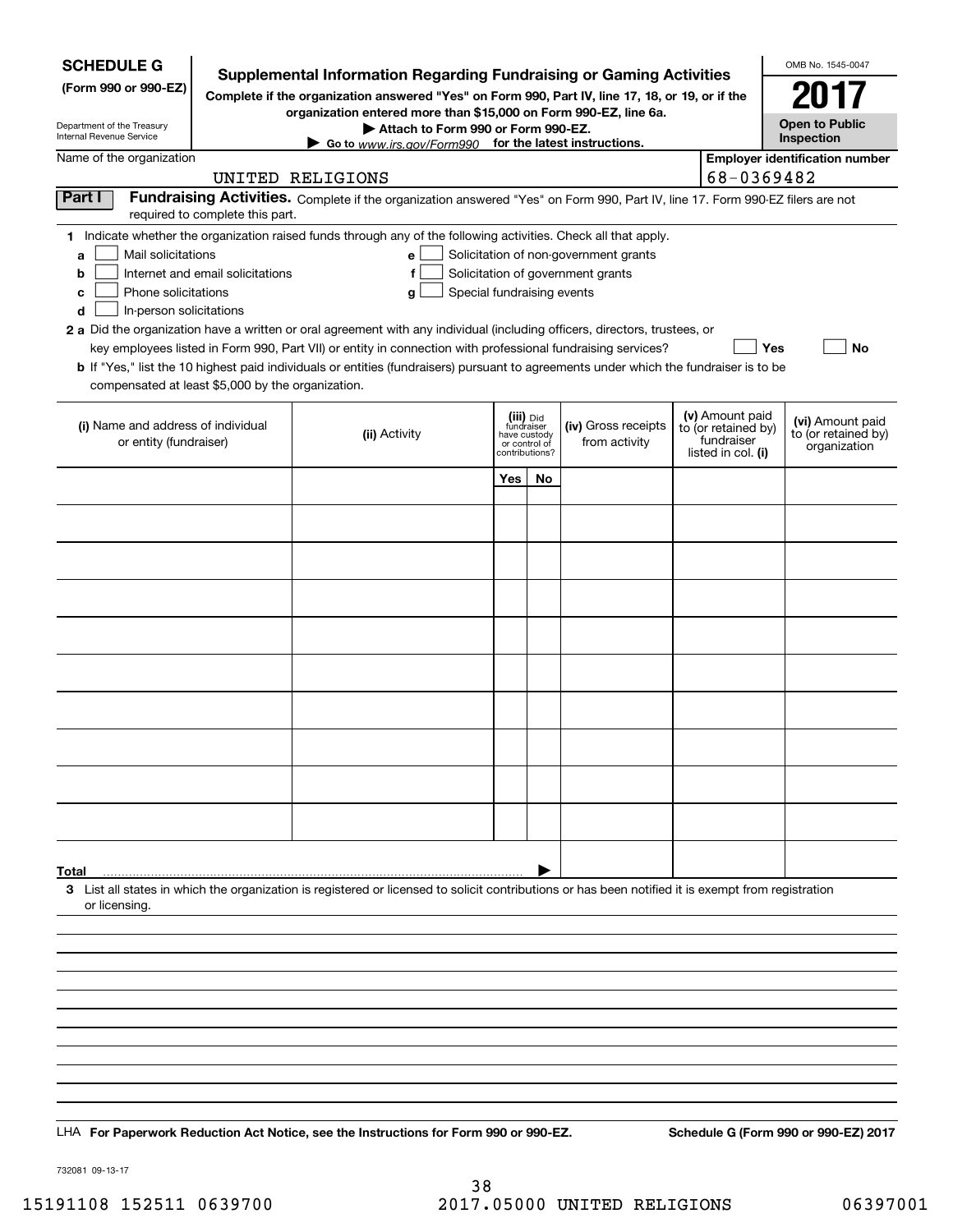#### Schedule G (Form 990 or 990-EZ) 2017 Page UNITED RELIGIONS 68-0369482

**Part II** | Fundraising Events. Complete if the organization answered "Yes" on Form 990, Part IV, line 18, or reported more than \$15,000

|                 |          | of fundraising event contributions and gross income on Form 990-EZ, lines 1 and 6b. List events with gross receipts greater than \$5,000.     |                                     |                         |                                 |                                                       |
|-----------------|----------|-----------------------------------------------------------------------------------------------------------------------------------------------|-------------------------------------|-------------------------|---------------------------------|-------------------------------------------------------|
|                 |          |                                                                                                                                               | (a) Event #1<br>CIRCLES OF<br>LIGHT | (b) Event #2            | (c) Other events<br><b>NONE</b> | (d) Total events<br>(add col. (a) through<br>col. (c) |
|                 |          |                                                                                                                                               | (event type)                        | (event type)            | (total number)                  |                                                       |
| Revenue         |          |                                                                                                                                               | 289,361.                            |                         |                                 | 289, 361.                                             |
|                 |          |                                                                                                                                               | 135,066.                            |                         |                                 | 135,066.                                              |
|                 | 3        | Gross income (line 1 minus line 2)                                                                                                            | 154,295.                            |                         |                                 | 154, 295.                                             |
|                 |          |                                                                                                                                               |                                     |                         |                                 |                                                       |
|                 | 5        |                                                                                                                                               |                                     |                         |                                 |                                                       |
| Direct Expenses | 6        |                                                                                                                                               |                                     |                         |                                 |                                                       |
|                 |          | 7 Food and beverages                                                                                                                          |                                     |                         |                                 |                                                       |
|                 | 8        |                                                                                                                                               |                                     |                         |                                 |                                                       |
|                 | 9        |                                                                                                                                               | 108, 293.                           |                         |                                 | 108, 293.                                             |
|                 | 10       | Direct expense summary. Add lines 4 through 9 in column (d)                                                                                   |                                     |                         |                                 | $\overline{108,}$ 293.                                |
|                 | Part III | 11 Net income summary. Subtract line 10 from line 3, column (d)                                                                               |                                     |                         |                                 | 46,002.                                               |
|                 |          | Gaming. Complete if the organization answered "Yes" on Form 990, Part IV, line 19, or reported more than<br>\$15,000 on Form 990-EZ, line 6a. |                                     |                         |                                 |                                                       |
|                 |          |                                                                                                                                               |                                     | (b) Pull tabs/instant   |                                 | (d) Total gaming (add                                 |
|                 |          |                                                                                                                                               | (a) Bingo                           | bingo/progressive bingo | (c) Other gaming                | col. (a) through col. (c))                            |
| Revenue         |          |                                                                                                                                               |                                     |                         |                                 |                                                       |
|                 | 1        |                                                                                                                                               |                                     |                         |                                 |                                                       |
|                 |          |                                                                                                                                               |                                     |                         |                                 |                                                       |
|                 |          |                                                                                                                                               |                                     |                         |                                 |                                                       |
| Direct Expenses | 3        |                                                                                                                                               |                                     |                         |                                 |                                                       |
|                 | 4        |                                                                                                                                               |                                     |                         |                                 |                                                       |
|                 | 5.       | Other direct expenses                                                                                                                         |                                     |                         |                                 |                                                       |
|                 |          | 6 Volunteer labor                                                                                                                             | Yes<br>$\%$<br>No                   | Yes<br>%<br>No          | Yes<br>%<br>No                  |                                                       |
|                 |          | 7 Direct expense summary. Add lines 2 through 5 in column (d)                                                                                 |                                     |                         |                                 |                                                       |
|                 | 8        |                                                                                                                                               |                                     |                         |                                 |                                                       |
| 9               |          | Enter the state(s) in which the organization conducts gaming activities:                                                                      |                                     |                         |                                 |                                                       |
|                 |          |                                                                                                                                               |                                     |                         |                                 | Yes<br>No                                             |
|                 |          |                                                                                                                                               |                                     |                         |                                 |                                                       |
|                 |          |                                                                                                                                               |                                     |                         |                                 |                                                       |
|                 |          |                                                                                                                                               |                                     |                         |                                 | Yes<br>No                                             |
|                 |          |                                                                                                                                               |                                     |                         |                                 |                                                       |

732082 09-13-17

**Schedule G (Form 990 or 990-EZ) 2017**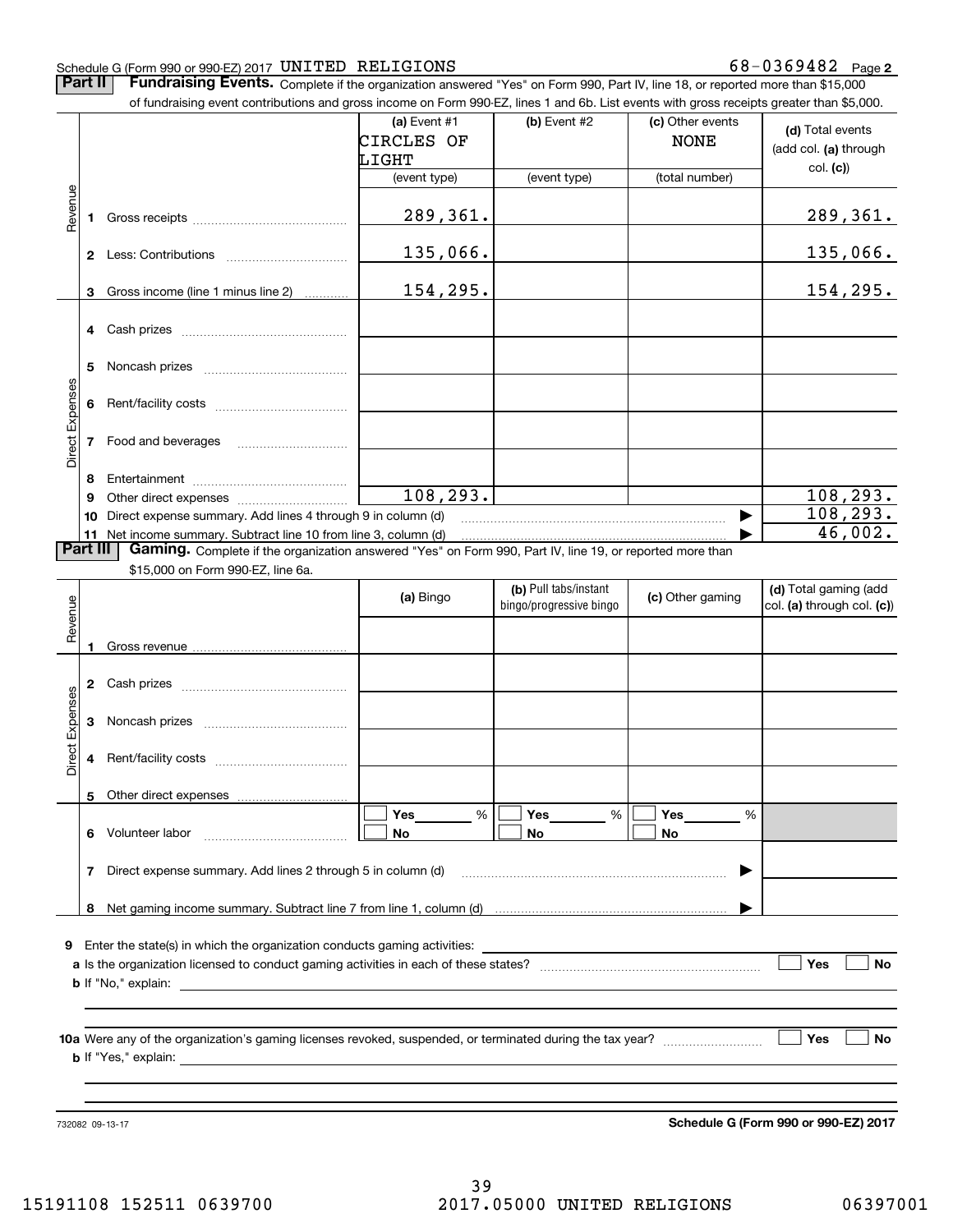|    | Schedule G (Form 990 or 990-EZ) 2017 UNITED RELIGIONS                                                                                                                                                                                                        | 68-0369482                           | Page 3    |
|----|--------------------------------------------------------------------------------------------------------------------------------------------------------------------------------------------------------------------------------------------------------------|--------------------------------------|-----------|
| 11 |                                                                                                                                                                                                                                                              | Yes                                  | No        |
|    | 12 Is the organization a grantor, beneficiary or trustee of a trust, or a member of a partnership or other entity formed                                                                                                                                     | Yes                                  | No        |
|    | 13 Indicate the percentage of gaming activity conducted in:                                                                                                                                                                                                  |                                      |           |
|    |                                                                                                                                                                                                                                                              | 13а                                  | %         |
|    | <b>b</b> An outside facility <b>contained an according to the contract of the contract of the contract of the contract of the contract of the contract of the contract of the contract of the contract of the contract of the contrac</b>                    | 13 <sub>b</sub>                      | %         |
|    | 14 Enter the name and address of the person who prepares the organization's gaming/special events books and records:                                                                                                                                         |                                      |           |
|    |                                                                                                                                                                                                                                                              |                                      |           |
|    |                                                                                                                                                                                                                                                              |                                      |           |
|    |                                                                                                                                                                                                                                                              | Yes                                  | No        |
|    |                                                                                                                                                                                                                                                              |                                      |           |
|    | of gaming revenue retained by the third party $\triangleright$ \$                                                                                                                                                                                            |                                      |           |
|    | c If "Yes," enter name and address of the third party:                                                                                                                                                                                                       |                                      |           |
|    | Name $\blacktriangleright$ $\bot$                                                                                                                                                                                                                            |                                      |           |
|    |                                                                                                                                                                                                                                                              |                                      |           |
|    | 16 Gaming manager information:                                                                                                                                                                                                                               |                                      |           |
|    | $Name \rightarrow$                                                                                                                                                                                                                                           |                                      |           |
|    | Gaming manager compensation > \$                                                                                                                                                                                                                             |                                      |           |
|    |                                                                                                                                                                                                                                                              |                                      |           |
|    |                                                                                                                                                                                                                                                              |                                      |           |
|    |                                                                                                                                                                                                                                                              |                                      |           |
|    | Employee<br>Director/officer<br>Independent contractor                                                                                                                                                                                                       |                                      |           |
|    |                                                                                                                                                                                                                                                              |                                      |           |
|    | 17 Mandatory distributions:                                                                                                                                                                                                                                  |                                      |           |
|    | a Is the organization required under state law to make charitable distributions from the gaming proceeds to<br>retain the state gaming license?                                                                                                              | $\Box$ Yes                           | $\Box$ No |
|    | <b>b</b> Enter the amount of distributions required under state law to be distributed to other exempt organizations or spent in the                                                                                                                          |                                      |           |
|    | organization's own exempt activities during the tax year $\triangleright$ \$                                                                                                                                                                                 |                                      |           |
|    | <b>Part IV</b><br>Supplemental Information. Provide the explanations required by Part I, line 2b, columns (iii) and (v); and Part III, lines 9, 9b, 10b, 15b,<br>15c, 16, and 17b, as applicable. Also provide any additional information. See instructions. |                                      |           |
|    |                                                                                                                                                                                                                                                              |                                      |           |
|    |                                                                                                                                                                                                                                                              |                                      |           |
|    |                                                                                                                                                                                                                                                              |                                      |           |
|    |                                                                                                                                                                                                                                                              |                                      |           |
|    |                                                                                                                                                                                                                                                              |                                      |           |
|    |                                                                                                                                                                                                                                                              |                                      |           |
|    |                                                                                                                                                                                                                                                              |                                      |           |
|    |                                                                                                                                                                                                                                                              |                                      |           |
|    |                                                                                                                                                                                                                                                              |                                      |           |
|    | 732083 09-13-17<br>40                                                                                                                                                                                                                                        | Schedule G (Form 990 or 990-EZ) 2017 |           |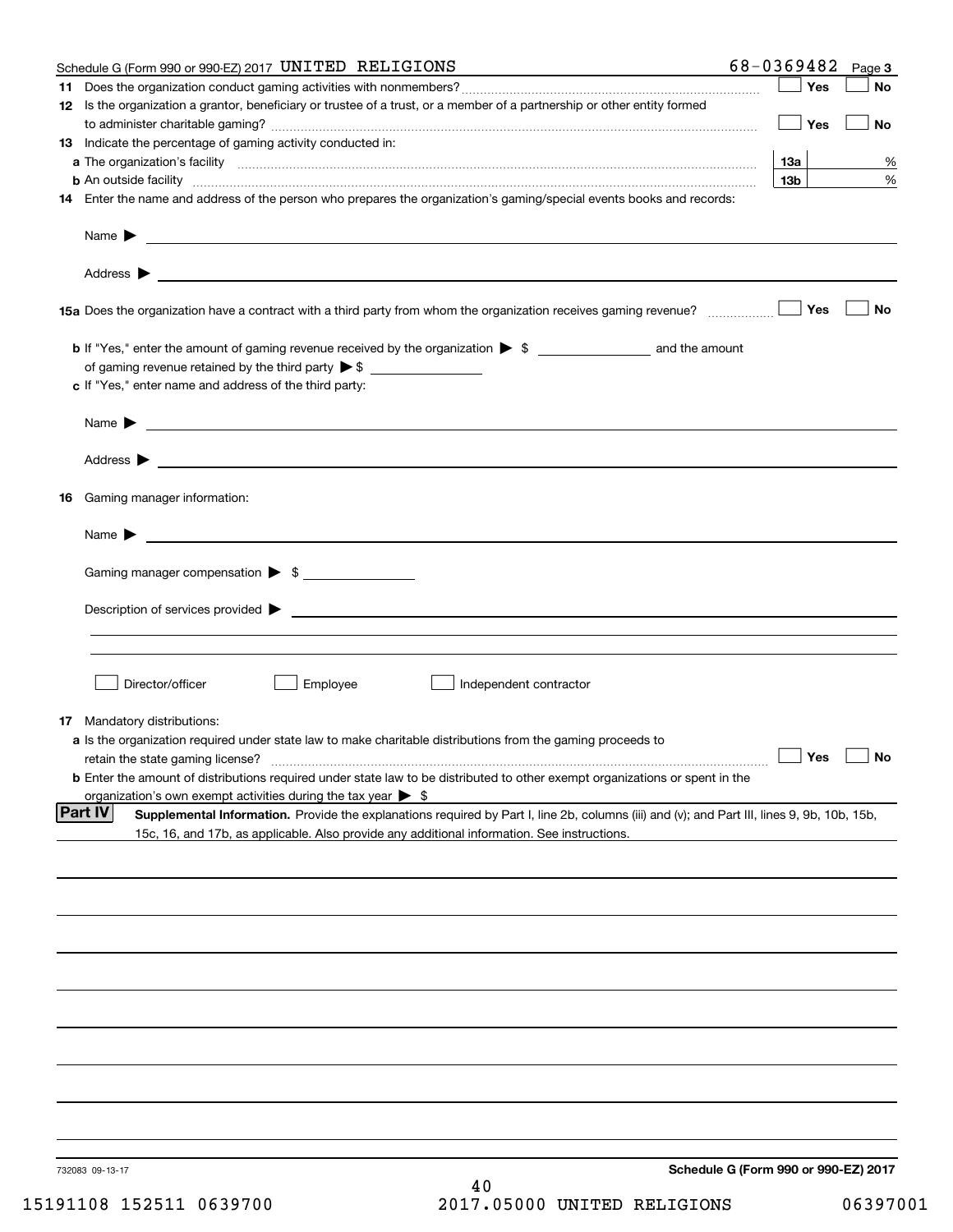| <b>Part IV</b> Supplemental Information (continued) |  |
|-----------------------------------------------------|--|
|                                                     |  |
|                                                     |  |
|                                                     |  |
|                                                     |  |
|                                                     |  |
|                                                     |  |
|                                                     |  |
|                                                     |  |
|                                                     |  |
|                                                     |  |
|                                                     |  |
|                                                     |  |
|                                                     |  |
|                                                     |  |
|                                                     |  |
|                                                     |  |
|                                                     |  |
|                                                     |  |
|                                                     |  |
|                                                     |  |
|                                                     |  |
|                                                     |  |
|                                                     |  |
|                                                     |  |
|                                                     |  |
|                                                     |  |
|                                                     |  |
|                                                     |  |
|                                                     |  |
|                                                     |  |

**Schedule G (Form 990 or 990-EZ)**

732084 04-01-17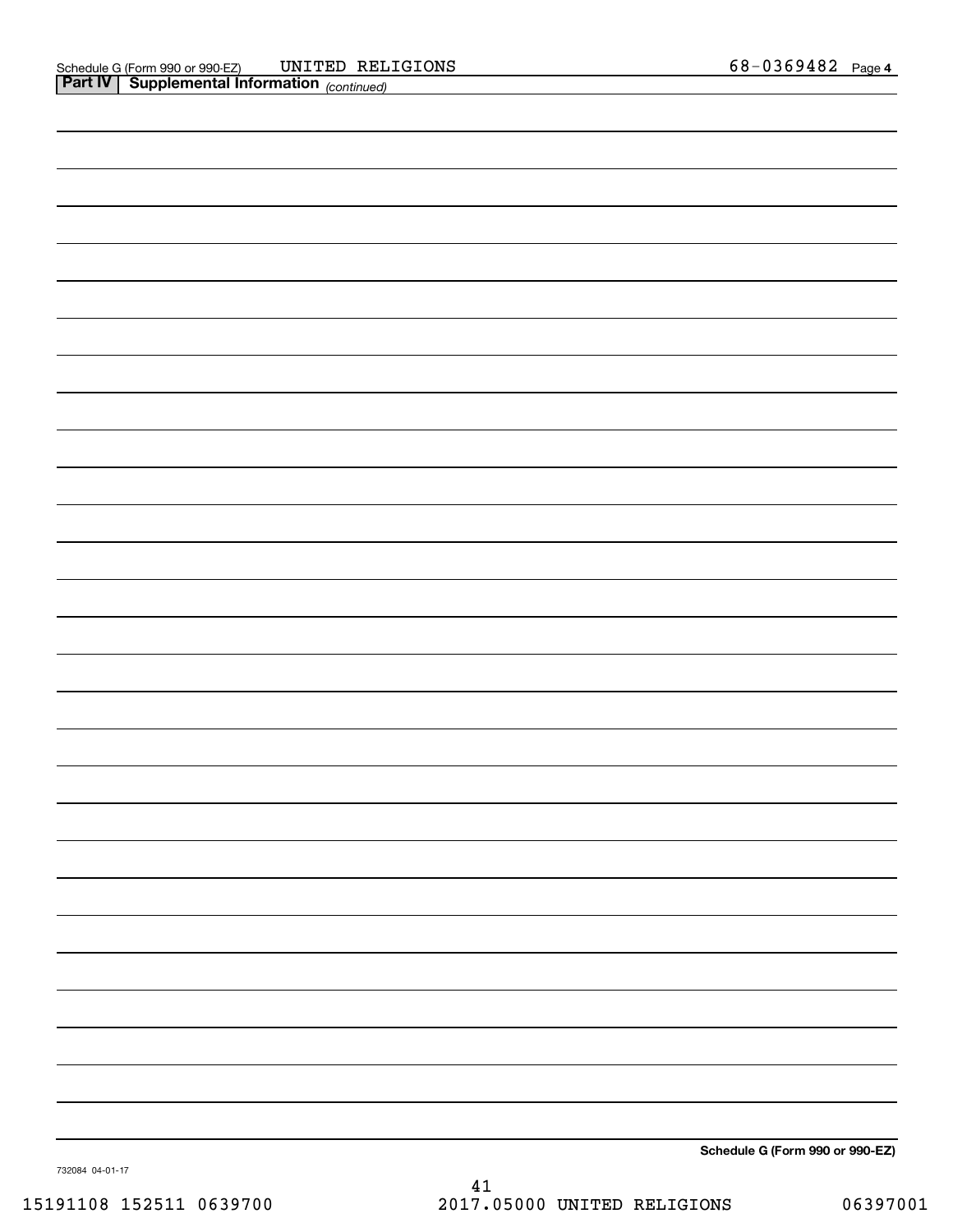| <b>SCHEDULE I</b><br>(Form 990)                                                                                                                                                                                                                                                                                          |           | <b>Grants and Other Assistance to Organizations,</b><br>Governments, and Individuals in the United States<br>Complete if the organization answered "Yes" on Form 990, Part IV, line 21 or 22. |                                                       |                                         |                                                                |                                          | OMB No. 1545-0047<br>2017                           |
|--------------------------------------------------------------------------------------------------------------------------------------------------------------------------------------------------------------------------------------------------------------------------------------------------------------------------|-----------|-----------------------------------------------------------------------------------------------------------------------------------------------------------------------------------------------|-------------------------------------------------------|-----------------------------------------|----------------------------------------------------------------|------------------------------------------|-----------------------------------------------------|
| Department of the Treasury                                                                                                                                                                                                                                                                                               |           |                                                                                                                                                                                               | Attach to Form 990.                                   |                                         |                                                                |                                          | <b>Open to Public</b>                               |
| Internal Revenue Service                                                                                                                                                                                                                                                                                                 |           |                                                                                                                                                                                               | Go to www.irs.gov/Form990 for the latest information. |                                         |                                                                |                                          | Inspection                                          |
| Name of the organization<br>UNITED RELIGIONS                                                                                                                                                                                                                                                                             |           |                                                                                                                                                                                               |                                                       |                                         |                                                                |                                          | <b>Employer identification number</b><br>68-0369482 |
| Part I<br><b>General Information on Grants and Assistance</b>                                                                                                                                                                                                                                                            |           |                                                                                                                                                                                               |                                                       |                                         |                                                                |                                          |                                                     |
| Does the organization maintain records to substantiate the amount of the grants or assistance, the grantees' eligibility for the grants or assistance, and the selection<br>$\mathbf 1$<br>Describe in Part IV the organization's procedures for monitoring the use of grant funds in the United States.<br>$\mathbf{2}$ |           |                                                                                                                                                                                               |                                                       |                                         |                                                                |                                          | $\boxed{\text{X}}$ Yes<br>_l No                     |
| Part II<br>Grants and Other Assistance to Domestic Organizations and Domestic Governments. Complete if the organization answered "Yes" on Form 990, Part IV, line 21, for any                                                                                                                                            |           |                                                                                                                                                                                               |                                                       |                                         |                                                                |                                          |                                                     |
| recipient that received more than \$5,000. Part II can be duplicated if additional space is needed.                                                                                                                                                                                                                      |           |                                                                                                                                                                                               |                                                       |                                         |                                                                |                                          |                                                     |
| 1 (a) Name and address of organization<br>or government                                                                                                                                                                                                                                                                  | $(b)$ EIN | (c) IRC section<br>(if applicable)                                                                                                                                                            | (d) Amount of<br>cash grant                           | (e) Amount of<br>non-cash<br>assistance | (f) Method of<br>valuation (book,<br>FMV, appraisal,<br>other) | (g) Description of<br>noncash assistance | (h) Purpose of grant<br>or assistance               |
| URI MULTI-REGION                                                                                                                                                                                                                                                                                                         |           |                                                                                                                                                                                               |                                                       |                                         |                                                                |                                          |                                                     |
| P.O. BOX 29242                                                                                                                                                                                                                                                                                                           |           |                                                                                                                                                                                               |                                                       |                                         |                                                                |                                          |                                                     |
| SAN FRANCISCO, CA 94129                                                                                                                                                                                                                                                                                                  |           | 170(B)(1(A)(VI))                                                                                                                                                                              | 66,500.                                               | 130,256.                                |                                                                |                                          | INTERFAITH COOPERATION                              |
|                                                                                                                                                                                                                                                                                                                          |           |                                                                                                                                                                                               |                                                       |                                         |                                                                |                                          |                                                     |
|                                                                                                                                                                                                                                                                                                                          |           |                                                                                                                                                                                               |                                                       |                                         |                                                                |                                          |                                                     |
|                                                                                                                                                                                                                                                                                                                          |           |                                                                                                                                                                                               |                                                       |                                         |                                                                |                                          |                                                     |
|                                                                                                                                                                                                                                                                                                                          |           |                                                                                                                                                                                               |                                                       |                                         |                                                                |                                          |                                                     |
|                                                                                                                                                                                                                                                                                                                          |           |                                                                                                                                                                                               |                                                       |                                         |                                                                |                                          |                                                     |
| Enter total number of section 501(c)(3) and government organizations listed in the line 1 table<br>$\mathbf{2}$<br>Enter total number of other organizations listed in the line 1 table<br>3<br>LHA For Paperwork Reduction Act Notice, see the Instructions for Form 990.                                               |           |                                                                                                                                                                                               |                                                       |                                         |                                                                |                                          | Schedule I (Form 990) (2017)                        |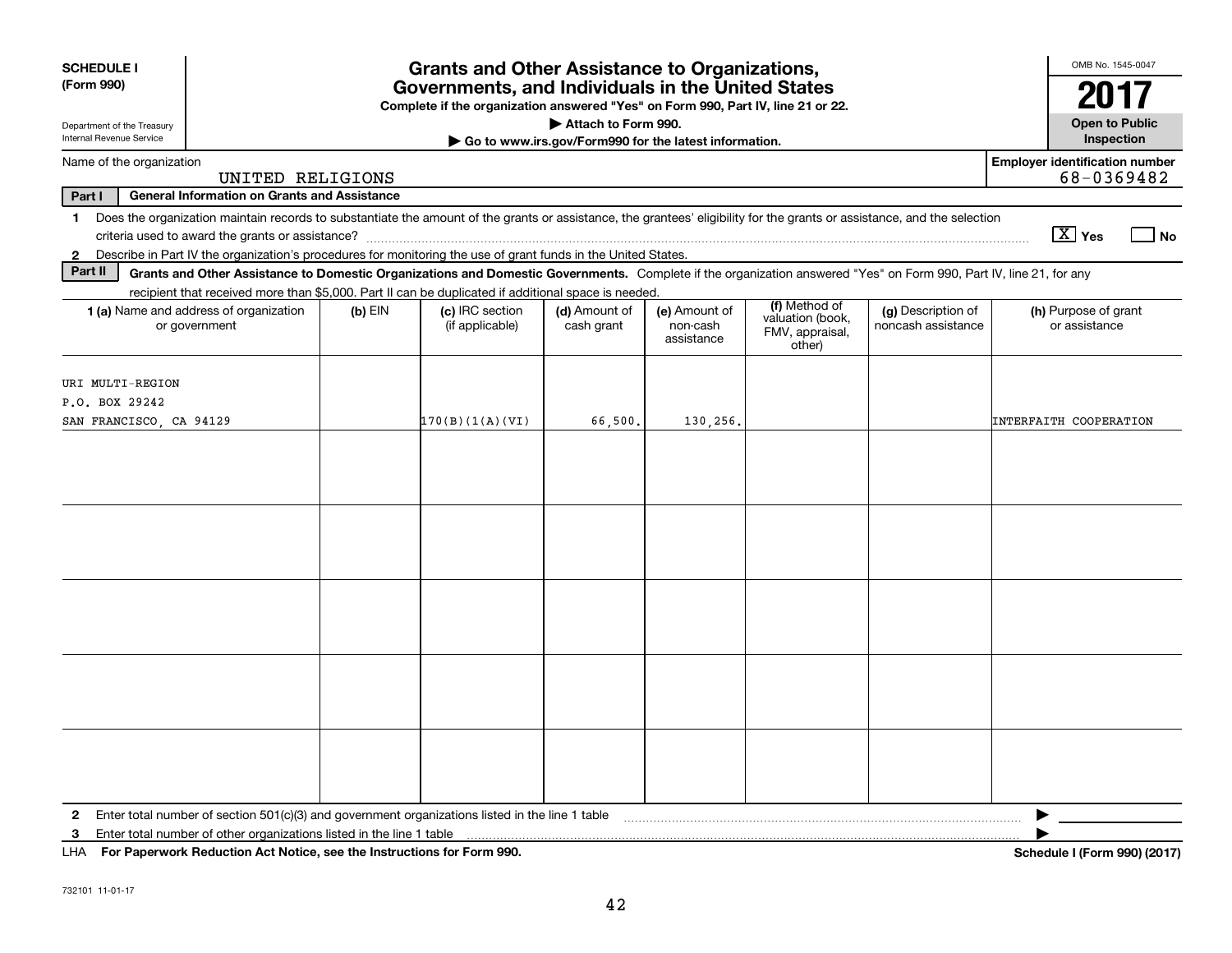### **Part III** | Grants and Other Assistance to Domestic Individuals. Complete if the organization answered "Yes" on Form 990, Part IV, line 22.

Part III can be duplicated if additional space is needed.

| (a) Type of grant or assistance | (b) Number of<br>recipients | (c) Amount of<br>cash grant | (d) Amount of non-<br>cash assistance | (e) Method of valuation<br>(book, FMV, appraisal, other) | (f) Description of noncash assistance |
|---------------------------------|-----------------------------|-----------------------------|---------------------------------------|----------------------------------------------------------|---------------------------------------|
|                                 |                             |                             |                                       |                                                          |                                       |
|                                 |                             |                             |                                       |                                                          |                                       |
|                                 |                             |                             |                                       |                                                          |                                       |
|                                 |                             |                             |                                       |                                                          |                                       |
|                                 |                             |                             |                                       |                                                          |                                       |
|                                 |                             |                             |                                       |                                                          |                                       |
|                                 |                             |                             |                                       |                                                          |                                       |
|                                 |                             |                             |                                       |                                                          |                                       |
|                                 |                             |                             |                                       |                                                          |                                       |
|                                 |                             |                             |                                       |                                                          |                                       |

Part IV | Supplemental Information. Provide the information required in Part I, line 2; Part III, column (b); and any other additional information.

PART I, LINE 2:

#### REPORTS OF EXPENSES AND SUPPORTING DOCUMENTS ARE REQUIRED AS A CONDITION OF

GRANT. ORGANIZATION REVIEWS REPORTS AND DOCUMENTS.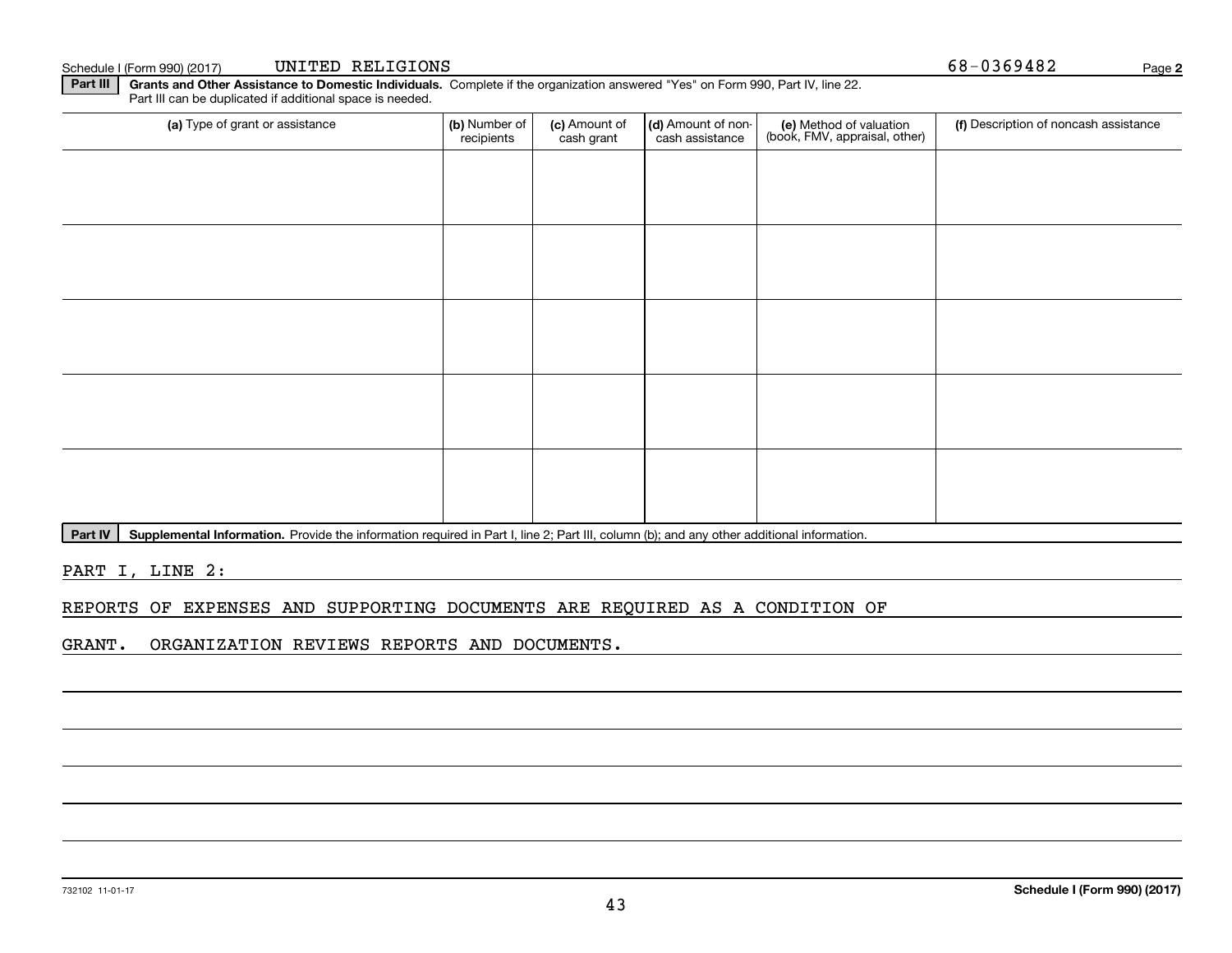|        | <b>SCHEDULE J</b>                                      | <b>Compensation Information</b>                                                                                           |                                       | OMB No. 1545-0047          |            |                         |
|--------|--------------------------------------------------------|---------------------------------------------------------------------------------------------------------------------------|---------------------------------------|----------------------------|------------|-------------------------|
|        | (Form 990)                                             | For certain Officers, Directors, Trustees, Key Employees, and Highest                                                     |                                       |                            |            |                         |
|        |                                                        | <b>Compensated Employees</b>                                                                                              |                                       | 2017                       |            |                         |
|        |                                                        | Complete if the organization answered "Yes" on Form 990, Part IV, line 23.                                                |                                       | <b>Open to Public</b>      |            |                         |
|        | Department of the Treasury<br>Internal Revenue Service | Attach to Form 990.<br>► Go to www.irs.gov/Form990 for instructions and the latest information.                           |                                       |                            | Inspection |                         |
|        | Name of the organization                               |                                                                                                                           | <b>Employer identification number</b> |                            |            |                         |
|        |                                                        | UNITED RELIGIONS                                                                                                          |                                       | 68-0369482                 |            |                         |
| Part I |                                                        | <b>Questions Regarding Compensation</b>                                                                                   |                                       |                            |            |                         |
|        |                                                        |                                                                                                                           |                                       |                            | Yes        | No                      |
|        |                                                        | Check the appropriate box(es) if the organization provided any of the following to or for a person listed on Form 990,    |                                       |                            |            |                         |
|        |                                                        | Part VII, Section A, line 1a. Complete Part III to provide any relevant information regarding these items.                |                                       |                            |            |                         |
|        | First-class or charter travel                          | $\underline{\mathbf{X}}$ Housing allowance or residence for personal use                                                  |                                       |                            |            |                         |
|        | Travel for companions                                  | Payments for business use of personal residence                                                                           |                                       |                            |            |                         |
|        |                                                        | Tax indemnification and gross-up payments<br>Health or social club dues or initiation fees                                |                                       |                            |            |                         |
|        |                                                        | Discretionary spending account<br>Personal services (such as, maid, chauffeur, chef)                                      |                                       |                            |            |                         |
|        |                                                        |                                                                                                                           |                                       |                            |            |                         |
|        |                                                        | <b>b</b> If any of the boxes on line 1a are checked, did the organization follow a written policy regarding payment or    |                                       |                            |            |                         |
|        |                                                        |                                                                                                                           |                                       | 1b                         | X          |                         |
| 2      |                                                        | Did the organization require substantiation prior to reimbursing or allowing expenses incurred by all directors,          |                                       |                            |            |                         |
|        |                                                        |                                                                                                                           |                                       | $\mathbf{2}$               | X          |                         |
|        |                                                        |                                                                                                                           |                                       |                            |            |                         |
| З      |                                                        | Indicate which, if any, of the following the filing organization used to establish the compensation of the organization's |                                       |                            |            |                         |
|        |                                                        | CEO/Executive Director. Check all that apply. Do not check any boxes for methods used by a related organization to        |                                       |                            |            |                         |
|        |                                                        | establish compensation of the CEO/Executive Director, but explain in Part III.                                            |                                       |                            |            |                         |
|        | $ \mathbf{X} $ Compensation committee                  | Written employment contract                                                                                               |                                       |                            |            |                         |
|        |                                                        | $\boxed{\text{X}}$ Independent compensation consultant<br>$X$ Compensation survey or study                                |                                       |                            |            |                         |
|        | $\boxed{\text{X}}$ Form 990 of other organizations     | $\mathbf{X}$ Approval by the board or compensation committee                                                              |                                       |                            |            |                         |
|        |                                                        |                                                                                                                           |                                       |                            |            |                         |
|        |                                                        | During the year, did any person listed on Form 990, Part VII, Section A, line 1a, with respect to the filing              |                                       |                            |            |                         |
|        | organization or a related organization:                |                                                                                                                           |                                       |                            |            |                         |
| а      |                                                        | Receive a severance payment or change-of-control payment?                                                                 |                                       | 4a                         |            | Χ                       |
|        |                                                        |                                                                                                                           |                                       | 4b                         |            | $\overline{\textbf{X}}$ |
|        |                                                        |                                                                                                                           |                                       | 4c                         |            | $\mathbf X$             |
|        |                                                        | If "Yes" to any of lines 4a-c, list the persons and provide the applicable amounts for each item in Part III.             |                                       |                            |            |                         |
|        |                                                        |                                                                                                                           |                                       |                            |            |                         |
|        |                                                        | Only section 501(c)(3), 501(c)(4), and 501(c)(29) organizations must complete lines 5-9.                                  |                                       |                            |            |                         |
| 5      |                                                        | For persons listed on Form 990, Part VII, Section A, line 1a, did the organization pay or accrue any compensation         |                                       |                            |            |                         |
|        | contingent on the revenues of:                         |                                                                                                                           |                                       |                            |            |                         |
| a      |                                                        |                                                                                                                           |                                       | 5a                         |            | x                       |
|        |                                                        |                                                                                                                           |                                       | 5b                         |            | $\overline{\mathbf{x}}$ |
|        |                                                        | If "Yes" on line 5a or 5b, describe in Part III.                                                                          |                                       |                            |            |                         |
| 6.     |                                                        | For persons listed on Form 990, Part VII, Section A, line 1a, did the organization pay or accrue any compensation         |                                       |                            |            |                         |
|        | contingent on the net earnings of:                     |                                                                                                                           |                                       |                            |            |                         |
| a      |                                                        |                                                                                                                           |                                       | 6a                         |            | х                       |
|        |                                                        |                                                                                                                           |                                       | 6b                         |            | $\overline{\mathbf{x}}$ |
|        |                                                        | If "Yes" on line 6a or 6b, describe in Part III.                                                                          |                                       |                            |            |                         |
|        |                                                        | 7 For persons listed on Form 990, Part VII, Section A, line 1a, did the organization provide any nonfixed payments        |                                       |                            |            |                         |
|        |                                                        |                                                                                                                           |                                       | 7                          |            | х                       |
| 8      |                                                        | Were any amounts reported on Form 990, Part VII, paid or accrued pursuant to a contract that was subject to the           |                                       |                            |            |                         |
|        |                                                        | initial contract exception described in Regulations section 53.4958-4(a)(3)? If "Yes," describe in Part III               |                                       | 8                          |            | х                       |
| 9      |                                                        | If "Yes" on line 8, did the organization also follow the rebuttable presumption procedure described in                    |                                       |                            |            |                         |
|        |                                                        |                                                                                                                           |                                       | 9                          |            |                         |
|        |                                                        | LHA For Paperwork Reduction Act Notice, see the Instructions for Form 990.                                                |                                       | Schedule J (Form 990) 2017 |            |                         |

732111 10-17-17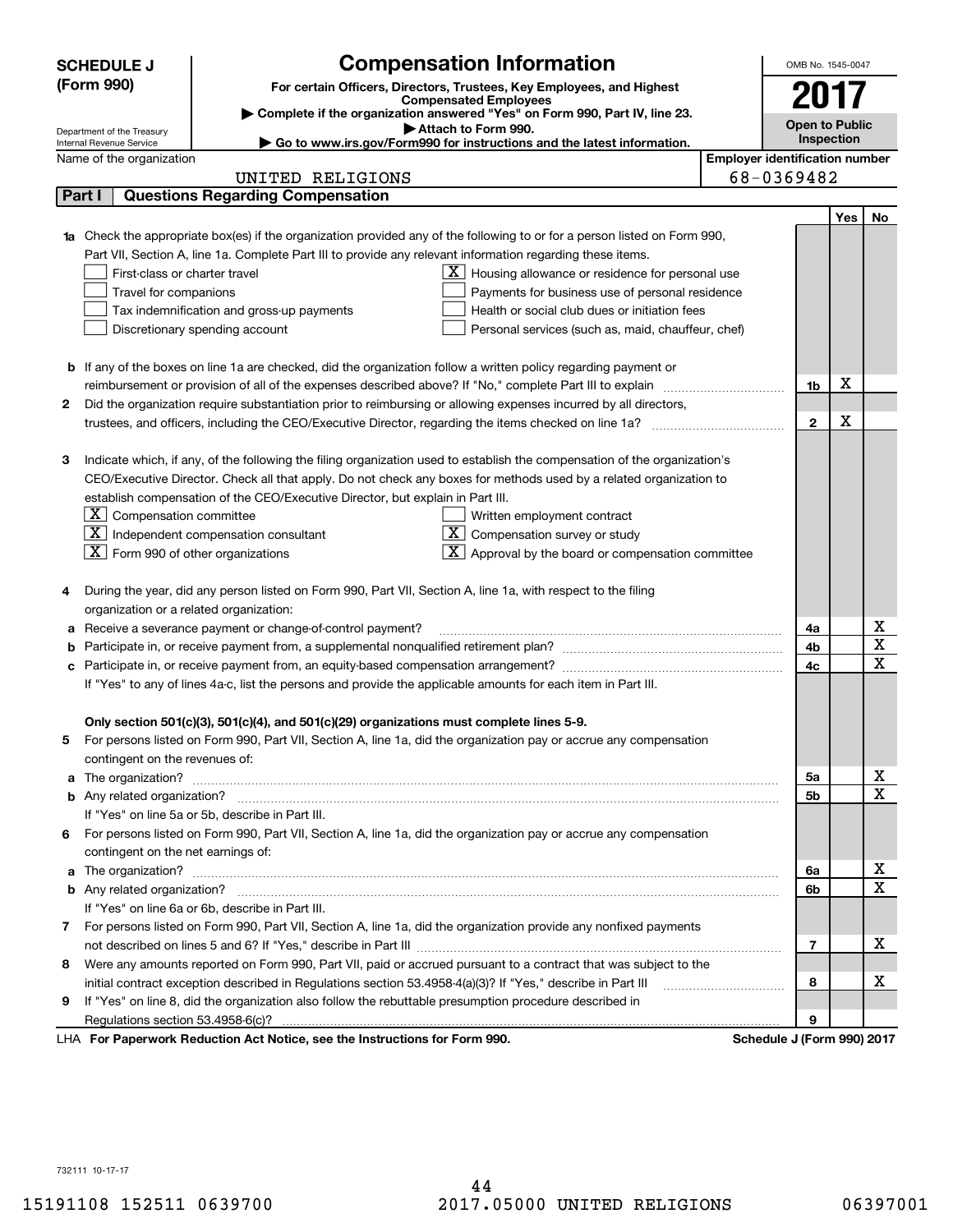#### 68-0369482

**2**

# **Part II Officers, Directors, Trustees, Key Employees, and Highest Compensated Employees.**  Schedule J (Form 990) 2017 Page Use duplicate copies if additional space is needed.

For each individual whose compensation must be reported on Schedule J, report compensation from the organization on row (i) and from related organizations, described in the instructions, on row (ii). Do not list any individuals that aren't listed on Form 990, Part VII.

**Note:**  The sum of columns (B)(i)-(iii) for each listed individual must equal the total amount of Form 990, Part VII, Section A, line 1a, applicable column (D) and (E) amounts for that individual.

|                                          |                          | (B) Breakdown of W-2 and/or 1099-MISC compensation |                                           | (C) Retirement and<br>other deferred | (D) Nontaxable<br>benefits | (E) Total of columns | (F) Compensation<br>in column (B)         |
|------------------------------------------|--------------------------|----------------------------------------------------|-------------------------------------------|--------------------------------------|----------------------------|----------------------|-------------------------------------------|
| (A) Name and Title                       | (i) Base<br>compensation | (ii) Bonus &<br>incentive<br>compensation          | (iii) Other<br>reportable<br>compensation | compensation                         |                            | $(B)(i)-(D)$         | reported as deferred<br>on prior Form 990 |
| (1) REV. VICTOR H. KAZANJIAN, JR.<br>(i) | 131,801.                 | $\overline{0}$ .                                   | $\overline{0}$ .                          | 87,451.                              | 45,793.                    | 265,045.             | 0.                                        |
| EXECUTIVE DIRECTOR<br><u>(ii)</u>        | $\overline{0}$ .         | $\overline{0}$ .                                   | $\overline{0}$ .                          | $\overline{0}$ .                     | $\overline{0}$ .           | $\overline{0}$ .     | $\overline{0}$ .                          |
| (i)                                      |                          |                                                    |                                           |                                      |                            |                      |                                           |
| <u>(ii)</u>                              |                          |                                                    |                                           |                                      |                            |                      |                                           |
| (i)                                      |                          |                                                    |                                           |                                      |                            |                      |                                           |
| <u>(ii)</u>                              |                          |                                                    |                                           |                                      |                            |                      |                                           |
| (i)                                      |                          |                                                    |                                           |                                      |                            |                      |                                           |
| <u>(ii)</u>                              |                          |                                                    |                                           |                                      |                            |                      |                                           |
| (i)                                      |                          |                                                    |                                           |                                      |                            |                      |                                           |
| <u>(ii)</u>                              |                          |                                                    |                                           |                                      |                            |                      |                                           |
| $(\sf{i})$                               |                          |                                                    |                                           |                                      |                            |                      |                                           |
| <u>(ii)</u>                              |                          |                                                    |                                           |                                      |                            |                      |                                           |
| $(\sf{i})$                               |                          |                                                    |                                           |                                      |                            |                      |                                           |
| <u>(ii)</u><br>(i)                       |                          |                                                    |                                           |                                      |                            |                      |                                           |
| <u>(ii)</u>                              |                          |                                                    |                                           |                                      |                            |                      |                                           |
| (i)                                      |                          |                                                    |                                           |                                      |                            |                      |                                           |
| <u>(ii)</u>                              |                          |                                                    |                                           |                                      |                            |                      |                                           |
| (i)                                      |                          |                                                    |                                           |                                      |                            |                      |                                           |
| <u>(ii)</u>                              |                          |                                                    |                                           |                                      |                            |                      |                                           |
| (i)                                      |                          |                                                    |                                           |                                      |                            |                      |                                           |
| <u>(ii)</u>                              |                          |                                                    |                                           |                                      |                            |                      |                                           |
| (i)                                      |                          |                                                    |                                           |                                      |                            |                      |                                           |
| <u>(ii)</u>                              |                          |                                                    |                                           |                                      |                            |                      |                                           |
| (i)                                      |                          |                                                    |                                           |                                      |                            |                      |                                           |
| <u>(ii)</u>                              |                          |                                                    |                                           |                                      |                            |                      |                                           |
| (i)                                      |                          |                                                    |                                           |                                      |                            |                      |                                           |
| <u>(ii)</u>                              |                          |                                                    |                                           |                                      |                            |                      |                                           |
| (i)                                      |                          |                                                    |                                           |                                      |                            |                      |                                           |
| <u>(ii)</u>                              |                          |                                                    |                                           |                                      |                            |                      |                                           |
| (i)<br>(ii)                              |                          |                                                    |                                           |                                      |                            |                      |                                           |
|                                          |                          |                                                    |                                           |                                      |                            |                      |                                           |

**Schedule J (Form 990) 2017**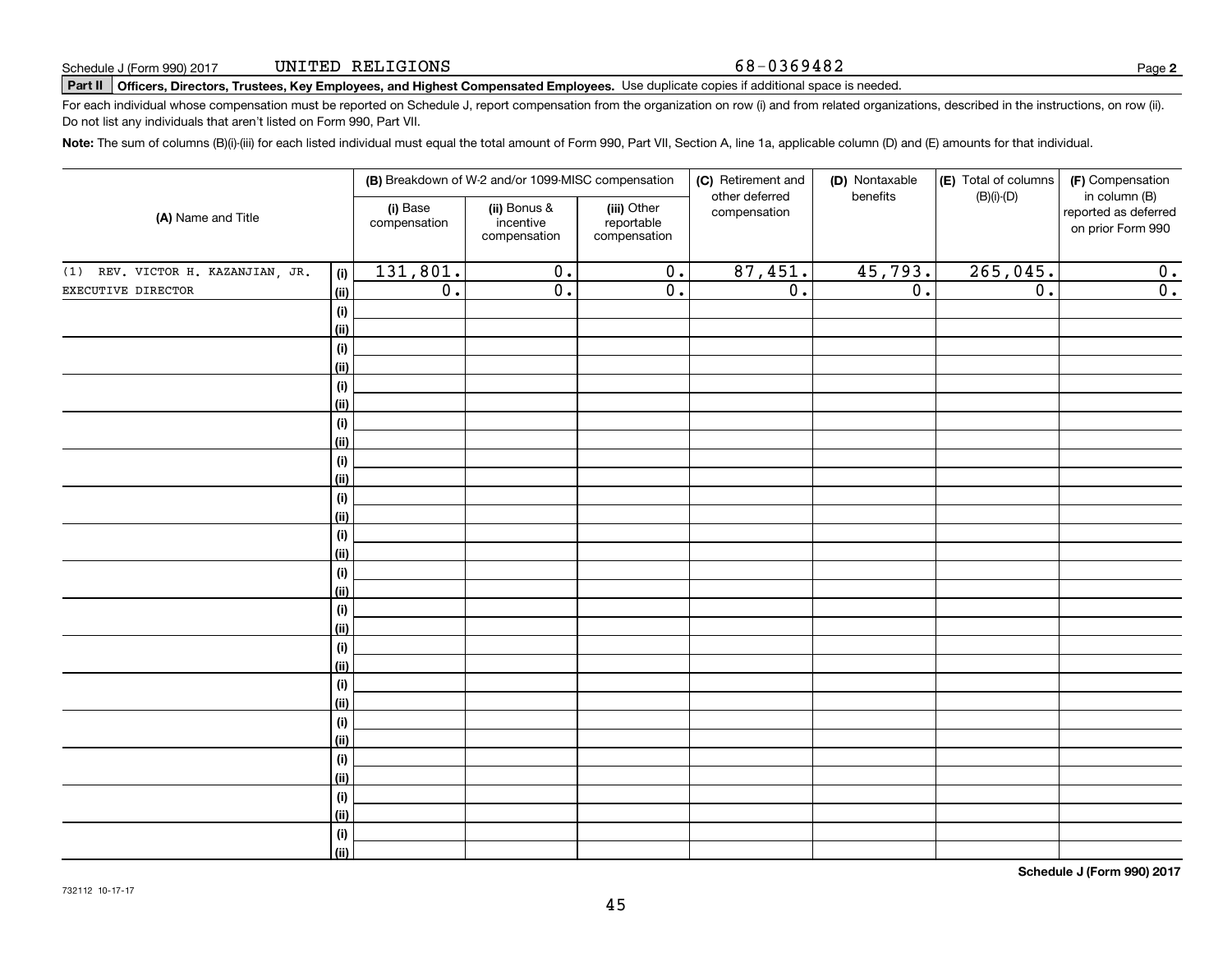# **Part III Supplemental Information**

Schedule J (Form 990) 2017 UNITED RELIGIONS 68-0369482<br>Part III Supplemental Information<br>Provide the information, explanation, or descriptions required for Part I, lines 1a, 1b, 3, 4a, 4b, 4c, 5a, 5b, 6a, 6b, 7, and 8, and

# PART I, LINE 1A:

#### EXECUTIVE DIRECTOR REVEREND VICTOR H. KAZANJIAN, JR. RECEIVES A NON-TAXABLE

#### MINISTERIAL HOUSING ALLOWANCE.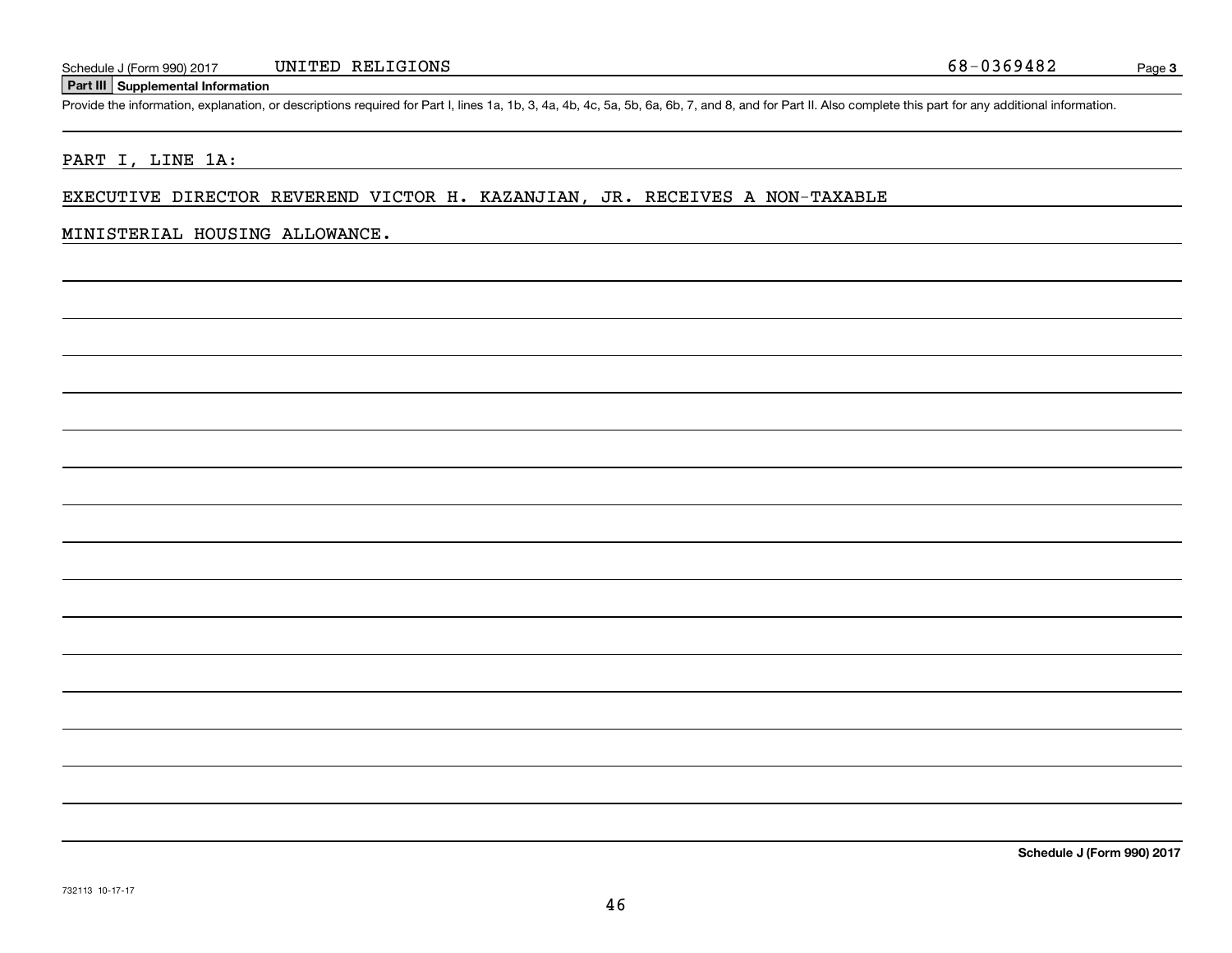#### **SCHEDULE M (Form 990)**

# **Noncash Contributions**

 $\blacktriangleright$  Complete if the organizations answered "Yes" on Form 990, Part IV, lines 29 or 30.  $\vert$   $\vert$   $\rm{2017}$ 

OMB No. 1545-0047

**Open To Public**

Department of the Treasury Internal Revenue Service

**Attach to Form 990.** J  **Go to www.irs.gov/Form990 for the latest information.** J

**InspectionEmployer identification number**

68-0369482

Name of the organization

# UNITED RELIGIONS

| Part I | <b>Types of Property</b>                                                                                                                                                                                                                                                                               |                               |                                                           |                                                                                    |                                                              |     |     |     |
|--------|--------------------------------------------------------------------------------------------------------------------------------------------------------------------------------------------------------------------------------------------------------------------------------------------------------|-------------------------------|-----------------------------------------------------------|------------------------------------------------------------------------------------|--------------------------------------------------------------|-----|-----|-----|
|        |                                                                                                                                                                                                                                                                                                        | (a)<br>Check if<br>applicable | (b)<br>Number of<br>contributions or<br>items contributed | (c)<br>Noncash contribution<br>amounts reported on<br>Form 990, Part VIII, line 1g | (d)<br>Method of determining<br>noncash contribution amounts |     |     |     |
| 1.     |                                                                                                                                                                                                                                                                                                        |                               |                                                           |                                                                                    |                                                              |     |     |     |
| 2      |                                                                                                                                                                                                                                                                                                        |                               |                                                           |                                                                                    |                                                              |     |     |     |
| 3      | Art - Fractional interests                                                                                                                                                                                                                                                                             |                               |                                                           |                                                                                    |                                                              |     |     |     |
| 4      | Books and publications                                                                                                                                                                                                                                                                                 |                               |                                                           |                                                                                    |                                                              |     |     |     |
| 5      | Clothing and household goods                                                                                                                                                                                                                                                                           |                               |                                                           |                                                                                    |                                                              |     |     |     |
| 6      |                                                                                                                                                                                                                                                                                                        |                               |                                                           |                                                                                    |                                                              |     |     |     |
| 7      |                                                                                                                                                                                                                                                                                                        |                               |                                                           |                                                                                    |                                                              |     |     |     |
| 8      | Intellectual property                                                                                                                                                                                                                                                                                  |                               |                                                           |                                                                                    |                                                              |     |     |     |
| 9      | Securities - Publicly traded                                                                                                                                                                                                                                                                           | $\mathbf x$                   | 9                                                         |                                                                                    | FMV                                                          |     |     |     |
| 10     | Securities - Closely held stock                                                                                                                                                                                                                                                                        |                               |                                                           |                                                                                    |                                                              |     |     |     |
| 11     | Securities - Partnership, LLC, or<br>trust interests                                                                                                                                                                                                                                                   |                               |                                                           |                                                                                    |                                                              |     |     |     |
| 12     | Securities - Miscellaneous                                                                                                                                                                                                                                                                             |                               |                                                           |                                                                                    |                                                              |     |     |     |
| 13     | Qualified conservation contribution -                                                                                                                                                                                                                                                                  |                               |                                                           |                                                                                    |                                                              |     |     |     |
|        | Historic structures                                                                                                                                                                                                                                                                                    |                               |                                                           |                                                                                    |                                                              |     |     |     |
| 14     | Qualified conservation contribution - Other                                                                                                                                                                                                                                                            |                               |                                                           |                                                                                    |                                                              |     |     |     |
| 15     | Real estate - Residential                                                                                                                                                                                                                                                                              |                               |                                                           |                                                                                    |                                                              |     |     |     |
| 16     | Real estate - Commercial                                                                                                                                                                                                                                                                               |                               |                                                           |                                                                                    |                                                              |     |     |     |
| 17     |                                                                                                                                                                                                                                                                                                        |                               |                                                           |                                                                                    |                                                              |     |     |     |
| 18     |                                                                                                                                                                                                                                                                                                        |                               |                                                           |                                                                                    |                                                              |     |     |     |
| 19     |                                                                                                                                                                                                                                                                                                        |                               |                                                           |                                                                                    |                                                              |     |     |     |
| 20     | Drugs and medical supplies                                                                                                                                                                                                                                                                             |                               |                                                           |                                                                                    |                                                              |     |     |     |
| 21     |                                                                                                                                                                                                                                                                                                        |                               |                                                           |                                                                                    |                                                              |     |     |     |
| 22     |                                                                                                                                                                                                                                                                                                        |                               |                                                           |                                                                                    |                                                              |     |     |     |
| 23     |                                                                                                                                                                                                                                                                                                        |                               |                                                           |                                                                                    |                                                              |     |     |     |
| 24     |                                                                                                                                                                                                                                                                                                        |                               |                                                           |                                                                                    |                                                              |     |     |     |
| 25     | Other<br>$\frac{1}{2}$ and $\frac{1}{2}$ and $\frac{1}{2}$ and $\frac{1}{2}$ and $\frac{1}{2}$ and $\frac{1}{2}$ and $\frac{1}{2}$ and $\frac{1}{2}$ and $\frac{1}{2}$ and $\frac{1}{2}$ and $\frac{1}{2}$ and $\frac{1}{2}$ and $\frac{1}{2}$ and $\frac{1}{2}$ and $\frac{1}{2}$ and $\frac{1}{2}$ a |                               |                                                           |                                                                                    |                                                              |     |     |     |
| 26     | Other                                                                                                                                                                                                                                                                                                  |                               |                                                           |                                                                                    |                                                              |     |     |     |
| 27     | Other                                                                                                                                                                                                                                                                                                  |                               |                                                           |                                                                                    |                                                              |     |     |     |
| 28     | Other                                                                                                                                                                                                                                                                                                  |                               |                                                           |                                                                                    |                                                              |     |     |     |
| 29     | Number of Forms 8283 received by the organization during the tax year for contributions                                                                                                                                                                                                                |                               |                                                           |                                                                                    |                                                              |     |     |     |
|        | for which the organization completed Form 8283, Part IV, Donee Acknowledgement                                                                                                                                                                                                                         |                               |                                                           | 29                                                                                 |                                                              |     |     |     |
|        |                                                                                                                                                                                                                                                                                                        |                               |                                                           |                                                                                    |                                                              |     | Yes | No. |
|        | 30a During the year, did the organization receive by contribution any property reported in Part I, lines 1 through 28, that it                                                                                                                                                                         |                               |                                                           |                                                                                    |                                                              |     |     |     |
|        | must hold for at least three years from the date of the initial contribution, and which isn't required to be used for                                                                                                                                                                                  |                               |                                                           |                                                                                    |                                                              |     |     |     |
|        |                                                                                                                                                                                                                                                                                                        |                               |                                                           |                                                                                    |                                                              | 30a |     | X   |
|        | <b>b</b> If "Yes," describe the arrangement in Part II.                                                                                                                                                                                                                                                |                               |                                                           |                                                                                    |                                                              |     |     |     |
| 31     | Does the organization have a gift acceptance policy that requires the review of any nonstandard contributions?                                                                                                                                                                                         |                               |                                                           |                                                                                    |                                                              | 31  |     | X   |
|        | 32a Does the organization hire or use third parties or related organizations to solicit, process, or sell noncash                                                                                                                                                                                      |                               |                                                           |                                                                                    |                                                              |     |     |     |
|        | contributions?                                                                                                                                                                                                                                                                                         |                               |                                                           |                                                                                    |                                                              | 32a |     | х   |
|        | <b>b</b> If "Yes," describe in Part II.                                                                                                                                                                                                                                                                |                               |                                                           |                                                                                    |                                                              |     |     |     |
| 33     | If the organization didn't report an amount in column (c) for a type of property for which column (a) is checked,                                                                                                                                                                                      |                               |                                                           |                                                                                    |                                                              |     |     |     |
|        | describe in Part II.                                                                                                                                                                                                                                                                                   |                               |                                                           |                                                                                    |                                                              |     |     |     |

For Paperwork Reduction Act Notice, see the Instructions for Form 990. **Schedule M (Form 990) 2017** LHA

732141 09-07-17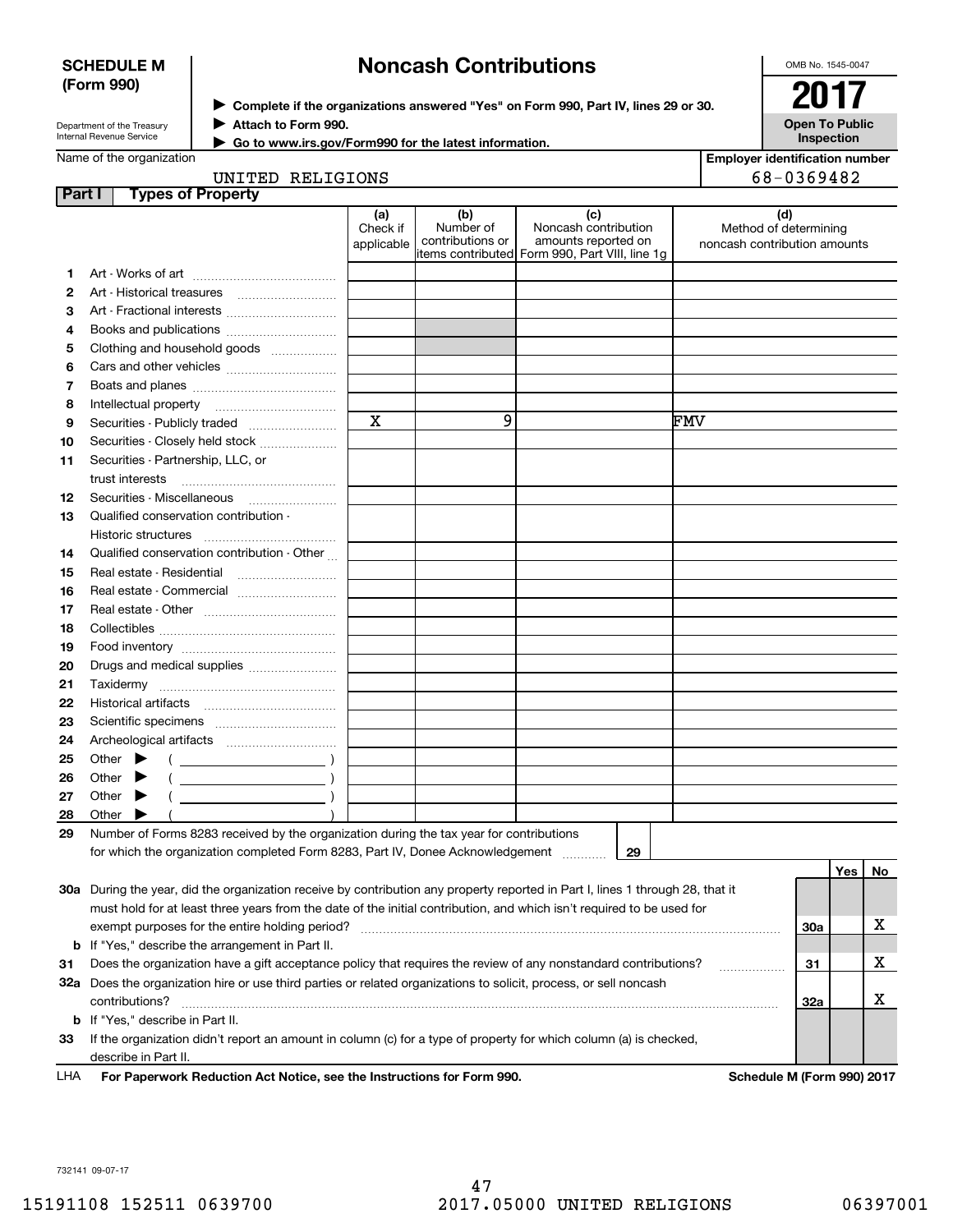this part for any additional information.

Part II | Supplemental Information. Provide the information required by Part I, lines 30b, 32b, and 33, and whether the organization is reporting in Part I, column (b), the number of contributions, the number of items received, or a combination of both. Also complete

| 732142 09-07-17 | Schedule M (Form 990) 2017 |
|-----------------|----------------------------|
|                 |                            |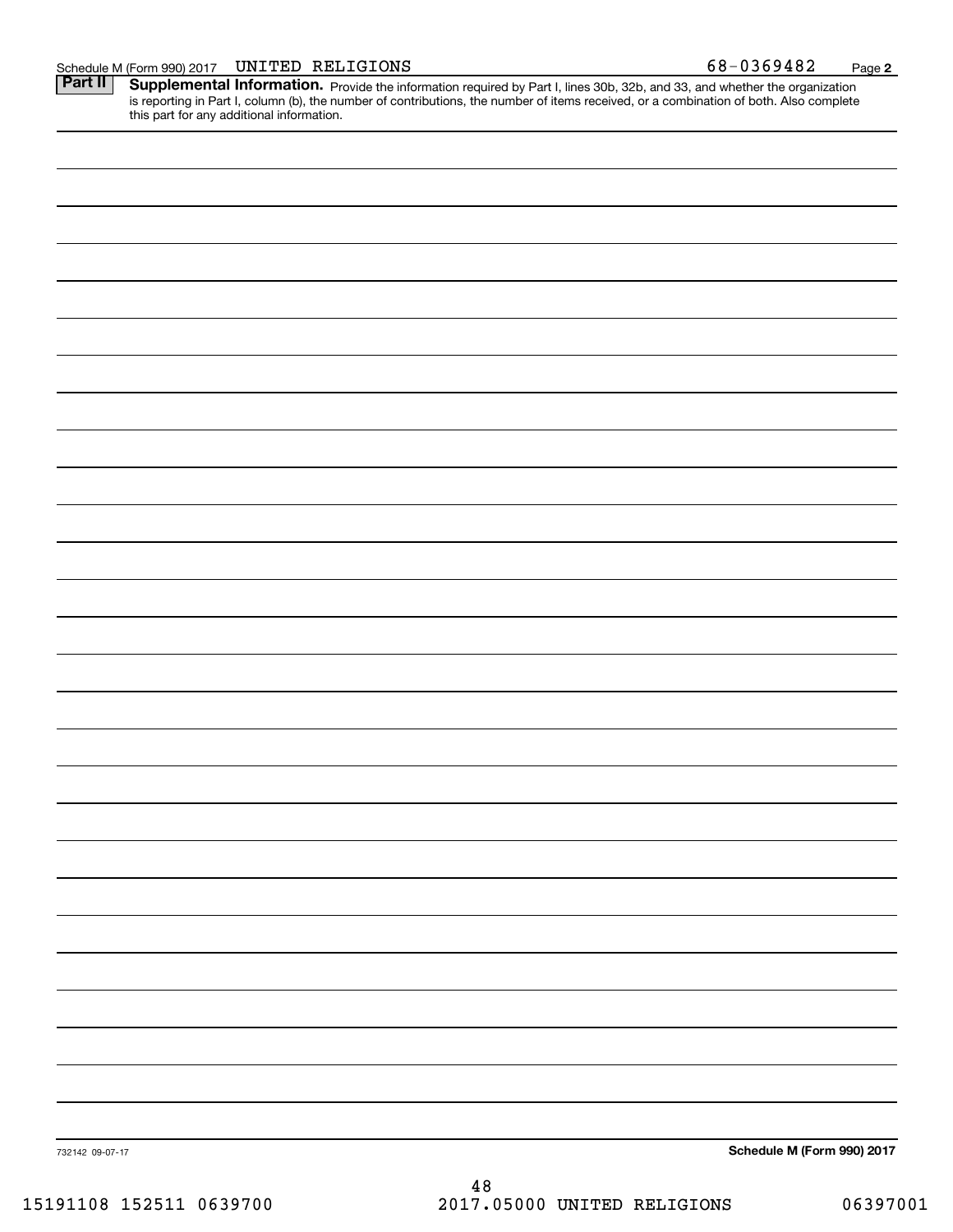**(Form 990 or 990-EZ)**

Department of the Treasury Internal Revenue Service Name of the organization

**Complete to provide information for responses to specific questions on Form 990 or 990-EZ or to provide any additional information. | Attach to Form 990 or 990-EZ. | Go to www.irs.gov/Form990 for the latest information. SCHEDULE O Supplemental Information to Form 990 or 990-EZ**



UNITED RELIGIONS 68-0369482

FORM 990, PART III, LINE 4A, PROGRAM SERVICE ACCOMPLISHMENTS:

URI'S ORGANIZATIONAL STRUCTURE INCLUDES EIGHT REGIONS WHICH ARE STAFFED BY 17 REGIONAL COORDINATORS WHO SUPERVISE REGIONAL STAFF, COORDINATE REGIONAL LEADERSHIP TEAMS THAT INCLUDE TRUSTEES, AND COOPERATION CIRCLE MEMBERS. THE PRIMARY WORK OF THE REGIONAL BASES IS TO PROVIDE DIRECT COMMUNICATION WITH AND NETWORK SUPPORT FOR CCS. NETWORK BENEFITS INCLUDE: HELPING CCS BUILD CAPACITY, RAISING VISIBILITY FOR CC WORK, CONNECTING WITH POLICY MAKERS, AND ORGANIZING LOCAL AND REGIONAL ASSEMBLIES AND TRAINING, AND SEEDING NEW CCS. CCS ARE INSPIRED AND SUSTAINED IN THEIR WORK BY ACTIVE PARTICIPATION IN URI'S VITAL NETWORK WITH OTHER CCS WITH WHOM THEY GENERATE CONNECTION, COMMUNICATION, CO-MENTORING AND SHARED LEARNING. URI'S GLOBAL SUPPORT OFFICE, WHICH IS BASED IN SAN FRANCISCO, PROVIDES ACCOUNTABILITY, TRAINING AND CONSULTATION FOR REGIONAL COORDINATORS, REGIONAL STAFF AND REGIONAL LEADERSHIP TEAMS.

URI'S GLOBAL SUPPORT OFFICE OVERSEES THE OPERATIONS OF THE URI NETWORK, ENERGIZING THE NETWORK BY SUPPORTING REGIONAL LEADERSHIP TEAMS, CREATING A FLOW OF QUALITY INFORMATION, MAINTAINING A CC MEMBER DATABASE, MANAGING FINANCE, PUBLICIZING CC IMPACT WORLDWIDE, ENGAGING IN FUNDRAISING, AND PROVIDING FOCUSED RESOURCE SUPPORT AND TRAINING IN AREAS SUCH AS CONFLICT TRANSFORMATION, THE ENVIRONMENT, WOMEN'S EMPOWERMENT, AND YOUTH LEADERSHIP. THE EXECUTIVE DIRECTOR, CHAIR OF THE URI GLOBAL COUNCIL AND URI'S PRESIDENT, WORKING ON BEHALF OF AN ELECTED 30 MEMBER GLOBAL COUNCIL OF TRUSTEES, LEAD THE URI NETWORK AND ARE SUPPORTED BY 16 GLOBAL SUPPORT STAFF.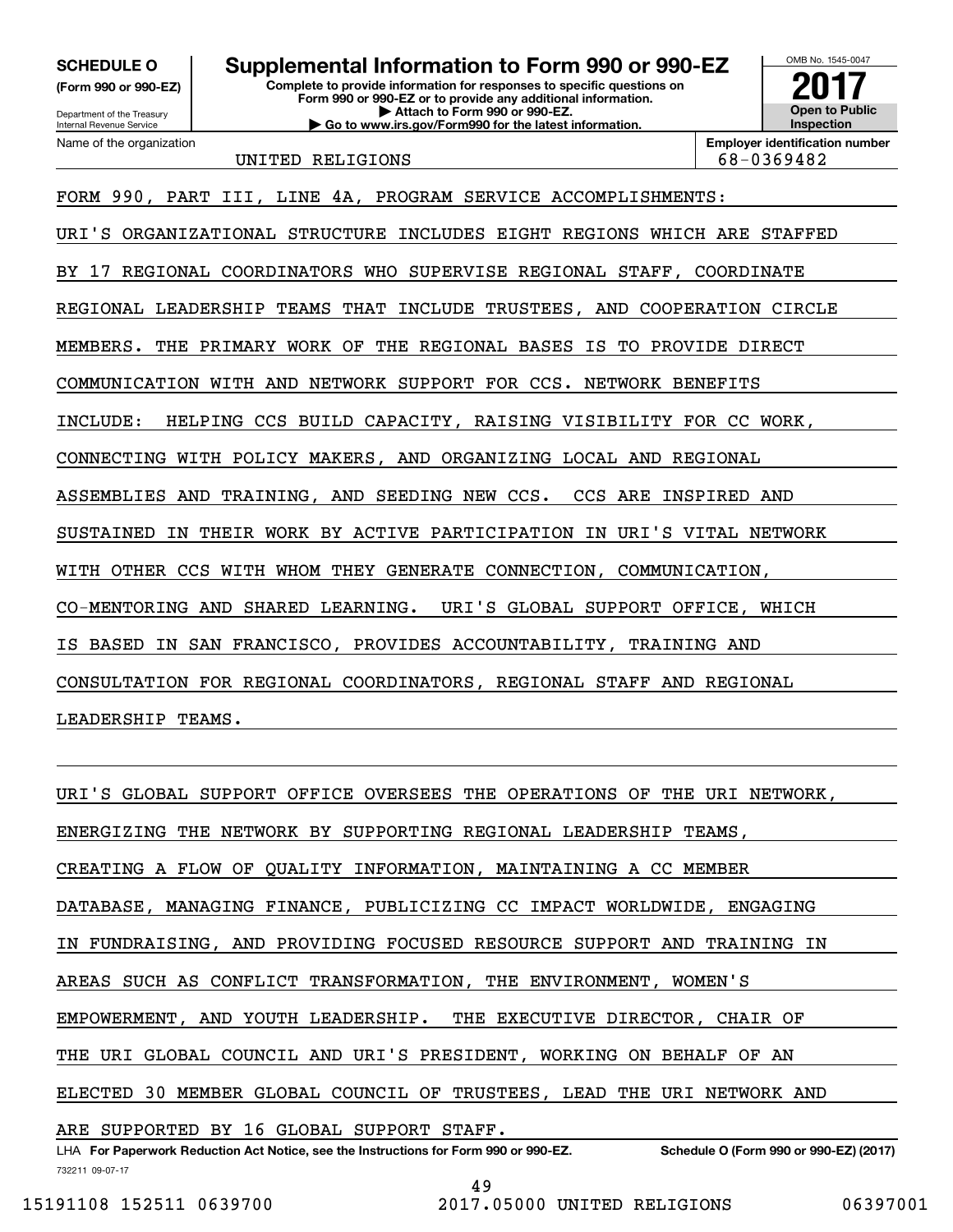| Schedule O (Form 990 or 990-EZ) (2017) | Page 2                                |
|----------------------------------------|---------------------------------------|
| Name of the organization               | <b>Employer identification number</b> |
| UNITED RELIGIONS                       | 68-0369482                            |

FORM 990, PART III, LINE 4D, OTHER PROGRAM SERVICES: EDUCATION AND OUTREACH: TO STRENGTHEN THE EFFECTIVENESS OF CCS TO ACCOMPLISH THEIR GOALS, EXCHANGES OF VARIOUS KINDS OF EXPERTISE TAKE PLACE AMONG CC MEMBERS. URI PROVIDES TRAINING TO HELP CCS EFFECTIVELY TAKE PART IN A GLOBAL NETWORK OF SUPPORT AND PROVIDES CCS WITH IN-DEPTH INTERVIEWS THAT DEEPEN UNDERSTANDING OF THEIR IMPACT AND POTENTIAL. URI DESIGNS LOCAL, NATIONAL AND REGIONAL GATHERINGS FOR CCS TO MEET FACE-TO-FACE TO SHARE RESOURCES, RECEIVE TRAINING, AND GIVE AND RECEIVE MUTUAL SUPPORT. URI COLLABORATES WITH MEMBER GROUPS WORLDWIDE TO ASSESS THE IMPACT OF BELONGING TO THE URI NETWORK AS BOTH CONTRIBUTORS TO THE NETWORK AND RECEIVERS OF BENEFITS.

URI'S WEBSITE INCLUDES AN INTERFAITH TEACHERS' CURRICULUM FOR ELEMENTARY AND MIDDLE SCHOOL STUDENTS, AS WELL AS AN EXTENSIVE RESOURCE SECTION. IN ADDITION TO EDUCATIONAL SUPPORT, CC MEMBERS, STAFF AND THE GLOBAL COUNCIL ENGAGE IN STRATEGIC NETWORKING, BOTH TO SHARE URI'S WORK AND TO PROMOTE NEW PARTNERSHIPS TO SUPPORT THE DEVELOPMENT OF THAT WORK. EXTENSIVE WORK IS UNDERWAY IN SEVERAL REGIONS TO INCREASE PARTNERSHIPS BETWEEN CCS, OTHER NGOS, GOVERNMENT AND CIVIC GROUPS TO STRENGTHEN NETWORK SUPPORT AND RESOURCE SHARING. URI ACTIVELY WORKS WITH SEVERAL UNITED NATIONS AGENCIES TO BUILD EFFECTIVE PARTNERSHIPS BETWEEN UN DEVELOPMENT GOALS AND THE WORK OF CCS THROUGHOUT THE WORLD. EXPENSES \$ 108,851. INCLUDING GRANTS OF \$ 0. REVENUE \$ 0.

50

#### ENVIRONMENT

EXPENSES \$ 129,218. INCLUDING GRANTS OF \$ 0. REVENUE \$ 0.

732212 09-07-17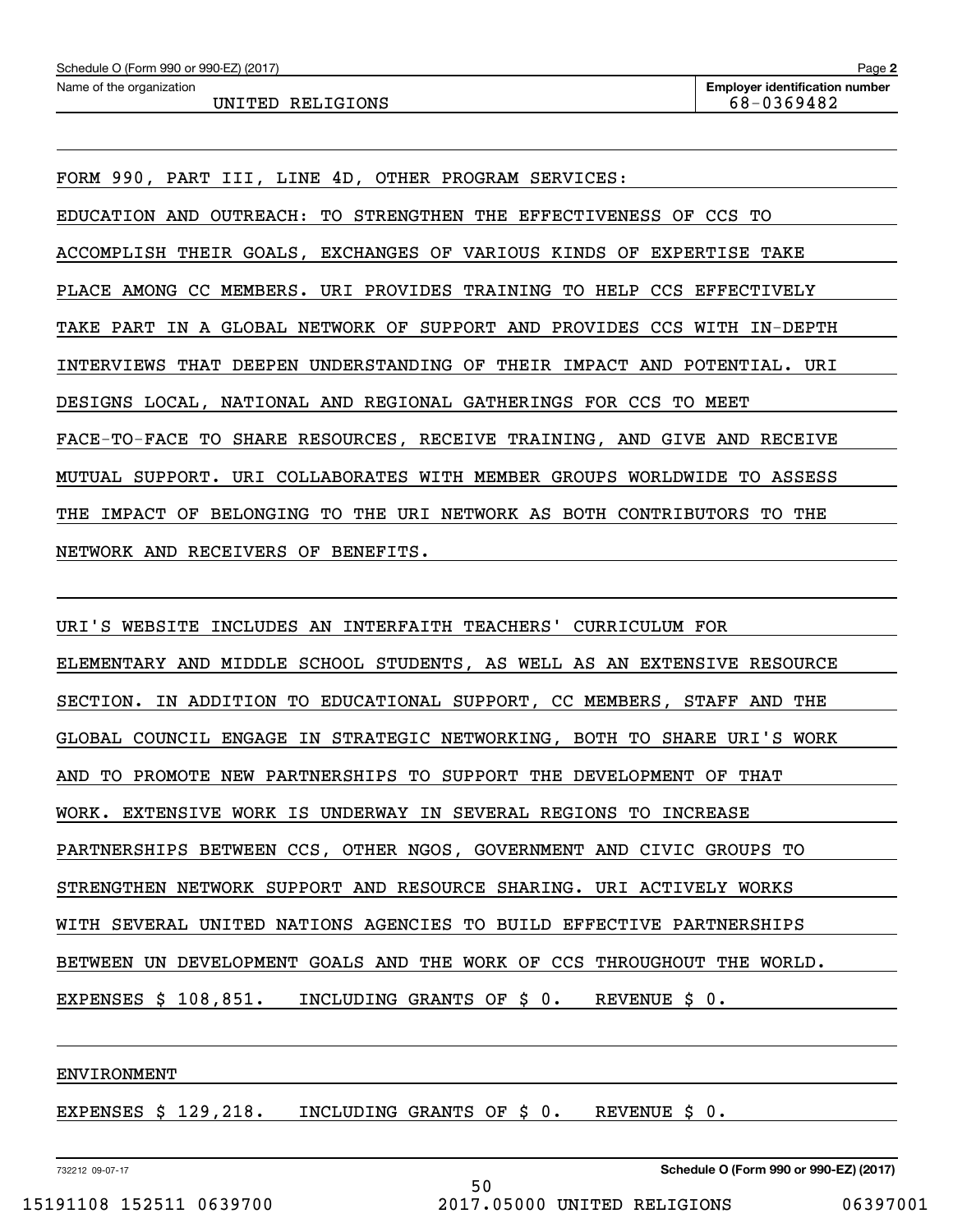| Schedule O (Form 990 or 990-EZ) (2017) |  |  |  |  |
|----------------------------------------|--|--|--|--|
|                                        |  |  |  |  |

UNITED RELIGIONS 68-0369482

PEACE BUILDING

EXPENSES \$ 1,057. INCLUDING GRANTS OF \$ 0. REVENUE \$ 0.

FORM 990, PART VI, SECTION A, LINE 6:

GROUPS CALLED "COOPERATION CIRCLES" ARE MEMBERS AND MUST BE APPROVED BY A COMMITTEE OF THE BOARD. COOPERATION CIRCLES ARE THE ONLY CLASS OF MEMBERS THAT HAVE THE RIGHTS TO ELECT MEMBERS OF THE GOVERNING BOARD. THE MEMBERS DO NOT MAKE KEY DECISIONS, AND UNLIKE FOR-PROFIT ORGANIZATIONS, OUR MEMBERS DO NOT RECEIVE A SHARE OF PROFITS, EXCESS DUES, OR SHARE OF NET ASSETS.

FORM 990, PART VI, SECTION A, LINE 7A:

MEMBERS IN EIGHT REGIONS VOTE TO ELECT 3 BOARD TRUSTEES EACH (22 TOTAL).

FORM 990, PART VI, SECTION B, LINE 11B:

THE ORGANIZATION RETAINS A PROFESSIONAL CPA FIRM TO PREPARE THE FORM 990,

AFTER REVIEW AND APPROVAL BY THE FINANCE COMMITTEE. COPIES ARE MADE

AVAILABLE TO ALL BOARD MEMBERS PRIOR TO FILING THE RETURN.

FORM 990, PART VI, SECTION B, LINE 12C:

THE CONFLICT OF INTEREST POLICY REQUIRES CONTEMPORANEOUS DISCLOSURE OF ANY

FINANCIAL TRANSACTIONS WHICH MAY GIVE RISE TO A CONFLICT. BOARD MEMBERS

AND OFFICERS ANNUALLY REVIEW THE POLICY AND SIGN AN AFFIDAVIT OF

INDEPENDENCE.

FORM 990, PART VI, SECTION B, LINE 15A:

IN ORDER TO ENSURE EXECUTIVE COMPENSATION IS COMMENSURATE WITH SIMILAR

ORGANIZATIONS, A BOARD SUBCOMMITTEE RETAINS AN INDEPENDENT CONSULTING FIRM

732212 09-07-17 **Schedule O (Form 990 or 990-EZ) (2017)** TO ADVISE REGARDING EXECUTIVE COMPENSATION IN ORGANIZATIONS OF COMPARABLE 51

15191108 152511 0639700 2017.05000 UNITED RELIGIONS 06397001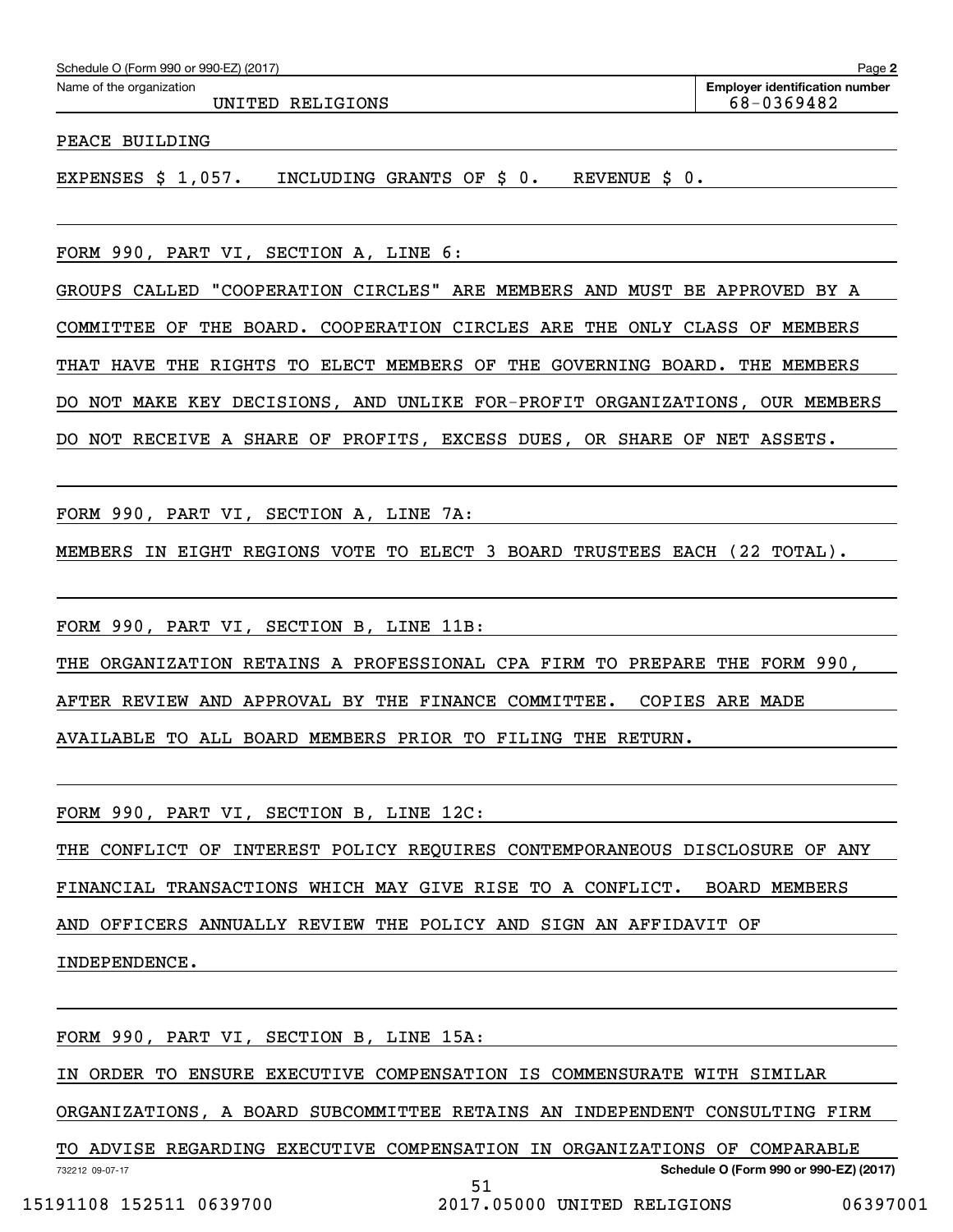| Schedule O (Form 990 or 990-EZ) (2017)                                       | Page 2                                              |
|------------------------------------------------------------------------------|-----------------------------------------------------|
| Name of the organization<br>UNITED RELIGIONS                                 | <b>Employer identification number</b><br>68-0369482 |
| SIZE AND LOCATION.<br>ADDITIONALLY, AVAILABLE SURVEY MATERIALS AND FORMS 990 |                                                     |
| ARE REVIEWED.<br>THE FULL BOARD MUST APPROVE THE COMPENSATION LEVEL OF THE   |                                                     |
| EXECUTIVE DIRECTOR.                                                          |                                                     |
|                                                                              |                                                     |
| FORM 990, PART VI, SECTION C, LINE 19:                                       |                                                     |
| ANY DOCUMENTS, INCLUDING GOVERNING DOCUMENTS, THE CONFLICT OF INTEREST       |                                                     |
| POLICY, AND PAST FINANCIAL STATEMENTS, ARE AVAILABLE UPON REQUEST TO ANY     |                                                     |
| REVIEWER.                                                                    |                                                     |
|                                                                              |                                                     |
| FORM 990, PART XI, LINE 9, CHANGES IN NET ASSETS:                            |                                                     |
| EARNINGS FROM FOUNDATION                                                     | 14,631,914.                                         |
| ROUNDING                                                                     | $1$ .                                               |
| TOTAL TO FORM 990, PART XI, LINE 9                                           | 14,631,915.                                         |
|                                                                              |                                                     |
| FORM 990, PART XII, LINE 2C                                                  |                                                     |
| THERE IS NO CHANGE IN PROCESS FROM THE PRIOR YEAR.                           |                                                     |
|                                                                              |                                                     |
|                                                                              |                                                     |
|                                                                              |                                                     |
|                                                                              |                                                     |
|                                                                              |                                                     |
|                                                                              |                                                     |
|                                                                              |                                                     |
|                                                                              |                                                     |
|                                                                              |                                                     |
|                                                                              |                                                     |
|                                                                              |                                                     |
|                                                                              |                                                     |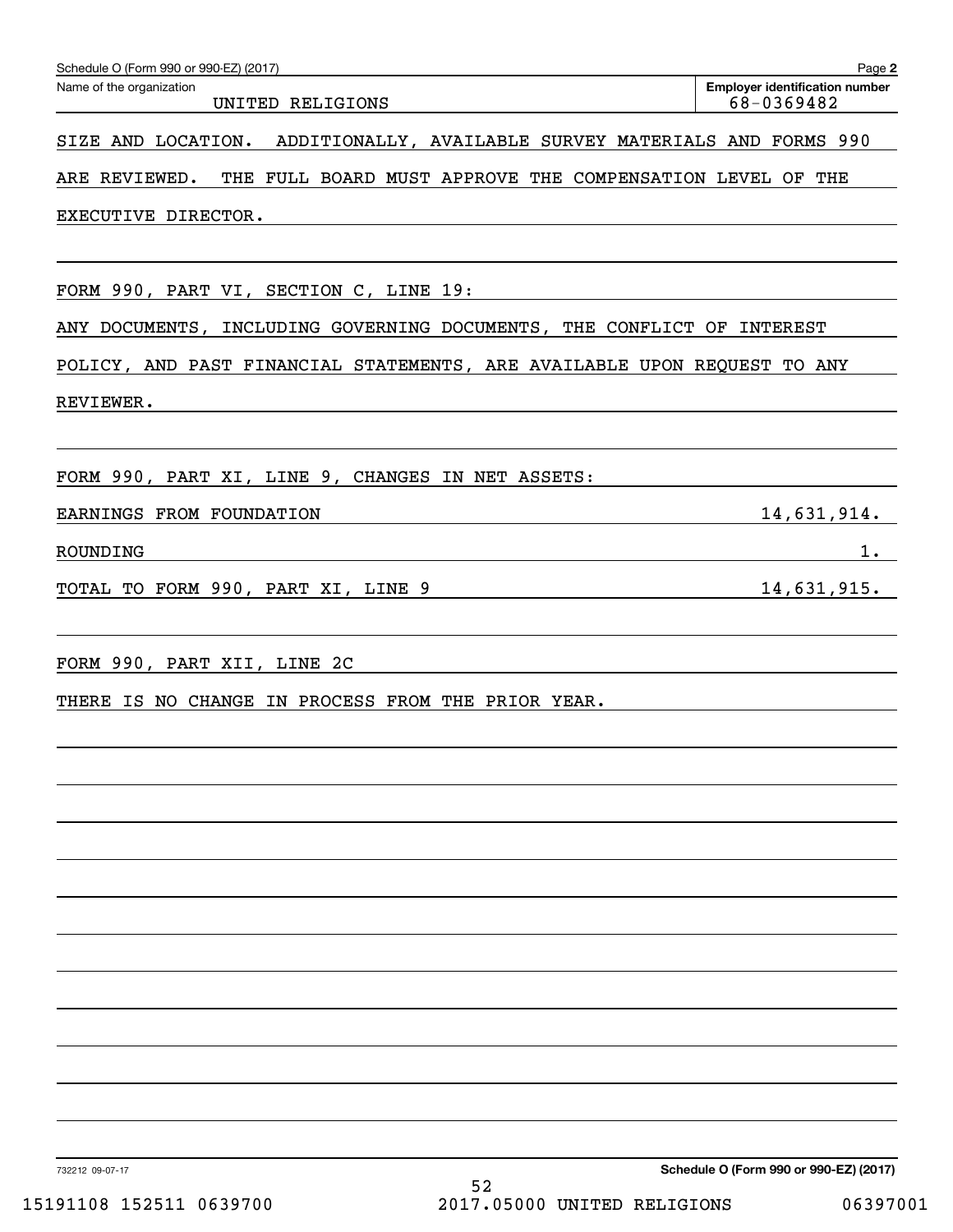# **Related Organizations and Unrelated Partnerships**

**Complete if the organization answered "Yes" on Form 990, Part IV, line 33, 34, 35b, 36, or 37.** |

**Attach to Form 990.**  |

**| Go to www.irs.gov/Form990 for instructions and the latest information. Inspection**

Department of the Treasury Internal Revenue Service Name of the organization

**SCHEDULE R (Form 990)**

UNITED RELIGIONS

**Part I Identification of Disregarded Entities.**  Complete if the organization answered "Yes" on Form 990, Part IV, line 33.

| (a)<br>Name, address, and EIN (if applicable)<br>of disregarded entity | (b)<br>Primary activity | (c)<br>Legal domicile (state or<br>foreign country) | (d)<br>Total income | (e)<br>End-of-year assets | (f)<br>Direct controlling<br>entity |
|------------------------------------------------------------------------|-------------------------|-----------------------------------------------------|---------------------|---------------------------|-------------------------------------|
|                                                                        |                         |                                                     |                     |                           |                                     |
|                                                                        |                         |                                                     |                     |                           |                                     |
|                                                                        |                         |                                                     |                     |                           |                                     |
|                                                                        |                         |                                                     |                     |                           |                                     |

#### **Identification of Related Tax-Exempt Organizations.** Complete if the organization answered "Yes" on Form 990, Part IV, line 34, because it had one or more related tax-exempt **Part II** organizations during the tax year.

| organizations during the tax year.                       |                          |                                                     |                               |                                             |                                     |                   |                                                      |
|----------------------------------------------------------|--------------------------|-----------------------------------------------------|-------------------------------|---------------------------------------------|-------------------------------------|-------------------|------------------------------------------------------|
| (a)<br>Name, address, and EIN<br>of related organization | (b)<br>Primary activity  | (c)<br>Legal domicile (state or<br>foreign country) | (d)<br>Exempt Code<br>section | (e)<br>Public charity<br>status (if section | (f)<br>Direct controlling<br>entity |                   | $(g)$<br>Section 512(b)(13)<br>controlled<br>entity? |
|                                                          |                          |                                                     |                               | 501(c)(3))                                  |                                     | Yes               | No                                                   |
| THE UNITED RELIGIONS INITIATIVE FOUNDATION,              |                          |                                                     |                               |                                             |                                     |                   |                                                      |
| INC. - 20-8008593, P.O. BOX 29242, SAN                   | SUPPORT UNITED RELIGIONS |                                                     |                               |                                             |                                     |                   |                                                      |
| FRANCISCO, CA 94129                                      | INITIATIVE               | CALIFORNIA                                          | 501(C)(3)                     | LINE 11 (A)                                 | SELF                                | $\mathbf{v}$<br>ᅀ |                                                      |
|                                                          |                          |                                                     |                               |                                             |                                     |                   |                                                      |
|                                                          |                          |                                                     |                               |                                             |                                     |                   |                                                      |
|                                                          |                          |                                                     |                               |                                             |                                     |                   |                                                      |
|                                                          |                          |                                                     |                               |                                             |                                     |                   |                                                      |
|                                                          |                          |                                                     |                               |                                             |                                     |                   |                                                      |
|                                                          |                          |                                                     |                               |                                             |                                     |                   |                                                      |

**For Paperwork Reduction Act Notice, see the Instructions for Form 990. Schedule R (Form 990) 2017**

OMB No. 1545-0047

**Open to Public**

**Employer identification number**

68-0369482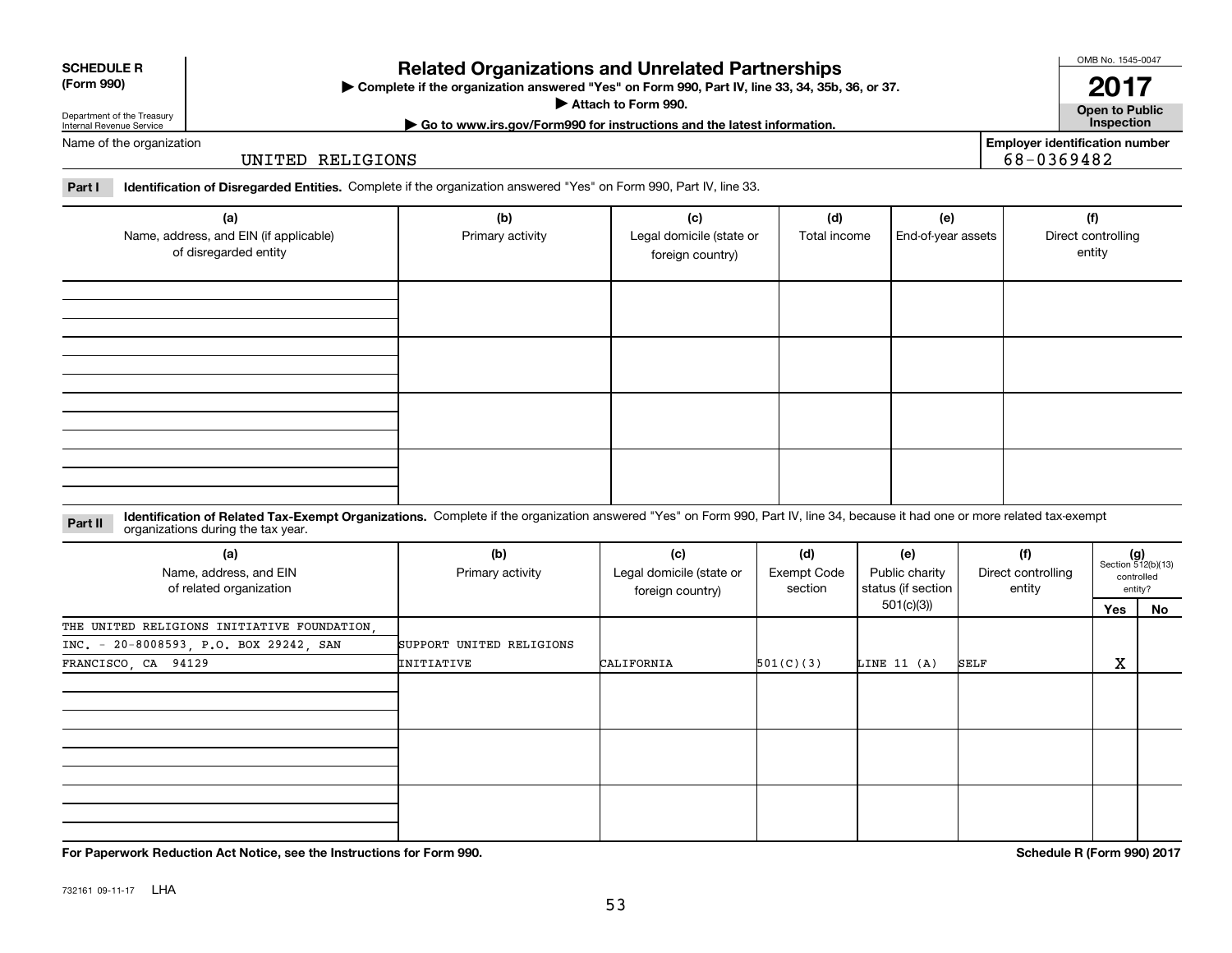#### Schedule R (Form 990) 2017 Page UNITED RELIGIONS 68-0369482

**Identification of Related Organizations Taxable as a Partnership.** Complete if the organization answered "Yes" on Form 990, Part IV, line 34, because it had one or more related **Part III** organizations treated as a partnership during the tax year.

| (b)              | (c)      | (d)                                       | (e)                | (f)            | (g)                                                                            |                       |    | (i)                                                   | (j) | (k)                                                                                                                  |
|------------------|----------|-------------------------------------------|--------------------|----------------|--------------------------------------------------------------------------------|-----------------------|----|-------------------------------------------------------|-----|----------------------------------------------------------------------------------------------------------------------|
| Primary activity |          | Direct controlling                        | Predominant income | Share of total | Share of                                                                       |                       |    | Code V-UBI                                            |     |                                                                                                                      |
|                  |          |                                           |                    |                |                                                                                |                       |    |                                                       |     |                                                                                                                      |
|                  | country) |                                           |                    |                |                                                                                |                       | No |                                                       |     |                                                                                                                      |
|                  |          |                                           |                    |                |                                                                                |                       |    |                                                       |     |                                                                                                                      |
|                  |          |                                           |                    |                |                                                                                |                       |    |                                                       |     |                                                                                                                      |
|                  |          |                                           |                    |                |                                                                                |                       |    |                                                       |     |                                                                                                                      |
|                  |          |                                           |                    |                |                                                                                |                       |    |                                                       |     |                                                                                                                      |
|                  |          |                                           |                    |                |                                                                                |                       |    |                                                       |     |                                                                                                                      |
|                  |          |                                           |                    |                |                                                                                |                       |    |                                                       |     |                                                                                                                      |
|                  |          |                                           |                    |                |                                                                                |                       |    |                                                       |     |                                                                                                                      |
|                  |          |                                           |                    |                |                                                                                |                       |    |                                                       |     |                                                                                                                      |
|                  |          |                                           |                    |                |                                                                                |                       |    |                                                       |     |                                                                                                                      |
|                  |          |                                           |                    |                |                                                                                |                       |    |                                                       |     |                                                                                                                      |
|                  |          |                                           |                    |                |                                                                                |                       |    |                                                       |     |                                                                                                                      |
|                  |          |                                           |                    |                |                                                                                |                       |    |                                                       |     |                                                                                                                      |
|                  |          |                                           |                    |                |                                                                                |                       |    |                                                       |     |                                                                                                                      |
|                  |          |                                           |                    |                |                                                                                |                       |    |                                                       |     |                                                                                                                      |
|                  |          |                                           |                    |                |                                                                                |                       |    |                                                       |     |                                                                                                                      |
|                  |          |                                           |                    |                |                                                                                |                       |    |                                                       |     |                                                                                                                      |
|                  |          | Legal<br>domicile<br>(state or<br>foreign | entity             |                | (related, unrelated,<br>excluded from tax under<br>sections 512-514)<br>income | end-of-year<br>assets |    | (h)<br>Disproportionate<br>allocations?<br>$Yes \mid$ |     | General or Percentage<br>managing ownership<br>partner?<br>amount in box<br>20 of Schedule<br>K-1 (Form 1065) Yes No |

**Identification of Related Organizations Taxable as a Corporation or Trust.** Complete if the organization answered "Yes" on Form 990, Part IV, line 34, because it had one or more related **Part IV** organizations treated as a corporation or trust during the tax year.

| (a)<br>Name, address, and EIN<br>of related organization | (b)<br>Primary activity | (c)<br>Legal domicile<br>(state or<br>foreign | (d)<br>Direct controlling<br>entity | (e)<br>Type of entity<br>(C corp, S corp,<br>or trust) | (f)<br>Share of total<br>income | (g)<br>Share of<br>end-of-year<br>assets | (h)<br>Percentage<br>ownership | $\begin{array}{c} \textbf{(i)}\\ \text{Section}\\ 512 \text{(b)} \text{(13)}\\ \text{controlled}\\ \text{entity?} \end{array}$ |
|----------------------------------------------------------|-------------------------|-----------------------------------------------|-------------------------------------|--------------------------------------------------------|---------------------------------|------------------------------------------|--------------------------------|--------------------------------------------------------------------------------------------------------------------------------|
|                                                          |                         | country)                                      |                                     |                                                        |                                 |                                          |                                | Yes No                                                                                                                         |
|                                                          |                         |                                               |                                     |                                                        |                                 |                                          |                                |                                                                                                                                |
|                                                          |                         |                                               |                                     |                                                        |                                 |                                          |                                |                                                                                                                                |
|                                                          |                         |                                               |                                     |                                                        |                                 |                                          |                                |                                                                                                                                |
|                                                          |                         |                                               |                                     |                                                        |                                 |                                          |                                |                                                                                                                                |
|                                                          |                         |                                               |                                     |                                                        |                                 |                                          |                                |                                                                                                                                |
|                                                          |                         |                                               |                                     |                                                        |                                 |                                          |                                |                                                                                                                                |
|                                                          |                         |                                               |                                     |                                                        |                                 |                                          |                                |                                                                                                                                |
|                                                          |                         |                                               |                                     |                                                        |                                 |                                          |                                |                                                                                                                                |
|                                                          |                         |                                               |                                     |                                                        |                                 |                                          |                                |                                                                                                                                |
|                                                          |                         |                                               |                                     |                                                        |                                 |                                          |                                |                                                                                                                                |
|                                                          |                         |                                               |                                     |                                                        |                                 |                                          |                                |                                                                                                                                |
|                                                          |                         |                                               |                                     |                                                        |                                 |                                          |                                |                                                                                                                                |
|                                                          |                         |                                               |                                     |                                                        |                                 |                                          |                                |                                                                                                                                |
|                                                          |                         |                                               |                                     |                                                        |                                 |                                          |                                |                                                                                                                                |
|                                                          |                         |                                               |                                     |                                                        |                                 |                                          |                                |                                                                                                                                |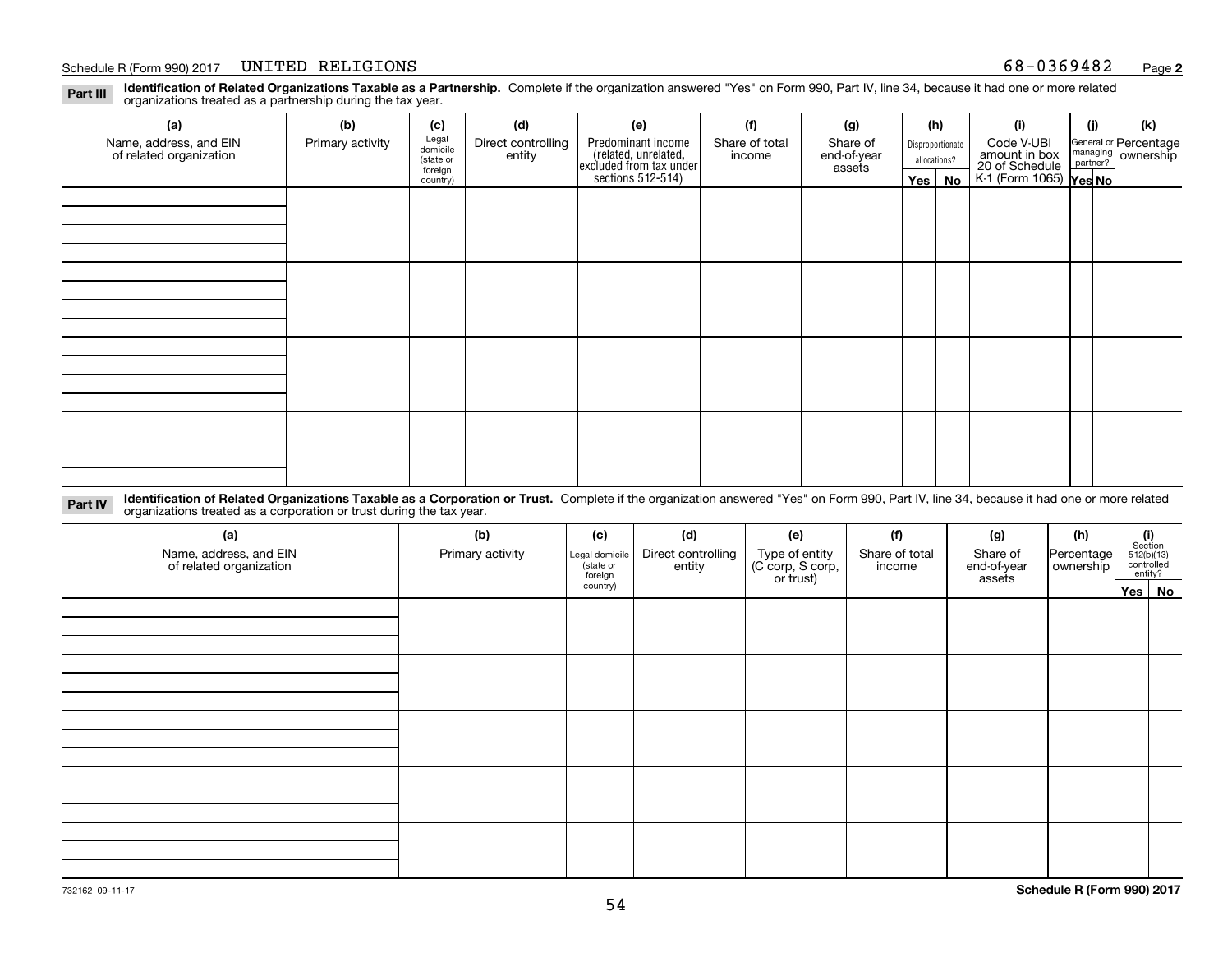#### Schedule R (Form 990) 2017 Page UNITED RELIGIONS 68-0369482

 $\overline{\phantom{a}}$ 

**Part V** T**ransactions With Related Organizations.** Complete if the organization answered "Yes" on Form 990, Part IV, line 34, 35b, or 36.

| Note: Complete line 1 if any entity is listed in Parts II, III, or IV of this schedule. |                                                                                                                                                                                                                                |                |   |             |  |
|-----------------------------------------------------------------------------------------|--------------------------------------------------------------------------------------------------------------------------------------------------------------------------------------------------------------------------------|----------------|---|-------------|--|
|                                                                                         | 1 During the tax year, did the organization engage in any of the following transactions with one or more related organizations listed in Parts II-IV?                                                                          |                |   |             |  |
|                                                                                         |                                                                                                                                                                                                                                | 1a             |   | х           |  |
|                                                                                         |                                                                                                                                                                                                                                | 1b             |   | $\mathbf x$ |  |
|                                                                                         | c Gift, grant, or capital contribution from related organization(s) material contents and content of the contribution from related organization(s) material content of the content of the content of content of the content of | 1c             | X |             |  |
|                                                                                         |                                                                                                                                                                                                                                | 1 <sub>d</sub> |   | х           |  |
|                                                                                         | e Loans or loan quarantees by related organization(s)                                                                                                                                                                          | 1e.            |   | x           |  |
|                                                                                         |                                                                                                                                                                                                                                |                |   |             |  |
|                                                                                         | f Dividends from related organization(s) manufactured contains and contained a series of the contact of the contact of the contact of the contact of the contact of the contact of the contact of the contact of the contact o | 1f             |   | x           |  |
|                                                                                         | g Sale of assets to related organization(s) www.assettion.com/www.assettion.com/www.assettion.com/www.assettion.com/www.assettion.com/www.assettion.com/www.assettion.com/www.assettion.com/www.assettion.com/www.assettion.co | 1a             |   | X           |  |
|                                                                                         | h Purchase of assets from related organization(s) manufactured and content and content and content and content and content and content and content and content and content and content and content and content and content and | 1h             |   | X           |  |
|                                                                                         | Exchange of assets with related organization(s) manufactured and content to the content of the content of the content of the content of the content of the content of the content of the content of the content of the content | 1i.            |   | X           |  |
|                                                                                         |                                                                                                                                                                                                                                | 1i.            |   | X           |  |
|                                                                                         |                                                                                                                                                                                                                                |                |   |             |  |
|                                                                                         |                                                                                                                                                                                                                                | 1k             |   | X           |  |
|                                                                                         | Performance of services or membership or fundraising solicitations for related organization(s)                                                                                                                                 | 11             |   | X           |  |
|                                                                                         | m Performance of services or membership or fundraising solicitations by related organization(s)                                                                                                                                | 1m             |   | X           |  |
|                                                                                         |                                                                                                                                                                                                                                | 1n             |   | $\mathbf x$ |  |
|                                                                                         | <b>o</b> Sharing of paid employees with related organization(s)                                                                                                                                                                | 10             |   | X           |  |
|                                                                                         |                                                                                                                                                                                                                                |                |   |             |  |
|                                                                                         |                                                                                                                                                                                                                                | 1p.            |   | X           |  |
|                                                                                         |                                                                                                                                                                                                                                | 1a             |   | X           |  |
|                                                                                         |                                                                                                                                                                                                                                |                |   |             |  |
|                                                                                         | r Other transfer of cash or property to related organization(s)                                                                                                                                                                | 1r             |   | X           |  |
|                                                                                         |                                                                                                                                                                                                                                | 1s             | х |             |  |

**2**If the answer to any of the above is "Yes," see the instructions for information on who must complete this line, including covered relationships and transaction thresholds.

| (a)<br>Name of related organization                       | (b)<br>Transaction<br>type (a-s) | (c)<br>Amount involved | (d)<br>Method of determining amount involved |
|-----------------------------------------------------------|----------------------------------|------------------------|----------------------------------------------|
| THE UNITED RELIGIONS INITIATIVE<br>$(1)$ FOUNDATION, INC. | $\mathcal{C}$                    | $672,690.\,$ FMV       |                                              |
|                                                           |                                  |                        |                                              |
| (2)                                                       |                                  |                        |                                              |
| (3)                                                       |                                  |                        |                                              |
| (4)                                                       |                                  |                        |                                              |
| (5)                                                       |                                  |                        |                                              |
| (6)                                                       |                                  |                        |                                              |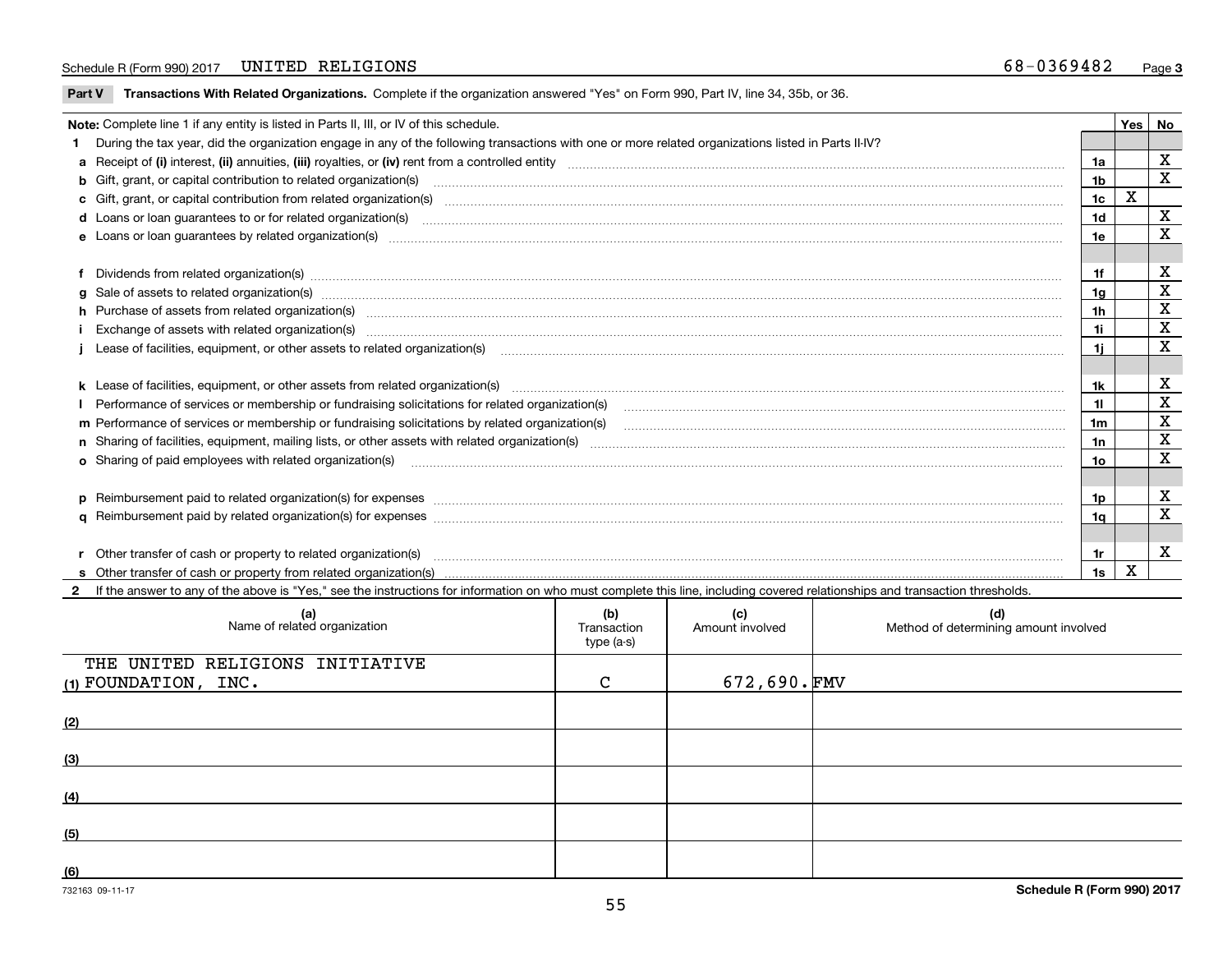#### Schedule R (Form 990) 2017 Page UNITED RELIGIONS 68-0369482

**Part VI Unrelated Organizations Taxable as a Partnership. Complete if the organization answered "Yes" on Form 990, Part IV, line 37.** 

Provide the following information for each entity taxed as a partnership through which the organization conducted more than five percent of its activities (measured by total assets or gross revenue) that was not a related organization. See instructions regarding exclusion for certain investment partnerships.

| ັ                      | ັ<br>ັ           |                   |                                                                                            |                                      |          |  |             |                                       |     |                                                                                                                                       |        |     |
|------------------------|------------------|-------------------|--------------------------------------------------------------------------------------------|--------------------------------------|----------|--|-------------|---------------------------------------|-----|---------------------------------------------------------------------------------------------------------------------------------------|--------|-----|
| (a)                    | (b)              | (c)               | (d)                                                                                        | (e)<br>Are all                       | (f)      |  | (g)         |                                       | (h) | (i)                                                                                                                                   | (i)    | (k) |
| Name, address, and EIN | Primary activity | Legal domicile    | Predominant income<br>(related, unrelated,<br>excluded from tax under<br>sections 512-514) | partners sec.<br>501(c)(3)<br>orgs.? | Share of |  | Share of    | Dispropor-<br>tionate<br>allocations? |     | Code V-UBI<br>  amount in box 20 managing<br>  of Schedule K-1 partner? ownership<br>  of Schedule K-1 partner? ownership<br>  Yes No |        |     |
| of entity              |                  | (state or foreign |                                                                                            |                                      | total    |  | end-of-year |                                       |     |                                                                                                                                       |        |     |
|                        |                  | country)          |                                                                                            | Yes No                               | income   |  | assets      | Yes No                                |     |                                                                                                                                       | Yes No |     |
|                        |                  |                   |                                                                                            |                                      |          |  |             |                                       |     |                                                                                                                                       |        |     |
|                        |                  |                   |                                                                                            |                                      |          |  |             |                                       |     |                                                                                                                                       |        |     |
|                        |                  |                   |                                                                                            |                                      |          |  |             |                                       |     |                                                                                                                                       |        |     |
|                        |                  |                   |                                                                                            |                                      |          |  |             |                                       |     |                                                                                                                                       |        |     |
|                        |                  |                   |                                                                                            |                                      |          |  |             |                                       |     |                                                                                                                                       |        |     |
|                        |                  |                   |                                                                                            |                                      |          |  |             |                                       |     |                                                                                                                                       |        |     |
|                        |                  |                   |                                                                                            |                                      |          |  |             |                                       |     |                                                                                                                                       |        |     |
|                        |                  |                   |                                                                                            |                                      |          |  |             |                                       |     |                                                                                                                                       |        |     |
|                        |                  |                   |                                                                                            |                                      |          |  |             |                                       |     |                                                                                                                                       |        |     |
|                        |                  |                   |                                                                                            |                                      |          |  |             |                                       |     |                                                                                                                                       |        |     |
|                        |                  |                   |                                                                                            |                                      |          |  |             |                                       |     |                                                                                                                                       |        |     |
|                        |                  |                   |                                                                                            |                                      |          |  |             |                                       |     |                                                                                                                                       |        |     |
|                        |                  |                   |                                                                                            |                                      |          |  |             |                                       |     |                                                                                                                                       |        |     |
|                        |                  |                   |                                                                                            |                                      |          |  |             |                                       |     |                                                                                                                                       |        |     |
|                        |                  |                   |                                                                                            |                                      |          |  |             |                                       |     |                                                                                                                                       |        |     |
|                        |                  |                   |                                                                                            |                                      |          |  |             |                                       |     |                                                                                                                                       |        |     |
|                        |                  |                   |                                                                                            |                                      |          |  |             |                                       |     |                                                                                                                                       |        |     |
|                        |                  |                   |                                                                                            |                                      |          |  |             |                                       |     |                                                                                                                                       |        |     |
|                        |                  |                   |                                                                                            |                                      |          |  |             |                                       |     |                                                                                                                                       |        |     |
|                        |                  |                   |                                                                                            |                                      |          |  |             |                                       |     |                                                                                                                                       |        |     |
|                        |                  |                   |                                                                                            |                                      |          |  |             |                                       |     |                                                                                                                                       |        |     |
|                        |                  |                   |                                                                                            |                                      |          |  |             |                                       |     |                                                                                                                                       |        |     |
|                        |                  |                   |                                                                                            |                                      |          |  |             |                                       |     |                                                                                                                                       |        |     |
|                        |                  |                   |                                                                                            |                                      |          |  |             |                                       |     |                                                                                                                                       |        |     |
|                        |                  |                   |                                                                                            |                                      |          |  |             |                                       |     |                                                                                                                                       |        |     |
|                        |                  |                   |                                                                                            |                                      |          |  |             |                                       |     |                                                                                                                                       |        |     |
|                        |                  |                   |                                                                                            |                                      |          |  |             |                                       |     |                                                                                                                                       |        |     |
|                        |                  |                   |                                                                                            |                                      |          |  |             |                                       |     |                                                                                                                                       |        |     |
|                        |                  |                   |                                                                                            |                                      |          |  |             |                                       |     |                                                                                                                                       |        |     |
|                        |                  |                   |                                                                                            |                                      |          |  |             |                                       |     |                                                                                                                                       |        |     |
|                        |                  |                   |                                                                                            |                                      |          |  |             |                                       |     |                                                                                                                                       |        |     |
|                        |                  |                   |                                                                                            |                                      |          |  |             |                                       |     |                                                                                                                                       |        |     |
|                        |                  |                   |                                                                                            |                                      |          |  |             |                                       |     |                                                                                                                                       |        |     |
|                        |                  |                   |                                                                                            |                                      |          |  |             |                                       |     |                                                                                                                                       |        |     |
|                        |                  |                   |                                                                                            |                                      |          |  |             |                                       |     |                                                                                                                                       |        |     |

**Schedule R (Form 990) 2017**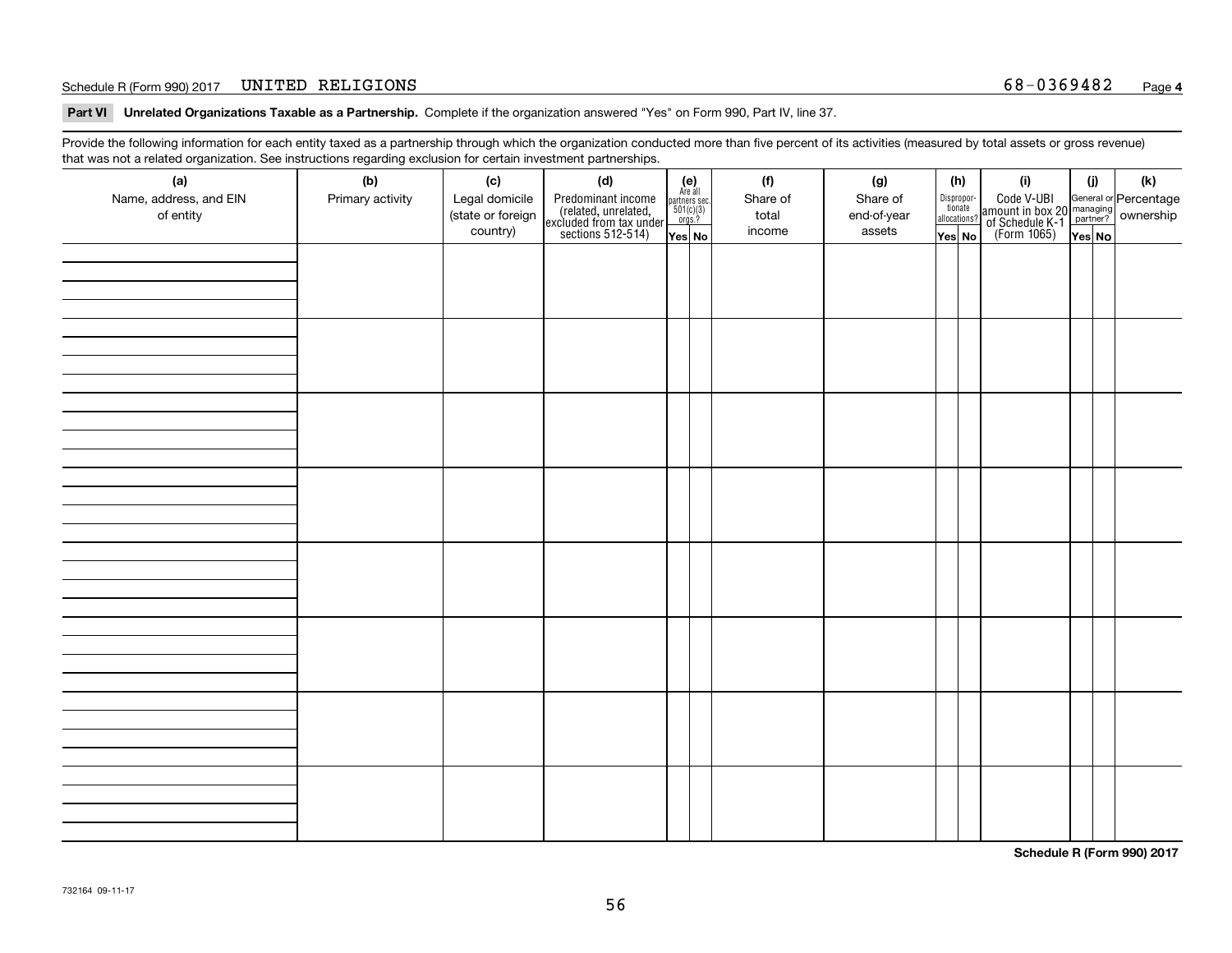#### Schedule R (Form 990) 2017 UNITED RELIGIONS 68-0 36 9 4 8 2 Page

**Part VII** Supplemental Information.

Provide additional information for responses to questions on Schedule R. See instructions.

732165 09-11-17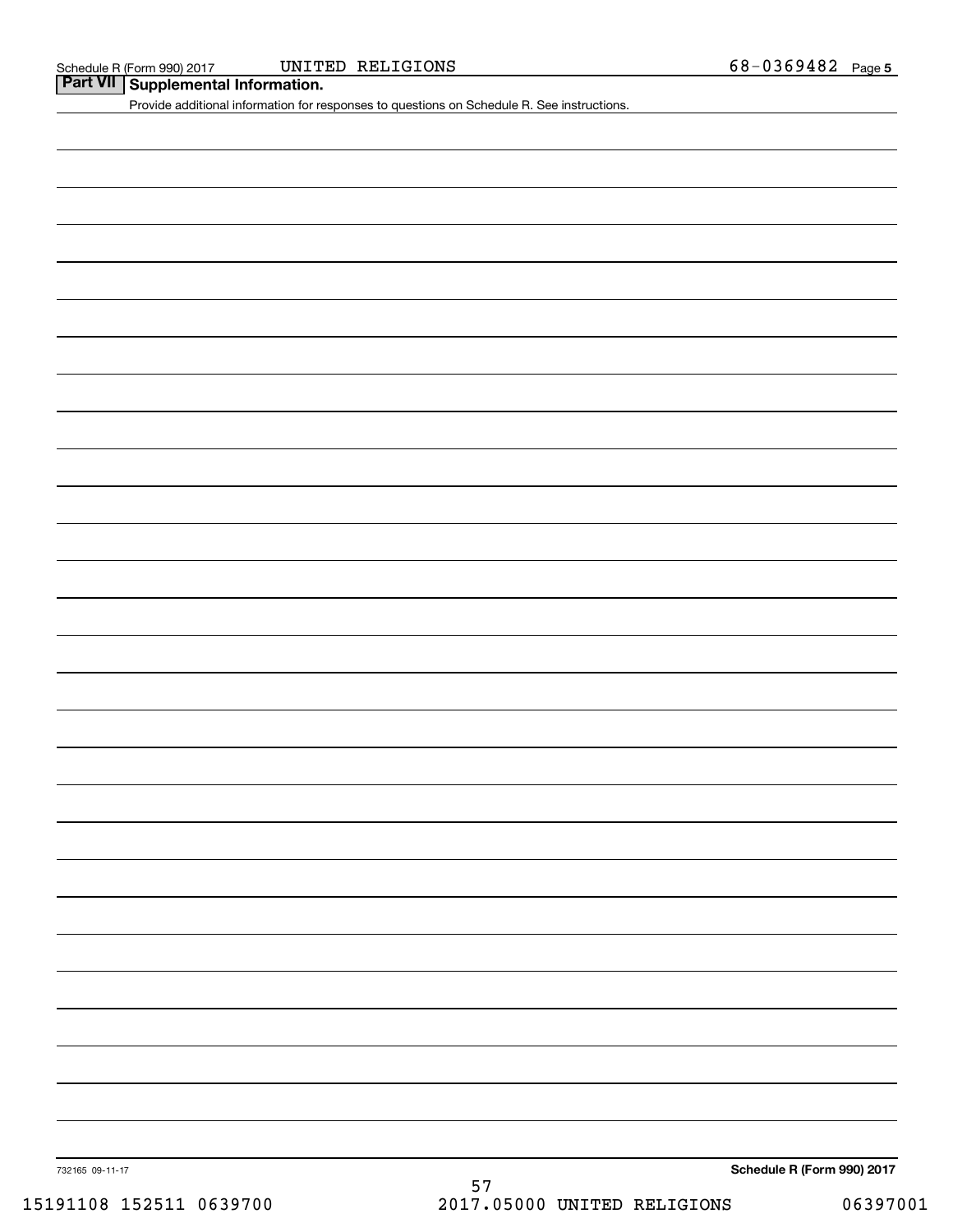|                                                            |                                                               | <b>Statement of Specified Foreign Financial Assets</b>                                                                                             |   |                 |                                                             |                         | OMB No. 1545-2195          |
|------------------------------------------------------------|---------------------------------------------------------------|----------------------------------------------------------------------------------------------------------------------------------------------------|---|-----------------|-------------------------------------------------------------|-------------------------|----------------------------|
| Form                                                       |                                                               | ► Go to www.irs.gov/Form8938 for instructions and the latest information.                                                                          |   |                 |                                                             |                         |                            |
| Department of the Treasury                                 |                                                               | Attach to your tax return.                                                                                                                         |   |                 |                                                             |                         | Attachment                 |
| Internal Revenue Service                                   |                                                               | For calendar year $2017$ or tax year beginning                                                                                                     |   |                 | and ending                                                  |                         | 175<br>Sequence No.        |
|                                                            |                                                               | If you have attached continuation statements, check here                                                                                           |   |                 | <b>Number of continuation statements</b><br>2 TIN           |                         |                            |
| Name(s) shown on return<br>1                               | UNITED RELIGIONS                                              |                                                                                                                                                    |   |                 | 68-0369482                                                  |                         |                            |
| Type of filer<br>3<br>$\mathbf{a}$<br>Specified individual | b                                                             | Partnership                                                                                                                                        | c | Corporation     |                                                             | d                       | Trust                      |
| 4                                                          |                                                               | If you checked box 3a, skip this line 4. If you checked box 3b or 3c, enter the name and TIN of the specified individual who closely holds the     |   |                 |                                                             |                         |                            |
|                                                            |                                                               | partnership or corporation. If you checked box 3d, enter the name and TIN of the specified person who is a current beneficiary of the trust.       |   |                 |                                                             |                         |                            |
|                                                            |                                                               | (See instructions for definitions and what to do if you have more than one specified individual or specified person to list.)                      |   |                 |                                                             |                         |                            |
| a Name<br>Part I                                           |                                                               |                                                                                                                                                    |   |                 | b TIN                                                       |                         |                            |
|                                                            |                                                               | <b>Foreign Deposit and Custodial Accounts Summary</b>                                                                                              |   |                 |                                                             |                         |                            |
| 1<br>2<br>Maximum Value of All Deposit Accounts            |                                                               |                                                                                                                                                    |   |                 | \$                                                          |                         | 37,315.                    |
| 3                                                          | Number of Custodial Accounts (reported in Part V)             |                                                                                                                                                    |   |                 |                                                             |                         |                            |
| 4                                                          | Maximum Value of All Custodial Accounts                       |                                                                                                                                                    |   |                 | \$                                                          |                         |                            |
| 5                                                          |                                                               | Were any foreign deposit or custodial accounts closed during the tax year?                                                                         |   |                 |                                                             | Yes                     | $\overline{X}$ No          |
| Part II                                                    | <b>Other Foreign Assets Summary</b>                           |                                                                                                                                                    |   |                 |                                                             |                         |                            |
| 1                                                          | Number of Foreign Assets (reported in Part VI)                |                                                                                                                                                    |   |                 |                                                             |                         |                            |
| $\mathbf{2}$                                               | Maximum Value of All Assets (reported in Part VI)             |                                                                                                                                                    |   |                 | \$                                                          |                         |                            |
| 3                                                          | Were any foreign assets acquired or sold during the tax year? |                                                                                                                                                    |   |                 |                                                             | Yes                     | $\overline{X}$ No          |
|                                                            |                                                               | Part III Summary of Tax Items Attributable to Specified Foreign Financial Assets                                                                   |   |                 | (see instructions)<br>Where reported                        |                         |                            |
| (a) Asset Category                                         | (b) Tax item                                                  | (c) Amount reported on<br>form or schedule                                                                                                         |   |                 | (d) Form and line                                           |                         | (e) Schedule and line      |
| <b>1</b> Foreign Deposit and                               | 1a Interest                                                   | \$                                                                                                                                                 |   |                 |                                                             |                         |                            |
| <b>Custodial Accounts</b>                                  | 1b Dividends                                                  | \$                                                                                                                                                 |   |                 |                                                             |                         |                            |
|                                                            | <b>1c</b> Royalties                                           | \$                                                                                                                                                 |   |                 |                                                             |                         |                            |
|                                                            | <b>1d</b> Other income                                        | \$                                                                                                                                                 |   |                 |                                                             |                         |                            |
|                                                            | 1e Gains (losses)                                             | \$                                                                                                                                                 |   |                 |                                                             |                         |                            |
|                                                            | 1f Deductions                                                 | \$                                                                                                                                                 |   |                 |                                                             |                         |                            |
|                                                            | 1g Credits                                                    | \$                                                                                                                                                 |   |                 |                                                             |                         |                            |
| 2 Other Foreign Assets                                     | 2a Interest                                                   | \$                                                                                                                                                 |   |                 |                                                             |                         |                            |
|                                                            | 2b Dividends                                                  | \$                                                                                                                                                 |   |                 |                                                             |                         |                            |
|                                                            | 2c Royalties<br>2d Other income                               | \$<br>\$                                                                                                                                           |   |                 |                                                             |                         |                            |
|                                                            | 2e Gains (losses)                                             | \$                                                                                                                                                 |   |                 |                                                             |                         |                            |
|                                                            | 2f Deductions                                                 | \$                                                                                                                                                 |   |                 |                                                             |                         |                            |
|                                                            | 2g Credits                                                    | \$                                                                                                                                                 |   |                 |                                                             |                         |                            |
|                                                            |                                                               | Part IV Excepted Specified Foreign Financial Assets (see instructions)                                                                             |   |                 |                                                             |                         |                            |
|                                                            |                                                               | If you reported specified foreign financial assets on one or more of the following forms, enter the number of such forms filed. You do not need to |   |                 |                                                             |                         |                            |
| include these assets on Form 8938 for the tax year.        |                                                               |                                                                                                                                                    |   |                 |                                                             |                         |                            |
| 1. Number of Forms 3520                                    |                                                               | 2. Number of Forms 3520-A                                                                                                                          |   |                 |                                                             | 3. Number of Forms 5471 |                            |
| 4. Number of Forms 8621                                    |                                                               | 5. Number of Forms 8865                                                                                                                            |   |                 |                                                             |                         |                            |
| <b>Part V</b>                                              |                                                               | Detailed Information for Each Foreign Deposit and Custodial Account Included in the Part I Summary                                                 |   |                 |                                                             |                         |                            |
| (see instructions)                                         |                                                               |                                                                                                                                                    |   |                 |                                                             |                         |                            |
|                                                            |                                                               | If you have more than one account to report in Part V, attach a continuation statement for each additional account (see instructions).             |   |                 |                                                             |                         |                            |
| 1 Type of account                                          | $\lfloor x \rfloor$ Deposit                                   | Custodial                                                                                                                                          |   |                 | 2 Account number or other designation                       |                         |                            |
|                                                            |                                                               |                                                                                                                                                    |   |                 | 0005531100201001                                            |                         |                            |
| Check all that apply<br>3                                  | a                                                             | Account opened during tax year<br>b                                                                                                                |   |                 | Account closed during tax year                              |                         |                            |
|                                                            | c                                                             | d<br>Account jointly owned with spouse                                                                                                             |   |                 | No tax item reported in Part III with respect to this asset |                         | 37,315.                    |
| 4<br>5                                                     |                                                               | Did you use a foreign currency exchange rate to convert the value of the account into U.S. dollars?                                                |   |                 | \$                                                          | $\overline{X}$ Yes      | No                         |
| 6.                                                         | If you answered "Yes" to line 5, complete all that apply.     |                                                                                                                                                    |   |                 |                                                             |                         |                            |
| (a) Foreign currency in which account                      |                                                               | (b) Foreign currency exchange rate used to                                                                                                         |   |                 | (c) Source of exchange rate used if not from U.S.           |                         |                            |
| is maintained                                              |                                                               | convert to U.S. dollars                                                                                                                            |   |                 | Treasury Department's Bureau of the Fiscal Service          |                         |                            |
| JORDAN, DINAR                                              |                                                               | .707690000                                                                                                                                         |   |                 |                                                             |                         | HTTPS://WWW.IRS.GOV/BUSINE |
| LHA                                                        |                                                               | For Paperwork Reduction Act Notice, see the separate instructions.                                                                                 |   | 723021 11-18-17 |                                                             |                         | Form 8938 (2017)           |
|                                                            |                                                               | 58                                                                                                                                                 |   |                 |                                                             |                         |                            |

|  |  |  |  |  |  |  | 15191108 152511 0639700 |  |  |  |  |
|--|--|--|--|--|--|--|-------------------------|--|--|--|--|
|  |  |  |  |  |  |  |                         |  |  |  |  |

 <sup>15191108 152511 0639700 2017.05000</sup> UNITED RELIGIONS 06397001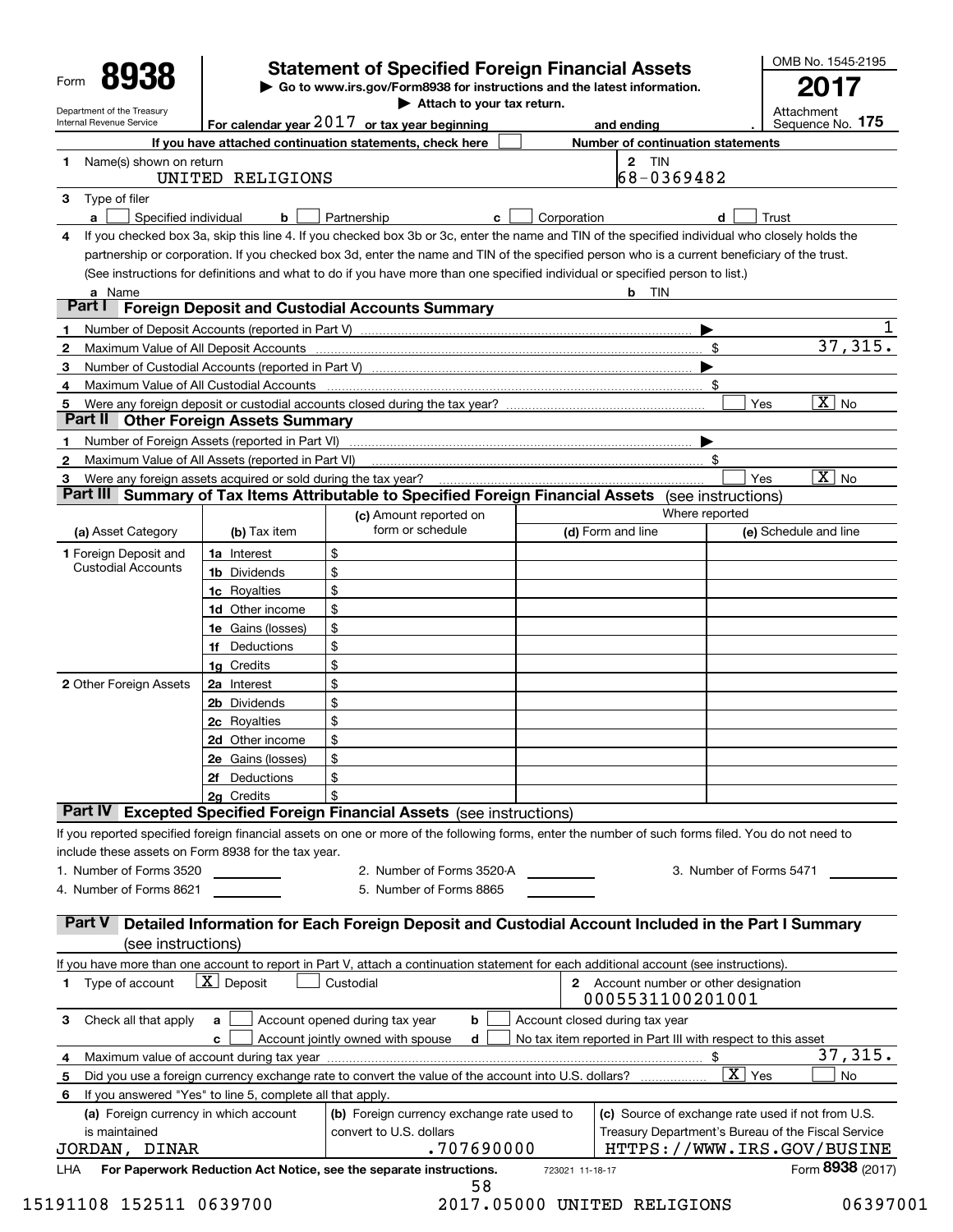| Form 8938 (2017) |                                                                                                                                                    |                                            |                       |                                                                      | Page 2                |
|------------------|----------------------------------------------------------------------------------------------------------------------------------------------------|--------------------------------------------|-----------------------|----------------------------------------------------------------------|-----------------------|
|                  | Part V Detailed Information for Each Foreign Deposit and Custodial Account Included in the Part I Summary                                          |                                            |                       |                                                                      |                       |
|                  | (see instructions) (continued)                                                                                                                     |                                            |                       |                                                                      |                       |
|                  | <b>7a</b> Name of financial institution in which account is maintained<br>HOUSING BANK TRADE & FINANCE                                             |                                            |                       | <b>b</b> Global Intermediary Identification Number (GIIN) (Optional) |                       |
| 8                | Mailing address of financial institution in which account is maintained. Number, street, and room or suite no.<br>P.O. BOX 7693                    |                                            |                       |                                                                      |                       |
| 9                | City or town, state or province, and country (including postal code)                                                                               |                                            |                       |                                                                      |                       |
|                  | AMMAN                                                                                                                                              | <b>JORDAN</b>                              |                       | 11118                                                                |                       |
|                  | Part VI Detailed Information for Each "Other Foreign Asset" Included in the Part II Summary (see instructions)                                     |                                            |                       |                                                                      |                       |
|                  | If you have more than one asset to report in Part VI, attach a continuation statement for each additional asset (see instructions).                |                                            |                       |                                                                      |                       |
| 1                | Description of asset                                                                                                                               |                                            | $\mathbf{2}$          | Identifying number or other designation                              |                       |
| З.               | Complete all that apply. See instructions for reporting of multiple acquisition or disposition dates.                                              |                                            |                       |                                                                      |                       |
|                  |                                                                                                                                                    |                                            |                       |                                                                      |                       |
|                  | <b>b</b> Date asset disposed of during tax year, if applicable                                                                                     |                                            |                       |                                                                      |                       |
| c                | Check if asset jointly owned with spouse                                                                                                           | d                                          |                       | Check if no tax item reported in Part III with respect to this asset |                       |
| 4                | Maximum value of asset during tax year (check box that applies)                                                                                    |                                            |                       |                                                                      |                       |
| a                | $$0 - $50,000$<br>b                                                                                                                                | \$50,001 - \$100,000<br>c                  | \$100,001 - \$150,000 | d                                                                    | \$150,001 - \$200,000 |
|                  | e If more than \$200,000, list value                                                                                                               |                                            |                       |                                                                      |                       |
| 5                | Did you use a foreign currency exchange rate to convert the value of the asset into U.S. dollars?                                                  |                                            |                       |                                                                      | <b>No</b><br>Yes      |
| 6                | If you answered "Yes" to line 5, complete all that apply.                                                                                          |                                            |                       |                                                                      |                       |
|                  | (a) Foreign currency in which asset is                                                                                                             | (b) Foreign currency exchange rate used to |                       | (c) Source of exchange rate used if not from U.S.                    |                       |
|                  | denominated                                                                                                                                        | convert to U.S. dollars                    |                       | Treasury Department's Bureau of the Fiscal Service                   |                       |
|                  |                                                                                                                                                    |                                            |                       |                                                                      |                       |
| 7                | If asset reported on line 1 is stock of a foreign entity or an interest in a foreign entity, enter the following information for the asset.        |                                            |                       |                                                                      |                       |
| а                | Name of foreign entity _                                                                                                                           |                                            |                       | <b>b</b> GIIN (Optional)                                             |                       |
| с                | (1)<br>Type of foreign entity                                                                                                                      | (2)<br>Partnership                         | Corporation           | Trust<br>(3)                                                         | (4)<br>Estate         |
| d                | Mailing address of foreign entity. Number, street, and room or suite no.                                                                           |                                            |                       |                                                                      |                       |
|                  |                                                                                                                                                    |                                            |                       |                                                                      |                       |
|                  |                                                                                                                                                    |                                            |                       |                                                                      |                       |
|                  | e City or town, state or province, and country (including postal code)                                                                             |                                            |                       |                                                                      |                       |
|                  |                                                                                                                                                    |                                            |                       |                                                                      |                       |
|                  |                                                                                                                                                    |                                            |                       |                                                                      |                       |
|                  | 8 If asset reported on line 1 is not stock of a foreign entity or an interest in a foreign entity, enter the following information for the asset.  |                                            |                       |                                                                      |                       |
|                  | Note. If this asset has more than one issuer or counterparty, attach a continuation statement with the same information for each additional issuer |                                            |                       |                                                                      |                       |
|                  | or counterparty (see instructions).                                                                                                                |                                            |                       |                                                                      |                       |
|                  | a Name of issuer or counterparty                                                                                                                   | Counterparty                               |                       |                                                                      |                       |
|                  | Check if information is for                                                                                                                        | Issuer                                     |                       |                                                                      |                       |
| b                | Type of issuer or counterparty                                                                                                                     |                                            |                       |                                                                      |                       |
| (1)              | Individual<br>(2)                                                                                                                                  | Partnership<br>(3)                         | Corporation           | Trust<br>(4)                                                         | (5)<br>Estate         |
|                  |                                                                                                                                                    |                                            |                       |                                                                      |                       |
| c                | Check if issuer or counterparty is a                                                                                                               | U.S. person                                | Foreign person        |                                                                      |                       |
|                  |                                                                                                                                                    |                                            |                       |                                                                      |                       |
| d                | Mailing address of issuer or counterparty. Number, street, and room or suite no.                                                                   |                                            |                       |                                                                      |                       |
|                  |                                                                                                                                                    |                                            |                       |                                                                      |                       |
|                  |                                                                                                                                                    |                                            |                       |                                                                      |                       |
|                  | City or town, state or province, and country (including postal code)                                                                               |                                            |                       |                                                                      |                       |

Form (2017) **8938**

723022 11-18-17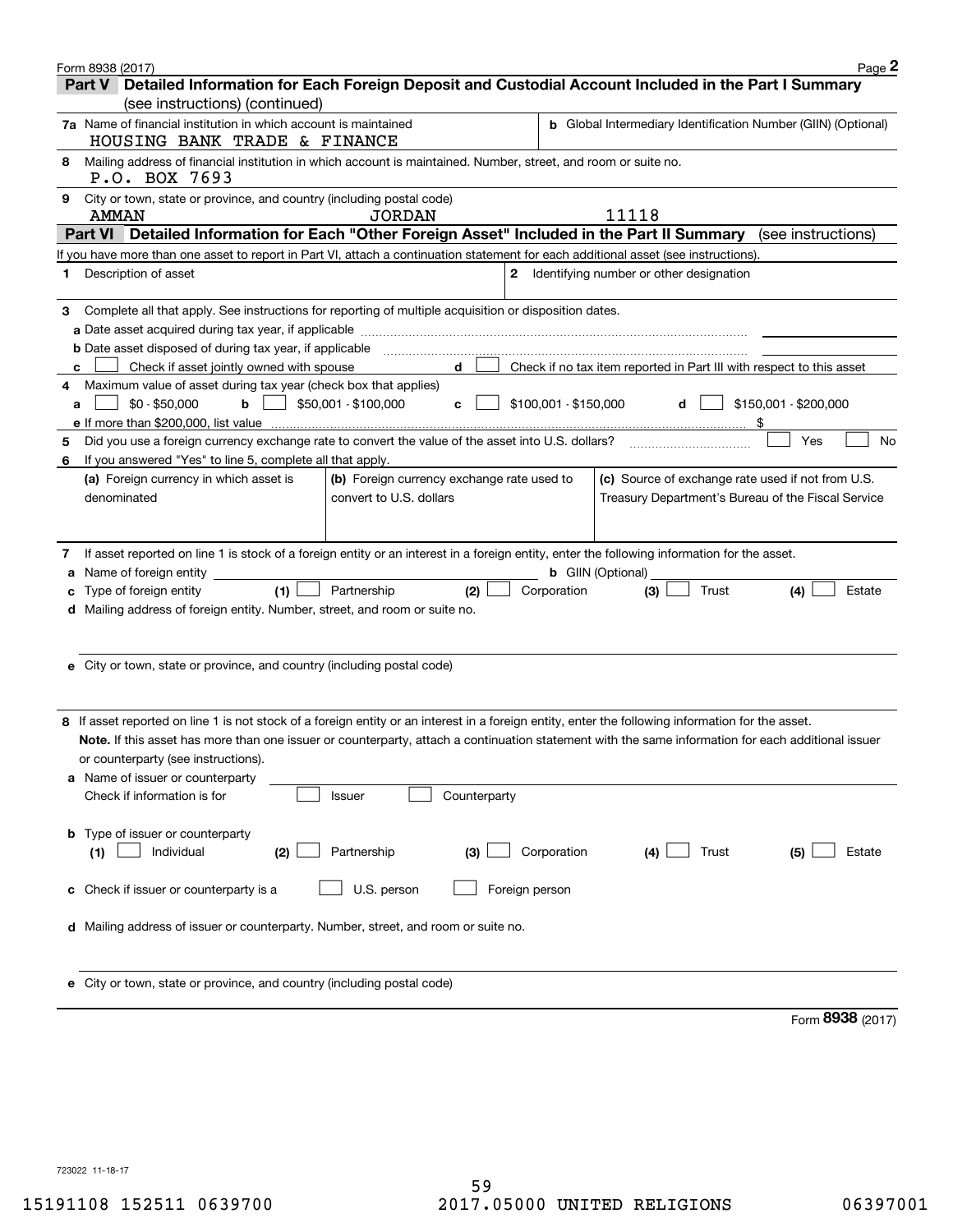(Rev. January 2017)

# **Application for Automatic Extension of Time To File an Exempt Organization Return**

**Enter filer's identifying number**

Department of the Treasury Internal Revenue Service

**| File a separate application for each return.**

▶ Information about Form 8868 and its instructions is at www.irs.gov/form8868 **.** 

**Electronic filing** (e-file). You can electronically file Form 8868 to request a 6-month automatic extension of time to file any of the filing of this form, visit <sub>WWW.irs.gov/efile, click on Charities & Non-Profits, and click on e-file for *Charities and Non-Profits.*</sub> forms listed below with the exception of Form 8870, Information Return for Transfers Associated With Certain Personal Benefit Contracts, for which an extension request must be sent to the IRS in paper format (see instructions). For more details on the electronic

# **Automatic 6-Month Extension of Time.** Only submit original (no copies needed).

All corporations required to file an income tax return other than Form 990-T (including 1120-C filers), partnerships, REMICs, and trusts must use Form 7004 to request an extension of time to file income tax returns.

|                                                        |                                                                                                                                                                                                                                                                                                                                                                                                                                                            |              |                                                                                                                                              |                              | Enter mer s identifying number |                                         |
|--------------------------------------------------------|------------------------------------------------------------------------------------------------------------------------------------------------------------------------------------------------------------------------------------------------------------------------------------------------------------------------------------------------------------------------------------------------------------------------------------------------------------|--------------|----------------------------------------------------------------------------------------------------------------------------------------------|------------------------------|--------------------------------|-----------------------------------------|
| Type or                                                | Name of exempt organization or other filer, see instructions.                                                                                                                                                                                                                                                                                                                                                                                              |              |                                                                                                                                              |                              |                                | Employer identification number (EIN) or |
| print                                                  |                                                                                                                                                                                                                                                                                                                                                                                                                                                            |              |                                                                                                                                              |                              |                                |                                         |
| File by the                                            | UNITED RELIGIONS                                                                                                                                                                                                                                                                                                                                                                                                                                           |              |                                                                                                                                              | 68-0369482                   |                                |                                         |
| due date for<br>filing your<br>return. See             | Number, street, and room or suite no. If a P.O. box, see instructions.<br>P.O. BOX 29242                                                                                                                                                                                                                                                                                                                                                                   |              |                                                                                                                                              | Social security number (SSN) |                                |                                         |
| instructions.                                          | City, town or post office, state, and ZIP code. For a foreign address, see instructions.<br>SAN FRANCISCO, CA 94129-0242                                                                                                                                                                                                                                                                                                                                   |              |                                                                                                                                              |                              |                                |                                         |
|                                                        | Enter the Return Code for the return that this application is for (file a separate application for each return)                                                                                                                                                                                                                                                                                                                                            |              |                                                                                                                                              |                              |                                | $\mathbf 0$<br>1                        |
| <b>Application</b>                                     |                                                                                                                                                                                                                                                                                                                                                                                                                                                            | Return       | Application                                                                                                                                  |                              |                                | Return                                  |
| Is For                                                 |                                                                                                                                                                                                                                                                                                                                                                                                                                                            | Code         | <b>Is For</b>                                                                                                                                |                              |                                | Code                                    |
|                                                        | Form 990 or Form 990-EZ                                                                                                                                                                                                                                                                                                                                                                                                                                    | 01           | Form 990-T (corporation)                                                                                                                     |                              |                                | 07                                      |
| Form 990-BL                                            |                                                                                                                                                                                                                                                                                                                                                                                                                                                            | 02           | Form 1041-A                                                                                                                                  |                              |                                | 08                                      |
|                                                        | Form 4720 (individual)                                                                                                                                                                                                                                                                                                                                                                                                                                     | 03           | Form 4720 (other than individual)                                                                                                            |                              |                                | 09                                      |
| Form 990-PF                                            |                                                                                                                                                                                                                                                                                                                                                                                                                                                            | 04           | Form 5227                                                                                                                                    |                              |                                | 10                                      |
|                                                        | Form 990-T (sec. 401(a) or 408(a) trust)                                                                                                                                                                                                                                                                                                                                                                                                                   | 05           | Form 6069                                                                                                                                    |                              |                                |                                         |
| 06<br>Form 8870<br>Form 990-T (trust other than above) |                                                                                                                                                                                                                                                                                                                                                                                                                                                            |              |                                                                                                                                              | 12                           |                                |                                         |
| $box \blacktriangleright$  <br>1                       | If this is for a Group Return, enter the organization's four digit Group Exemption Number (GEN) [67] If this is for the whole group, check this<br>. If it is for part of the group, check this box $\blacktriangleright$ [<br>a sa T<br>I request an automatic 6-month extension of time until<br>for the organization named above. The extension is for the organization's return for:<br>$\blacktriangleright$ $\boxed{\text{X}}$ calendar year 2017 or |              | and attach a list with the names and EINs of all members the extension is for.<br>NOVEMBER 15, 2018 , to file the exempt organization return |                              |                                |                                         |
|                                                        | tax year beginning                                                                                                                                                                                                                                                                                                                                                                                                                                         | , and ending |                                                                                                                                              |                              |                                |                                         |
| $\mathbf{2}$                                           | If the tax year entered in line 1 is for less than 12 months, check reason:<br>Change in accounting period                                                                                                                                                                                                                                                                                                                                                 |              | Initial return                                                                                                                               | Final return                 |                                |                                         |
| За                                                     | If this application is for Forms 990-BL, 990-PF, 990-T, 4720, or 6069, enter the tentative tax, less any                                                                                                                                                                                                                                                                                                                                                   |              |                                                                                                                                              |                              |                                |                                         |
|                                                        | nonrefundable credits. See instructions.                                                                                                                                                                                                                                                                                                                                                                                                                   |              |                                                                                                                                              | За                           | \$                             | $0$ .                                   |
| b                                                      | If this application is for Forms 990-PF, 990-T, 4720, or 6069, enter any refundable credits and                                                                                                                                                                                                                                                                                                                                                            |              |                                                                                                                                              |                              |                                |                                         |
|                                                        | estimated tax payments made. Include any prior year overpayment allowed as a credit.                                                                                                                                                                                                                                                                                                                                                                       |              |                                                                                                                                              | 3b                           | \$                             | 0.                                      |
| c                                                      | Balance due. Subtract line 3b from line 3a. Include your payment with this form, if required,                                                                                                                                                                                                                                                                                                                                                              |              |                                                                                                                                              |                              |                                |                                         |
|                                                        | by using EFTPS (Electronic Federal Tax Payment System). See instructions.                                                                                                                                                                                                                                                                                                                                                                                  |              |                                                                                                                                              | 3c                           |                                | 0.                                      |
| instructions.<br>LHA                                   | Caution: If you are going to make an electronic funds withdrawal (direct debit) with this Form 8868, see Form 8453-EO and Form 8879-EO for payment<br>For Privacy Act and Paperwork Reduction Act Notice, see instructions.                                                                                                                                                                                                                                |              |                                                                                                                                              |                              |                                | Form 8868 (Rev. 1-2017)                 |
|                                                        |                                                                                                                                                                                                                                                                                                                                                                                                                                                            |              |                                                                                                                                              |                              |                                |                                         |

723841 04-01-17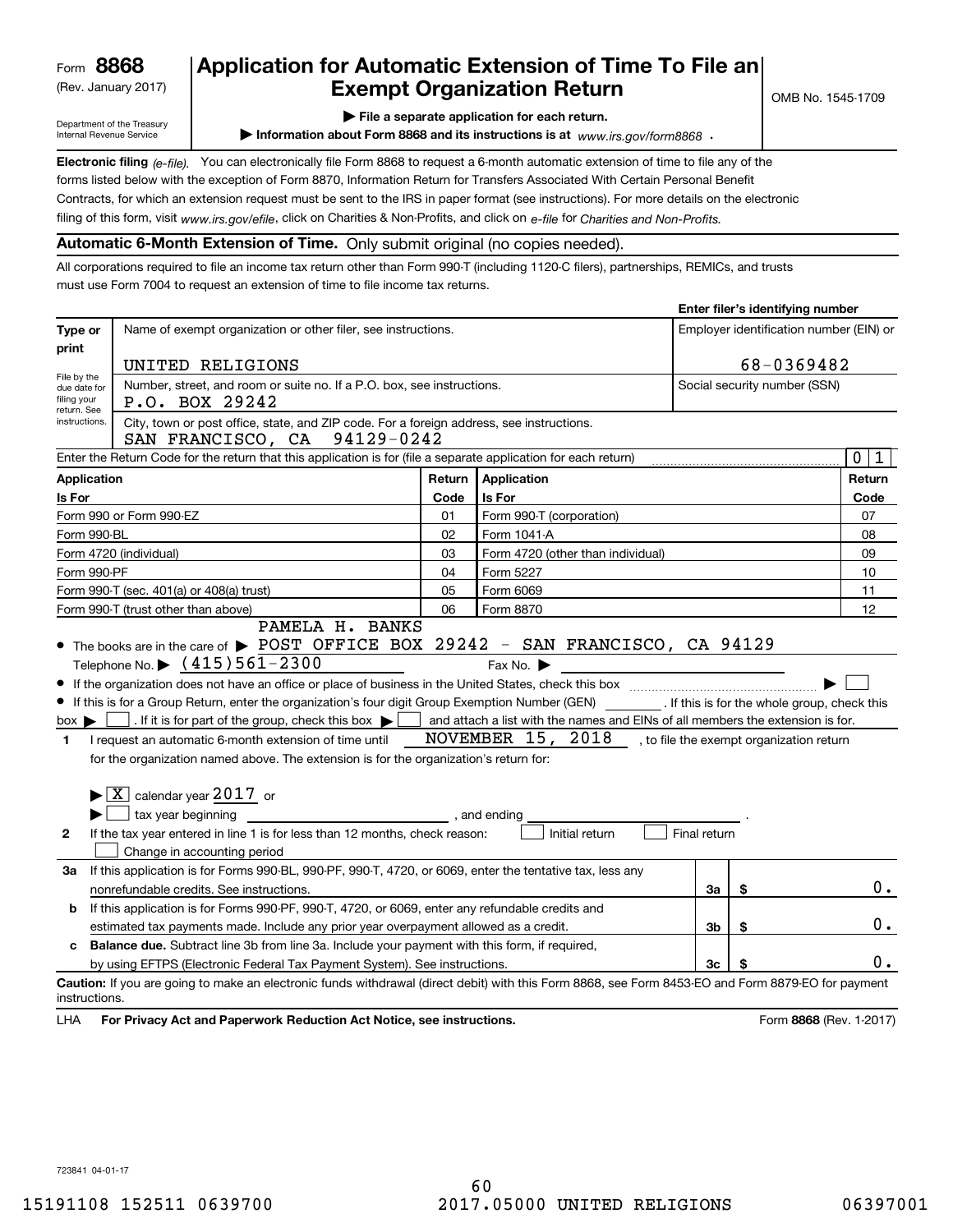# **TAX RETURN FILING INSTRUCTIONS**

CALIFORNIA FORM 199

### **FOR THE YEAR ENDING**

December 31, 2017

# **Prepared For:**

United Religions P.O. Box 29242 San Francisco, CA 94129-0242

### **Prepared By:**

RINA accountancy corporation 150 Post Street, Suite 200 San Francisco, CA 94108

#### **To be Signed and Dated By:**

Not applicable

#### **Amount of Tax:**

#### **Overpayment:**

| Credited to your estimated tax |  |
|--------------------------------|--|
| Other amount                   |  |
| Refunded to you                |  |
|                                |  |

# **Make Check Payable To:**

Not applicable

# **Mail Tax Return and Check (if applicable) To:**

This return has qualified for electronic filing. Please review the return for completeness and accuracy. We will then transmit your return electronically to the FTB. Do not mail the paper copy of the return to the FTB.

#### **Return Must be Mailed On or Before:**

Not applicable

# **Special Instructions:**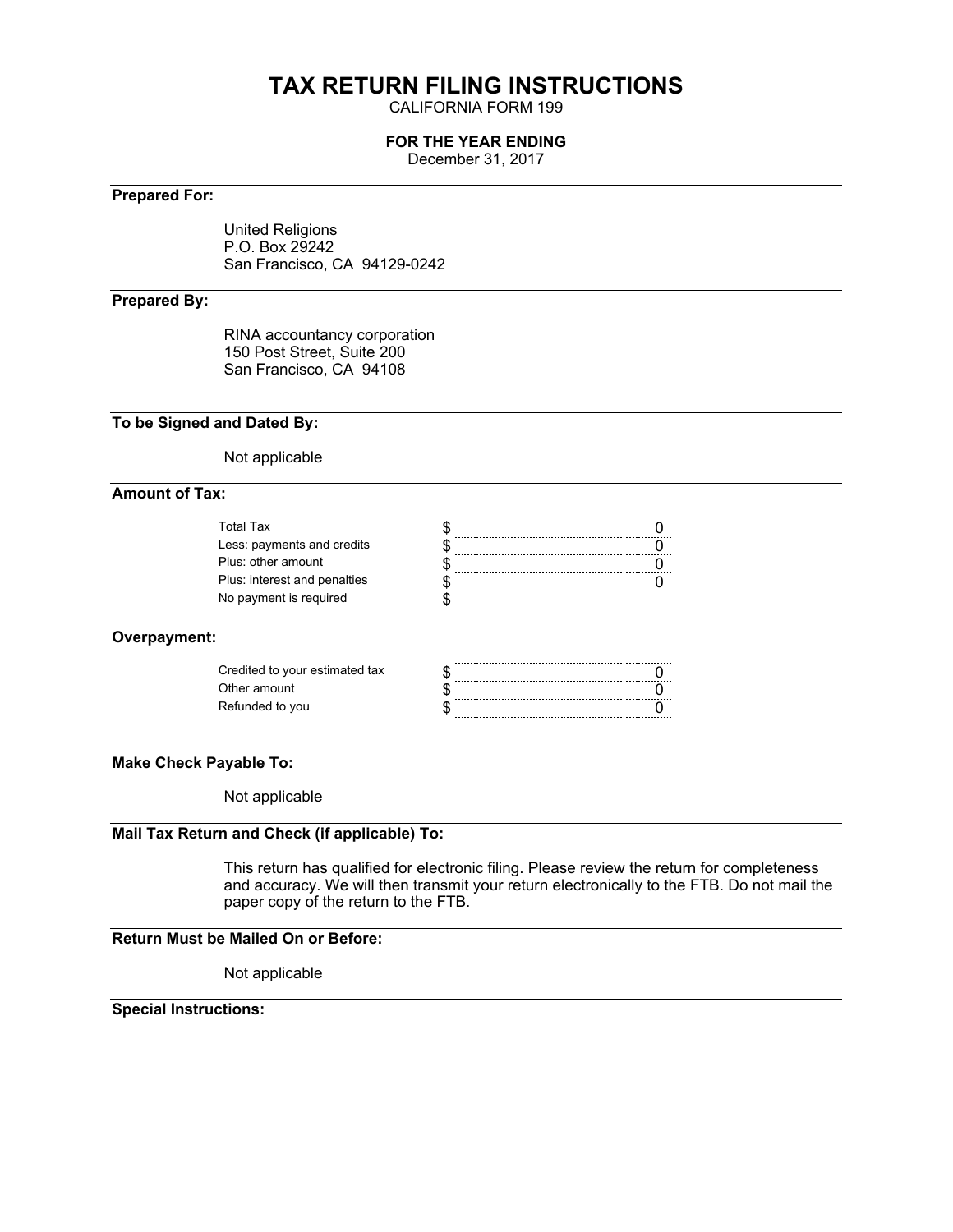# **TAX RETURN FILING INSTRUCTIONS**

CALIFORNIA FORM RRF-1

#### **FOR THE YEAR ENDING**

December 31, 2017

#### **Prepared For:**

United Religions P.O. Box 29242 San Francisco, CA 94129-0242

### **Prepared By:**

RINA accountancy corporation 150 Post Street, Suite 200 San Francisco, CA 94108

### **Amount of Tax:**

Balance due of \$150

#### **Make Check Payable To:**

Attorney General Registry of Charitable Trusts

#### **Mail Tax Return To:**

Registry of Charitable Trusts P.O. Box 903447 Sacramento, CA 94203-4470

# **Return Must Be Mailed On Or Before:**

November 15, 2018

# **Special Instructions:**

The report should be signed and dated by an authorized individual(s).

A copy of the federal return is also provided. In conjunction with Form RRF-1 this comprises the Annual Report to be filed with the California Attorney General's Registry of Charitable Trusts.

A completed and signed copy of the federal Form 990 (and all applicable attachments) must be included with Form RRF-1.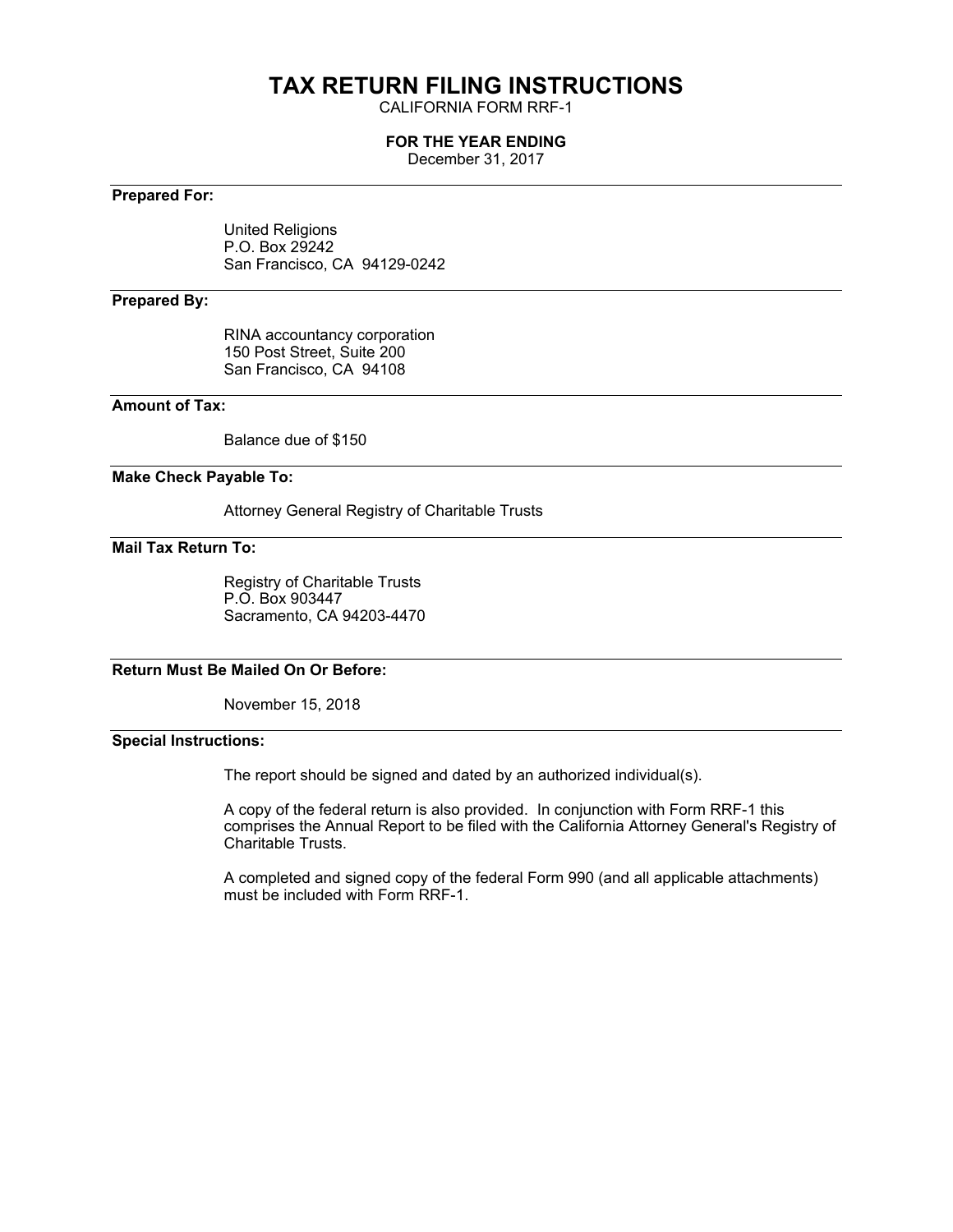#### TAXABLE YEAR **California Exempt Organization Taxable Year 19941 2017Annual Information Return <sup>199</sup>**

|      |                      | Calendar Year 2017 or fiscal year beginning (mm/dd/yyyy)                                                                                                                                                                                        |                                          | , and ending (mm/dd/yyyy)                                        |                           |                               |                                                                                                 |
|------|----------------------|-------------------------------------------------------------------------------------------------------------------------------------------------------------------------------------------------------------------------------------------------|------------------------------------------|------------------------------------------------------------------|---------------------------|-------------------------------|-------------------------------------------------------------------------------------------------|
|      |                      | Corporation/Organization name                                                                                                                                                                                                                   |                                          |                                                                  |                           | California corporation number |                                                                                                 |
|      |                      |                                                                                                                                                                                                                                                 |                                          |                                                                  |                           |                               |                                                                                                 |
|      |                      | UNITED RELIGIONS                                                                                                                                                                                                                                |                                          |                                                                  |                           | 1947803                       |                                                                                                 |
|      |                      | Additional information. See instructions.                                                                                                                                                                                                       |                                          |                                                                  | <b>FEIN</b>               |                               |                                                                                                 |
|      |                      |                                                                                                                                                                                                                                                 |                                          |                                                                  |                           | 68-0369482                    |                                                                                                 |
|      |                      | Street address (suite or room)                                                                                                                                                                                                                  |                                          |                                                                  | PMB no.                   |                               |                                                                                                 |
|      |                      | P.O. BOX 29242                                                                                                                                                                                                                                  |                                          |                                                                  |                           |                               |                                                                                                 |
|      | City                 |                                                                                                                                                                                                                                                 |                                          |                                                                  | State<br>ZIP code         |                               |                                                                                                 |
|      |                      |                                                                                                                                                                                                                                                 |                                          |                                                                  |                           |                               |                                                                                                 |
|      |                      | SAN FRANCISCO                                                                                                                                                                                                                                   |                                          |                                                                  | CA                        | 94129-0242                    |                                                                                                 |
|      | Foreign country name |                                                                                                                                                                                                                                                 | Foreign province/state/county            |                                                                  |                           | Foreign postal code           |                                                                                                 |
|      |                      |                                                                                                                                                                                                                                                 |                                          |                                                                  |                           |                               |                                                                                                 |
| A    |                      |                                                                                                                                                                                                                                                 | Yes $\boxed{\mathbf{X}}$ No J            | If exempt under R&TC Section 23701d, has the organization        |                           |                               |                                                                                                 |
| B    |                      |                                                                                                                                                                                                                                                 | Yes $\boxed{\mathbf{X}}$ No              |                                                                  |                           |                               | $\lceil X \rceil$ No<br>Yes                                                                     |
| C    |                      |                                                                                                                                                                                                                                                 | Yes $\boxed{\mathbf{X}}$ No              |                                                                  |                           |                               | K Is the organization exempt under R&TC Section 23701g? $\bullet$   Yes $\boxed{\mathbf{X}}$ No |
| D    |                      | Final Information Return?                                                                                                                                                                                                                       |                                          | If "Yes," enter the gross receipts from nonmember sources \$     |                           |                               |                                                                                                 |
|      |                      | Surrendered (Withdrawn)<br>Dissolved                                                                                                                                                                                                            | Merged/Reorganized                       | L If organization is exempt under R&TC Section 23701d            |                           |                               |                                                                                                 |
|      |                      | Enter date: (mm/dd/yyyy) ●                                                                                                                                                                                                                      |                                          | and meets the filing fee exception, check box. No filing         |                           |                               |                                                                                                 |
| Е    |                      | Check accounting method: (1) $\Box$ cash (2) $\boxed{\mathbf{X}}$ Accrual (3)                                                                                                                                                                   | Other                                    |                                                                  |                           |                               | $\bullet$ $\mid$ X $\mid$                                                                       |
| F    |                      | Federal return filed? (1) $\bullet$ $\bullet$ 990T (2) $\bullet$ 990PF (3) $\bullet$                                                                                                                                                            | Sch H (990)                              | <b>M</b> Is the organization a Limited Liability Company? $\Box$ |                           |                               | Yes $ \overline{\mathbf{X}} $ No                                                                |
|      |                      | $(4)$ $\boxed{\text{X}}$ Other 990 series                                                                                                                                                                                                       |                                          | N Did the organization file Form 100 or Form 109 to              |                           |                               |                                                                                                 |
| G    |                      |                                                                                                                                                                                                                                                 | Yes $\boxed{\mathbf{X}}$ No              |                                                                  |                           |                               |                                                                                                 |
| н    |                      | Is this organization in a group exemption<br>and the state of the state of the                                                                                                                                                                  | Yes $\boxed{\mathbf{X}}$ No              | <b>0</b> Is the organization under audit by the IRS or has the   |                           |                               |                                                                                                 |
|      |                      | If "Yes," what is the parent's name?                                                                                                                                                                                                            |                                          |                                                                  |                           |                               | Yes                                                                                             |
|      |                      |                                                                                                                                                                                                                                                 |                                          |                                                                  |                           |                               | $X \mid N_0$<br>Yes                                                                             |
|      |                      | Did the organization have any changes to its guidelines                                                                                                                                                                                         |                                          | Date filed with IRS ____________________                         |                           |                               |                                                                                                 |
|      |                      | not reported to the FTB? See instructions                                                                                                                                                                                                       | Yes $\boxed{\mathbf{X}}$ No<br>$\bullet$ |                                                                  |                           |                               |                                                                                                 |
|      | Part I               | Complete Part I unless not required to file this form. See General Information B and C.                                                                                                                                                         |                                          |                                                                  |                           |                               |                                                                                                 |
|      |                      |                                                                                                                                                                                                                                                 |                                          |                                                                  |                           | $\mathbf{1}$                  | 166,072.00                                                                                      |
|      |                      | 1.                                                                                                                                                                                                                                              |                                          |                                                                  |                           |                               |                                                                                                 |
|      |                      | Gross dues and assessments from members and affiliates [111] [12] contains the same state and assessments from members and affiliates [11] [12] $\frac{1}{2}$<br>2                                                                              |                                          |                                                                  |                           | $\mathbf{2}$                  | 00<br>1,732,928.00                                                                              |
|      | Receipts             | Gross contributions, gifts, grants, and similar amounts received <b>STMT</b><br>Total gross receipts for filing requirement test. Add line 1 through line 3.<br>This line must be completed. If the result is less than \$50,000, see Gene<br>3 |                                          |                                                                  |                           | $3\phantom{.0}$               |                                                                                                 |
|      | and                  | 4                                                                                                                                                                                                                                               |                                          |                                                                  |                           | 4                             | $1,899,000.$ 00                                                                                 |
|      | Revenues             | Cost of goods sold<br>Cost or other basis, and sales expenses of assets sold<br>Cost or other basis, and sales expenses of assets sold<br>Cost or other basis, and sales expenses of assets sold<br>Cost or only and sales expenses of<br>5     |                                          |                                                                  |                           |                               |                                                                                                 |
|      |                      | 6                                                                                                                                                                                                                                               |                                          |                                                                  |                           |                               |                                                                                                 |
|      |                      | 7                                                                                                                                                                                                                                               |                                          |                                                                  |                           | $\overline{7}$                | $11,420.$ 00                                                                                    |
|      |                      | Total gross income. Subtract line 7 from line 4 [11] manufactures in the substitution of the Subtract line 7 from line 4 [11] manufactures in the substitution of the Subtracture of the Substitution of the Substitution of t<br>8             |                                          |                                                                  |                           | 8                             | 1,887,580. 00                                                                                   |
|      | <b>Expenses</b>      | Total expenses and disbursements. From Side 2, Part II, line 18<br>9                                                                                                                                                                            |                                          |                                                                  |                           | 9<br>$\bullet$                | $3,972,608.$ 00                                                                                 |
|      |                      | Excess of receipts over expenses and disbursements. Subtract line 9 from line 8<br>10                                                                                                                                                           |                                          |                                                                  |                           | 10                            | $-2,085,028.$ 00                                                                                |
|      |                      | 11<br>Total payments                                                                                                                                                                                                                            |                                          |                                                                  |                           | 11                            | 00                                                                                              |
|      |                      | 12                                                                                                                                                                                                                                              |                                          |                                                                  |                           | 12                            | 00                                                                                              |
|      |                      | Payments balance. If line 11 is more than line 12, subtract line 12 from line 11<br>13                                                                                                                                                          |                                          |                                                                  |                           | 13                            | 00                                                                                              |
|      | <b>Filing Fee</b>    | Use tax balance. If line 12 is more than line 11, subtract line 11 from line 12 [11] [12] [11] [12] [11] [12] [11] [12] [11] [12] [11] [12] [11] [12] [11] [12] [11] [12] [11] [12] [11] [12] [11] [12] [11] [12] [11] [12] [1<br>14            |                                          |                                                                  |                           | 14                            | 00                                                                                              |
|      |                      | 15                                                                                                                                                                                                                                              |                                          |                                                                  |                           | 15                            | N/A<br>00                                                                                       |
|      |                      | Penalties and Interest. See General Information J<br>16                                                                                                                                                                                         |                                          |                                                                  |                           | 16                            | 00                                                                                              |
|      |                      |                                                                                                                                                                                                                                                 |                                          |                                                                  |                           |                               | 00                                                                                              |
|      |                      | it is true, correct, and complete. Declaration of preparer (other than taxpayer) is based on all information of which preparer has any knowledge.                                                                                               |                                          |                                                                  |                           |                               |                                                                                                 |
| Sign |                      |                                                                                                                                                                                                                                                 | Title                                    |                                                                  | Date                      |                               | ● Telephone                                                                                     |
| Here |                      | Signature<br>of officer                                                                                                                                                                                                                         |                                          | <b>EXECUTIVE DIRE</b>                                            |                           |                               | $561 - 2300$<br>(415)                                                                           |
|      |                      |                                                                                                                                                                                                                                                 |                                          | Date                                                             |                           |                               | $\overline{\bullet}$ PTIN                                                                       |
|      |                      | Preparer's<br>EDWARD FAHEY                                                                                                                                                                                                                      |                                          | 11/08/18                                                         | Check if<br>self-employed |                               | P00194561                                                                                       |
|      |                      | signature                                                                                                                                                                                                                                       |                                          |                                                                  |                           |                               | $\bullet$ FEIN                                                                                  |
| Paid |                      | Firm's name<br>(or yours,                                                                                                                                                                                                                       |                                          |                                                                  |                           |                               |                                                                                                 |
|      | Preparer's           | RINA ACCOUNTANCY CORPORATION<br>if self-                                                                                                                                                                                                        |                                          |                                                                  |                           |                               | 94-3158857<br>● Telephone                                                                       |
|      | Use Only             | 150 POST STREET, SUITE 200<br>employed)<br>and address                                                                                                                                                                                          |                                          |                                                                  |                           |                               |                                                                                                 |
|      |                      | SAN FRANCISCO, CA 94108                                                                                                                                                                                                                         |                                          |                                                                  |                           |                               | $777 - 4488$<br>(415)                                                                           |
|      |                      | May the FTB discuss this return with the preparer shown above? See instructions                                                                                                                                                                 |                                          |                                                                  |                           | $\bullet$ $\boxed{X}$<br>Yes  | No                                                                                              |

 $\mathbf I$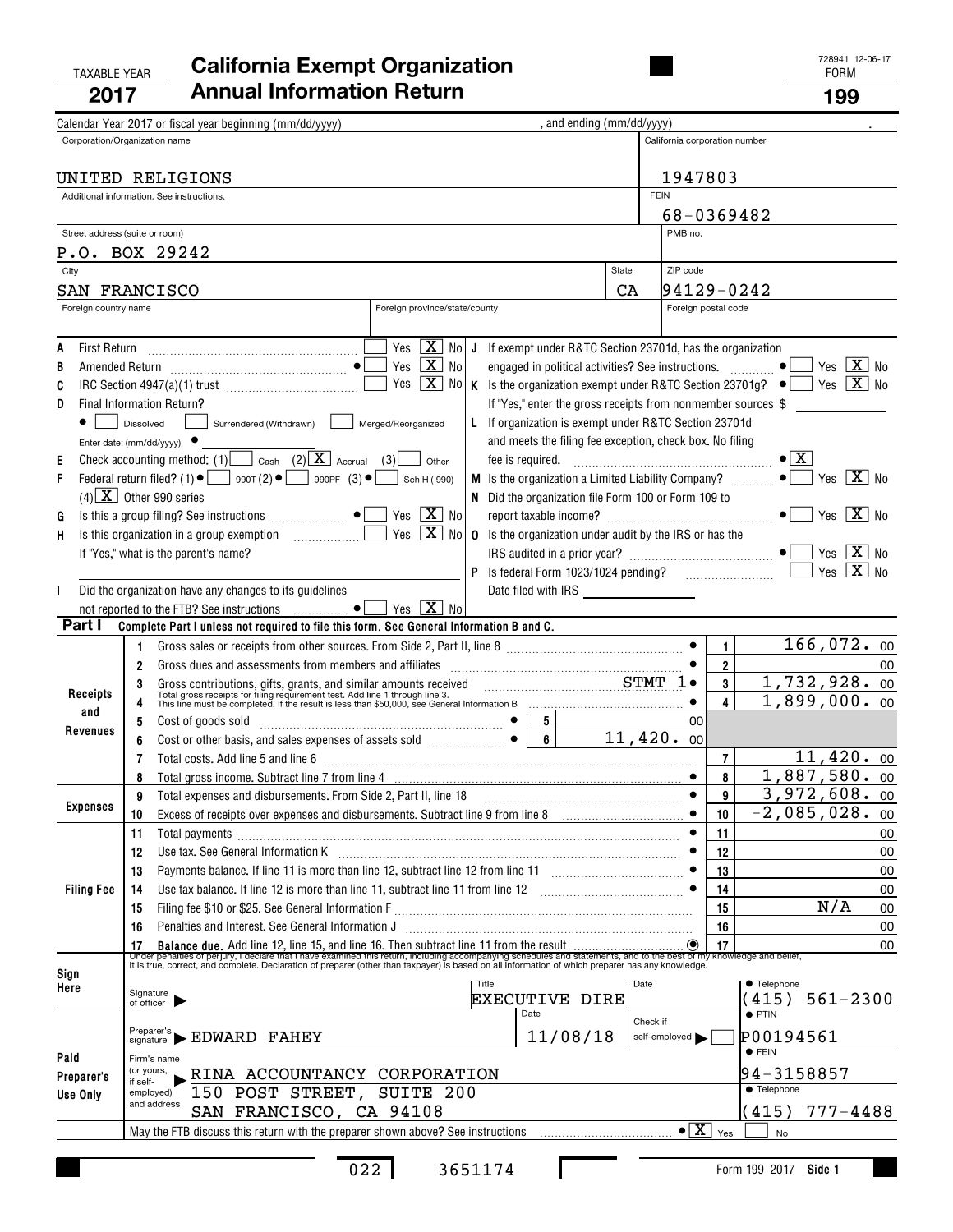#### UNITED RELIGIONS 68-0369482

#### **Organizations with gross receipts of more than \$50,000 and private foundations regardless of Part II amount of gross receipts - complete Part II or furnish substitute information.**

|                     |                                                                                                                                                                                                                                                                                                                                                                                   | 1 Gross sales or receipts from all business activities. See instructions [11] Gross sales or receipts from all business activities. See instructions [11] Gross sales or receipts from all business activities. |                                                                                                        |                          |  |           | 1.                      | 154, 295.00                             |
|---------------------|-----------------------------------------------------------------------------------------------------------------------------------------------------------------------------------------------------------------------------------------------------------------------------------------------------------------------------------------------------------------------------------|-----------------------------------------------------------------------------------------------------------------------------------------------------------------------------------------------------------------|--------------------------------------------------------------------------------------------------------|--------------------------|--|-----------|-------------------------|-----------------------------------------|
|                     | $\overline{2}$                                                                                                                                                                                                                                                                                                                                                                    | $Interest \begin{tabular}{l}  \end{tabular} \label{tab:2}$                                                                                                                                                      |                                                                                                        |                          |  |           | $\overline{\mathbf{2}}$ | 494.00                                  |
|                     | 3                                                                                                                                                                                                                                                                                                                                                                                 |                                                                                                                                                                                                                 |                                                                                                        |                          |  |           | 3                       | 430.00                                  |
| Receipts            | 4                                                                                                                                                                                                                                                                                                                                                                                 |                                                                                                                                                                                                                 |                                                                                                        |                          |  |           | 4                       | 00                                      |
| from                | 5                                                                                                                                                                                                                                                                                                                                                                                 |                                                                                                                                                                                                                 |                                                                                                        |                          |  |           | 5                       | 00                                      |
| Other               | 6                                                                                                                                                                                                                                                                                                                                                                                 |                                                                                                                                                                                                                 |                                                                                                        |                          |  |           | 6                       | 10,853.00                               |
| <b>Sources</b>      | 7                                                                                                                                                                                                                                                                                                                                                                                 | Other income                                                                                                                                                                                                    |                                                                                                        |                          |  |           | $\overline{7}$          | 00                                      |
|                     | 8                                                                                                                                                                                                                                                                                                                                                                                 | Total gross sales or receipts from other sources. Add line 1 through line 7. Enter here and on Side 1, Part I, line 1                                                                                           |                                                                                                        |                          |  |           | 8                       | 166,072.00                              |
|                     | 9                                                                                                                                                                                                                                                                                                                                                                                 | Contributions, gifts, grants, and similar amounts paid manufactured contributions, and similar amounts and similar amounts paid manufactured contractions.                                                      |                                                                                                        |                          |  |           | 9                       | 929,491.00                              |
|                     | 10                                                                                                                                                                                                                                                                                                                                                                                |                                                                                                                                                                                                                 |                                                                                                        |                          |  |           | 10                      | 00                                      |
|                     | 11                                                                                                                                                                                                                                                                                                                                                                                |                                                                                                                                                                                                                 |                                                                                                        |                          |  |           | 11                      | 241,957.00                              |
|                     | 12                                                                                                                                                                                                                                                                                                                                                                                |                                                                                                                                                                                                                 |                                                                                                        |                          |  |           | 12                      | $1,347,086.$ 00                         |
|                     | <b>Expenses</b><br>13<br>$Interest \begin{array}{c} \rule{2.5cm}{0.15cm} \rule{2.5cm}{0.15cm} \rule{2.5cm}{0.15cm} \rule{2.5cm}{0.15cm} \rule{2.5cm}{0.15cm} \rule{2.5cm}{0.15cm} \rule{2.5cm}{0.15cm} \rule{2.5cm}{0.15cm} \rule{2.5cm}{0.15cm} \rule{2.5cm}{0.15cm} \rule{2.5cm}{0.15cm} \rule{2.5cm}{0.15cm} \rule{2.5cm}{0.15cm} \rule{2.5cm}{0.15cm} \rule{2.5cm}{0.15cm} \$ |                                                                                                                                                                                                                 |                                                                                                        |                          |  |           | 13                      | 00                                      |
| and                 | 14                                                                                                                                                                                                                                                                                                                                                                                | $Taxes$                                                                                                                                                                                                         |                                                                                                        |                          |  |           | 14                      | 105,389.00                              |
| Disburse-           | 15                                                                                                                                                                                                                                                                                                                                                                                |                                                                                                                                                                                                                 |                                                                                                        |                          |  |           | 15                      | $188,901.$ 00                           |
| ments               | 16                                                                                                                                                                                                                                                                                                                                                                                |                                                                                                                                                                                                                 |                                                                                                        |                          |  |           | 16                      | 90, 166.00                              |
|                     | 17                                                                                                                                                                                                                                                                                                                                                                                | Other Expenses and Disbursements Material Material SEE STATEMENT 4                                                                                                                                              |                                                                                                        |                          |  |           | 17                      | 1,069,618.00                            |
|                     |                                                                                                                                                                                                                                                                                                                                                                                   | 18 Total expenses and disbursements. Add line 9 through line 17. Enter here and on Side 1, Part I, line 9                                                                                                       |                                                                                                        |                          |  |           | 18                      | 3,972,608.00                            |
| <b>Schedule L</b>   |                                                                                                                                                                                                                                                                                                                                                                                   | <b>Balance Sheet</b>                                                                                                                                                                                            | Beginning of taxable year                                                                              |                          |  |           |                         | End of taxable year                     |
| Assets              |                                                                                                                                                                                                                                                                                                                                                                                   |                                                                                                                                                                                                                 | (a)                                                                                                    | (b)                      |  | (c)       |                         | (d)                                     |
| 1 Cash              |                                                                                                                                                                                                                                                                                                                                                                                   |                                                                                                                                                                                                                 |                                                                                                        | 643,002.                 |  |           |                         | 1, 117, 953.<br>$\bullet$               |
|                     |                                                                                                                                                                                                                                                                                                                                                                                   |                                                                                                                                                                                                                 |                                                                                                        |                          |  |           |                         | $\bullet$                               |
|                     |                                                                                                                                                                                                                                                                                                                                                                                   |                                                                                                                                                                                                                 |                                                                                                        |                          |  |           |                         | $\bullet$                               |
|                     |                                                                                                                                                                                                                                                                                                                                                                                   |                                                                                                                                                                                                                 |                                                                                                        |                          |  |           |                         | $\bullet$                               |
|                     |                                                                                                                                                                                                                                                                                                                                                                                   | 5 Federal and state government obligations                                                                                                                                                                      |                                                                                                        |                          |  |           |                         | $\bullet$                               |
|                     |                                                                                                                                                                                                                                                                                                                                                                                   | Investments in other bonds                                                                                                                                                                                      |                                                                                                        |                          |  |           |                         | $\bullet$                               |
|                     |                                                                                                                                                                                                                                                                                                                                                                                   |                                                                                                                                                                                                                 |                                                                                                        |                          |  |           |                         | 5,426.<br>$\bullet$                     |
| 8                   | Mortgage loans                                                                                                                                                                                                                                                                                                                                                                    |                                                                                                                                                                                                                 |                                                                                                        |                          |  |           |                         | $\bullet$                               |
| 9                   | Other investments                                                                                                                                                                                                                                                                                                                                                                 |                                                                                                                                                                                                                 |                                                                                                        |                          |  |           |                         | $\bullet$                               |
|                     |                                                                                                                                                                                                                                                                                                                                                                                   |                                                                                                                                                                                                                 | 169,219.                                                                                               |                          |  | 168, 350. |                         |                                         |
|                     |                                                                                                                                                                                                                                                                                                                                                                                   | <b>b</b> Less accumulated depreciation <i></i>                                                                                                                                                                  | 138,646.                                                                                               | 30, 573.                 |  | 148, 235. |                         | 20, 115.                                |
|                     |                                                                                                                                                                                                                                                                                                                                                                                   |                                                                                                                                                                                                                 |                                                                                                        |                          |  |           |                         | $\bullet$                               |
|                     |                                                                                                                                                                                                                                                                                                                                                                                   | 12 Other assets STMT 6                                                                                                                                                                                          |                                                                                                        | 5,423,147.<br>6,096,722. |  |           |                         | $\bullet$ 17,547,577.                   |
|                     |                                                                                                                                                                                                                                                                                                                                                                                   |                                                                                                                                                                                                                 |                                                                                                        |                          |  |           |                         | 18,691,071.                             |
|                     |                                                                                                                                                                                                                                                                                                                                                                                   | Liabilities and net worth                                                                                                                                                                                       |                                                                                                        | 97,396.                  |  |           |                         | 128,553.                                |
|                     |                                                                                                                                                                                                                                                                                                                                                                                   |                                                                                                                                                                                                                 |                                                                                                        |                          |  |           |                         | $\bullet$                               |
|                     |                                                                                                                                                                                                                                                                                                                                                                                   | 15 Contributions, gifts, or grants payable<br>16 Bonds and notes payable                                                                                                                                        |                                                                                                        |                          |  |           |                         | $\bullet$                               |
|                     |                                                                                                                                                                                                                                                                                                                                                                                   |                                                                                                                                                                                                                 |                                                                                                        |                          |  |           |                         | $\bullet$                               |
|                     |                                                                                                                                                                                                                                                                                                                                                                                   | STMT 7                                                                                                                                                                                                          |                                                                                                        | 12,095.                  |  |           |                         | 28,400.                                 |
|                     |                                                                                                                                                                                                                                                                                                                                                                                   | 19 Capital stock or principal fund                                                                                                                                                                              |                                                                                                        |                          |  |           |                         | $\bullet$                               |
|                     |                                                                                                                                                                                                                                                                                                                                                                                   |                                                                                                                                                                                                                 |                                                                                                        |                          |  |           |                         | $\bullet$                               |
|                     |                                                                                                                                                                                                                                                                                                                                                                                   | 20 Paid-in or capital surplus. Attach reconciliation<br>21 Retained earnings or income fund                                                                                                                     |                                                                                                        | 5,987,231.               |  |           |                         | $\overline{18, 534, 118.}$<br>$\bullet$ |
|                     |                                                                                                                                                                                                                                                                                                                                                                                   | 22 Total liabilities and net worth                                                                                                                                                                              |                                                                                                        | 6,096,722.               |  |           |                         | 18,691,071.                             |
| <b>Schedule M-1</b> |                                                                                                                                                                                                                                                                                                                                                                                   |                                                                                                                                                                                                                 | Reconciliation of income per books with income per return                                              |                          |  |           |                         |                                         |
|                     |                                                                                                                                                                                                                                                                                                                                                                                   |                                                                                                                                                                                                                 | Do not complete this schedule if the amount on Schedule L, line 13, column (d), is less than \$50,000. |                          |  |           |                         |                                         |

**1**Net income per books ~~~~~~~~~~~~**2** Federal income tax \_\_\_\_\_\_\_\_\_\_\_\_\_\_\_\_\_\_\_\_\_\_\_\_\_\_\_\_\_\_\_ **3** Excess of capital losses over capital gains  $\ldots$ **4** Income not recorded on books this year  $\ldots$ **5**Expenses recorded on books this year not **6**Total. Add line 1 through line 5 ...... |● エZ**, 546, 886 <sub>•</sub> | 7** Income recorded on books this year **8** Deductions in this return not charged **9**Total. Add line 7 and line 8 ~~~~~~~~**10** Net income per return.  $\blacksquare$   $\blacksquare$   $\blacksquare$   $\blacksquare$   $\blacksquare$   $\blacksquare$   $\blacksquare$   $\blacksquare$   $\blacksquare$   $\blacksquare$   $\blacksquare$   $\blacksquare$   $\blacksquare$   $\blacksquare$   $\blacksquare$   $\blacksquare$   $\blacksquare$   $\blacksquare$   $\blacksquare$   $\blacksquare$   $\blacksquare$   $\blacksquare$   $\blacksquare$   $\blacksquare$   $\blacksquare$   $\blacksquare$   $\blacksquare$   $\blacksquare$   $\blacksquare$   $\blacksquare$   $\blacksquare$   $\blacks$ against book income this year  $~\dots \dots \dots \dots \dots \dots \dots$ deducted in this return  $\qquad \qquad \qquad \mathbf{STMT} \quad 8$ Subtract line 9 from line 6 ¥12,546,886.  $\bullet$  $\bullet$  $\bullet$  $\bullet$  $\bullet$  $\bullet$ 3,706. 12,550,592. 14,635,620. 14,635,620.  $-2,085,028.$ 

022 3652174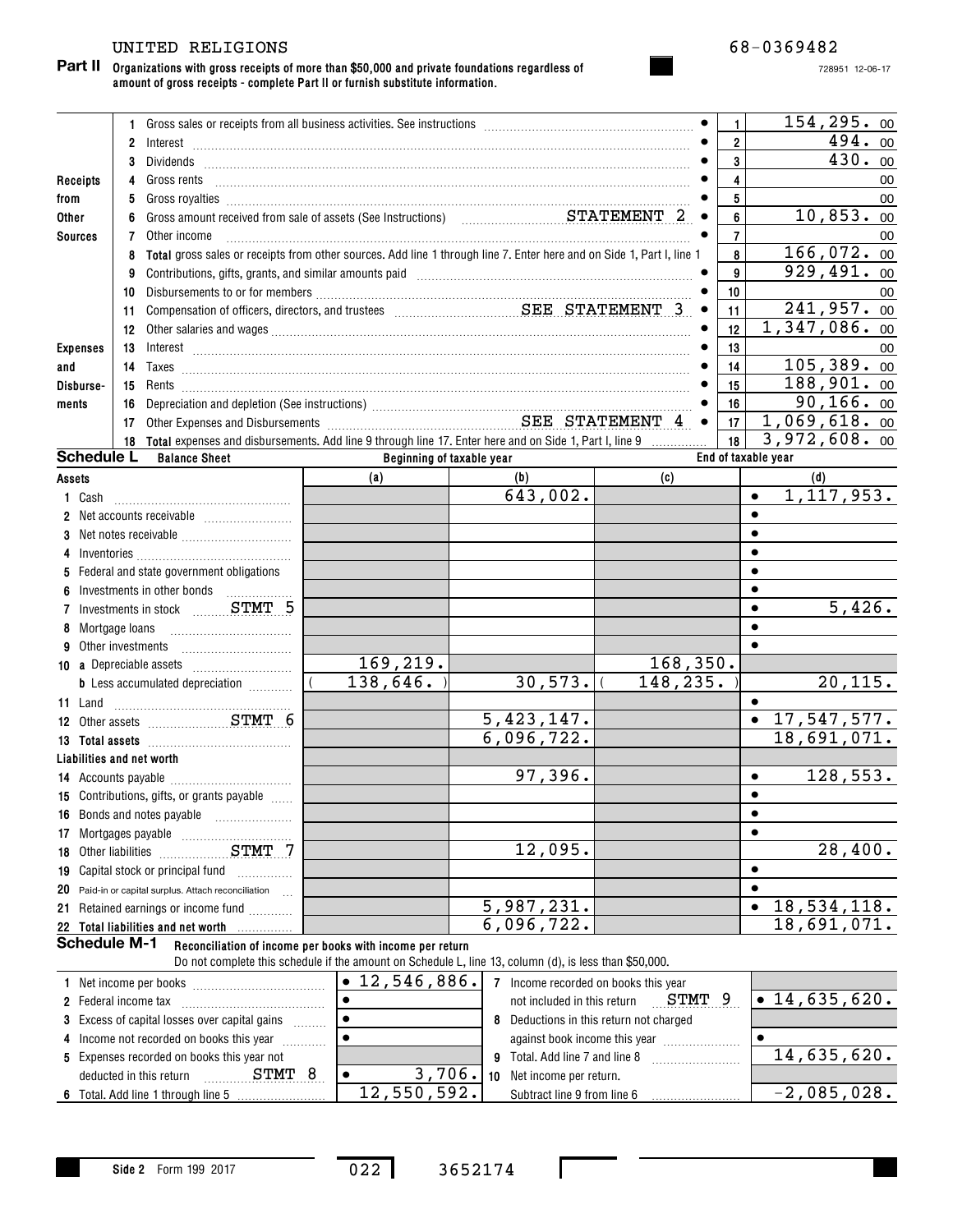UNITED RELIGIONS 68-0369482

| CA 199                                                                    | CASH CONTRIBUTIONS<br>INCLUDED ON PART I, LINE 3                             |                 | STATEMENT 1   |
|---------------------------------------------------------------------------|------------------------------------------------------------------------------|-----------------|---------------|
| CONTRIBUTOR'S NAME                                                        | CONTRIBUTOR'S ADDRESS                                                        | DATE OF<br>GIFT | <b>AMOUNT</b> |
| MR. AND MRS. MICHAEL<br><b>ARMACOST</b>                                   | 5 HOMEPLACE COURT<br>HILLSBOROUGH, CA 94010                                  | 12/31/17        | 5,000.        |
| BANK OF THE WEST                                                          | 180 MONTGOMERY ST. SAN<br>FRANCISCO, CA 94104                                | 02/27/17        | 5,000.        |
| MR. STEVEN BEREXA                                                         | MS. GWINNETH BEREXA AND 32 MADERA DEL PRESIDIO CORTE<br>MADERA, CA 94925     | 01/06/17        | 31,900.       |
| AND MS. JANE SHAW<br><b>CARPENTER</b>                                     | MR. PETER F. CARPENTER ONE LARCH DRIVE ATHERTON, CA 01/23/17<br>94027-2125   |                 | 21,100.       |
| COLEMAN, JR.                                                              | MR. AND MRS. J. ROBERT 220 BOOKWOOD ROAD WOODSIDE, CA 01/13/17<br>94062      |                 | 5,000.        |
| <b>GREATER MEMPHIS</b>                                                    | COMMUNITY FOUNDATION OF 1900 UNION AVENUE MEMPHIS, TN 12/31/17<br>38104      |                 | 125,000.      |
| MR. AND MRS. JAMES<br><b>DAVIDSON</b>                                     | 1832 FLORIBUNDA AVENUE<br>HILLSBOROUGH, CA 94010                             | 01/23/17        | 10,000.       |
| DRAPER III                                                                | MR. AND MRS. WILLIAM H. 1600 EL CAMINO REAL, #155<br>MENLO PARK, CA 94025    | 06/13/17        | 10,000.       |
|                                                                           | MRS. WILLIAM C. EDWARDS 150 ISABELLA AVENUE ATHERTON, 06/26/17<br>CA 94025   |                 | 5,000.        |
| MRS. DORIS FISHER                                                         | 3456 WASHINGTON STREET SAN 04/07/17<br>FRANCISCO, CA 94118                   |                 | 10,000.       |
| MR. WILLIAM P. FULLER AND 2076 VALLEJO STREET SAN<br>MS. JENNIFER BECKETT | FRANCISCO, CA 94123                                                          | 01/25/17        | 5,250.        |
| GILLIGAN                                                                  | MR. AND MRS. PATRICK 208 THE KNOLL ORINDA, CA 94563 07/19/17                 |                 | 5,000.        |
|                                                                           | MR. AND MRS. ROGER GOODAN 10267 HALLORAN ROAD BOW, WA 02/06/17<br>98232-9367 |                 | 5,000.        |

}}}}}}}}}}}}}}}} }}}}}}}}}}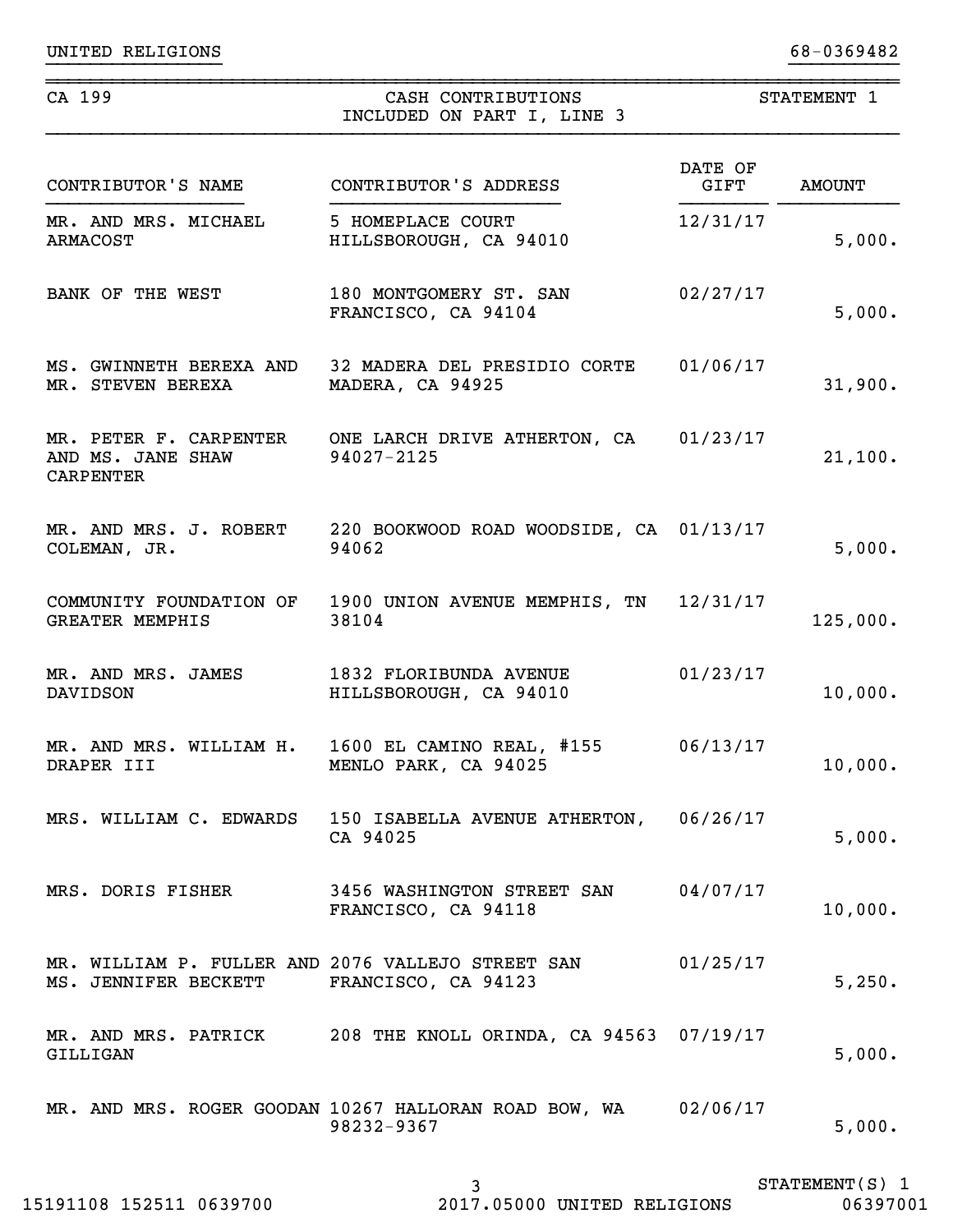| UNITED RELIGIONS                                                     |                                                                                         |          | 68-0369482 |
|----------------------------------------------------------------------|-----------------------------------------------------------------------------------------|----------|------------|
| GROSS                                                                | MR. AND MRS. PATRICK W. 7401 GLENBROOK ROAD BETHESDA,<br>MD 20814-1327                  | 12/31/17 | 5,000.     |
|                                                                      | THE HON. JAMES C. HORMEL 101 MISSION STREET, SUITE 1750<br>SAN FRANCISCO, CA 94105-1727 | 12/26/17 | 10,000.    |
|                                                                      | MR. FRANK GARD JAMESON P.O. BOX 60250 BOULDER CITY,<br>NV 89006-0250                    | 08/11/17 | 16,500.    |
| PHILANTHROPIC FUND                                                   | JOHN AND MARCIA GOLDMAN 101 SECOND STREET, STE 1625<br>SAN FRANCISCO, CA 94105          | 03/06/17 | 10,000.    |
| KORET FOUNDATION                                                     | 611 FRONT STREET SAN<br>FRANCISCO, CA 94111                                             | 02/15/17 | 5,000.     |
| KRAMER FAMILY FOUNDATION 2740 LYON STREET SAN                        | FRANCISCO, CA 94123                                                                     | 12/13/17 | 100,000.   |
| MR. AND MRS. MERRILL L. 735 BROMFIELD RD.<br><b>MAGOWAN</b>          | HILLSBOROUGH, CA 94010                                                                  | 03/29/17 | 5,000.     |
| MS. SANDY MAILLIARD                                                  | 19400 FISH ROCK RD. YORKVILLE, 04/25/17<br>CA 95494                                     |          | 10,000.    |
| MCGOVERN FOUNDATION                                                  | 8871 CLIFFRIDGE AVE. LA JOLLA, 08/31/17<br>CA 92037-2102                                |          | 10,000.    |
| MR. AND MRS. JOHN A.<br><b>MCQUOWN</b>                               | 1750 TAYLOR STREET SAN<br>FRANCISCO, CA 94133                                           | 10/12/17 | 100,000.   |
| MS. LISA MEANEY                                                      | 3388 CLAY ST SAN FRANCISCO, CA 12/31/17<br>94118                                        |          | 10,000.    |
|                                                                      | MR. AND MRS. WALTER MURCH 77 BOLINAS-OLEMA ROAD BOLINAS, 01/19/17<br>CA 94924           |          | 6, 200.    |
| FOUNDATION FOR CHILDREN 94904                                        | NICHOLAS J. WEISER 23 SPRING ROAD KENTFIELD, CA 02/22/17                                |          | 60,000.    |
|                                                                      | MR. AND MRS. PERRY OLSON 98 STERN LANE ATHERTON, CA 02/01/17<br>94027                   |          | 5,000.     |
| MS. SABAHAT RAFIQ AND DR. 18820 WITHEY ROAD MONTE<br>NAVEED SHERWANI | SERENO, CA 95030                                                                        | 07/05/17 | 10,000.    |

STATEMENT(S) 1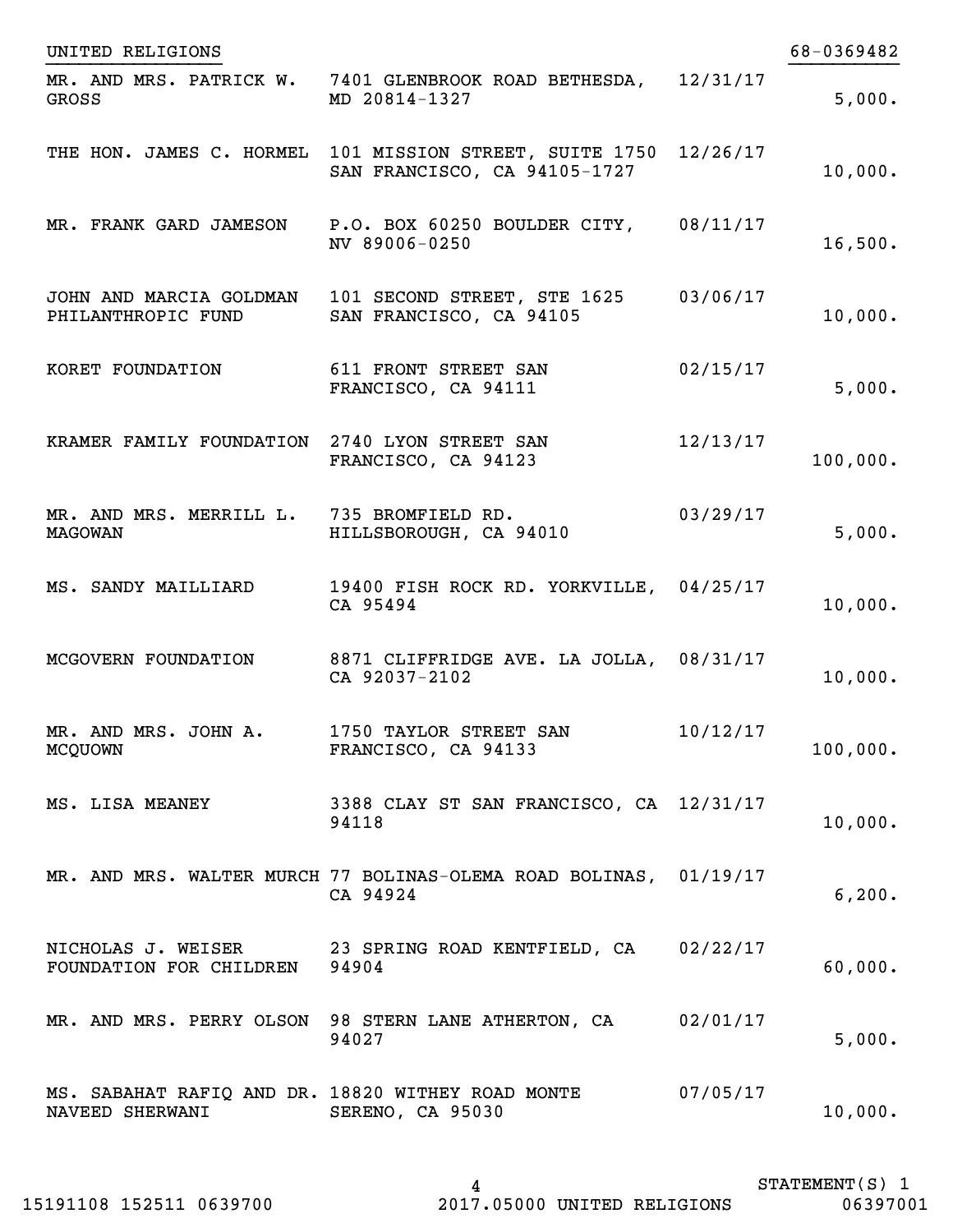| UNITED RELIGIONS                 |                                                                                              |          | 68-0369482 |
|----------------------------------|----------------------------------------------------------------------------------------------|----------|------------|
| FOUNDATION                       | RUPERT H. JOHNSON, JR. ONE FRANKLIN PARKWAY SAN<br>MATEO, CA 94403                           | 03/27/17 | 10,000.    |
| S. D. BECHTEL, JR.<br>FOUNDATION | P. O. BOX 193809 SAN<br>FRANCISCO, CA 94119-3809                                             | 04/14/17 | 100,000.   |
| MRS. ROSELYNE C. SWIG            | 3710 WASHINGTON STREET SAN<br>FRANCISCO, CA 94118                                            | 02/14/17 | 10,000.    |
| WILLIAM E. SWING                 | THE RT. REV. AND MRS. 105 PEPPER AVE. BURLINGAME, CA 01/19/17<br>94010                       |          | 7,800.     |
| TAGLIABUE                        | MR. AND MRS. PAUL JOHN 5630 WISCONSIN AVENUE, APT.<br>503 CHEVY CHASE, MD 20815              | 01/23/17 | 10,000.    |
| TOM STEYER                       | MS. KAT TAYLOR AND MR. 498 SEA CLIFF AVENUE SAN<br>FRANCISCO, CA 94121                       | 02/15/17 | 25,000.    |
| GILL FAMILY FOUNDATION           | THE STEPHEN AND MARGARET 32 FLOOD CIRCLE ATHERTON, CA<br>94027                               | 01/10/17 | 20,000.    |
| WATERMAN, JR.                    | MR. AND MRS. ROBERT 100 ROBIN ROAD HILLSBOROUGH,<br>CA 94010                                 | 01/09/17 | 7,000.     |
|                                  | MR. AND MRS. JOHN WEISER 23 SPRING ROAD KENTFIELD, CA<br>94904                               | 02/21/17 | 103,500.   |
|                                  | ESTATE OF JANE M. WHITNER 541 DEL MEDIO AVENUE, APT. 135 03/02/17<br>MOUNTAIN VIEW, CA 94040 |          | 45, 129.   |
| MRS. DIANE WILSEY                | 2590 JACKSON STREET SAN<br>FRANCISCO, CA 94115                                               | 01/23/17 | 5,000.     |
| TOTAL INCLUDED ON LINE 3         |                                                                                              |          | 949,379.   |

~~~~~~~~~~~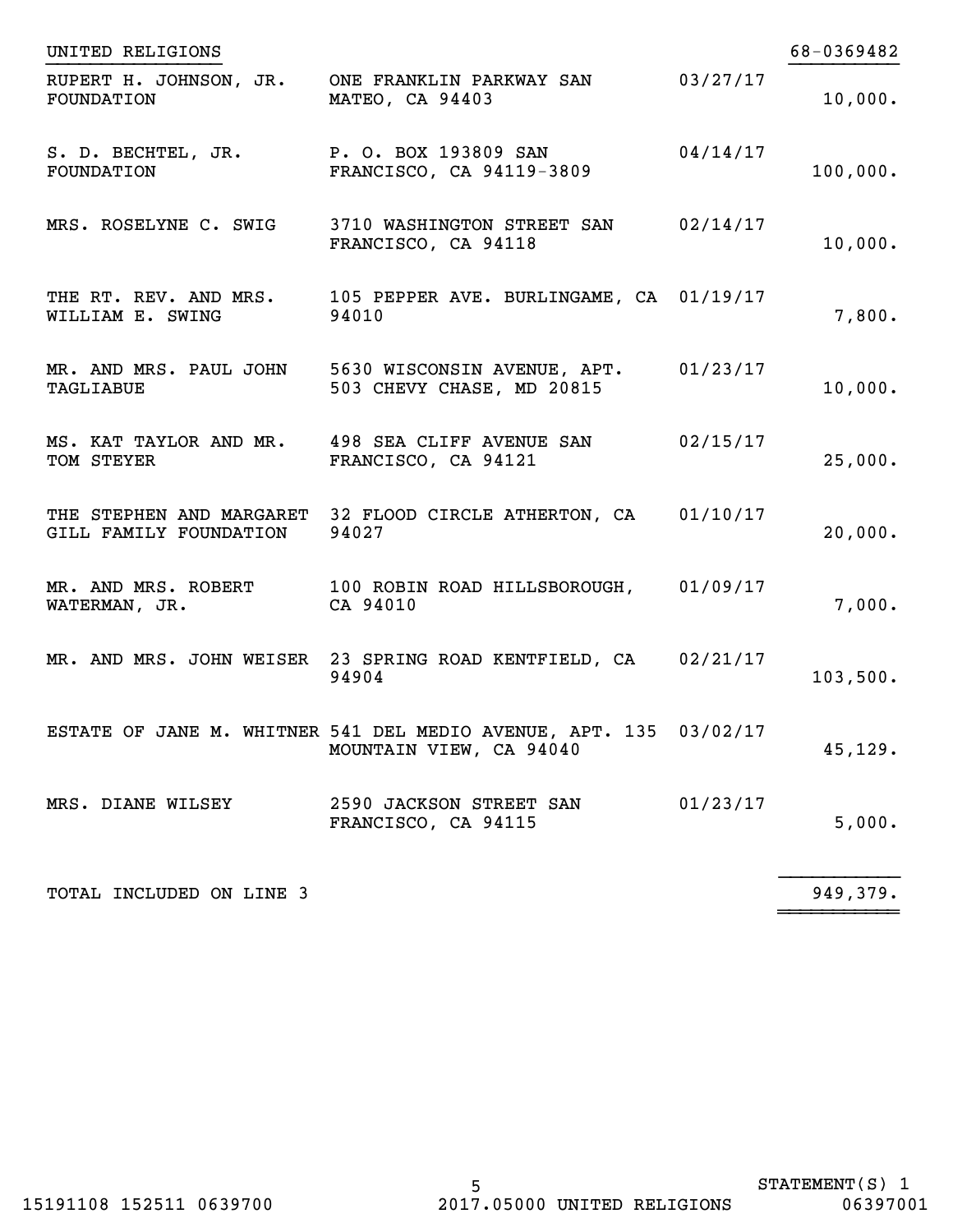| CA 199                                                                          |  | GROSS AMOUNT FROM SALE OF ASSETS |                         |                       |                           | STATEMENT 2                 |
|---------------------------------------------------------------------------------|--|----------------------------------|-------------------------|-----------------------|---------------------------|-----------------------------|
| DESCRIPTION                                                                     |  |                                  | <b>DATE</b><br>ACQUIRED | <b>DATE</b><br>SOLD   |                           | METHOD<br>ACQUIRED          |
| PUBLICLY TRADED SECURITIES                                                      |  |                                  |                         |                       |                           | PURCHASED                   |
|                                                                                 |  | COST OR<br>OTHER BASIS           |                         | DEPREC.               | <b>EXPENSE</b><br>OF SALE | <b>GROSS</b><br>SALES PRICE |
|                                                                                 |  | 10,092.                          |                         | 0.                    | 0.                        | 9,825.                      |
| DESCRIPTION                                                                     |  |                                  | <b>DATE</b><br>ACQUIRED | <b>DATE</b><br>SOLD   |                           | METHOD<br>ACQUIRED          |
| ASSET DISPOSAL                                                                  |  |                                  |                         |                       |                           | PURCHASED                   |
|                                                                                 |  | COST OR<br>OTHER BASIS           |                         | DEPREC.               | <b>EXPENSE</b><br>OF SALE | GROSS<br>SALES PRICE        |
|                                                                                 |  | 2,044.                           |                         | 716.                  | 0.                        | 1,028.                      |
| TOTAL TO FORM 199, PAGE 2, LN 6                                                 |  | 12,136.                          |                         | 716.                  | 0.                        | 10,853.                     |
| CA 199<br>COMPENSATION OF OFFICERS, DIRECTORS AND TRUSTEES                      |  |                                  | TITLE AND               |                       |                           | STATEMENT 3                 |
| NAME AND ADDRESS                                                                |  |                                  |                         | AVERAGE HRS WORKED/WK |                           | COMPENSATION                |
| REV. WILLIAM E. SWING<br>P.O. BOX 29242<br>SAN FRANCISCO, CA 94129-0242         |  | PRESIDENT                        | 39.00                   |                       |                           | 110,156.                    |
| REV. VICTOR H. KAZANJIAN, JR.<br>P.O. BOX 29242<br>SAN FRANCISCO, CA 94129-0242 |  |                                  | 39.00                   | EXECUTIVE DIRECTOR    |                           | 131,801.                    |
| KIRAN BALI<br>P.O. BOX 29242<br>SAN FRANCISCO, CA 94129-0242                    |  | <b>CHAIRPERSON</b>               | 10.00                   |                       |                           | $0$ .                       |
| RATTAN KAUR CHANNA<br>P.O. BOX 29242<br>SAN FRANCISCO, CA 94129-0242            |  | VICE-CHAIRPERSON                 | 3.00                    |                       |                           | $0$ .                       |
| BECKY BURAD<br>P.O. BOX 29242<br>SAN FRANCISCO, CA 94129-0242                   |  | TREASURER                        | 3.00                    |                       |                           | $0$ .                       |

}}}}}}}}}}}}}}}} }}}}}}}}}}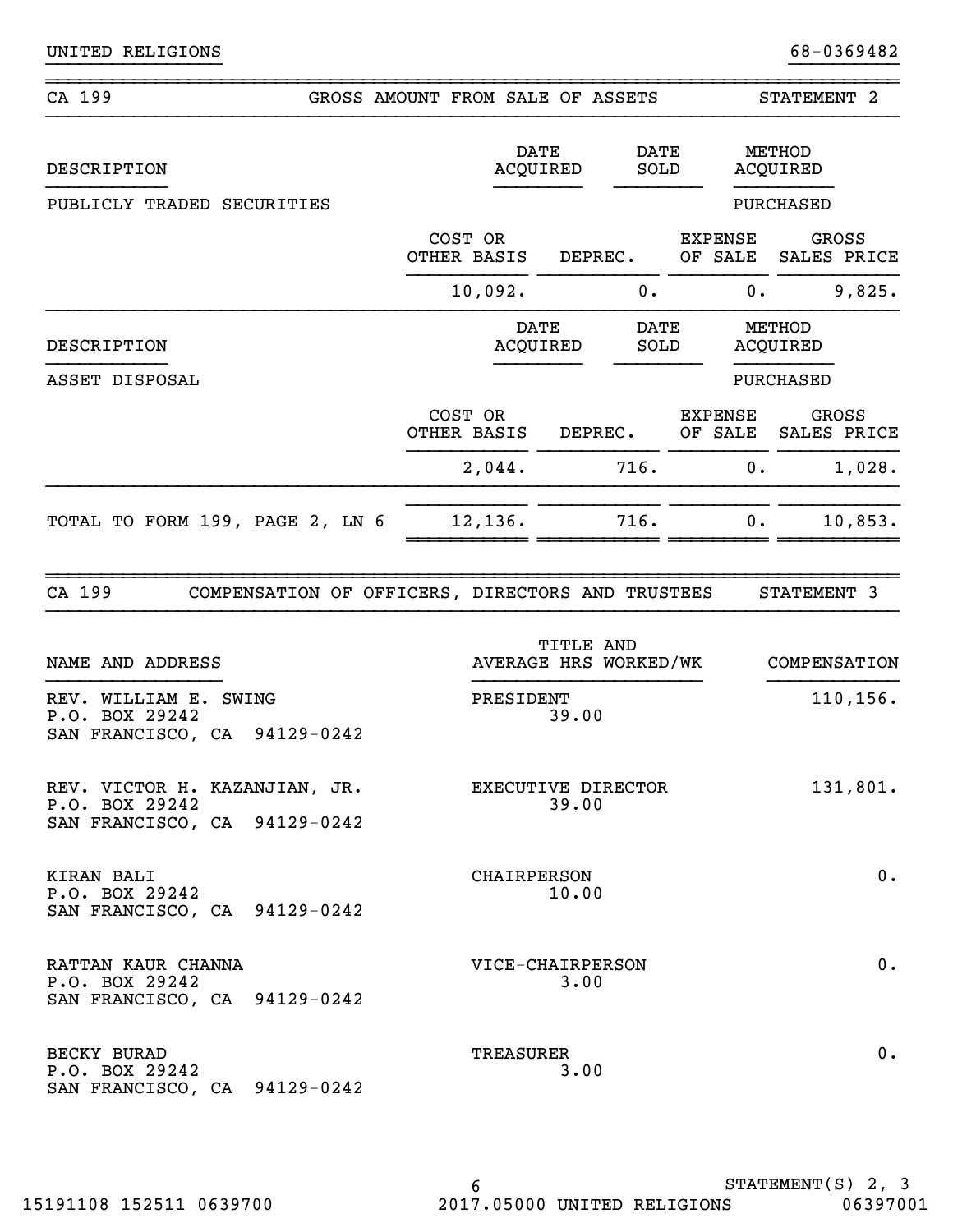| UNITED RELIGIONS                                                        |                             | 68-0369482 |
|-------------------------------------------------------------------------|-----------------------------|------------|
| RAVINDRA KANDAGE<br>P.O. BOX 29242<br>SAN FRANCISCO, CA 94129-0242      | ASSISTANT TREASURER<br>3.00 | $0$ .      |
| AUDRI WILLIAMS<br>P.O. BOX 29242<br>SAN FRANCISCO, CA 94129-0242        | SECRETARY<br>3.00           | 0.         |
| <b>BART TEN BROEK</b><br>P.O. BOX 29242<br>SAN FRANCISCO, CA 94129-0242 | ASSISTANT SECRETARY<br>3.00 | 0.         |
| SUCHITH ABEYEWICKREME<br>P.O. BOX 29242<br>SAN FRANCISCO, CA 94129-0242 | TRUSTEE<br>3.00             | $0$ .      |
| AHMED OSAMA ABU-DOMA<br>P.O. BOX 29242<br>SAN FRANCISCO, CA 94129-0242  | TRUSTEE<br>3.00             | 0.         |
| SALETTE AQUINO<br>P.O. BOX 29242<br>SAN FRANCISCO, CA 94129-0242        | TRUSTEE<br>3.00             | 0.         |
| JOAN BROWN CAMPBELL<br>P.O. BOX 29242<br>SAN FRANCISCO, CA 94129-0242   | TRUSTEE<br>3.00             | 0.         |
| NAOUFAL EL HAMMOUMI<br>P.O. BOX 29242<br>SAN FRANCISCO, CA 94129-0242   | TRUSTEE<br>3.00             | 0.         |
| FRED FIELDING<br>P.O. BOX 29242<br>SAN FRANCISCO, CA 94129-0242         | TRUSTEE<br>3.00             | 0.         |
| <b>DONALD FREW</b><br>P.O. BOX 29242<br>SAN FRANCISCO, CA 94129-0242    | TRUSTEE<br>3.00             | 0.         |
| PETAR GRAMATIKOV<br>P.O. BOX 29242<br>SAN FRANCISCO, CA 94129-0242      | TRUSTEE<br>3.00             | 0.         |
| MARIANNE HORLING<br>P.O. BOX 29242<br>SAN FRANCISCO, CA 94129-0242      | TRUSTEE<br>3.00             | 0.         |
|                                                                         |                             |            |

STATEMENT(S) 3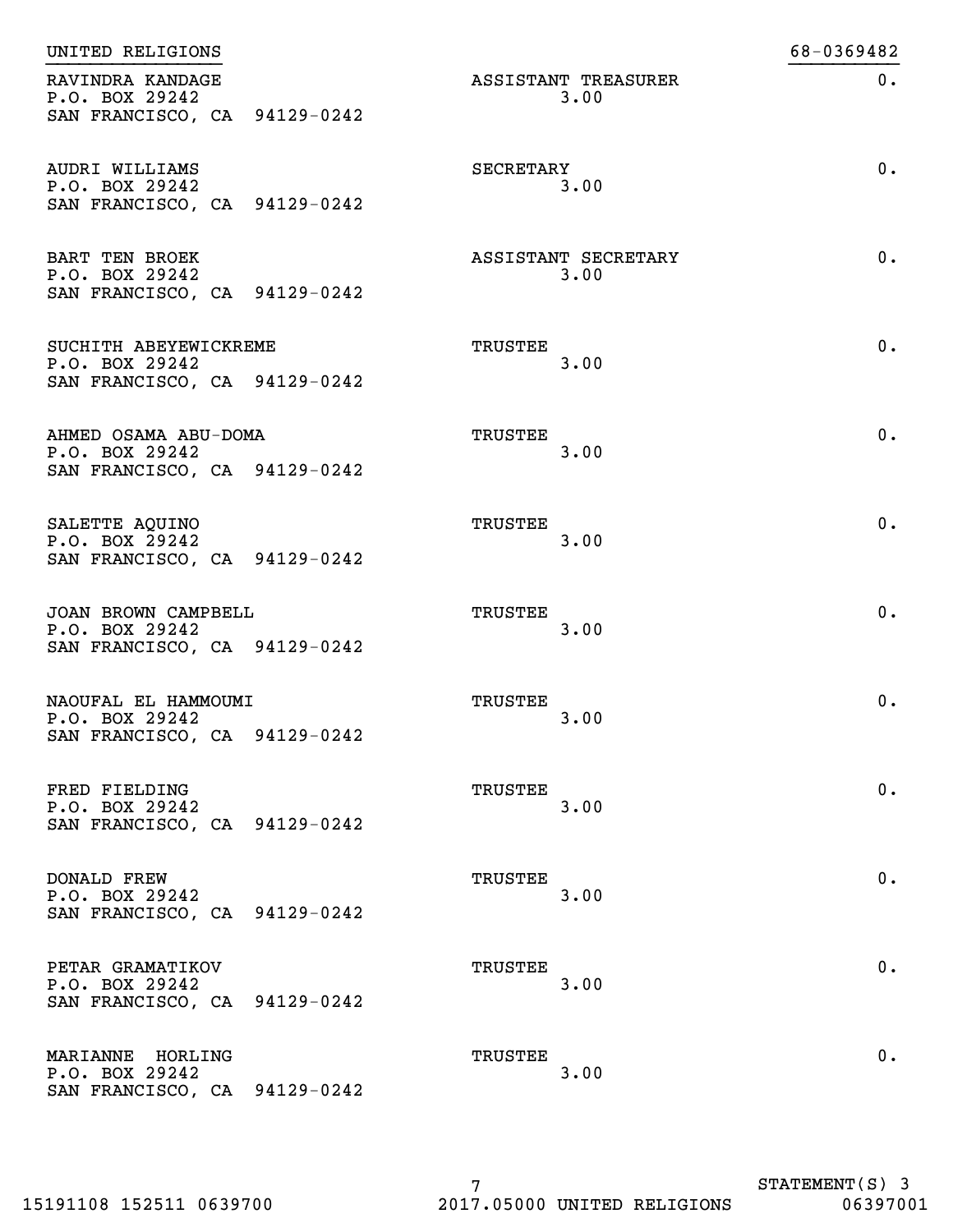| UNITED RELIGIONS                                                                |                |      | 68-0369482 |
|---------------------------------------------------------------------------------|----------------|------|------------|
| <b>JOHN KURAKAR</b><br>P.O. BOX 29242<br>SAN FRANCISCO, CA 94129-0242           | TRUSTEE        | 3.00 | 0.         |
| CHIEF PHILIP LANE<br>P.O. BOX 29242<br>SAN FRANCISCO, CA 94129-0242             | TRUSTEE        | 3.00 | 0.         |
| PETER MOUSAFERIADIS<br>P.O. BOX 29242<br>SAN FRANCISCO, CA 94129-0242           | TRUSTEE        | 3.00 | 0.         |
| KAZI NURUL ISLAM<br>P.O. BOX 29242<br>SAN FRANCISCO, CA 94129-0242              | TRUSTEE        | 3.00 | 0.         |
| JOHN BAPTIST ODAMA<br>P.O. BOX 29242<br>SAN FRANCISCO, CA 94129-0242            | <b>TRUSTEE</b> | 3.00 | 0.         |
| SOFIA PAINIQUEO<br>P.O. BOX 29242<br>SAN FRANCISCO, CA 94129-0242               | TRUSTEE        | 3.00 | 0.         |
| DAVID LIMO PAJAR<br>P.O. BOX 29242<br>SAN FRANCISCO, CA 94129-0242              | <b>TRUSTEE</b> | 3.00 | 0.         |
| JAYA PRIYA REINHALTER<br>P.O. BOX 29242<br>SAN FRANCISCO, CA 94129-0242         | TRUSTEE        | 3.00 | 0.         |
| ELANA ROZENMAN<br>P.O. BOX 29242<br>SAN FRANCISCO, CA 94129-0242                | TRUSTEE        | 3.00 | 0.         |
| ROS SAM AN<br>P.O. BOX 29242<br>SAN FRANCISCO, CA 94129-0242                    | TRUSTEE        | 3.00 | $0$ .      |
| MUSA SANGUILA<br>P.O. BOX 29242<br>SAN FRANCISCO, CA 94129-0242                 | TRUSTEE        | 3.00 | 0.         |
| SWAMINI ADITYANANDA SARASWATI<br>P.O. BOX 29242<br>SAN FRANCISCO, CA 94129-0242 | TRUSTEE        | 3.00 | 0.         |
|                                                                                 |                |      |            |

STATEMENT(S) 3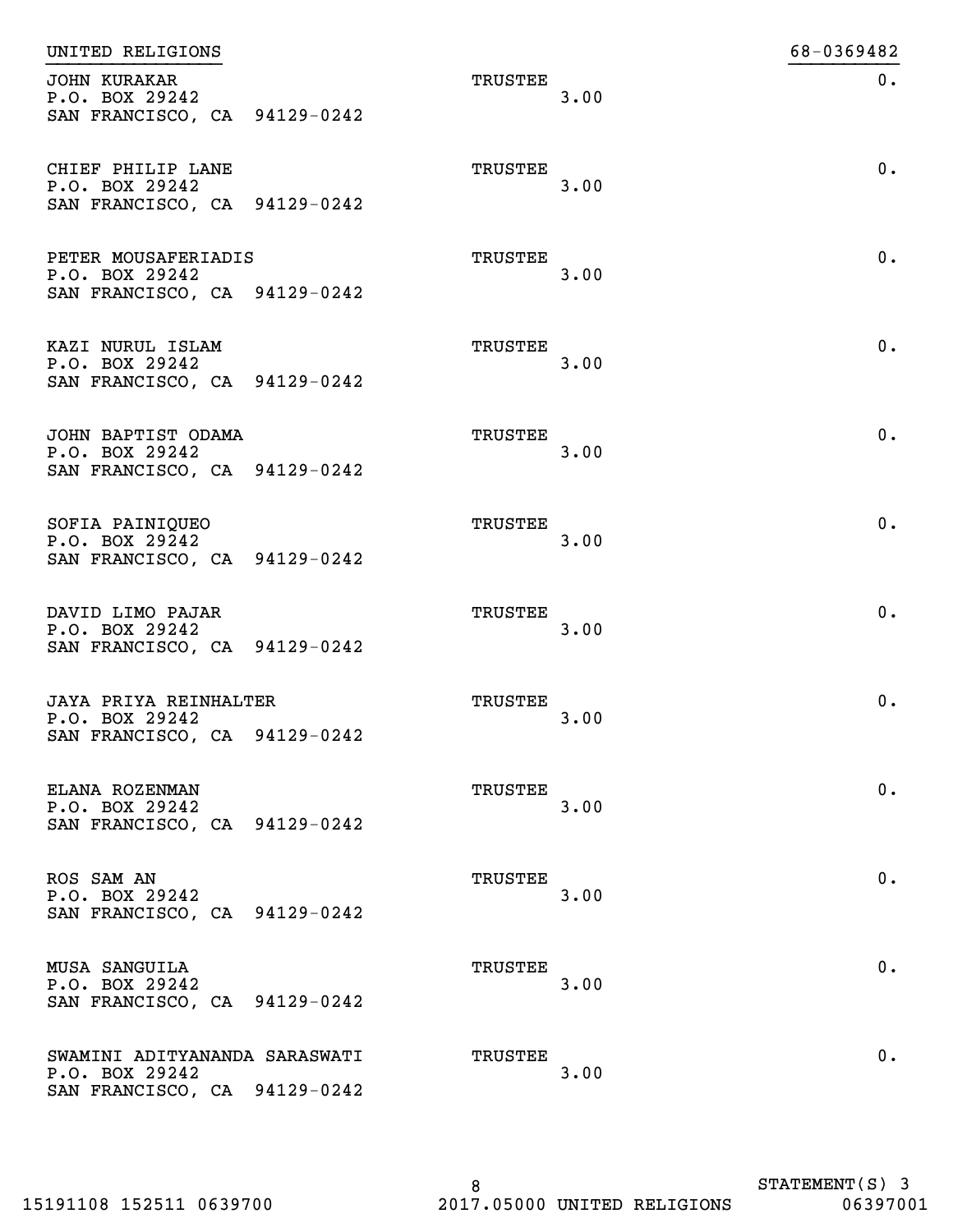| AMEENAH EZZAT YAQOOB<br>P.O. BOX 29242<br>SAN FRANCISCO, CA 94129-0242 | TRUSTEE<br>3.00 | 0. |
|------------------------------------------------------------------------|-----------------|----|
| ELISHA BUBO YERO<br>P.O. BOX 29242<br>SAN FRANCISCO, CA 94129-0242     | TRUSTEE<br>3.00 | 0. |

}}}}}}}}}}}}

~~~~~~~~~~~~

UNITED RELIGIONS 68-0369482

TOTAL TO FORM 199, PART II, LINE 11 241,957.

| CA 199                                | OTHER EXPENSES | STATEMENT 4   |
|---------------------------------------|----------------|---------------|
| DESCRIPTION                           |                | <b>AMOUNT</b> |
| <b>MISCELLANEOUS</b>                  |                | 60,790.       |
| PRINTING & COPYING                    |                | 41,987.       |
| WORKSHOPS, TRAINING                   |                | 31,591.       |
| <b>BANK FEES</b>                      |                | 6,946.        |
| DIRECT EXPENSES OF FUNDRAISING EVENTS |                | 108, 293.     |
| OTHER EMPLOYEE BENEFITS               |                | 304, 450.     |
| <b>ACCOUNTING FEES</b>                |                | 30,000.       |
| OTHER PROFESSIONAL FEES               |                | 130,456.      |
| OFFICE EXPENSES                       |                | 54, 255.      |
| INFORMATION TECHNOLOGY                |                | 9,970.        |
| TRAVEL                                |                | 102,652.      |
| CONFERENCES AND CONVENTIONS           |                | 174,295.      |
| <b>INSURANCE</b>                      |                | 13,933.       |
| TOTAL TO FORM 199, PART II, LINE 17   |                | 1,069,618.    |

| CA 199                                | INVESTMENTS IN STOCK |  |  |  |  |              | STATEMENT 5 |  |             |
|---------------------------------------|----------------------|--|--|--|--|--------------|-------------|--|-------------|
| DESCRIPTION                           |                      |  |  |  |  | BEG. OF YEAR |             |  | END OF YEAR |
| MUTUAL FUNDS                          |                      |  |  |  |  | $0$ .        |             |  | 5,426.      |
| TOTAL TO FORM 199, SCHEDULE L, LINE 7 |                      |  |  |  |  | $0$ .        |             |  | 5,426.      |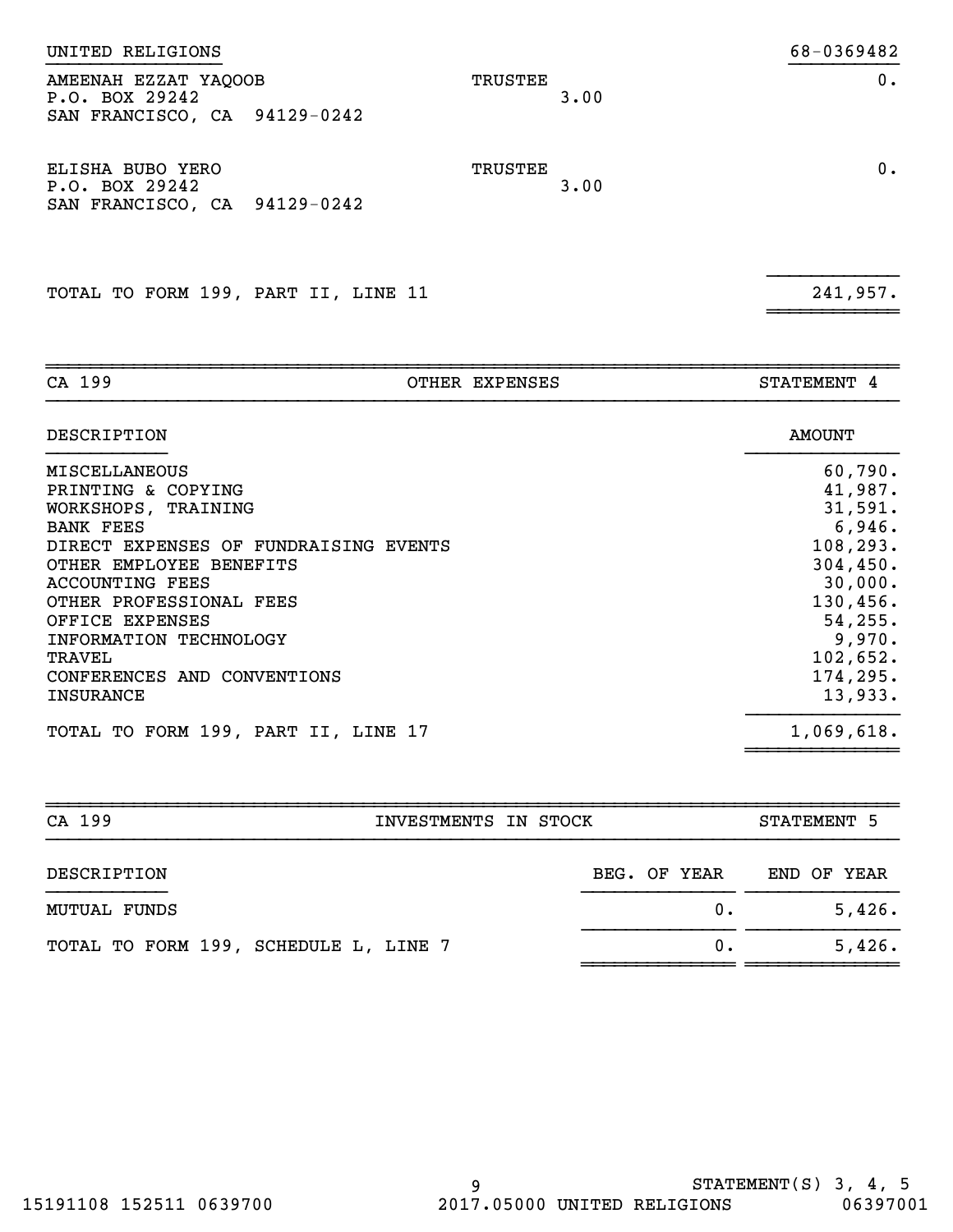| CA 199<br>OTHER ASSETS                                                                                                                                                                              |                                                                                  | STATEMENT 6                                                                        |
|-----------------------------------------------------------------------------------------------------------------------------------------------------------------------------------------------------|----------------------------------------------------------------------------------|------------------------------------------------------------------------------------|
| DESCRIPTION                                                                                                                                                                                         | BEG. OF YEAR                                                                     | END OF YEAR                                                                        |
| PLEDGES AND GRANTS RECEIVABLE<br>PREPAID EXPENSES AND DEFERRED CHARGES<br>INTANGIBLE ASSETS<br>DEPOSITS<br>OTHER RECEIVABLES<br>INTEREST IN NET ASSETS OF URI FOUNDATION<br>DUE FROM URI FOUNDATION | 1,848,632.<br>45,684.<br>157,721.<br>17,094.<br>3,437.<br>3,000,579.<br>350,000. | 891,375.<br>$61,515$ .<br>179,971.<br>24,369.<br>3,437.<br>16, 378, 352.<br>8,558. |
| TOTAL TO FORM 199, SCHEDULE L, LINE 12                                                                                                                                                              | 5,423,147.                                                                       | 17,547,577.                                                                        |

}}}}}}}}}}}}}}}} }}}}}}}}}}

| CA 199           |  | OTHER LIABILITIES                      |  |  | STATEMENT 7  |  |  |             |
|------------------|--|----------------------------------------|--|--|--------------|--|--|-------------|
| DESCRIPTION      |  |                                        |  |  | BEG. OF YEAR |  |  | END OF YEAR |
| DEFERRED REVENUE |  |                                        |  |  | 12,095.      |  |  | 28,400.     |
|                  |  | TOTAL TO FORM 199, SCHEDULE L, LINE 18 |  |  | 12,095.      |  |  | 28,400.     |

~~~~~~~~~~~~~~ ~~~~~~~~~~~~~~

| CA 199                                  | EXPENSES RECORDED ON BOOKS THIS YEAR<br>NOT DEDUCTED IN THIS RETURN |  |  | STATEMENT 8 |        |
|-----------------------------------------|---------------------------------------------------------------------|--|--|-------------|--------|
| DESCRIPTION                             |                                                                     |  |  | AMOUNT      |        |
| IN-KIND EXPENSES                        |                                                                     |  |  |             | 3,706. |
| TOTAL TO FORM 199, SCHEDULE M-1, LINE 5 |                                                                     |  |  |             | 3,706. |

~~~~~~~~~~~~~~

| CA 199                                      | INCOME RECORDED ON BOOKS THIS YEAR<br>NOT INCLUDED IN THIS RETURN | STATEMENT 9 |
|---------------------------------------------|-------------------------------------------------------------------|-------------|
| DESCRIPTION                                 |                                                                   | AMOUNT      |
| AFFILIATE EARNINGS<br>IN-KIND CONTRIBUTIONS | 14,631,914.<br>3,706.                                             |             |
| TOTAL TO FORM 199, SCHEDULE M-1, LINE 7     |                                                                   | 14,635,620. |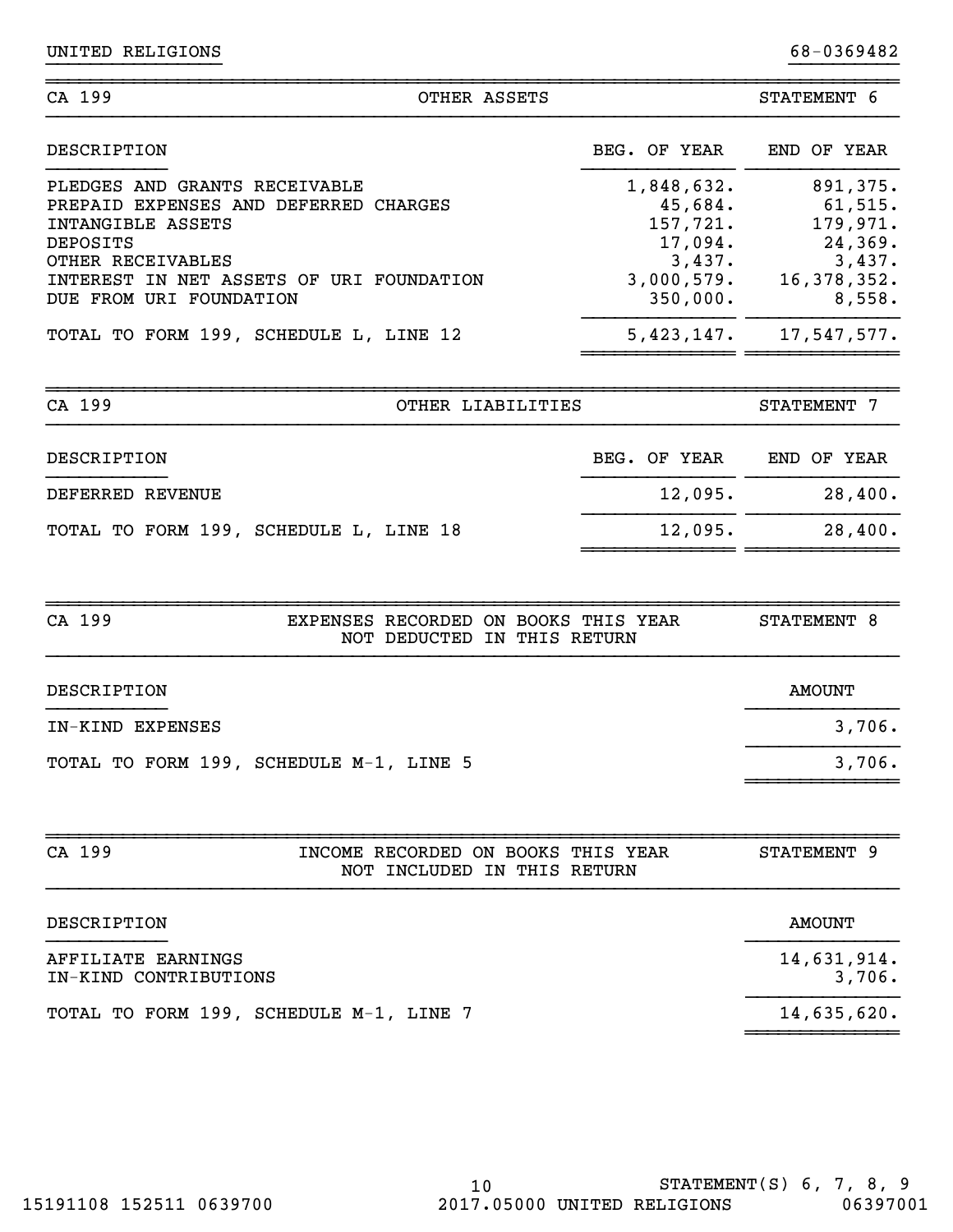| <b>TAXABLE YEAR</b><br>2017       | <b>California e-file Return Authorization for</b><br><b>Exempt Organizations</b>                                                                                                                                                                                                                                                                                                                                                                                                                                                                                                                                                                                                                                                                                                                                                                                                                                                                                                                                                                                                                                                                                                                                                                                                                                                                                             | <b>FORM</b><br>8453-EO                                          |
|-----------------------------------|------------------------------------------------------------------------------------------------------------------------------------------------------------------------------------------------------------------------------------------------------------------------------------------------------------------------------------------------------------------------------------------------------------------------------------------------------------------------------------------------------------------------------------------------------------------------------------------------------------------------------------------------------------------------------------------------------------------------------------------------------------------------------------------------------------------------------------------------------------------------------------------------------------------------------------------------------------------------------------------------------------------------------------------------------------------------------------------------------------------------------------------------------------------------------------------------------------------------------------------------------------------------------------------------------------------------------------------------------------------------------|-----------------------------------------------------------------|
| Exempt Organization name          |                                                                                                                                                                                                                                                                                                                                                                                                                                                                                                                                                                                                                                                                                                                                                                                                                                                                                                                                                                                                                                                                                                                                                                                                                                                                                                                                                                              | Identifying number                                              |
|                                   | UNITED RELIGIONS                                                                                                                                                                                                                                                                                                                                                                                                                                                                                                                                                                                                                                                                                                                                                                                                                                                                                                                                                                                                                                                                                                                                                                                                                                                                                                                                                             | 68-0369482                                                      |
| Part I                            | Electronic Return Information (whole dollars only)                                                                                                                                                                                                                                                                                                                                                                                                                                                                                                                                                                                                                                                                                                                                                                                                                                                                                                                                                                                                                                                                                                                                                                                                                                                                                                                           |                                                                 |
| 1                                 | Total gross receipts (Form 199, line 4)                                                                                                                                                                                                                                                                                                                                                                                                                                                                                                                                                                                                                                                                                                                                                                                                                                                                                                                                                                                                                                                                                                                                                                                                                                                                                                                                      | $1, 1, 899, 000.$ 00                                            |
| 2                                 | Total gross income (Form 199, line 8)                                                                                                                                                                                                                                                                                                                                                                                                                                                                                                                                                                                                                                                                                                                                                                                                                                                                                                                                                                                                                                                                                                                                                                                                                                                                                                                                        | $2\quad1,887,580.00$                                            |
| 3                                 | Total expenses and disbursements (Form 199, line 9)                                                                                                                                                                                                                                                                                                                                                                                                                                                                                                                                                                                                                                                                                                                                                                                                                                                                                                                                                                                                                                                                                                                                                                                                                                                                                                                          | 3, 3, 972, 608.00                                               |
| Part II                           | Settle Your Account Electronically for Taxable Year 2017                                                                                                                                                                                                                                                                                                                                                                                                                                                                                                                                                                                                                                                                                                                                                                                                                                                                                                                                                                                                                                                                                                                                                                                                                                                                                                                     |                                                                 |
| 4                                 | Electronic funds withdrawal<br>4a Amount<br>4b Withdrawal date (mm/dd/yyyy)                                                                                                                                                                                                                                                                                                                                                                                                                                                                                                                                                                                                                                                                                                                                                                                                                                                                                                                                                                                                                                                                                                                                                                                                                                                                                                  |                                                                 |
| Part III                          | <b>Banking Information</b> (Have you verified the exempt organization's banking information?)                                                                                                                                                                                                                                                                                                                                                                                                                                                                                                                                                                                                                                                                                                                                                                                                                                                                                                                                                                                                                                                                                                                                                                                                                                                                                |                                                                 |
| 5 Routing number                  |                                                                                                                                                                                                                                                                                                                                                                                                                                                                                                                                                                                                                                                                                                                                                                                                                                                                                                                                                                                                                                                                                                                                                                                                                                                                                                                                                                              |                                                                 |
| 6 Account number                  | 7 Type of account:<br>Checking                                                                                                                                                                                                                                                                                                                                                                                                                                                                                                                                                                                                                                                                                                                                                                                                                                                                                                                                                                                                                                                                                                                                                                                                                                                                                                                                               | Savings                                                         |
|                                   | Part IV Declaration of Officer                                                                                                                                                                                                                                                                                                                                                                                                                                                                                                                                                                                                                                                                                                                                                                                                                                                                                                                                                                                                                                                                                                                                                                                                                                                                                                                                               |                                                                 |
| on line 4a.                       | I authorize the exempt organization's account to be settled as designated in Part II. If I check Part II, Box 4, I authorize an electronic funds withdrawal for the amount listed                                                                                                                                                                                                                                                                                                                                                                                                                                                                                                                                                                                                                                                                                                                                                                                                                                                                                                                                                                                                                                                                                                                                                                                            |                                                                 |
|                                   | Under penalties of perjury, I declare that I am an officer of the above exempt organization and that the information I provided to my electronic return originator (ERO),<br>transmitter, or intermediate service provider and the amounts in Part I above agree with the amounts on the corresponding lines of the exempt organization's 2017<br>California electronic return. To the best of my knowledge and belief, the exempt organization's return is true, correct, and complete. If the exempt organization is filing<br>a balance due return, I understand that if the Franchise Tax Board (FTB) does not receive full and timely payment of the exempt organization's fee liability, the exempt<br>organization will remain liable for the fee liability and all applicable interest and penalties. I authorize the exempt organization return and accompanying schedules and<br>statements be transmitted to the FTB by the ERO, transmitter, or intermediate service provider. If the processing of the exempt organization's return or refund is<br>delayed, I authorize the FTB to disclose to the ERO or intermediate service provider the reason(s) for the delay.                                                                                                                                                                                           |                                                                 |
| Sign<br><b>Here</b>               | EXECUTIVE DIRECTOR'<br>Date<br>Signature of officer<br>Title                                                                                                                                                                                                                                                                                                                                                                                                                                                                                                                                                                                                                                                                                                                                                                                                                                                                                                                                                                                                                                                                                                                                                                                                                                                                                                                 |                                                                 |
| Part V                            | Declaration of Electronic Return Originator (ERO) and Paid Preparer.                                                                                                                                                                                                                                                                                                                                                                                                                                                                                                                                                                                                                                                                                                                                                                                                                                                                                                                                                                                                                                                                                                                                                                                                                                                                                                         |                                                                 |
|                                   | I declare that I have reviewed the above exempt organization's return and that the entries on form FTB 8453-EO are complete and correct to the best of my knowledge. (If I<br>am only an intermediate service provider, I understand that I am not responsible for reviewing the exempt organization's return. I declare, however, that form FTB 8453-EO<br>accurately reflects the data on the return.) I have obtained the organization officer's signature on form FTB 8453-EO before transmitting this return to the FTB; I have<br>provided the organization officer with a copy of all forms and information that I will file with the FTB, and I have followed all other requirements described in FTB Pub.<br>1345, 2017 e-file Handbook for Authorized e-file Providers. I will keep form FTB 8453-EO on file for four years from the due date of the return or four years from the date<br>the exempt organization return is filed, whichever is later, and I will make a copy available to the FTB upon request. If I am also the paid preparer, under penalties of perjury,<br>I declare that I have examined the above exempt organization's return and accompanying schedules and statements, and to the best of my knowledge and belief, they are<br>true, correct, and complete. I make this declaration based on all information of which I have knowledge. |                                                                 |
| ERO's-<br>signature<br><b>ERO</b> | Date<br>Check if<br>also paid<br>RINA ACCOUNTANCY CORPORATIO<br>$\overline{\text{X}}$<br>preparer                                                                                                                                                                                                                                                                                                                                                                                                                                                                                                                                                                                                                                                                                                                                                                                                                                                                                                                                                                                                                                                                                                                                                                                                                                                                            | Check<br><b>ERO's PTIN</b><br>if self-<br>P00194561<br>employed |
| Must                              | RINA ACCOUNTANCY CORPORATION<br>Firm's name (or yours<br>if self-employed)                                                                                                                                                                                                                                                                                                                                                                                                                                                                                                                                                                                                                                                                                                                                                                                                                                                                                                                                                                                                                                                                                                                                                                                                                                                                                                   | 94-3158857<br><b>FEIN</b>                                       |
| Sign                              | 150 POST STREET, SUITE 200<br>and address                                                                                                                                                                                                                                                                                                                                                                                                                                                                                                                                                                                                                                                                                                                                                                                                                                                                                                                                                                                                                                                                                                                                                                                                                                                                                                                                    |                                                                 |
|                                   | SAN FRANCISCO, CA<br>Under penalties of perjury, I declare that I have examined the above organization's return and accompanying schedules and statements, and to the best of my knowledge                                                                                                                                                                                                                                                                                                                                                                                                                                                                                                                                                                                                                                                                                                                                                                                                                                                                                                                                                                                                                                                                                                                                                                                   | ZIP code $94108$                                                |
|                                   | and belief, they are true, correct, and complete. I make this declaration based on all information of which I have knowledge.                                                                                                                                                                                                                                                                                                                                                                                                                                                                                                                                                                                                                                                                                                                                                                                                                                                                                                                                                                                                                                                                                                                                                                                                                                                |                                                                 |
| Paid<br><b>Preparer</b>           | Date<br>Paid<br>Check<br>preparer's<br>if self-                                                                                                                                                                                                                                                                                                                                                                                                                                                                                                                                                                                                                                                                                                                                                                                                                                                                                                                                                                                                                                                                                                                                                                                                                                                                                                                              | Paid preparer's PTIN                                            |
| Must                              | signature<br>employed<br>Firm's name (or yours                                                                                                                                                                                                                                                                                                                                                                                                                                                                                                                                                                                                                                                                                                                                                                                                                                                                                                                                                                                                                                                                                                                                                                                                                                                                                                                               | <b>FEIN</b>                                                     |
| Sign                              | if self-employed)<br>and address                                                                                                                                                                                                                                                                                                                                                                                                                                                                                                                                                                                                                                                                                                                                                                                                                                                                                                                                                                                                                                                                                                                                                                                                                                                                                                                                             |                                                                 |
|                                   |                                                                                                                                                                                                                                                                                                                                                                                                                                                                                                                                                                                                                                                                                                                                                                                                                                                                                                                                                                                                                                                                                                                                                                                                                                                                                                                                                                              | ZIP code                                                        |
|                                   |                                                                                                                                                                                                                                                                                                                                                                                                                                                                                                                                                                                                                                                                                                                                                                                                                                                                                                                                                                                                                                                                                                                                                                                                                                                                                                                                                                              |                                                                 |
|                                   | For Privacy Notice, get FTB 1131 ENG/SP.                                                                                                                                                                                                                                                                                                                                                                                                                                                                                                                                                                                                                                                                                                                                                                                                                                                                                                                                                                                                                                                                                                                                                                                                                                                                                                                                     | FTB 8453-EO 2017                                                |

729021 11-27-17